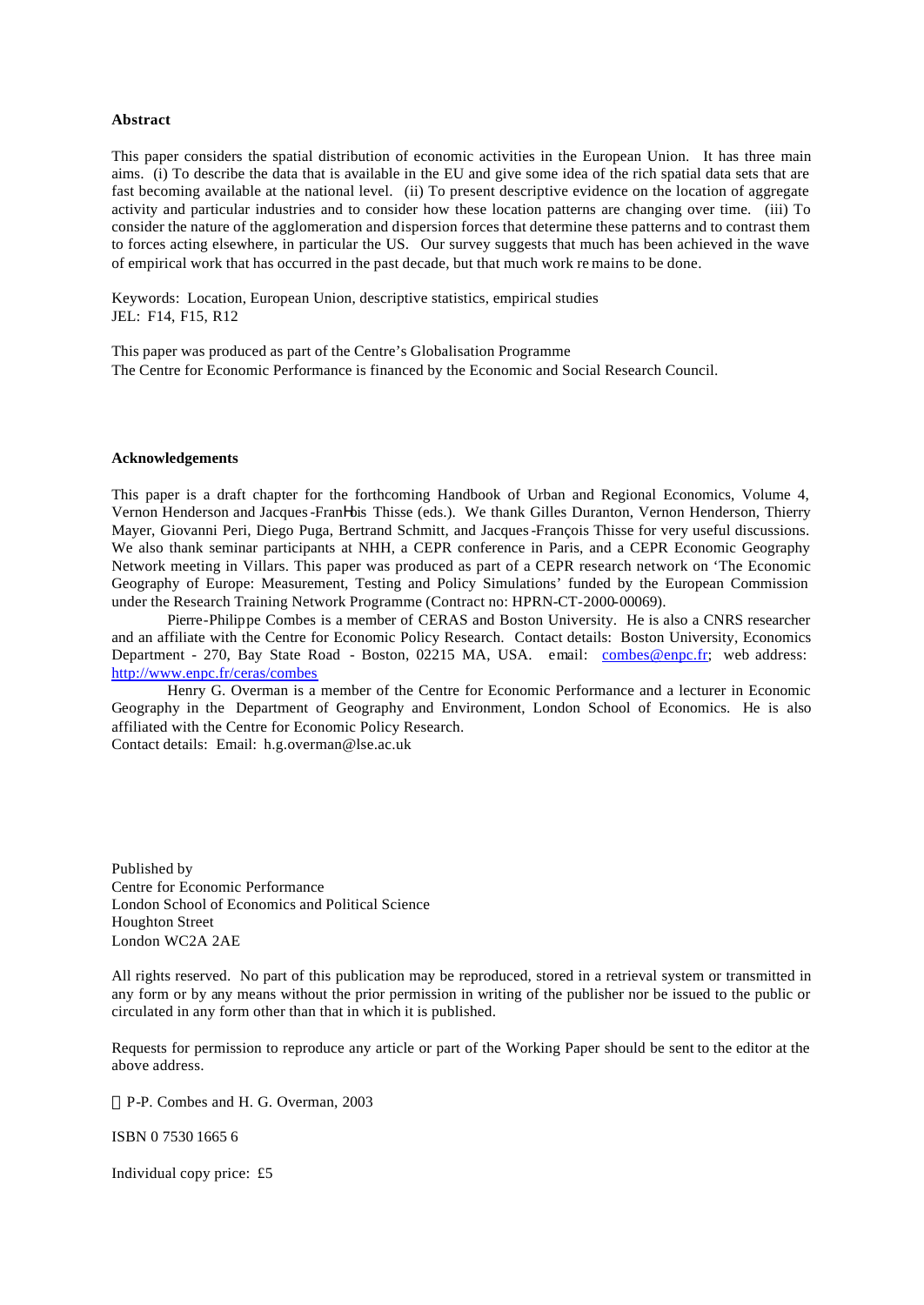# **The Spatial Distribution of Economic Activities in the European Union**

**Pierre-Philippe Combes and Henry G. Overman**

**October 2003**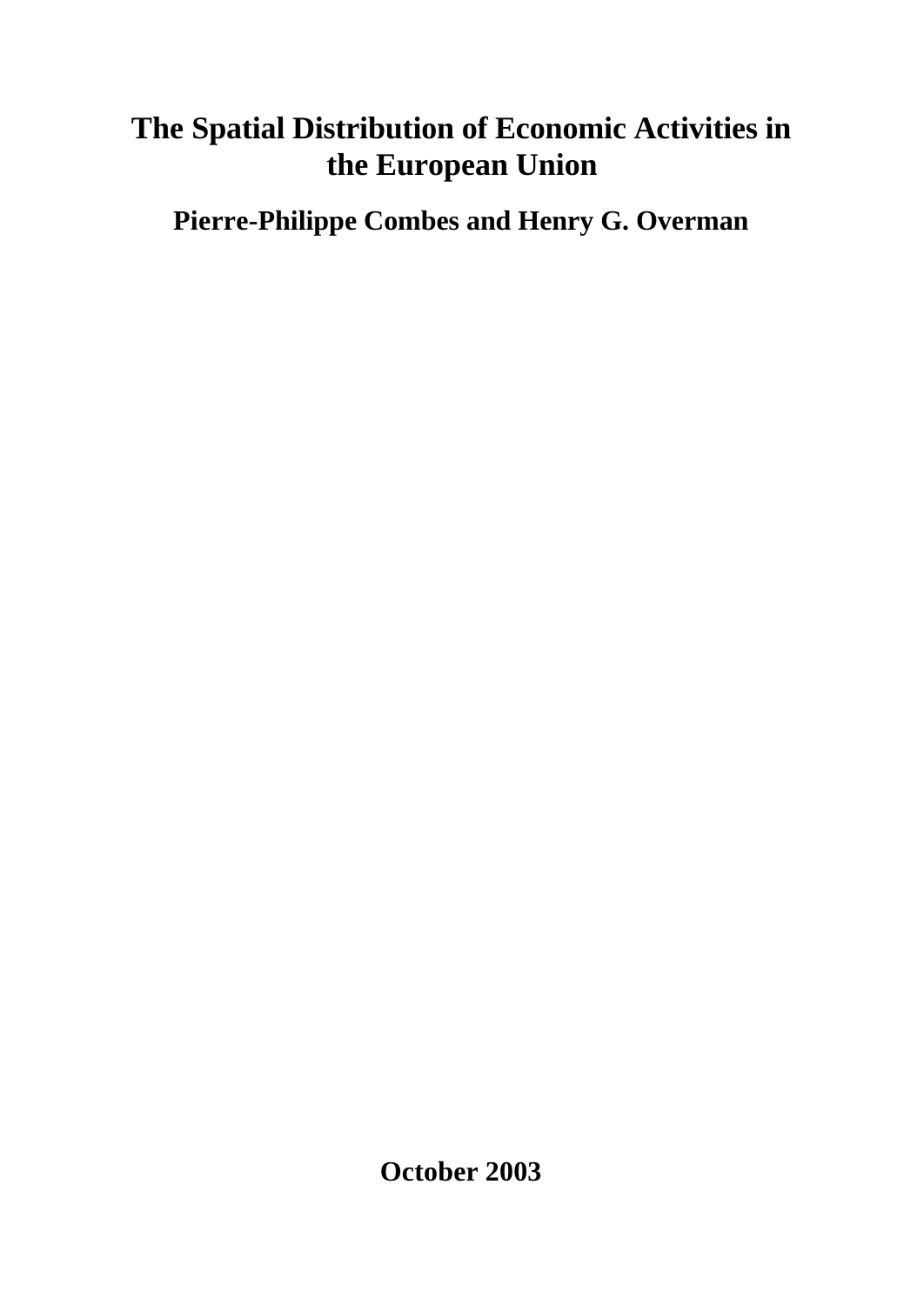# **The Spatial Distribution of Economic Activities in the European Union**

## **Pierre-Philippe Combes and Henry G. Overman**

| 1. |                                                                                          | Introduction                                                      | $\mathbf{1}$   |  |  |  |
|----|------------------------------------------------------------------------------------------|-------------------------------------------------------------------|----------------|--|--|--|
| 2. | Data for Studying the Spatial Distribution of Economic Activity in the<br>European Union |                                                                   |                |  |  |  |
| 3. | Facts About the Spatial Distribution of Economic Activity in the                         |                                                                   |                |  |  |  |
|    | European Union                                                                           |                                                                   |                |  |  |  |
|    | 3.1                                                                                      | Aggregate economic activity and the EU core-periphery pattern     | $\overline{7}$ |  |  |  |
|    |                                                                                          | Regional incomes<br>3.1.1                                         | $\overline{7}$ |  |  |  |
|    |                                                                                          | 3.1.2 Accessibility                                               | 9              |  |  |  |
|    | 3.2                                                                                      | Concentration and specialisation in the EU                        | 11             |  |  |  |
|    |                                                                                          | 3.2.1<br>Standard methodology                                     | 12             |  |  |  |
|    |                                                                                          | 3.2.2<br>Specialisation patterns across EU countries              | 18             |  |  |  |
|    |                                                                                          | A mixed picture of regional specialisation<br>3.2.3               | 21             |  |  |  |
|    |                                                                                          | A mixed pattern for industrial concentration<br>3.2.4             | 23             |  |  |  |
|    |                                                                                          | The characteristics of spatially concentrated industries<br>3.2.5 | 25             |  |  |  |
|    | 3.3                                                                                      | Comparing the EU and the US: a role for micro-geographical data?  | 30             |  |  |  |
|    | 3.4                                                                                      | Where we stand                                                    | 36             |  |  |  |
| 4. |                                                                                          | <b>Explanations</b>                                               | 37             |  |  |  |
|    | 4.1                                                                                      | A brief survey of location theory and its application to the EU   | 37             |  |  |  |
|    |                                                                                          | Theories of space and location<br>4.1.1                           | 37             |  |  |  |
|    |                                                                                          | 4.1.2 Agglomeration and dispersion forces                         | 38             |  |  |  |
|    |                                                                                          | The determinants of agglomeration and dispersion forces<br>4.1.3  | 40             |  |  |  |
|    | 4.2                                                                                      | Industrial localisation in the EU                                 | 41             |  |  |  |
|    |                                                                                          | Trade based approaches<br>4.2.1                                   | 41             |  |  |  |
|    |                                                                                          | 4.2.2 Dixit-Stiglitz based approaches                             | 44             |  |  |  |
|    |                                                                                          | Cournot competition based approaches<br>4.2.3                     | 45             |  |  |  |
|    |                                                                                          | 4.2.4 Where do we go from here?                                   | 48             |  |  |  |
|    | 4.3                                                                                      | Labour productivity and wages inequalities                        | 49             |  |  |  |
|    |                                                                                          | 4.3.1<br>Labour productivity                                      | 50             |  |  |  |
|    |                                                                                          | 4.3.2<br>Wages                                                    | 52             |  |  |  |
|    |                                                                                          | 4.3.3 Monopolistic competition based approaches                   | 54             |  |  |  |
|    |                                                                                          | Where do we go from here?<br>4.3.4                                | 59             |  |  |  |
|    | 4.4                                                                                      | The dynamics of localisation in the EU                            | 60             |  |  |  |
|    |                                                                                          | Long-run growth<br>4.4.1                                          | 61             |  |  |  |
|    |                                                                                          | 4.4.2<br>Short-run dynamics and endogeneity controls              | 64             |  |  |  |
|    |                                                                                          | What we learn and a comparison with the US<br>4.4.3               | 65             |  |  |  |
| 5. |                                                                                          | Conclusions                                                       | 66             |  |  |  |
|    |                                                                                          |                                                                   |                |  |  |  |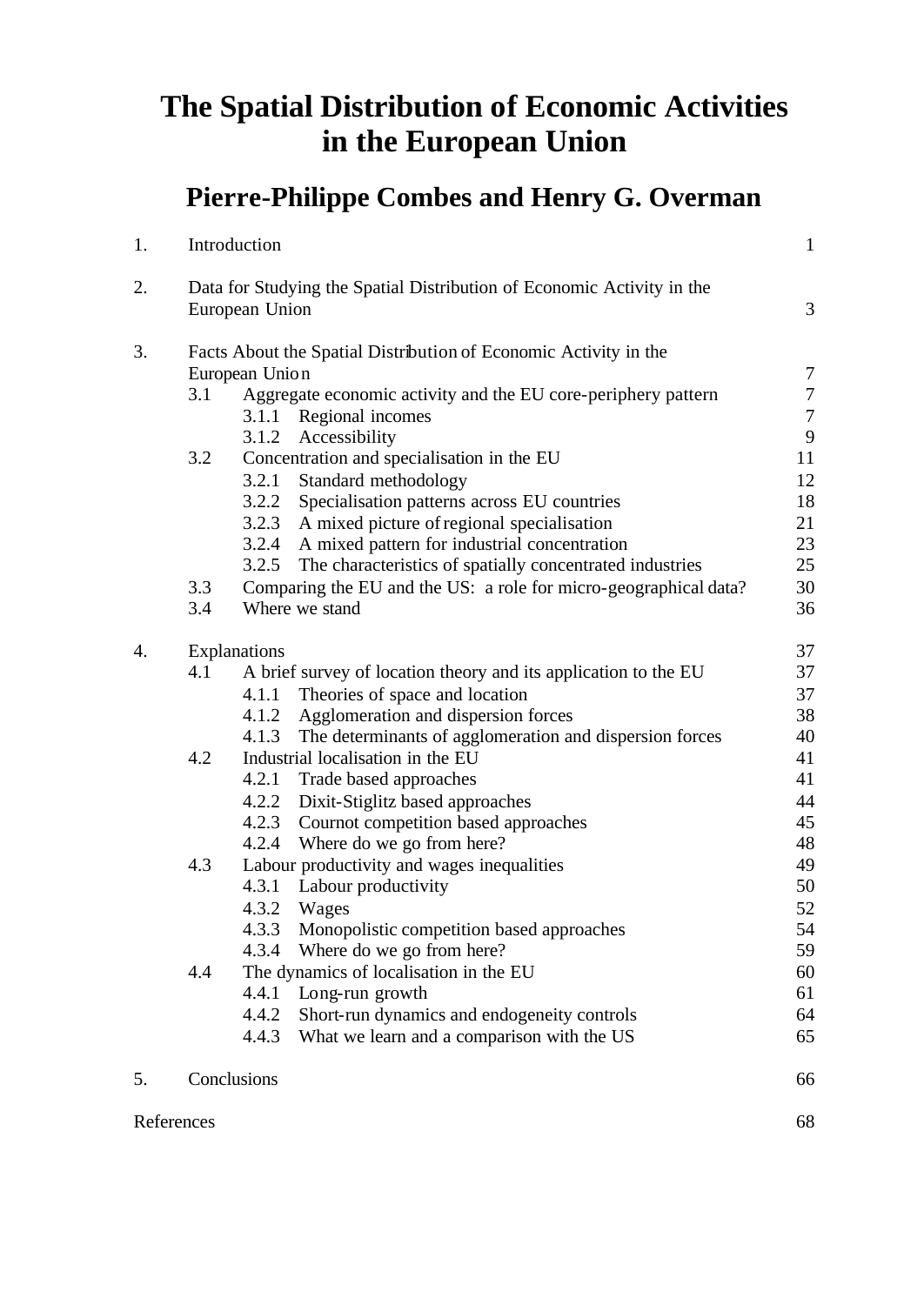### **Introduction**

This chapter considers the location of economic activity across the European Union (EU). It complements the two chapters on North America (Holmes and Stevens) and ASEAN (Fujita, Mori, Kanemoto, and Henderson) in this volume.

From the chapter by Holmes and Stevens it is clear that, for North Americans, the titles of these three chapters hark back to an earlier period when economic geographers produced maps and studied the detailed location patterns of particular activities, and the detailed activity patterns of particular locations. For Europeans too, such titles evoke a rich history of area based studies from authors as diverse as Christaller (1933), Engels (1845) and Marshall (1890). However, in strong contrast to the North American experience, these titles also speak to a more recent period in which a distinct literature on spatial location in the EU pursuing broader objectives has reemerged. This chapter surveys this literature.

Before proceeding, it is interesting to consider why European researchers seem to have taken such a different path from their North American colleagues. Our review of the literature points to three key factors. First, the ongoing process of EU integration and its likely impacts have made understanding the evolution of EU production patterns an important policy issue. Second, researchers in the EU have embraced models incorporating increasing returns to scale as the theoretical basis for understanding this evolution. With the development of the New Economic Geography, this has lead researchers to refocus on the spatial impact of continuing integration, and hence spatial location patterns more generally. But this combination of political impetus and theoretical development is not sufficient to explain why European economists have returned to area based approaches. Taken on its own, this only points to a renewed interest in location issues, but does not suggest a uniquely European perspective is necessary. The third factor which has pushed researchers towards a European area based approach is the feeling that the EU is somehow different from the US and that this urges caution in applying existing evidence (usually North American) to understanding European issues.

This brief discussion raises the question of how this EU area based approach should inform the development of regional and urban economics more generally. In an ideal world, the answer to this question would determine what papers appear in this chapter of the book and what papers should be dealt with elsewhere. The main bulk of this chapter would deal with describing the location of economic activity in the EU. Our explanation of these patterns could then draw widely on other chapters in the handbook, leaving us to consider in depth only material that helps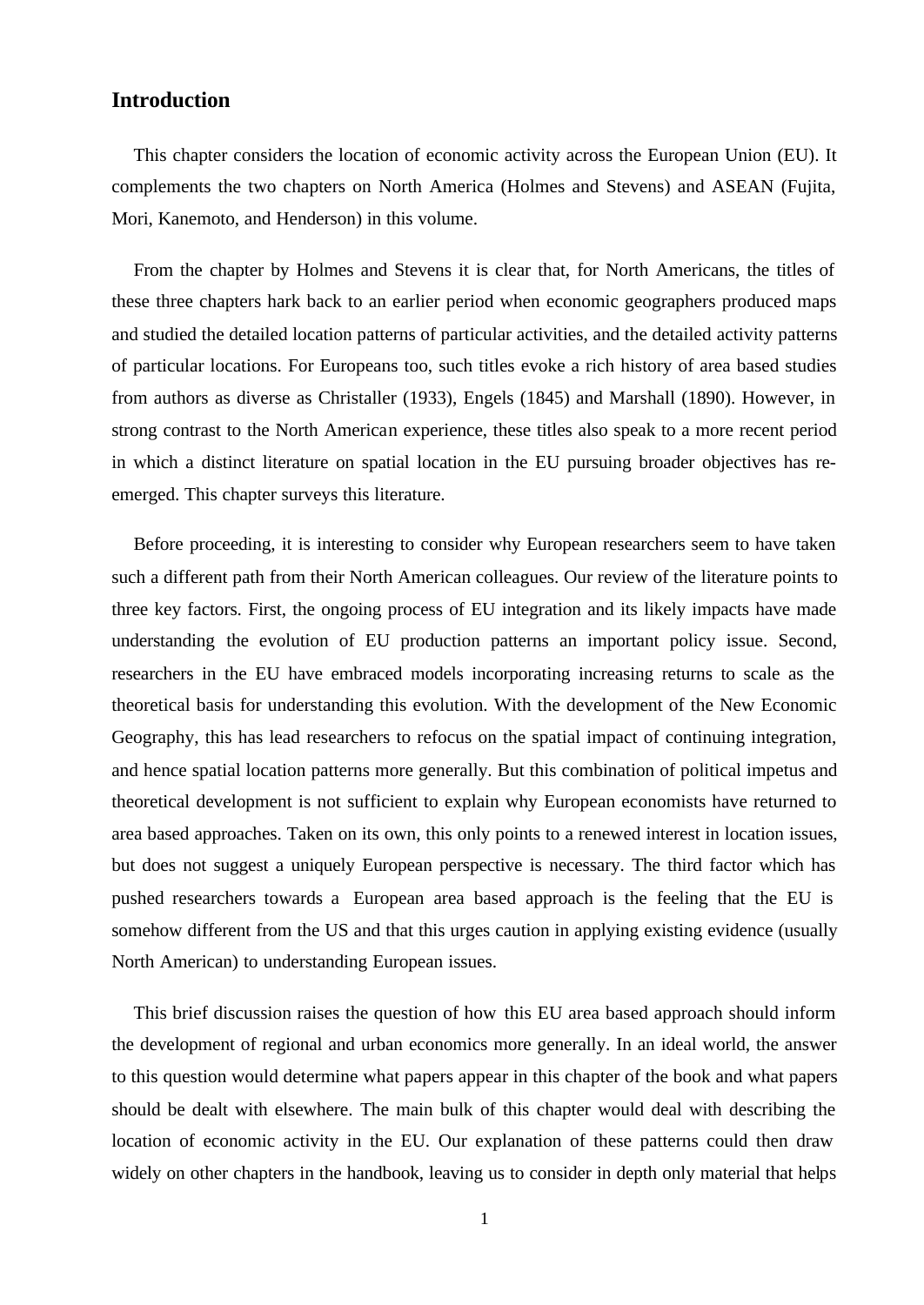us understand why things in the EU might be different. In reality, of course, things do not turn out to be that simple.

The first problem is that many papers that are basically area studies portray themselves as tests of theories of New Economic Geography or location theory more generally. The authors of these papers tend to be annoyed when the main body of regional and urban economics ignores their contributions in favour of papers based on other areas (usually North America). Often this is portrayed as a form of cultural imperialism by our American colleagues. We consider these papers in some depth here with a view to doing two things. First, identifying exactly what they do tell us about the spatial distribution of economic activity in the EU. Second, arguing that they cannot tell us much about location theory more generally because data problems and methodological errors mean they are less informative about theory than papers published elsewhere. The second problem relates to a somewhat smaller body of literature and is in some ways the mirror image of the first. A number of papers use EU data in ways that do tell us things about location theory more generally, but then tend to be ignored because they get labelled as area based and are thus considered too specific for a broader audience. We also consider these papers here and try to spell out what a broader audience may learn from them. The reader should note that this focus tends to move us away from the more descriptive work in the two companion chapters and thus involves considerably more discussion of econometric issues than is found there.

Before outlining the structure of the paper, a comment on what we do not cover. We will not consider national or regional convergence in the EU, innovation, or FDI and trade as these literatures are considered elsewhere in this handbook, by Magrini and Quah, Audretsch and Feldman, and Head and Mayer, respectively. In addition, we only cover the EU as it now stands, with no consideration of the economic geographies of the 10 countries that will join the EU in the next two years.

Turning to what we do cover, the rest of the chapter is split in to three parts. In the first, we consider the main sources of data for studying EU location patterns. This survey is brief and less helpful than it could be reflecting the woeful state of pan-European national and sub-national data. The second part describes the location of economic activity in the EU. This focuses on three key aspects. First, the pattern of overall agglomeration as reflected in differences in regional GDP and GDP per capita. Next we consider the specialisation patterns of particular areas and the concentration patterns of particular activities at both the national and sub-national level. We also consider the characteristics of spatially concentrated industries. Finally, we show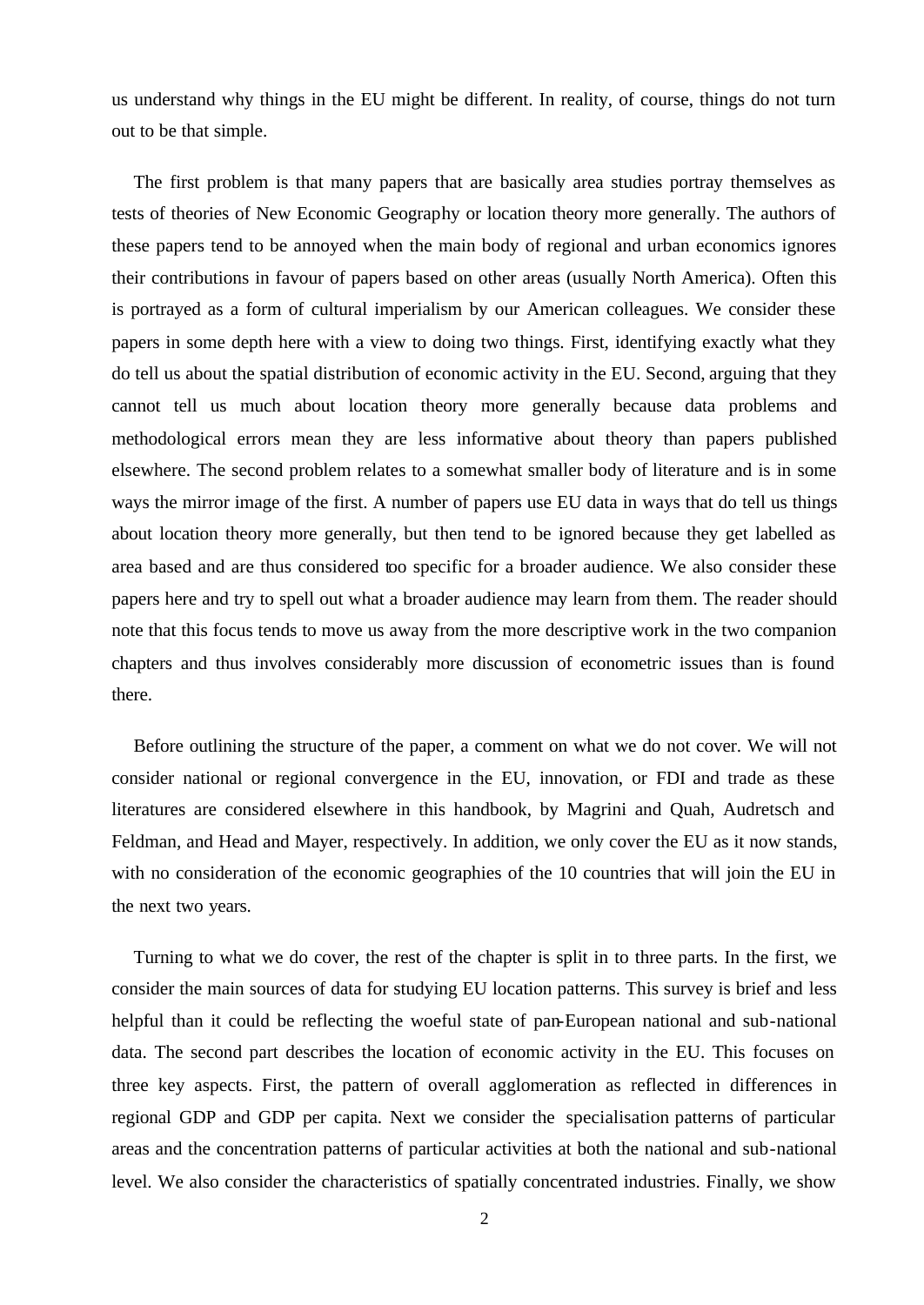how micro-geographic data may be used to compare spatial patterns in the US and the EU. The third part of our survey considers the literature that seeks to explain location patterns in the EU. After a very brief theoretical survey, we focus, in turn, on spatial inequalities in terms of industrial localization, labour productivity, wages, and growth.

### **2. Data for Studying the Spatial Distribution of Economic Activity in the European Union**

In this section, we consider the data that are available for studying the spatial distribution of economic activity in the EU. After reviewing the literature, and given our first hand knowledge, the only conclusion that we are able to reach is that the European data are a mess. It is not clear where blame for this situation lies. It is clear that part of the problem stems from the institutional framework within which most EU governmental statistical agencies work. In particular, the fact that they often have no mandate to facilitate the re-use of data collected to fulfil their institution roles. Even where they do have a mandate, data are often expensive and incentives to ensure efficient delivery appear to be limited. It is clear that these barriers could be removed, but this would require political support across the EU. Even if this support were forthcoming, variations in collection policies, access and pricing conditions, confidentiality requirements and legal frameworks would still hamper unified data provision. These problems clearly present considerable barriers for Eurostat, the EU's statistical office, in delivering on its mission "to provide the European Union with a high quality statistical information service". However, it is probably fair to say that the delivery itself leaves something to be desired. Informal discussions suggest that two of the biggest frustrations for academic researchers are poor documentation and the inconsistency across different versions of the same datasets. For example, paper copies will have different coverage from the electronic copies and coverage will change over time (not necessarily expand). There is usually little or no discussion of why these differences occur. Even the names of data sets can change frequently over time, a problem that is clearly illustrated below. As this brief discussion makes clear, the pan-European data situation is not a happy one. In this section, we will discuss the major data sources, giving some idea of their coverage and the main problems associated with using them.

We start with data that allows us to assess overall agglomeration patterns. REGIO is Eurostat's regional database. It provides data on GDP and GDP per capita on a comparable basis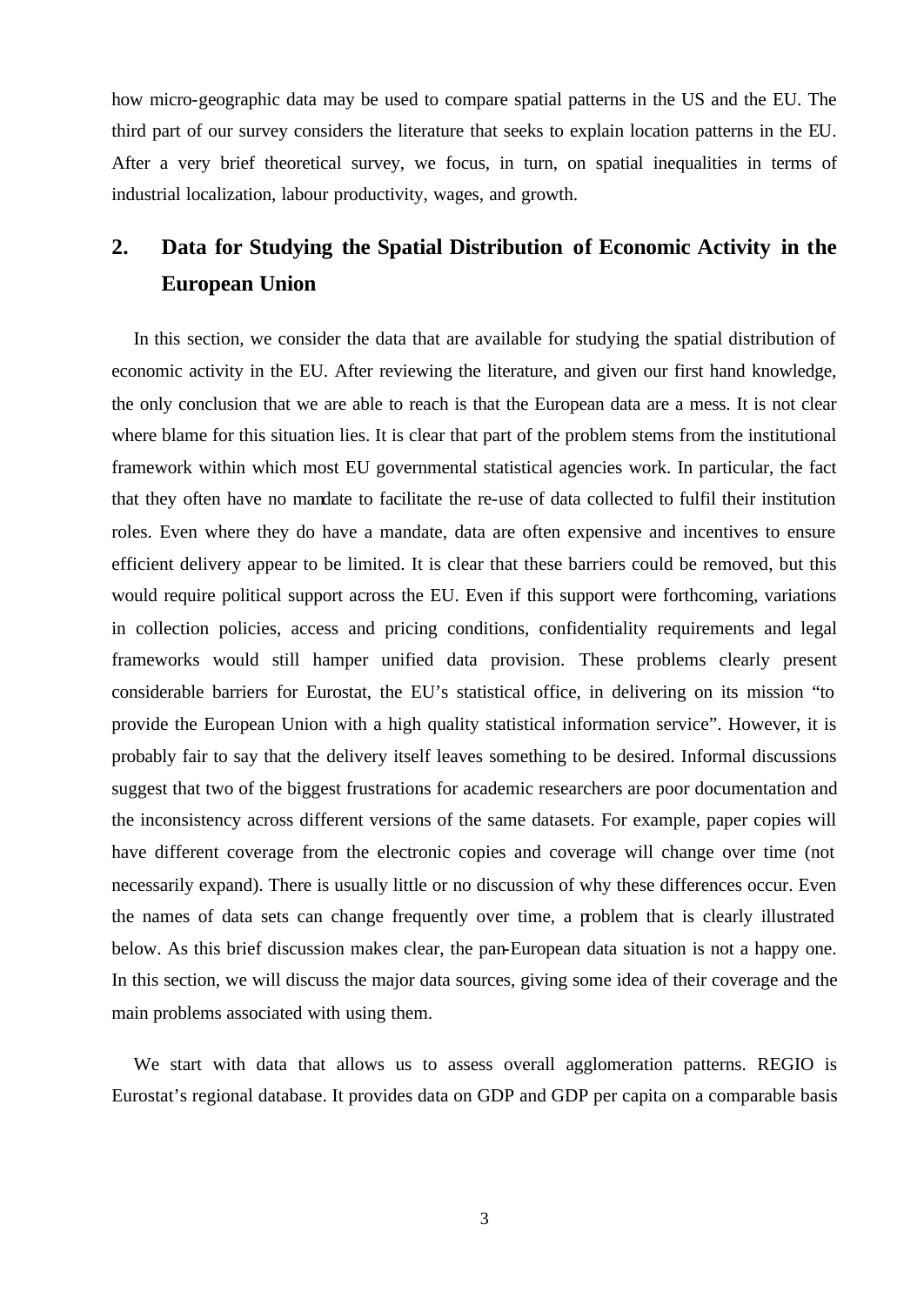for regions across the EU  $15$ .<sup>1</sup> The coverage of regions is based on Eurostat's Nomenclature of Territorial Units for Statistics (NUTS). NUTS is a hierarchical classification dividing each country in to a number of NUTS 1, with each NUTS 1 divided in to a number of NUTS 2 and so on down to NUTS 5. There are 78 NUTS 1 regions, 210 NUTS 2 regions, 1092 NUTS 3 regions. NUTS 4 is only defined for a limited number of countries.<sup>2</sup> There are 98,433 NUTS 5 regions corresponding to communes or their equivalent. The classification is based primarily on existing institutional divisions and thus, to the extent national systems differ, meets no consistent requirements across the EU. Areas for instance may significantly differ for a given level of NUTS. REGIO usually provides data at the NUTS 2 or NUTS 3 level. Theoretically, data are available for GDP, population, employment and wages. In reality, a complete GDP series for the entire EU 15 at approximately NUTS 2 is only available from 1995 onwards. NUTS 2 GDP data for the EU 12 is generally available from 1980 onwards<sup>3</sup>, although the accounting system and the NUTS classification changed in 1996 and 1998, respectively. Population and employment data have slightly better coverage while wage data coverage is extremely variable and generally quite poor.

For sectoral activity, our primary interest is in getting data for manufacturing and services<sup>4</sup>. Unfortunately, EU wide data is only available for very aggregate sectoral classifications. The OECD provides the best two sources for comparable services data: Services: Statistics on Value Added and Employment and Structural Statistics for Industry and Services. Experience with the data suggests that availability will allow the study of employment in five service sectors from the early 1980s onwards.<sup>5</sup> More detailed sectoral coverage does exist for individual countries, but using it for EU wide studies would involve too much missing data. Manufacturing data is available from the OECD STAN Database for Industrial Analysis (see OECD (2001) for details). Until 2001, STAN was based on the International Standard Industrial Classification (ISIC) revision 2 and covered 36 manufacturing sectors for 14 EU countries (the EU 15 excluding Ireland). This data can be supplemented with data for Ireland from the United Nations UNIDO National Accounts Statistics Database. This gives a dataset for manufacturing covering 36 sectors for the time period 1970-1999. Around 7% of this data is missing. The most recent

<sup>&</sup>lt;sup>1</sup> The EU 15 is used to designate all 15 current member states: Austria, Belgium, Denmark, Finland, France, Germany, Greece, Ireland, Italy, Luxembourg, the Netherlands, Portugal, Spain, Sweden and the UK. The EU 12 consists of the EU 15 less the three 1990s entrants: Austria, Finland and Sweden.

 $2$  Finland, Greece, Ireland, Luxembourg, Portugal and the UK.

<sup>&</sup>lt;sup>3</sup> Data for the UK, Denmark, Ireland and Luxe mbourg are at NUTS 1.

<sup>&</sup>lt;sup>4</sup> Factors explaining the location of agriculture and extraction are downplayed in recent economic geography models.

<sup>&</sup>lt;sup>5</sup> Wholesale and Retailing; Restaurants and Hotels; Transport; Communication; Financial Services, Insurance, Real Estate and Business Services; Non-market services.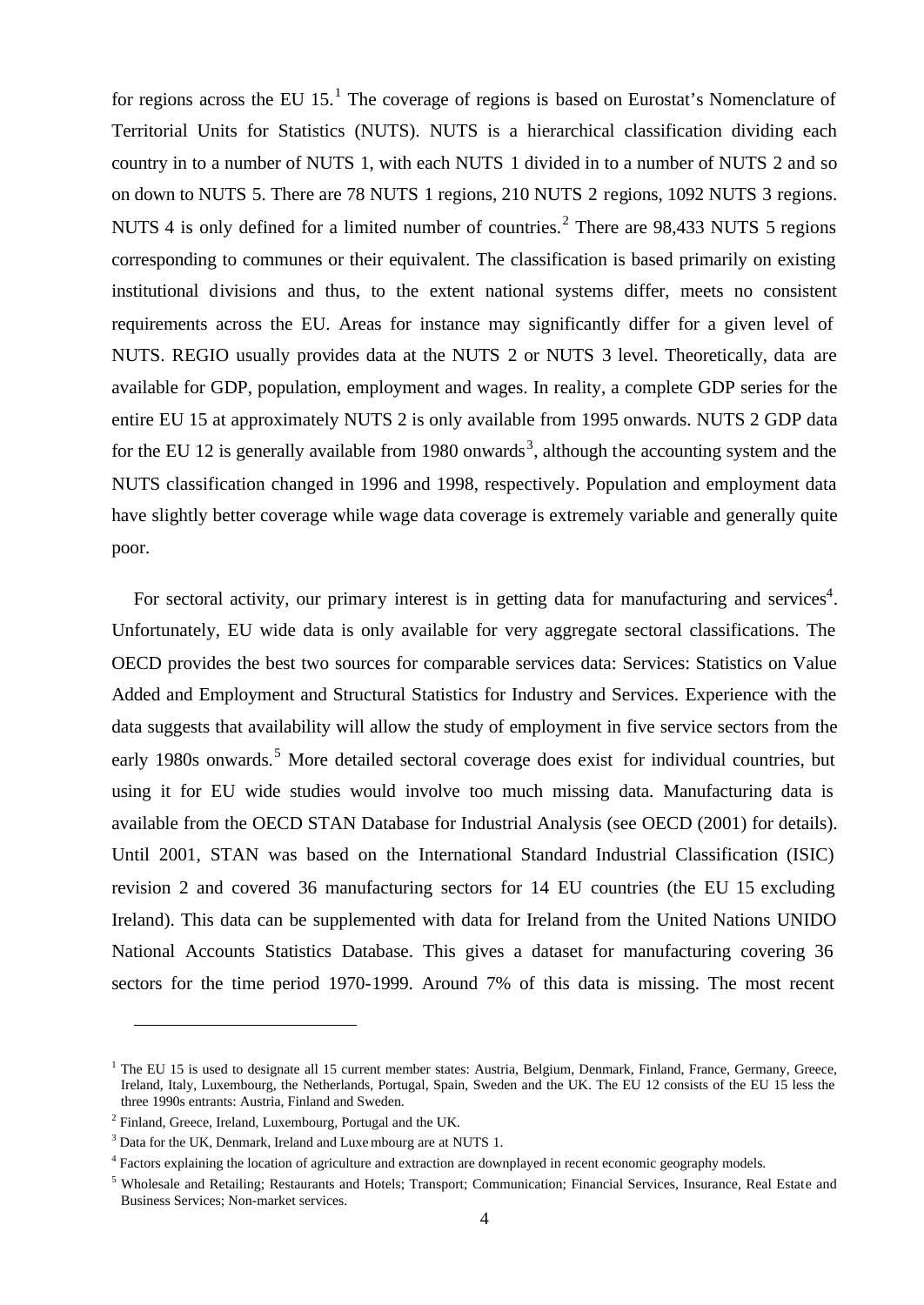version of STAN has extended industrial coverage to non-manufacturing sectors and now includes information on both agriculture and services.<sup>6</sup> At the national level, Eurostat provides industrial survey data as theme 4 in the New Cronos database. The name applied to this theme 4 data seems to change regularly. Chronologically these data were first known as VISA, then DEBA then DAISIE and now as European Production and Market Statistics (or EUROPROMS). SBS (Structural Business Statistics) and ISBI (Industrial Structural Business Indicators) also appear to cover some aspects of theme 4 data. VISA covers the EU 12 (not the EU 15) for the period 1976 to 1995. Sectoral coverage is according to the old General Industrial Classification of Economic Activities within the European Communities (NACE) covering 113 manufacturing sectors. DEBA superseded VISA in the mid-1990s and had become DAISIE by (at the latest) 1998. DEBA/DAISIE data covered 100 manufacturing sectors for most EU countries for the time period 1985-1997. Unfortunately, much of the data is missing. For the period 1985-1990 approximately 30% of the data is missing. For the period 1991-1997 approximately 20% of the data is missing. Our feeling is that 25% missing data is probably not acceptable for most purposes. Researchers wishing to use this kind of industrial data might be better off trying to obtain VISA which reportedly has less missing data. It appears that DAISIE/DEBA has now been superseded by EUROPROM. Eurostat claims that this will cover  $4,400$  industrial sectors<sup>7</sup> for most European countries for the time period 1993-1998. Enquiries to Eurostat suggest that a CD-rom actually covering 1995-2000 can be purchased for around  $\epsilon$ 2000, with 2001 data expected shortly. Unfortunately, Table 1 shows that a lot of this data will be missing or confidential and so not available to researchers.

<sup>&</sup>lt;sup>6</sup> Effectively, this new STAN has been derived by merging the old STAN with the OECD International Sectoral Database (ISDB) which is no longer updated.

 $^7$  Although the data used to calculate  $Table 1$  suggests that there are in fact 5009 headings (some of these may be totals).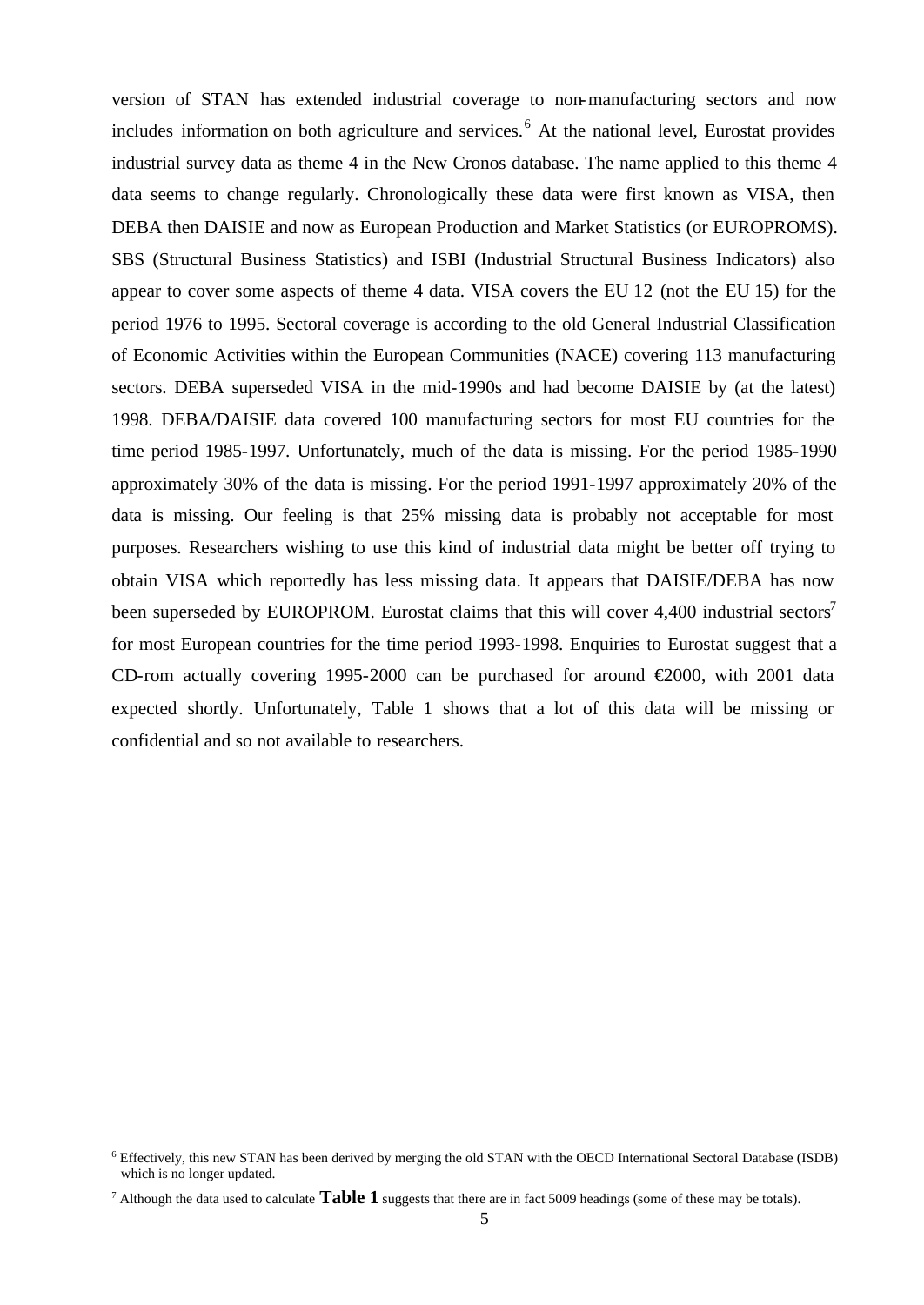| Country     | Available and    | Not available | Confidential |  |
|-------------|------------------|---------------|--------------|--|
|             | not confidential |               |              |  |
| Belgium     | 52%              | 3%            | 42%          |  |
| France      | 54%              | 22%           | 21%          |  |
| Austria     | 59%              | 0%            | 40%          |  |
| Italy       | 60%              | 27%           | 10%          |  |
| Netherlands | 61%              | 0%            | 38%          |  |
| Ireland     | 66%              | 0%            | 33%          |  |
| Spain       | 70%              | 0%            | 28%          |  |
| Germany     | 71%              | 2%            | 25%          |  |
| Greece      | 73%              | 2%            | 22%          |  |
| Portugal    | 76%              | 0%            | 23%          |  |
| <b>UK</b>   | 79%              | 0%            | 19%          |  |
| Denmark     | 87%              | 8%            | 3%           |  |
| Luxembourg  | 94%              | 0%            | 6%           |  |
| Sweden      | 96%              | 1%            | 1%           |  |
| Finland     | 99%              | 0%            | 1%           |  |

**Table 1: Percent of headings with value data**

Note: Table provided by EUROSTAT. Rows do not sum to 100% in original data.

Things are worse at the regional level. REGIO does provide regional sectoral data. Sectoral disaggregation is according to NACE 17, which uses 17 sectors to classify activity as agricultural, mining, manufacturing or services. Manufacturing is subdivided in to 9 categories, services in to 6 categories. Data coverage is very variable both with respect to regional and industrial classification. For example, most German data is provided for Länder, i.e. NUTS 1 rather than NUTS 2 and for NACE 3 (agriculture, manufacturing, services) rather than NACE 17. A number of papers have tried to correct for the missing data from other sources. Hallet (2000), for example, has broken down the German production data to NACE 17 using information on employment by Land. While improving the data is clearly moving us in the right direction, it would be fair to say that no widely available, suitably detailed EU regional data set has yet emerged.

The situation is much simpler at the urban level. There is no consistent, publicly available, EU wide data on cities. The situation is often not better at the national level. This said, some countries do provide very good sub-national data. We will refer to some of this data when we cover individual papers below. However, one problem remains - it is often impossible for any but a limited number of national researchers to get access to these data sources.

To summarise, the data situation is not good at the national, regional, or urban levels in the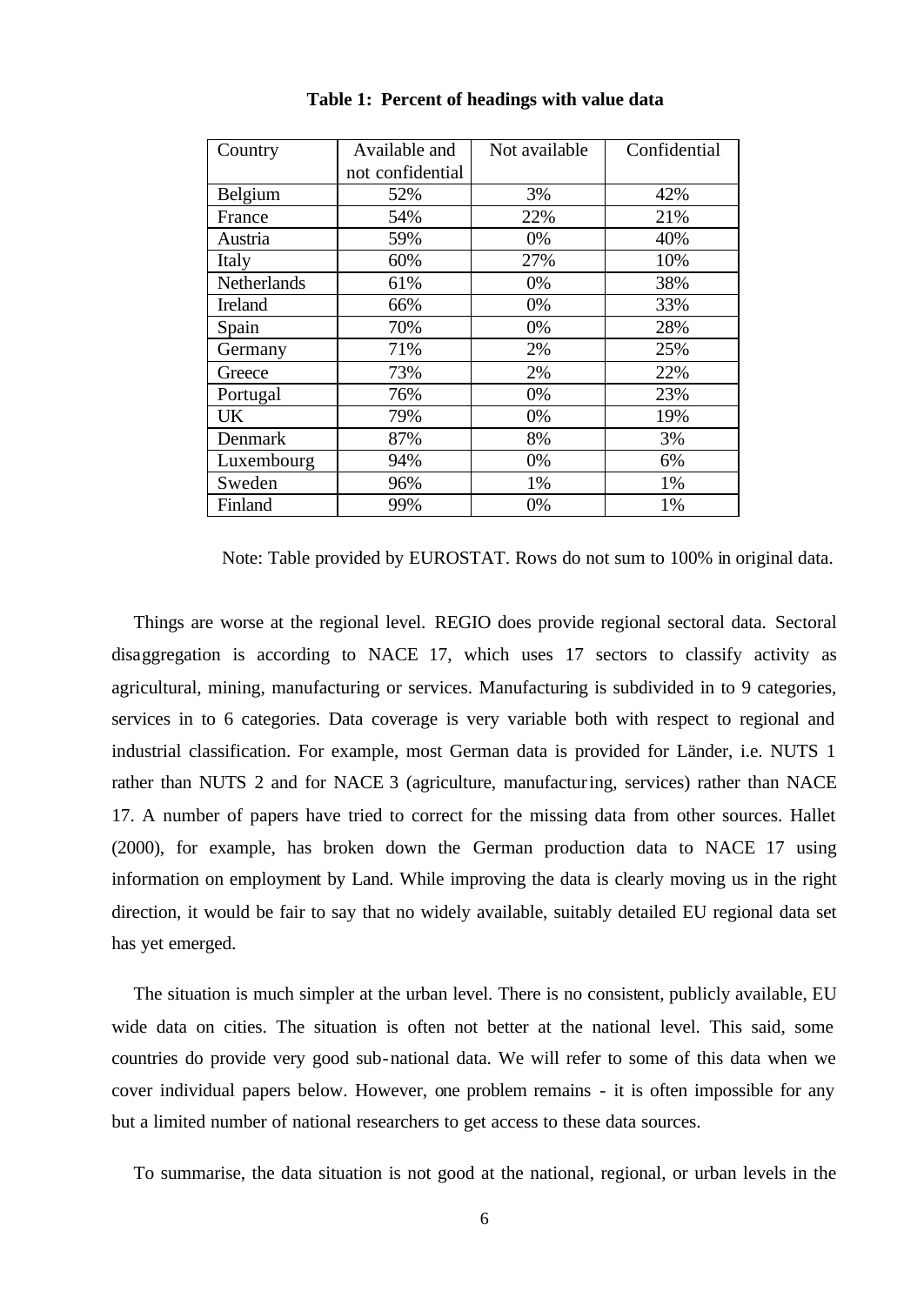EU, although individual countries may provide excellent data sources. In the rest of this chapter we consider what this data can tell us about location in the EU and how it should inform location theory more generally.

## **3. Facts About the Spatial Distribution of Economic Activity in the European Union**

In this section we describe what we know about the spatial distribution of economic activity in the EU. We start by considering the spatial distribution of total production across EU regions. We then turn to the sectoral composition of economic activities. We consider how we should go about describing EU location patterns and detail the pros and cons of a number of the standard measures employed. In light of this discussion, we then look at the location of economic activity at both the national and sub-national level. The section ends by showing how micro-geographic data might help in making comparisons between the EU and the US.

#### **3.1 Aggregate economic activity and the EU core -periphery pattern**

In this section we highlight a number of facts about the spatial distribution of aggregate economic activity in the EU:

- Regional incomes in the EU follow a clear pattern. We can identify a rich core of regions that have high GDP per capita and are located close to one another and a poor peripheral set of regions located away from the core. Although marked, this EU wide core periphery pattern has declined slightly since the mid-1980s as the income of EU countries has converged. In contrast, core-periphery patterns within EU countries have remained stable.
- Core regions with high GDP per capita have good access to EU markets. Closer integration is improving the accessibility of all regions in the EU, but it is improving the accessibility of the core regions relatively faster than regions in the periphery.

#### 3.1.1 Regional incomes

The two maps in Figure 1 highlight the key stylised facts concerning the spatial distribution of aggregate activity across regions in the EU. The left hand map plots GDP per capita data from 1996 for NUTS 2 regions using data from Eurostat's REGIO database. The darker the colour, the higher the GDP per capita. The map clearly demonstrates the strong core periphery pattern which sees rich regions located on a "blue banana" running from the South East of the UK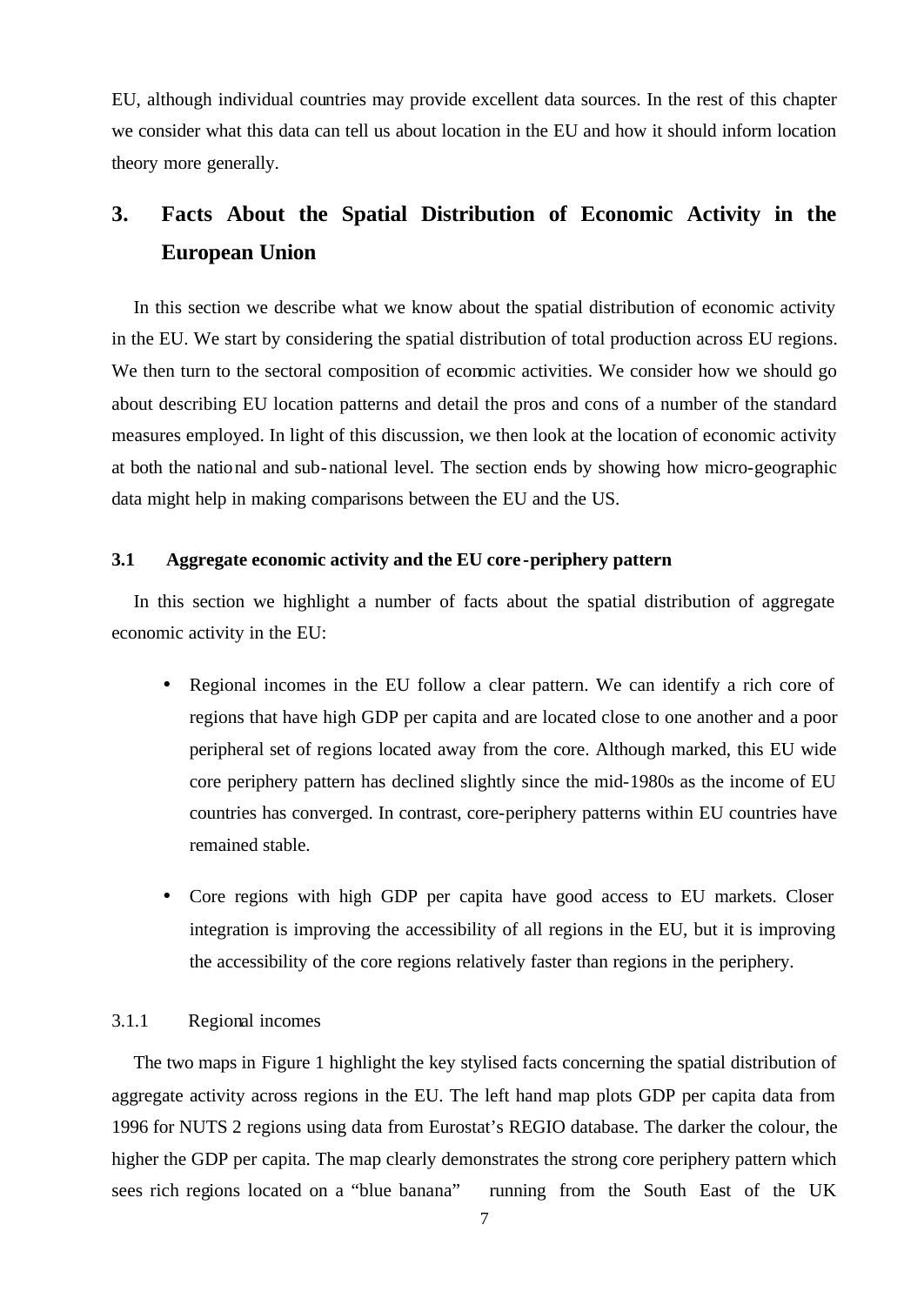through Holland, West Germany and then curving round (hence the banana) through Austria and in to Northern Italy.<sup>8</sup> Denmark and the capital city regions of Paris, Stockholm and Helsinki show up as clear outliers. Maps of wages and employment would show similar patterns, although recent work by Overman and Puga (2002) suggests that this pattern may not be so marked in terms of unemployment outcomes.



**Figure 1: Per capita (left) and total (right) GDP in European NUTS 2 regions**

The right hand map also plots data for 1996, but now for total GDP rather than GDP per capita. Comparing these two maps we see that the core-periphery pattern is much less marked when it comes to total GDP. This comparison neatly demonstrates another key stylised fact about the spatial distribution of economic activity in the EU. Population (and hence aggregate activity) remains quite spread out in the EU, despite very large differences in GDP per capita across EU regions.

There is some evidence that this core-periphery pattern in GDP per capita may be weakening between countries, while stable within countries. To highlight this, Figure 2 plots a Theil index for regional inequalities in the EU12 between 1982 and 1996. The figure also decomposes this Theil index in to its between country and within country components. The overall Theil index rose until 1987, then fell until 1992 and has been increasing since. Over the whole period, inequalities are fairly stable. As is also clear from the figure, this pattern is driven mainly by between country inequality. Within country differences have remained stable.

 $8$  The "blue" comes from the fact that the name initially reflected an observation, not about economic activity, but about the light emitted from these cities at night. Viewed from space by cosmonauts, or photographed by satellite, the banana appeared as a blue glowing X-ray cutting across the EU.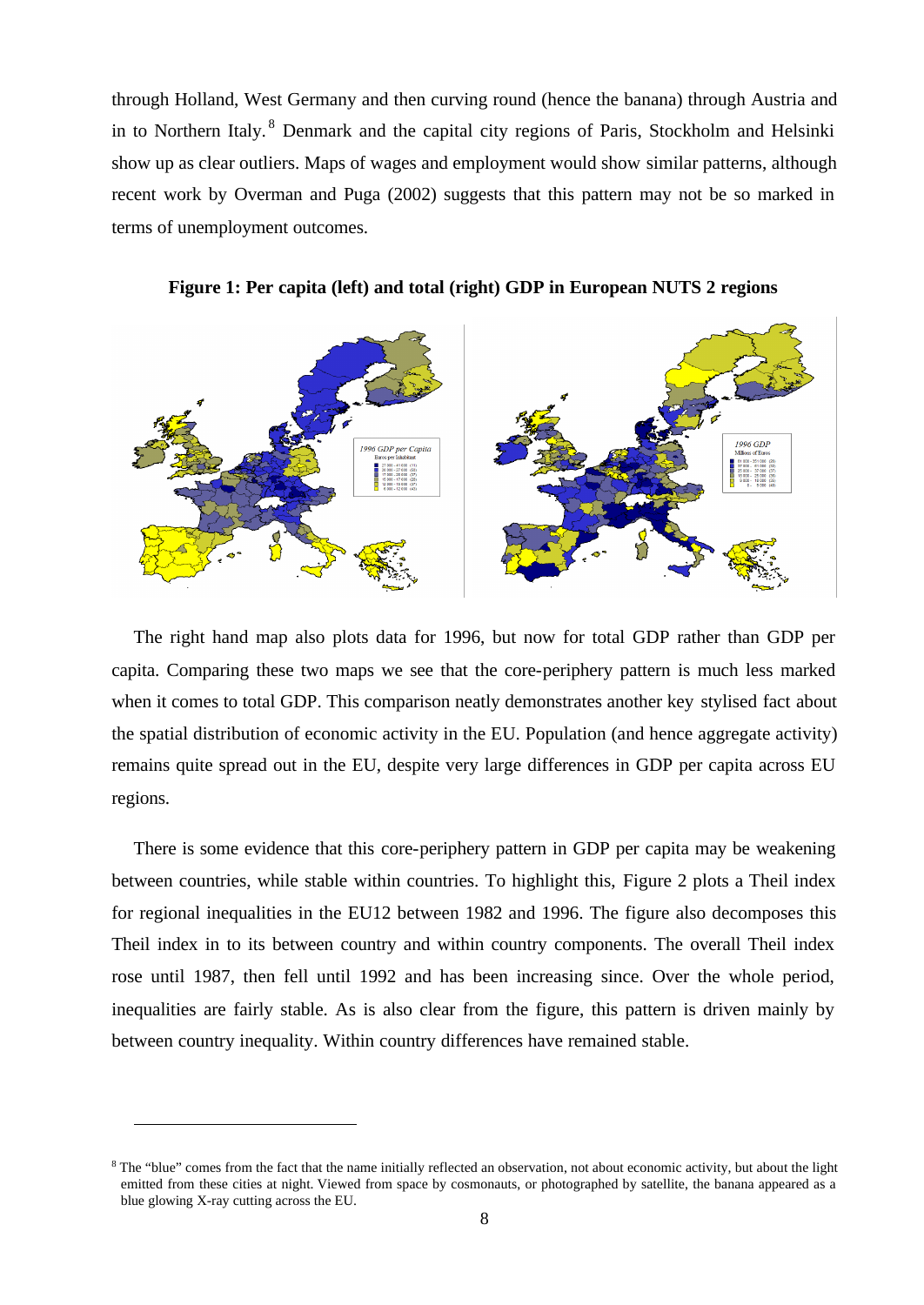

**Figure 2: Theil Index for regional GDP per capita (EU12)**

Two key questions emerge. First, what drives this strong EU-wide core-periphery pattern and the changes that we are seeing over time? Second, are the changes that we are seeing related to deeper EU integration? Researchers seeking to address these two questions have turned to the idea of accessibility as a key driver of these patterns. It is to this issue that we now turn.

#### 3.1.2 Accessibility

Since Harris (1954) researchers have used the idea of market potential to measure the accessibility of different locations to national markets. According to Harris a region's market potential could be measured as a distance weighted sum of economic activity in all other locations:

$$
MP_i = \sum_j \frac{x_j}{d_{ij}},
$$

where  $x_j$  is some measure of economic activity in location j and  $d_{ij}$  is the distance between location i and j. In the EU, the issue of market potential remains an area of interest to both academics and policy makers. This partly reflects the fact that people believe that accessibility explains the core-periphery pattern in terms of GDP per capita. That the two are correlated is plain to see from Figure 3 which plots basic market potential calculated on the same GDP per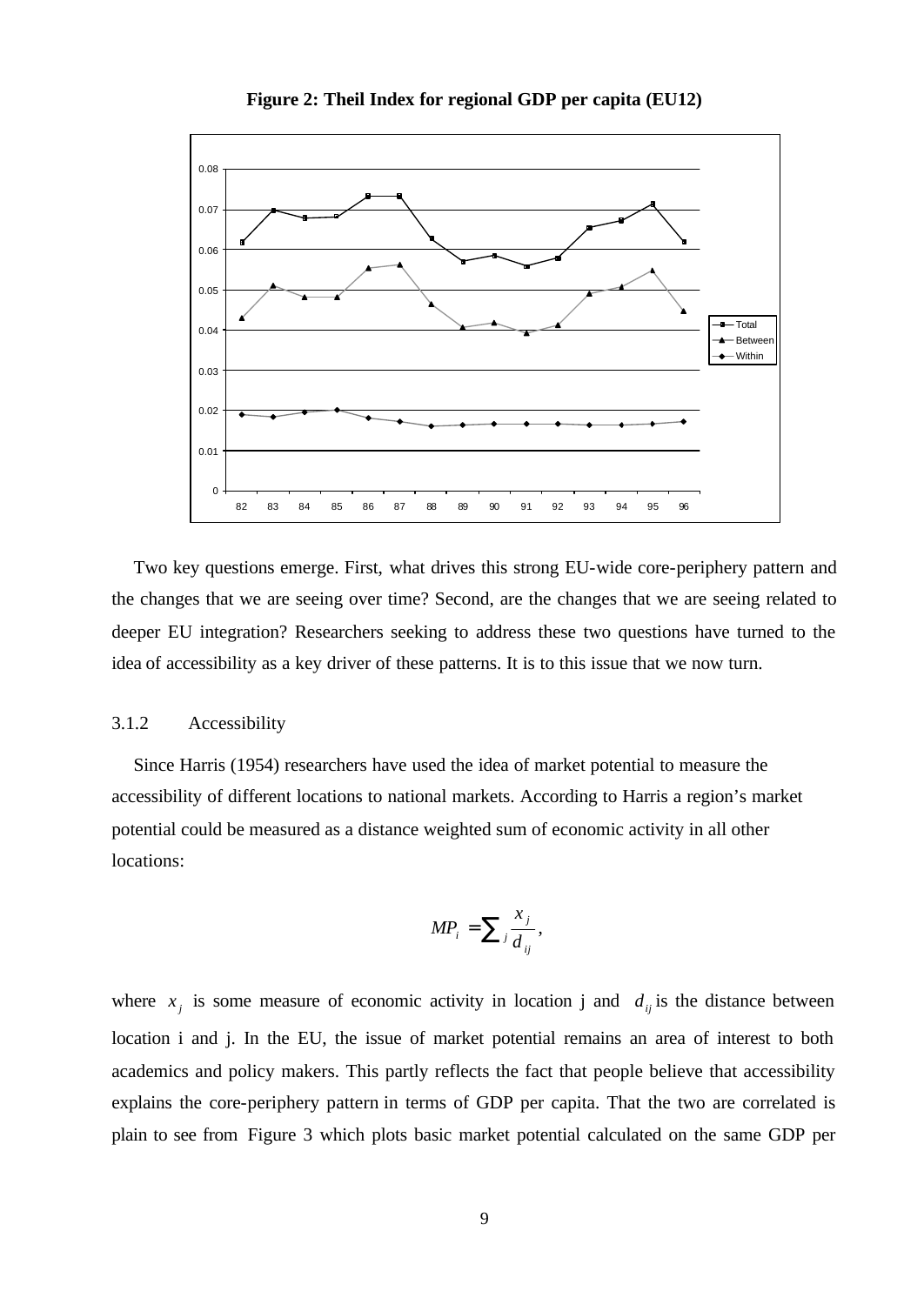capita and total GDP data used above.<sup>9</sup> Again, darker colours signify higher values. The coreperiphery pattern is clear for both market potentials, although the pattern is again stronger when considering GDP per capita.



**Figure 3: Market potential of per capita (left) and total (right) GDP in European NUTS2 regions**

The interest in market potential also reflects the impact of integration in encouraging particular dimensions of the EU area studies. Economic geography models tell us that accessibility can matter and integration explicitly changes accessibility. Hence the interest in describing what is happening to accessibility in the EU. The stylised fact that emerges from this literature, is that integration is associated with improving accessibility of all locations in the EU, but the accessibility of the core regions is improving relatively faster than regions in the periphery. This finding is reversed if we consider travel cost indicators rather, than market potential à la Harris (1954): In contrast to accessibility, travel cost indicators have actually fallen

<sup>&</sup>lt;sup>9</sup>For our calculations  $x_j$  is region *j* GDP or GDP per capita,  $d_{ij}$  is the distance between the geographic centres of region *i* and region *j.* The internal distance (of region *i* from itself) is computed as two-third of the square of the ratio of area over π.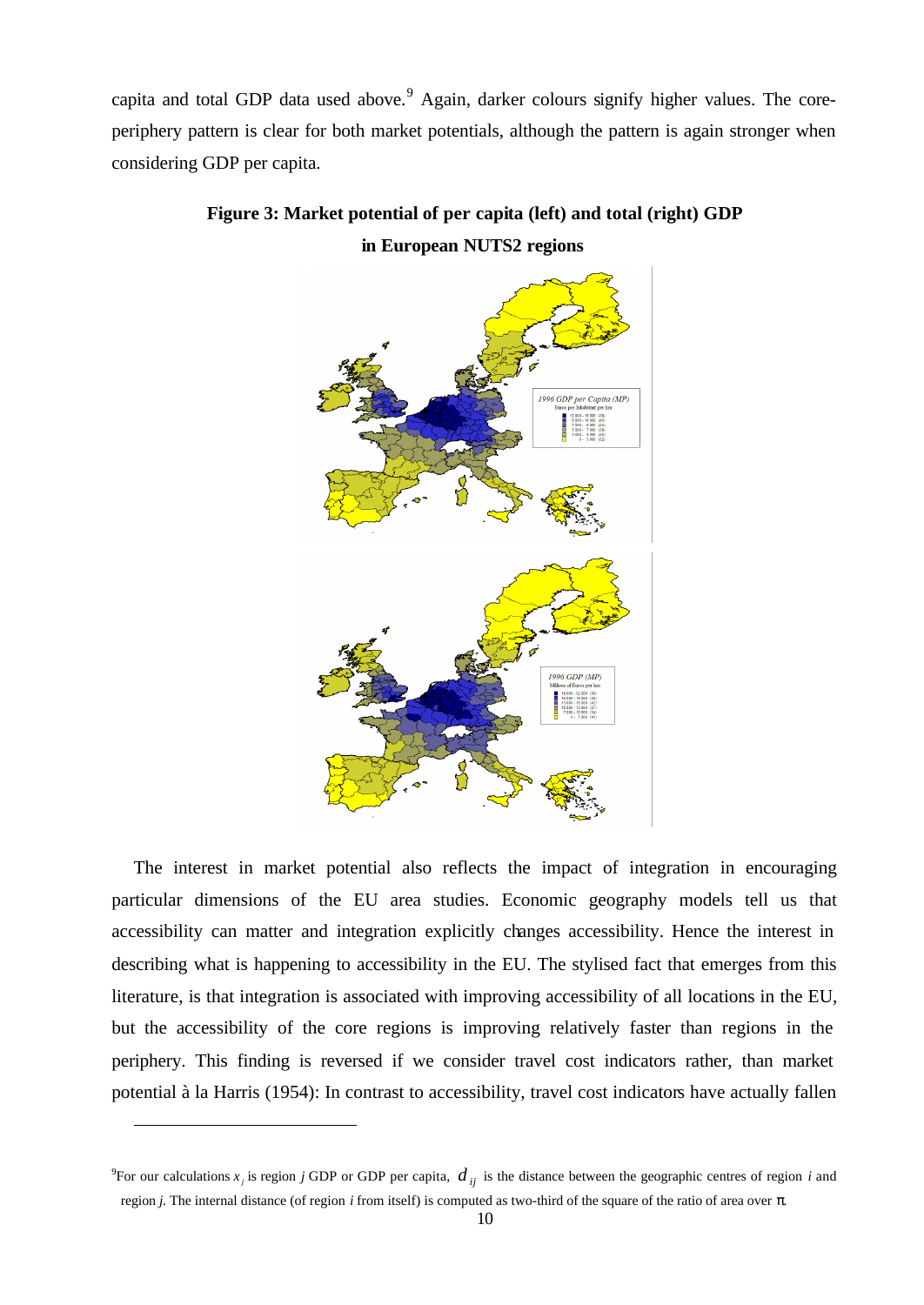fastest in the periphery. A non-exhaustive list of articles with further discussion includes: Keeble et al. (1982, 1988), Lutter (1993), Spiekermann and Wegener (1994, 1996), Chatelus and Ulied (1995), Gutiérrez and Urbano (1996), Copus (1997), Vikerman et al. (1999), Schürmann and Talaat (2000), Schürmann et al.  $(2001)$ .<sup>10</sup>

The entire burgeoning literature revolves around a number of controversies relating to exactly how the formula should be applied. Many variants have been suggested as regards the way the centre of locations are defined; the way distance between the centres should be measured; the way distance within the region should be measured (and whether this component should be included); and how economic mass at each location should be measured. Different answers to these questions generally deliver different measures of regional accessibility. See Copus (1997), Head and Mayer (2002) and Combes and Lafourcade (2003) for discussion.

Economists coming back to this issue in light of the New Economic Geography often find this list of controversies somewhat puzzling because they fail to address two fundamental questions. What does theory tell us about why and how we should be calculating accessibility? These two questions are intimately linked and will determine how we then use accessibility to explain location patterns. Traditionally, geographers have limited themselves to fairly simple correlations between outcomes and accessibility. Economists have recently begun to take a very different approach using market potential estimated on the basis of functional forms that are clearly related to theory. (See Hanson (2002) and Redding and Venables (2002)). This literature has had very little impact on how the area-based literature has approached this issue for the EU.

#### **3.2 Concentration and specialisation in the EU**

l

In this section, we turn from the distribution of total production to the sectoral composition of economic activities. We document a number of stylised facts:

- Although production structures differ across EU countries we can identify groups of countries with similar structures. Differences in structure have slowly increased between the 1970s and the 1990s as EU countries became more specialised.
- EU regions show a much more mixed pattern. Between the 1980s and the 1990s approximately 50% of EU regions have become more specialised, while the remaining 50% have become less specialised. Overall changes in specialisation are small however.

 $10$  The list only includes cross European studies. There is a vast literature studying accessibility at the national level.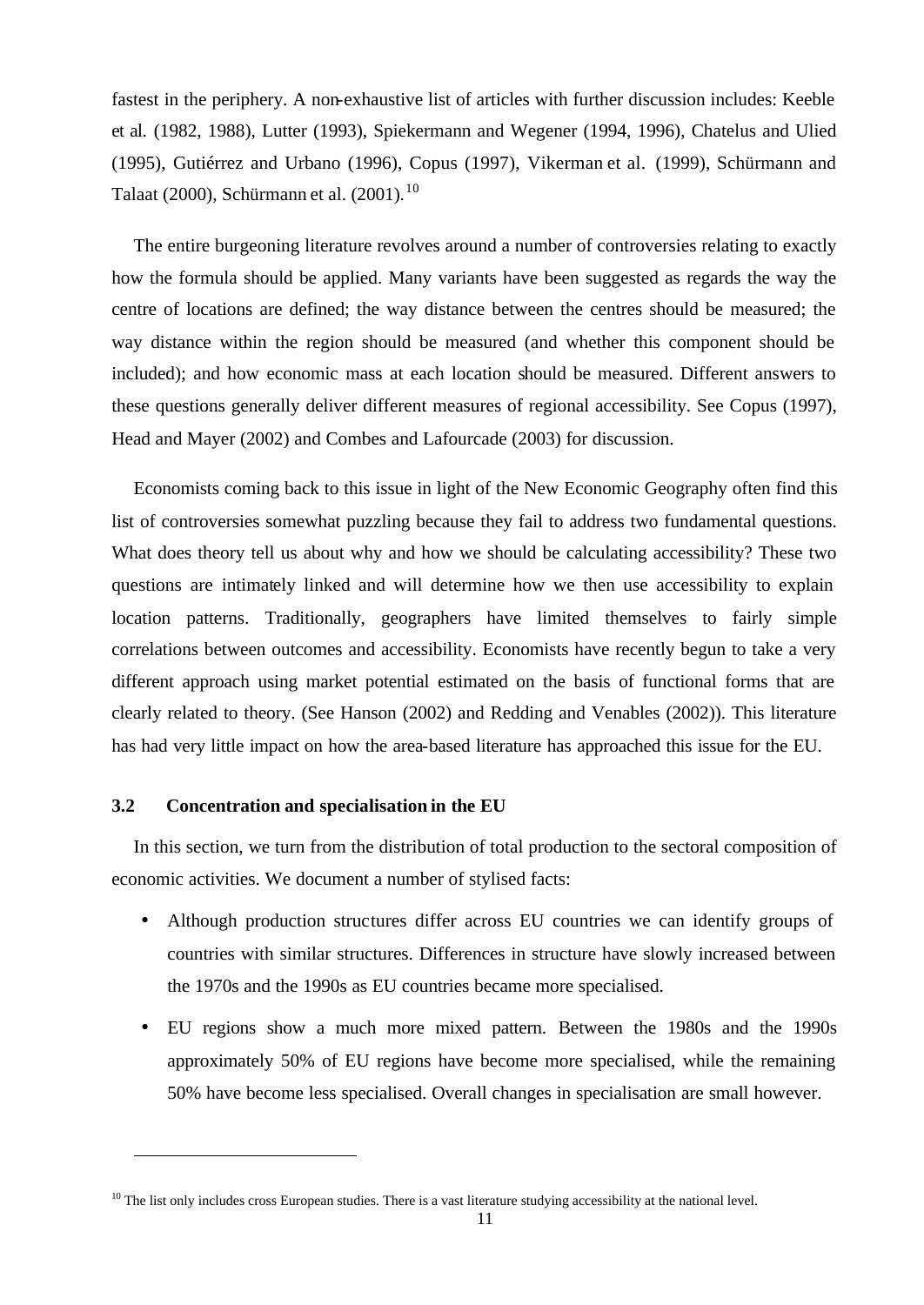• The extent of industrial concentration varies widely by industry. Most studies find that high tech, increasing returns to scale activities are more spatially concentrated. Results are less clear on resource intensive activities and activities that have strong linkages with other sectors. Changes over time show a mixed pattern. Between the 1970s and the 1990s roughly one third of EU industries became more concentrated, while the rest became more dispersed.

The first two sets of facts consider what particular locations do and how this changes over time. The interest in changes clearly reflects the influence of EU integration in shaping the debate. Our major focus is the third set of facts on where particular activities locate. Again, the role of integration in motivating the literature is obvious. However, just because integration is the motivating factor does not mean that we necessarily have to learn nothing about location theory more generally from studying European data. We will return to this issue below.

#### 3.2.1 Standard methodology

l

The literature uses a variety of measures to describe the spatial location of economic activity in the EU. Most papers also include a discussion of why some measures are better than others when it comes to examining location patterns. However, there has been no systematic attempt to outline the criteria by which we should be assessing these measures. Thus, it seems appropriate to begin our survey by the consideration of some baseline criteria. Our philosophy in developing these criteria, has been to allow for the strong theoretical tradition in the location literature by incorporating theoretical considerations directly in to the criteria, rather than adopting the first principles (axiomatic) approach that has tended to form the basis of the income inequality literature.<sup>11</sup> We outline the criteria focusing on measures of concentration (i.e. for the geographical concentration of particular activities). It should be obvious how to develop very similar criteria for measuring industrial specialisation of given locations, an issue to which we return briefly below.

1. Measures should be comparable across activities. This criteria is important for two reasons. First, it allows us to make meaningful statements about whether (say) broad sectors are more concentrated than specific sub-sectors. Second, it allows us to consider the extent of concentration at (say) the three digit level after controlling for the extent of concentration

 $11$  Kaplow (2002) argues for a far great role for theory in deriving useful descriptive measures of income inequality. This clearly goes against the idea of a-priori principles as emphasised in the existing literature. Our feeling is that location theorists should be pursuing the theory route in their descriptive work if they want to make anything but the most basic claims about theory.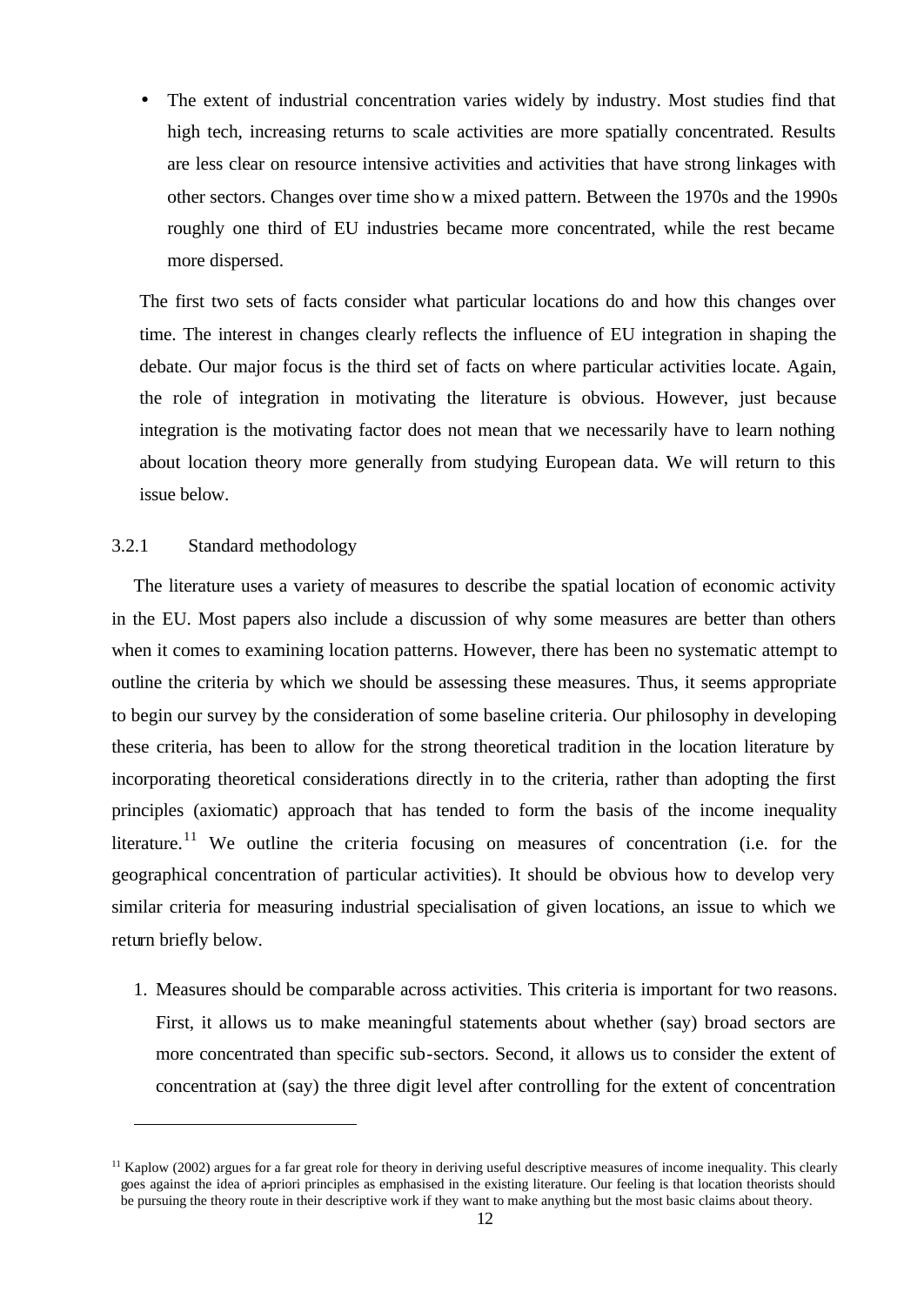at the two digit level. This second example actually implies a somewhat stronger criteria that measures should be additive across spatial scales. Most standard measures do allow some comparisons across activities if correctly implemented. It turns out, however, that these indices may fail on this condition once we consider our third criteria.

- 2. Measures should be comparable across spatial scales. This is often assumed for existing indices but never explicitly discussed. It is the mirror image of the first criteria and matters for similar reasons. First, it allows us to make meaningful statements about whether (say) activity is more concentrated at the national than the regional level, or more concentrated in the US than the EU. Second, it allows us to consider the extent of concentration at (say) the county level after controlling for the extent of concentration at the regional level. This second example actually implies a somewhat stronger criteria - that measures should be additive across spatial scales.
- 3. The measure should take a unique (known) value under the 'null hypothesis' that there is no systematic component to the location of the activity. We may need to think of this from both a deterministic and stochastic perspective and allow for the fact that the systematic component will often be identified by theory. To give an example, Ellison and Glaeser (1997) point out that industrial concentration can lead to geographical concentration even when activities are randomly located due to the 'lumpiness' of individual establishments. They develop a measure of concentration by defining random location as the patterns that would emerge by throwing darts at a map. The darts differ in mass (to allow for industrial concentration), are thrown randomly (a stochastic component) and their probability of landing in any given region is proportional to the amount of overall activity in that region (a deterministic component). While data limitations rule out the use of the Ellison and Glaeser index for EU wide studies (calculating industrial concentration needs information on plant sizes), careful consideration of this criteria may still rule out some of the measures that have been used. Notice that much of the debate over absolute versus relative measures (see Haaland et al., 1999) is basically about this issue, although the criteria itself is much broader than just that consideration.
- 4. The significance of the results should be reported where appropriate (i.e. when statements about concentration are probabilistic as a result of meeting criteria 3).
- 5. Measures should be unbiased with respect to arbitrary changes to the spatial classification. Nearly all existing measures take points on a map and allocate them to units in a box. The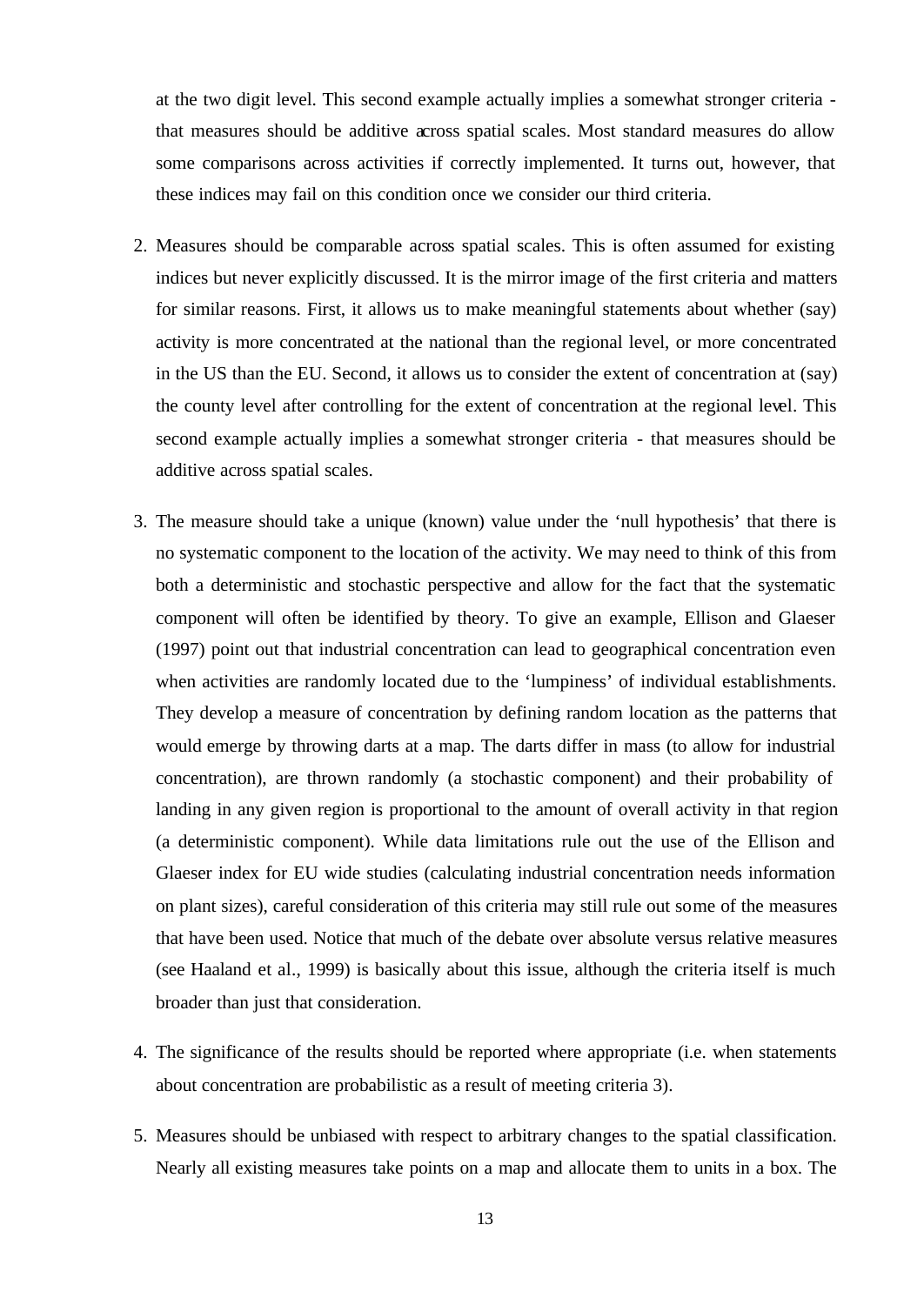importance of this criterion comes from recognising that these boxes are then treated as separate units. As a result, bias with respect to spatial classification has two origins. First, clusters of industries may cut the boundaries of these boxes. Therefore, changing the boundaries changes the measure even for a given number and size of sub-units. Next, activity in neighbouring spatial units is treated in exactly the same way as activity at opposite ends of the country. In other words, the distance between sub-units is not taken into account and again, very different spatial configurations may end up with the same value. Duranton and Overman (2002) discuss the issues in some depth and propose a measure that satisfies the criteria by using data reported on continuous space. Again, data limitations prevent implementation of this measure for EU wide studies, but that does not reduce the importance of the criterion for assessing the performance of existing measures.

- 6. Measures should be unbiased with respect to arbitrary changes to industrial classification. This is the mirror image of the fifth criteria. There the problems occurred because spatial classifications discretise continuous space in to boxes. Here problems occur because industrial classification discretises the activities of firms in to a given number of boxes and again, these boxes are then treated as separate units. Bias can occur for exactly the same reasons. This is a particular problem if the level of disaggregation varies systematically with activity types. For example, if sectoral disaggregation is finer for manufacturing than it is for services, then changes in the composition of output towards services may change measures of concentration even if the location patterns of firms remain unchanged.
- 7. If we want to make any statements about theory, then we should understand the way the measure behaves under the alternative hypothesis suggested by theory. That is, our choice of measure should reflect a consideration of both the null of random/non-systematic location and the alternative of what forces should drive systematic location patterns.

Applying these criteria to measuring specialisation involves straightforward extension, although some criteria have received more attention, and some criteria (not necessarily the same ones) are clearly more important than others. For example criteria 2 and 5 (regarding issues of spatial scale), tend to be downplayed for specialisation indices, often because criteria 7 (theory) has played a strong role in deciding the spatial scale at which such measures should be imposed. Criteria 3 and 4 (on the null hypothesis and significance) have probably received less attention than they should have done. For example it would be of interest to know how much specialisation remains to be explained after conditioning out the effects of industrial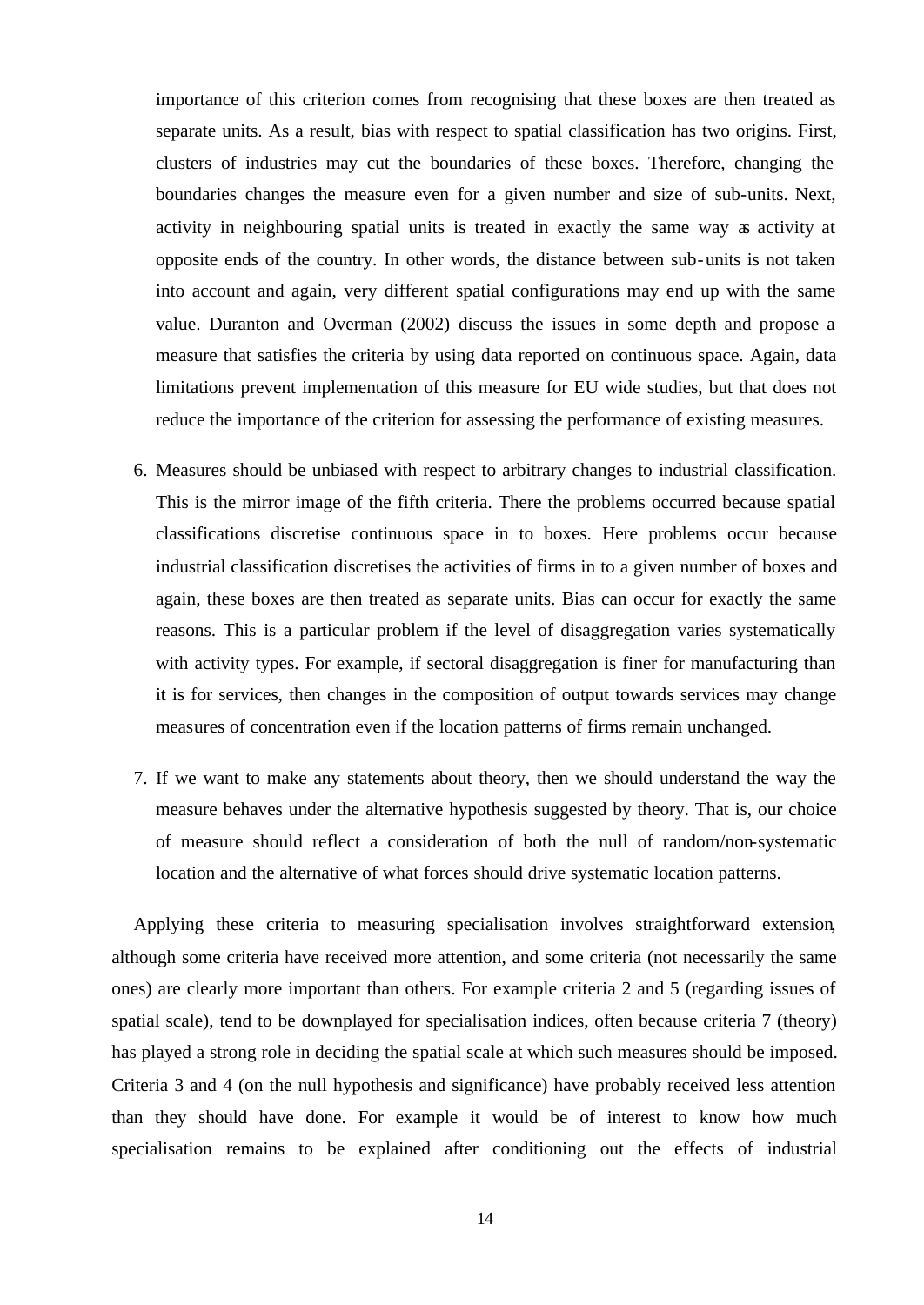concentration. We have seen no consideration of this sort of issue.

No measure currently meets all of these criteria. The measure proposed by Ellison and Glaeser (1997) satisfies criteria 1, 3 and 4. That of Duranton and Overman (2002) satisfies criteria 1 to 5 but is demanding in terms of data. Little progress has been made in satisfying criteria 6 although Rosenthal and Strange discuss the issue in a different context (the measurement of location externalities) in their chapter in this volume. There has also been very little progress on criteria 7. This is an issue to which we return below when we consider the characteristics of spatially concentrated industries. We note in passing, that even once we have such a measure, taking it to real world data will involve resolving a number of issues. Presumably we are trying to pick up structural change rather than the business cycle so we may need to time average data, for example. We should also understand how the measure behaves when there are missing data. Finally, if the measure does satisfy criteria 7, then following Kim (1995), we presumably want the industrial classification to group activities that are similar in terms of the impact of location forces and define regions that are similar in terms of location attributes.

Although these two measures meet most of the criteria, the measures that are applied when considering EU wide location patterns tend not to. For our current purposes spelling out these criteria is aimed at meeting two goals. First, they should be in the back of our mind as we review the existing evidence to avoid misinterpretations of empirical findings. Second, progress on meeting these criteria should be a key research goal if we want to take the descriptive literature forward. In this spirit, we use these criteria (referenced as C1 to C7) to help assess the descriptive work that we outline in the next section. Before doing this, we briefly consider the Gini coefficient and Krugman index, the two most common measures of concentration and specialisation used in descriptive work.

Start with a measurement of the activity level of industry k in location i, and call this  $x_i^k$ .<sup>12</sup> This measurement may be based on employment, value added, gross output or any other activity measure. If results change according to the units of measurement, then we need to consider which measure best captures structural changes and whether theory tells us anything about which measure is preferable for distinguishing between the null and alternative (C3 and C7). All the

<sup>&</sup>lt;sup>12</sup> The exposition here closely follows Midelfart-Knarvik et al. (2002). For simplicity we ignore time.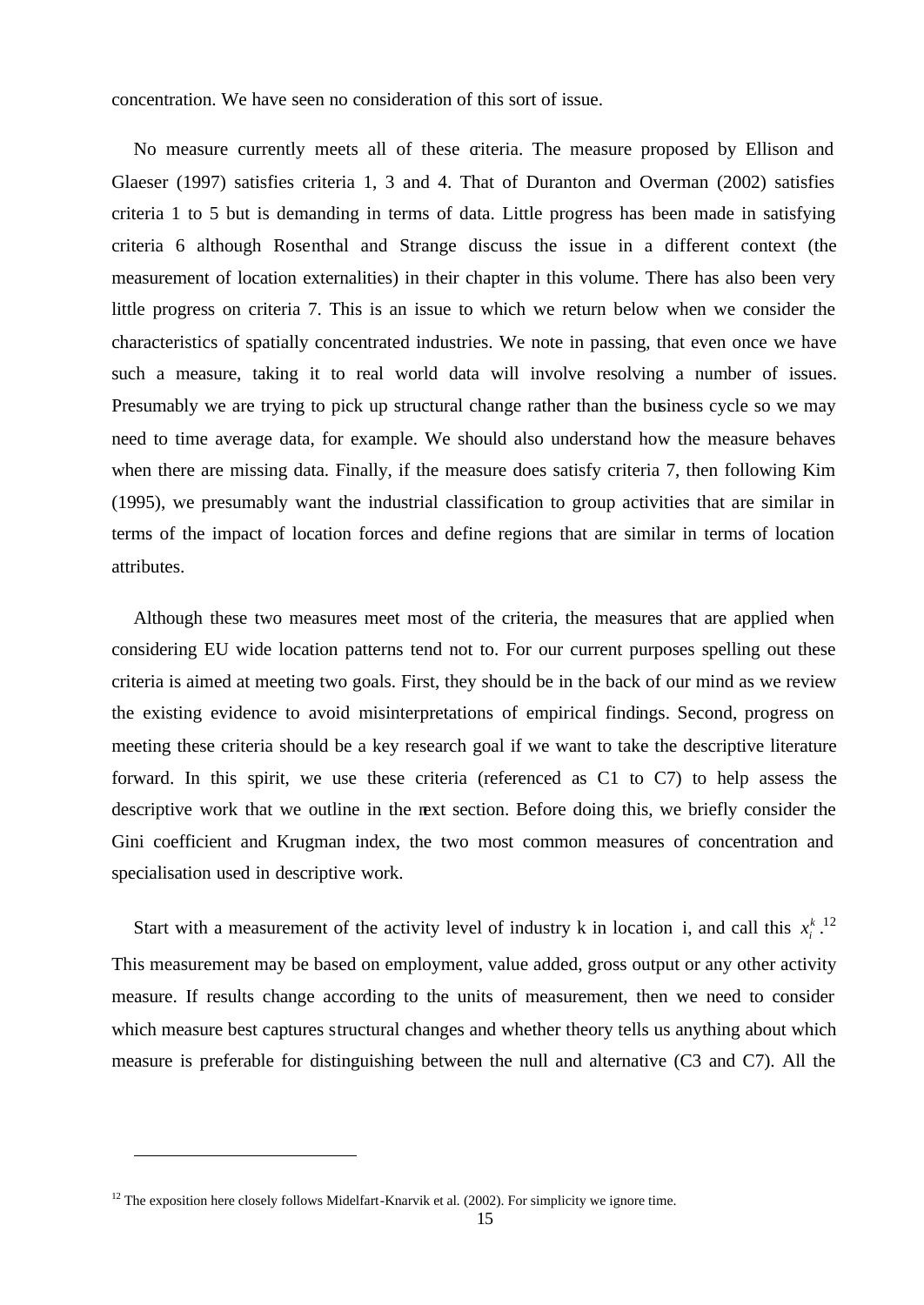measures we consider express activity as a share, either of total EU activity in the industry  $(s_i^k)$  $s_i^k)$ , or activity in a given location  $(v_i^k)$  $v_i^k$ ). That is:

$$
s_i^k = x_i^k / \overline{x}^k \quad \text{and} \quad v_i^k = x_i^k / \overline{x}_i \,,
$$

where  $\bar{x}^k = \sum_i x_i^k$  is total EU activity in industry k and  $\bar{x}_i = \sum_k x_i^k$  is total activity in location i. The most frequently used measures are the Gini coefficients of concentration and specialisation based on the 'Location Quotient', or 'Balassa Index':

$$
LQ_i^k = s_i^k / \overline{s}_i = v_i^k / \overline{v}^k,
$$

where  $\overline{s}_i \equiv \sum_k x_i^k / \sum_i \sum_k x_i^k$  $\mathbf{A}_i^{\mathcal{A}_i}$   $\mathcal{L}_i \mathcal{L}_k^{\mathcal{A}_i}$ *k*  $\overline{s}_i = \sum_k x_i^k / \sum_i \sum_k x_i^k$  is the share of location i in overall EU activity and  $\equiv \sum_i x_i^k / \sum_k \sum_i x_i^k$  $i^{\lambda_i}$ <sup>'</sup>  $\angle$ <sub>k</sub> $\angle$ <sub>i</sub> $\lambda_i$ *k i*  $\overline{v}^k = \sum_{i} x_i^k / \sum_{i} x_i^k$  is the share of the same industry in total EU activity<sup>13</sup>. The Lorenz curve associated with the Gini coefficient of concentration of industry k ranks  $LQ_i^k$  across regions in ascending order and plots cumulated values of  $s_i^k$  on the vertical axis against cumulated values of  $\bar{s}_i$  on the horizontal. The Gini is equal to the area between the Lorenz curve and the 45° line. The Lorenz curve corresponding to the Gini coefficient of specialisation is calculated similarly for a given region by ranking  $LQ_i^k$  across industries and plotting cumulated values of  $v_i^k$  against cumulated values of  $\bar{v}^k$ . The implied null hypothesis for both indices is that each location should just be a scaled version of the average "representative" EU region. Comparisons across locations, industries or time can be problematic. For instance, calculations from Midelfart-Knarvik et al. (2003) suggested that the associated Lorenz curves cross for at least 50% of changes over time. This happens when industry shares are declining simultaneously in both low and high share regions. Clearly, the first change increases concentration, while the second decreases it making statements about global changes dependent on which effect dominates.

Haaland et al. (1999) have argued for the use of Gini coefficients based on absolute shares rather than relative shares. The Lorenz curve associated with this absolute Gini of concentration (specialisation) ranks  $s_i^k$  ( $v_i^k$ ), instead of  $LQ_i^k$ , and then plots cumulated shares against cumulated values of 1/N where N is the number of locations (industries). The implied null

<sup>&</sup>lt;sup>13</sup> Midelfart-Knarvik et al. (2002) suggest making this share country specific by only considering the share of the same industry in all other countries (i.e.  $\overline{v}^k \equiv \sum_{j \neq i} x_i^k / \sum_k \sum_{j \neq i} x_i^k$  $\int f \neq i$   $\int f' \geq k \sum_{j \neq i} f' \neq i$  $\overline{v}^k = \sum_{j \neq i} x_i^k / \sum_k \sum_{j \neq i} x_i^k$ . This can help ensure the index is comparable across different locations (C1) if the locations differ greatly in size but it is not then clear what is the null hypothesis (C3).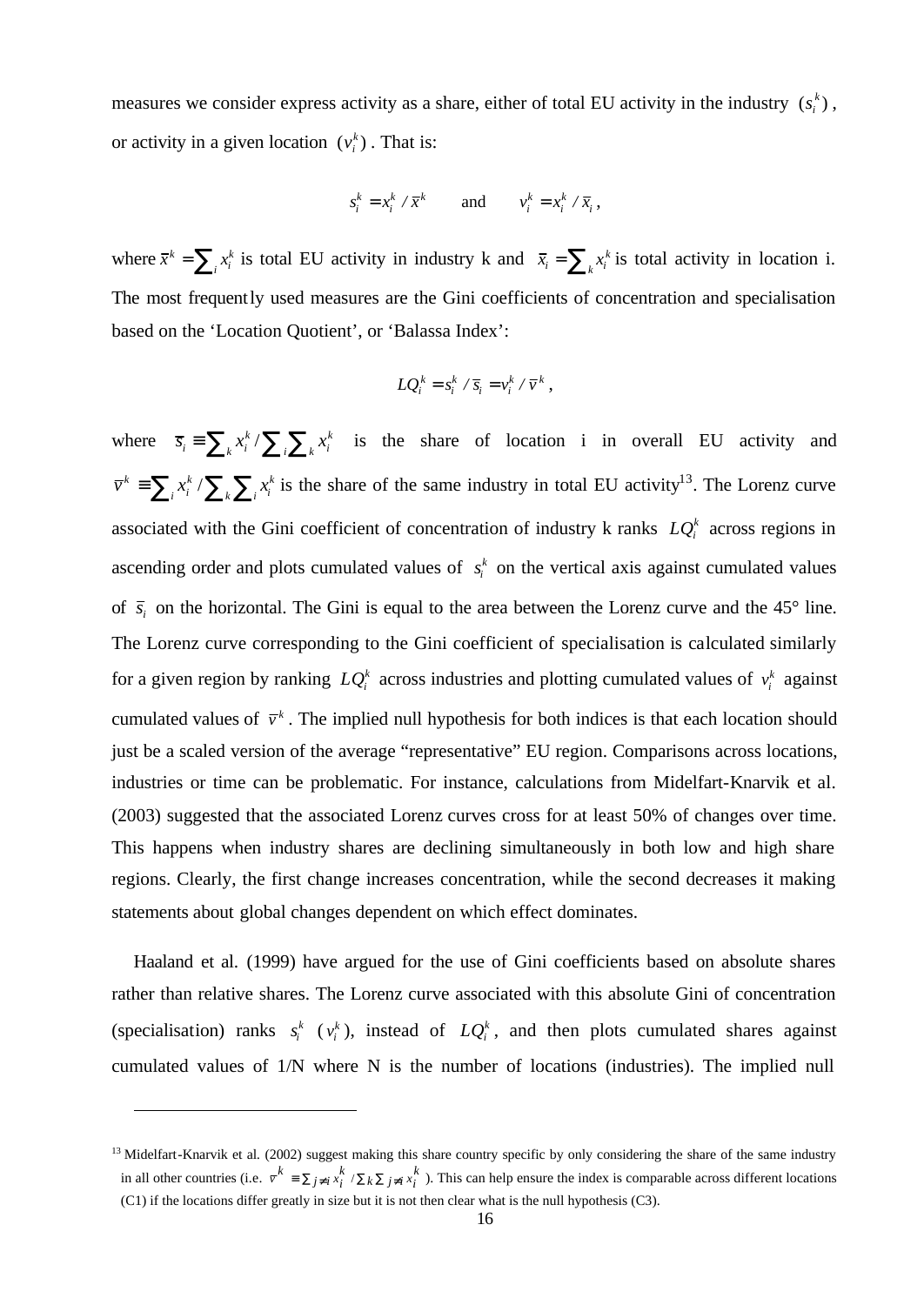hypothesis is rather odd: Each location has an identical share in each industry independent of the locations overall size. It is hard to think of a random location model that would produce such a distribution. Unfortunately under the null that each location should just be a scaled version of the average "representative" EU region the value of this index depends on the distribution of overall activity across locations, again making comparisons difficult. This index does have the distinct advantage, however, that the level of concentration for a particular industry does not depend on the size of the country in which the industry is concentrated.

Another frequently used index was proposed by Krugman (1991a) to measure specialisation:

$$
KS_{k} = \sum_{i} \left| v_{i}^{k} - \overline{v}^{k} \right|.
$$

The index takes value zero if location i has an industrial structure identical to that of the rest of the EU and has an upper bound of  $2<sup>14</sup>$  A similar index can be constructed for concentration if we instead sum across locations relative to the share of each location in overall EU activity:

$$
KC_i = \sum_{k} \left| s_i^k - \overline{s}_i \right|.
$$

The implied null for both indices is that each location should just be a scaled version of the average "representative" EU region. The index can be difficult to interpret when some industries are growing faster than others because magnification of existing initial differences changes the value of the index. It does, however, have the nice property that it can be used for bilateral comparisons of locations or industries.

Applications of these indices to EU wide data suffer from a number of generic problems. First, given the data available, the measures used can take no account of industrial concentration as a driver of location and hence concentration or specialisation (C3). If we think this is important then these measures are not strictly comparable across industries or locations (C1). Second, the significance of results is often not reported (C4), often because there has been no explicit consideration of what random location would look like (C3). Third, the indices are not comparable across spatial scales or unbiased with respect to spatial scale (C2 and C5) because they take no account of the relative position of locations after we divide the EU in to a set of countries or regions. Fourth, as should be clear from our discussion in Section 2, the level of

 $14$  A point which seems to have gone unnoticed in the literature is that the maximum value for the Krugman localisation index is not known. To see why consider a two region, two industry situation. For industry one to be completed concentrated (i.e KL=2) it would need to be located in a region which had no share in overall manufacturing. Clearly this is not possible. The upper bound for any given industry approaches two as the industry becomes infinitely small with respect to overall manufacturing.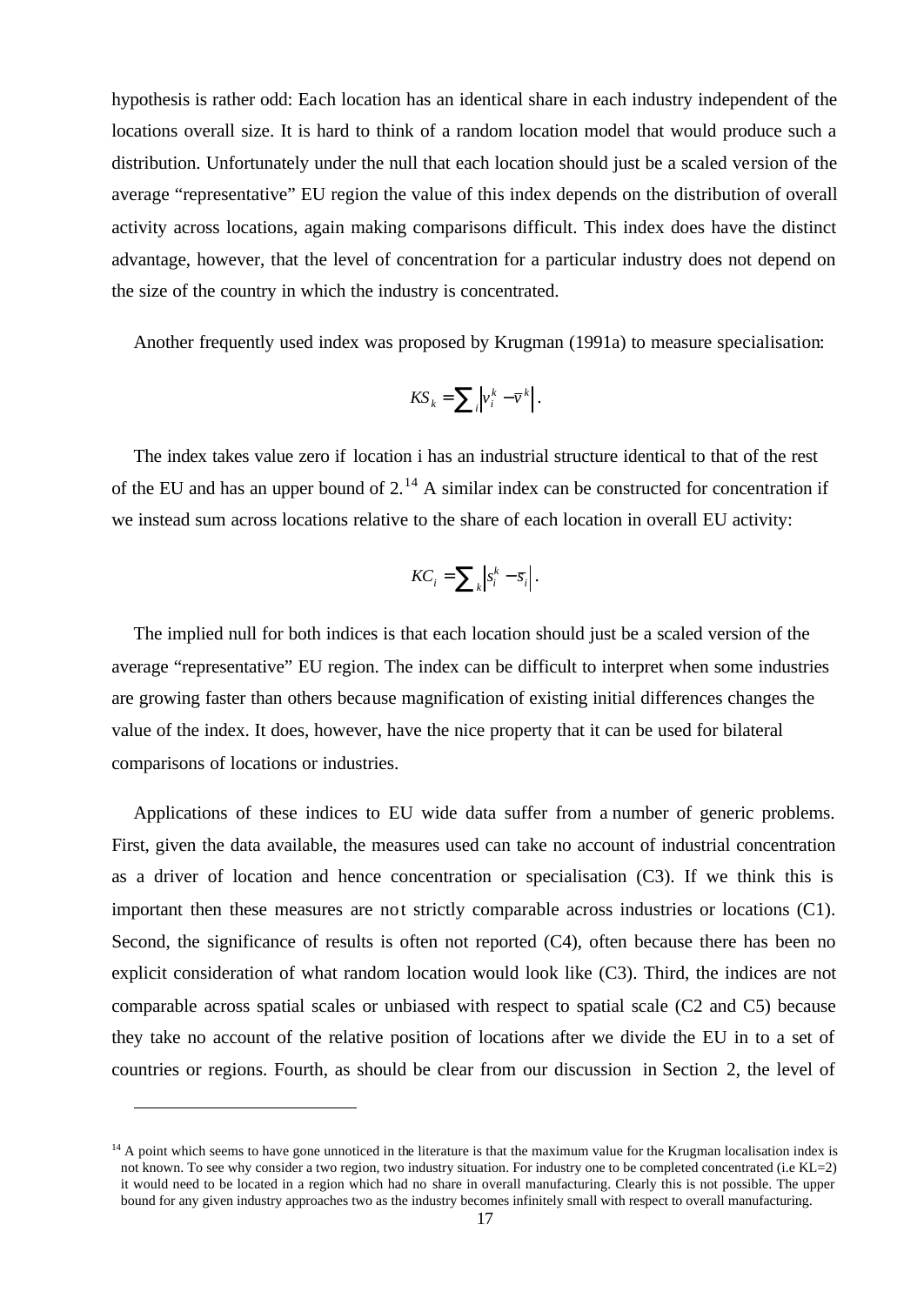detail in the industrial classification varies systematically for EU data depending on whether the activity is classified as manufacturing or services (C6). Finally, and importantly, theories of location actually tell us very little, if anything, about how any of these measures should change with trade and integration so these descriptive statistics can tell us very little about theory (C7). In addition, to these problems with the measures used, most studies fail to time average the data meaning that we cannot distinguish between temporary and structural changes and many studies are based on data which does not cover all industries or all locations, but there is no discussion of how completing the data would affect the results.

Other descriptive measures have been proposed and used in the literature. For instance, Greenway and Hine (1991) use the mean of the Finger-Kreinin for production and export data. Brülhart and Traeger (2002) study the generic family of entropy indices. Herfindhal indices, based on the sum of squares of industry shares in local activity have also been quite widely used. The reader can assess for themselves which criteria these measures fulfil, but problems are in general similar to those encountered with the Gini and Krugman indices.

#### 3.2.2 Specialisation patterns across EU countries

In describing the specialisation patterns of EU countries, we will refer exclusively to the group of papers that consider overall patterns for a majority of the countries in the EU. Earlier studies for individual countries exist, see for example Henner (1976) for France or Hine (1989) for Spain. However, we feel that a focus on pan-European papers is warranted given our interest in location patterns across the EU as a whole. We come back to the role of individual country studies in Section 3.3 below.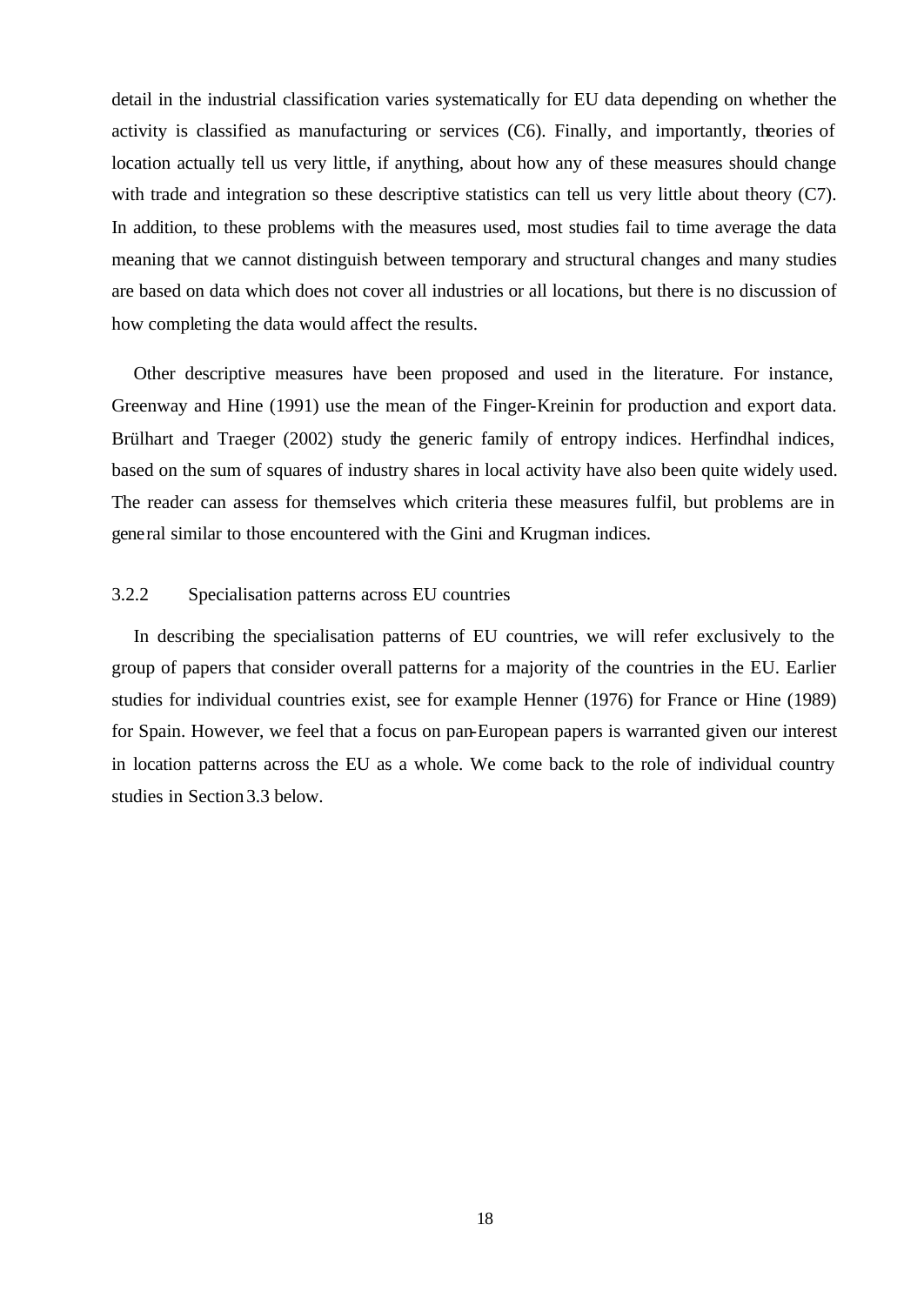| Country              | 1970-73 | 1980-83 | 1988-91 | 1994-97 |
|----------------------|---------|---------|---------|---------|
| Austria              | 0.314   | 0.275   | 0.281   | 0.348   |
| Belgium              | 0.327   | 0.353   | 0.380   | 0.451   |
| Denmark              | 0.562   | 0.553   | 0.585   | 0.586   |
| Spain                | 0.441   | 0.289   | 0.333   | 0.338   |
| Finland              | 0.598   | 0.510   | 0.528   | 0.592   |
| France               | 0.204   | 0.188   | 0.207   | 0.201   |
| <b>Great Britain</b> | 0.231   | 0.190   | 0.221   | 0.206   |
| Germany              | 0.319   | 0.309   | 0.354   | 0.370   |
| Greece               | 0.531   | 0.580   | 0.661   | 0.703   |
| Ireland              | 0.701   | 0.623   | 0.659   | 0.779   |
| Italy                | 0.351   | 0.353   | 0.357   | 0.442   |
| <b>Netherlands</b>   | 0.508   | 0.567   | 0.547   | 0.517   |
| Portugal             | 0.536   | 0.478   | 0.588   | 0.566   |
| Sweden               | 0.424   | 0.393   | 0.402   | 0.497   |
| Weighted average     | 0.326   | 0.302   | 0.33    | 0.351   |

Table 2: Specialisation patterns in the EU

Note: Minimum va lues for each country in bold font. Calculations based on four year averages at the dates indicated.

Table 2, taken from Midelfart-Knarvik et al. (2002) reports Krugman specialisation coefficients for 14 EU countries based on data from the OECD STAN database for 36 industries covering the period 1970 to 1997. Minimum values for each country are highlighted in bold. From the table, it is clear that the UK and France are the least specialised of the EU 15 countries. For these two countries, only roughly 10% of industrial activity would have to switch industry to bring them in to line with the rest of the EU.<sup>15</sup> Ireland and Greece are the most specialised. For Ireland, 39% of industrial activity would have to switch industry to bring it in to line. We can roughly identify four groups of countries in terms of specialisation patterns. The big core countries (France, Germany, and the UK) tend to be least specialised. Small core countries tend to be slightly more specialised (Austria, Belgium, the Netherlands). Scandinavian countries are more specialised still (Sweden, Denmark, Finland). Finally cohesion countries tend to be most specialised (Greece, Ireland and Portugal).<sup>16</sup> Of course, these groups have fuzzy boundaries and overlap somewhat. Spain and Italy are outliers from this classification. Italy is a big core country with specialisation patterns roughly similar to the smaller core countries. Spain is a cohesion country with remarkably low levels of specialisation.

<sup>&</sup>lt;sup>15</sup> The rest of the EU is calculated excluding the country in question (see our earlier discussion). The amount of industry that would have to move is calculated as the Krugman index divided by 2, because the measure counts both positive and negative deviations.

<sup>&</sup>lt;sup>16</sup> The "Cohesion countries" is often used to describe the four poorest members of the EU15: Greece, Ireland, Portugal and Spain. The name reflects the fact that all four receive Cohesion Fund money from the EU aimed at increasing economic convergence with the rest of the EU.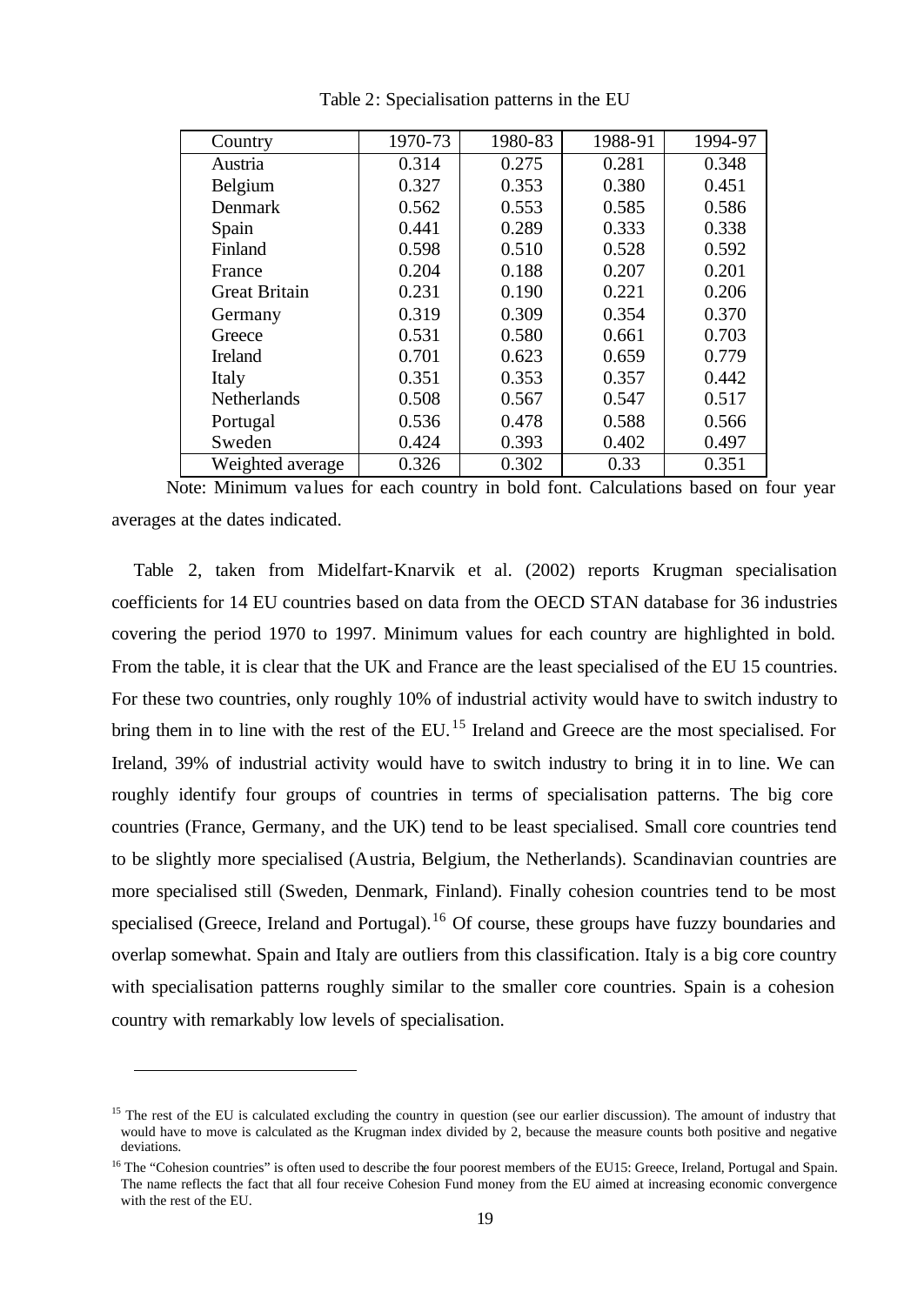Further results from Midelfart-Knarvik et al. (2003) on bilateral comparisons and the type of industries in which a country specializes helps understand these differences. The French and UK economies are very similar to one another and quite similar to Germany. Of course, because of their size, any two of these countries have a heavy weight when calculating the production structure for the rest of the EU and this tends to reduce the specialisation measures. All three countries tend to specialise in high tech, high skill industries. In contrast, France, the UK and Germany are most dissimilar to Greece and Ireland and fairly dissimilar to Portugal explaining the high specialisation of these three countries. The least specialised of the cohesion countries, Spain, is relatively similar to the big three. In terms of the types of industries in which the Cohesion four are specialising, Ireland is the clear outlier. Greece and Portugal are tending to specialise in low tech, low skill industries, Spain in medium tech, medium skill while Ireland has focused on high tech, high skill industry. Patterns in terms of the other two groups are also mixed. Of the three small core countries, Austria and Belgium are fairly similar in terms of both production structure and the type of industry (medium skill, medium tech). The Netherlands is the outlier of that group, both in terms of production structure and the type of industry (higher skill, but lower tech). Amongst the Scandinavian's Finland and Sweden have similar production structures although Sweden's is slightly higher tech. Denmark's production structure is quite different to both these countries focusing on industries that are medium skill and medium tech making it more similar to Austria and Belgium. The reader is referred to Midelfart-Knarvik et al. (2003) for more details.

Once we turn to changes in specialisation, we can draw on a wider literature. In an early paper, Helg et al. (1995) present specialisation figures for the EU 12 countries based on the OECD Indicators for Industrial Activity for eight, 1-digit ISIC industries. Their results suggest that all countries, except France, Portugal and Spain become more specialised between 1975 and 1995. Their results are hard to interpret however as they are purely based on the shares of output of each industry in each country. Changes in the composition of output that are common across EU countries (say a move from textiles in to chemicals) will show up as increased specialisation. Thus, these numbers capture both the change in individua l countries relative to the rest of the EU and the change in the EU relative to the rest of the world. More recent studies have tended to focus on shifts in countries specialisation patterns relative to the rest of the EU as the key variable of interest. Amiti (1999), Brülhart (1998a,b, 2001a,b), Brülhart and Torstensson (1996), CEPII (1997), OECD (1999), WIFO (1999) Midelfart-Knarvik et al. (2002, 2003) and Storper et al. (2002) all present results on specialisation for EU nations. Some differences arise due to differences in data, time periods and measurement techniques. However, the results from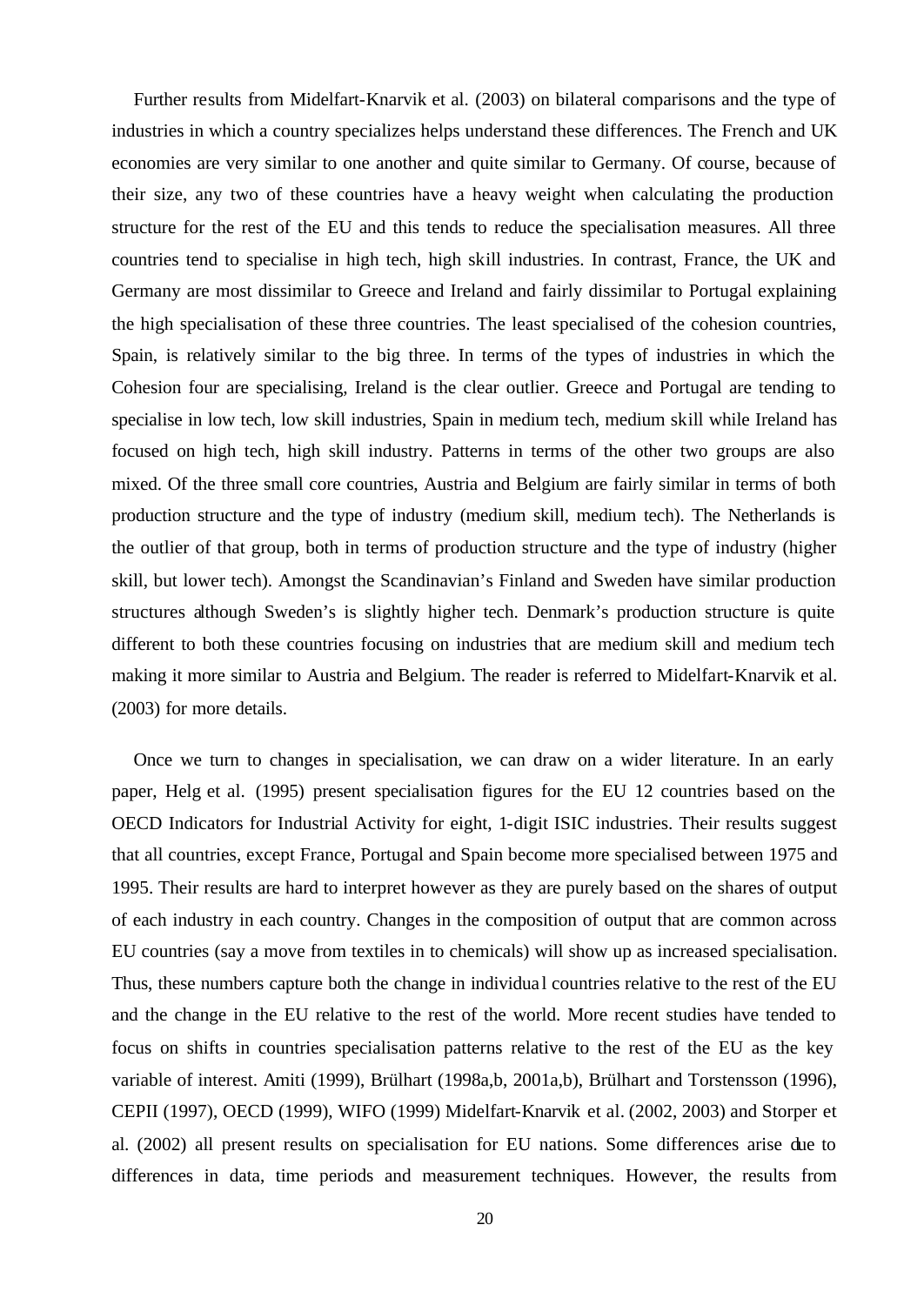Midelfart-Knarvik et al. (2002) reported in Table 2 tell the basic story. Most countries were least specialised at the beginning of the 1980s, although four countries had already reached their minimum in the 1970s. Subsequent changes led all countries to become more specialised. Findings from WIFO (1999) using the more detailed industrial classification available for the DAISIE database are similar (although the exact timings differ slightly). Midelfart-Knarvik et al. (2003) also report bilateral comparisons using the same data. Of 91 distinct pairs, 71 exhibit increasing difference between the early 1980s and the 1990s.

Our feeling is that this sort of study has now hit fairly rapidly decreasing returns. As outlined in Section 3.1 attempts to collapse the entire structure of industrial production down to one number that can be compared across time and across countries are fraught with many difficulties and these studies suffer from a number of problems. These descriptive pieces epitomize the area based approach we discussed in the introduction. They are useful for generating some stylised facts about location and integration in the EU, but they can tell us very little about what is causing those patterns or about location theory more generally. To summarize the key stylised finding that does emerge – the degree of specialisation varies substantially across the EU and the bulk of the evidence suggests that EU countries are slowly becoming more specialized.

### 3.2.3 A mixed picture for regional specialisation

Following our discussion in Section 2, it should be clear that data availability means making statements about economic activity in the EU at the regional level is much more difficult than making comparisons at the country level. Again, individual country studies exist, for example Smith (1975) for the UK, or Paluzie et al. (2001) for Spain, but there are relatively few studies taking an EU wide perspective.

Molle (1997) provides the longest historical perspective that we can find. He reports Krugman coefficients of specialisation for 96 EU regions providing figures every 10 years from 1950 to 1990. Data limitations mean that he considers NUTS 2 regions for France, Spain and Italy, NUTS 1 regions for the UK and Germany, and country data for Sweden, Finland, Denmark, Ireland, Portugal and Greece.<sup>17</sup> He identifies three groups of regions. The overwhelming majority saw specialisation fall continuously throughout the period. A much smaller number saw a small rise in the 1950s, but a fall since. Finally, another small group saw no change, but these regions tended to have low specialisation coefficients to begin with. This is hardly the mixed

 $17$  It is not clear how the paper deals with the three Benelux countries.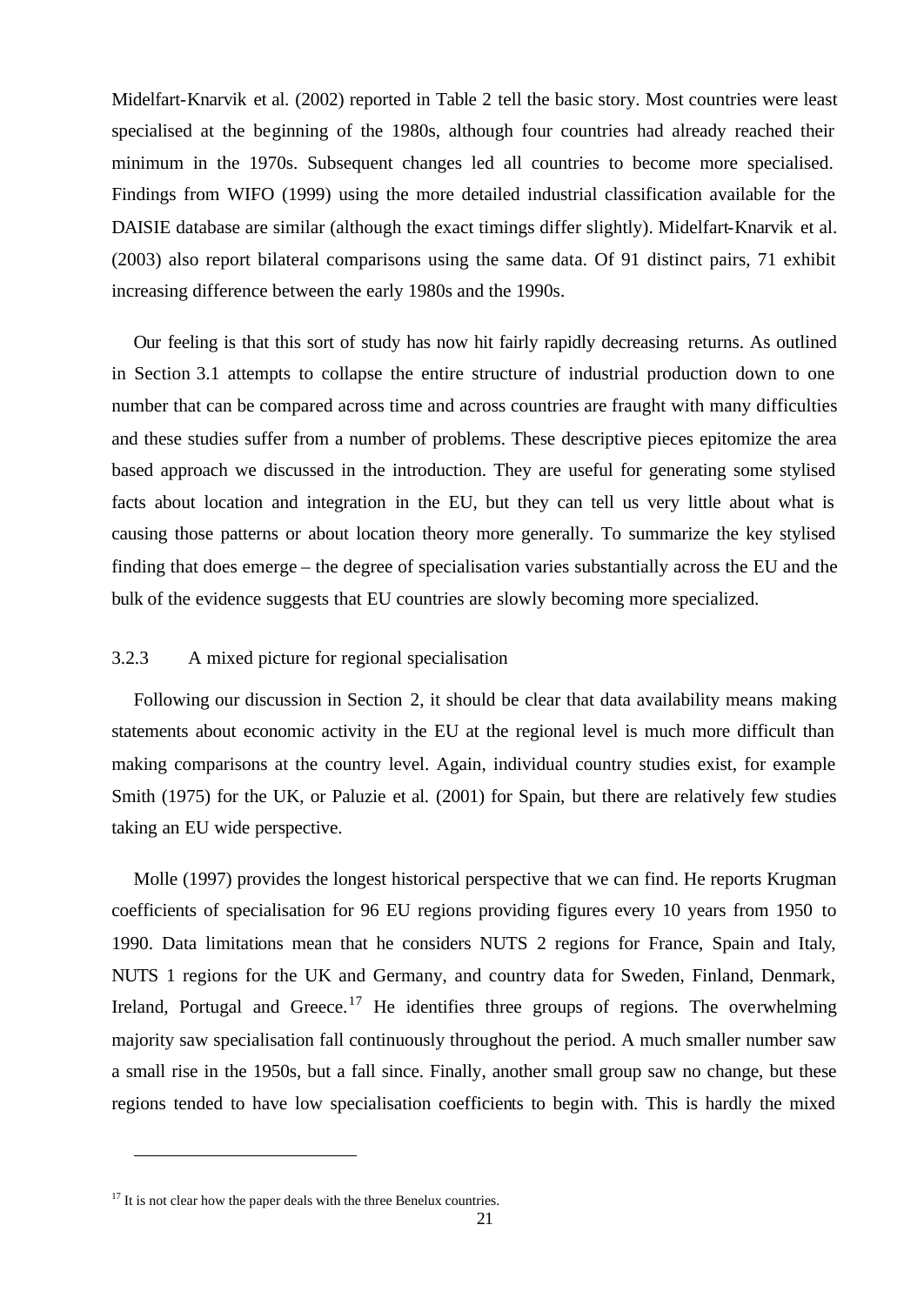picture to which the title of this subsection alludes. However, on close inspection, the numbers turn out to be quite hard to interpret. The calculations are based on Eurostat's NACE 17 industrial classification dividing employment in to 17 branches. As we saw in Section 2 six of these branches cover service sectors. Of these service branches, five are market service branches and a sixth is non-market services. Between them these service sectors count for nearly 70% of employment by 1990. Arguably, the composition effects from the growth in services<sup>18</sup>, the tendency for some of the services (such as catering) to closely mirror population, the non-market nature of non-market services, and the rather aggregate regional classification mean that any changes in specialisation patterns are likely to be obscured. More recent work suggests that all of these concerns may be relevant.

Hallet (2000) suggests that even small increases in the number of regions tend to give a more mixed picture. Using the same NACE 17 industrial classification, but 119 regions instead of 96, he finds that between 1980 and 1995, 34 regions became more specialised, while 85 regions became less specialised. In contrast to Molle (1997), Hallet (2000) does discuss the fact that the changing composition of output from industry (where the NACE 17 classification is finer) to services (where it is more aggregate) will artificially reduce measures of specialisation, but does not then present figures just for the nine industrial branches. Midelfart-Knarvik and Overman (2002) do just that. Just focusing on industrial branches, they find a much more mixed picture. Now, a majority of regions (53%) become more specialised, with the remainder showing either a decrease or no change. On average, however, increases in regional specialisation are small.

Given the problems with EU data at the regional level, it could be useful to look at individual country data to get a richer pic ture. Unfortunately, these papers usually suffer from all the same problems as the EU wide papers and are nearly always written from a national perspective. To take a good example, Paluzie et al. (2001) consider specialisation for 50 Spanish provinces (NUTS 3) for 30 manufacturing sectors over the time period 1979-1992. They find that 16 out of the 50 provinces show very small increases in specialisation while the rest show moderate decreases in specialisation. However, results from Table 2 suggest that Spain became more specialised relative to other EU countries. So, the fact that Spanish regions did not change much with respect to one another does not mean that Spanish regions did not become more specialised relative to the rest of the EU. Of course, which of these questions is more interesting may well

<sup>&</sup>lt;sup>18</sup> The classification for industrial activity is much finer relative to the overall industrial employment than the classification for services (9 industrial classifications to cover 30% of employment versus 6 industrial classifications to cover 70%). Thus as activity switches from several manufacturing branches in to fewer service branches we get a statistical reduction in specialisation.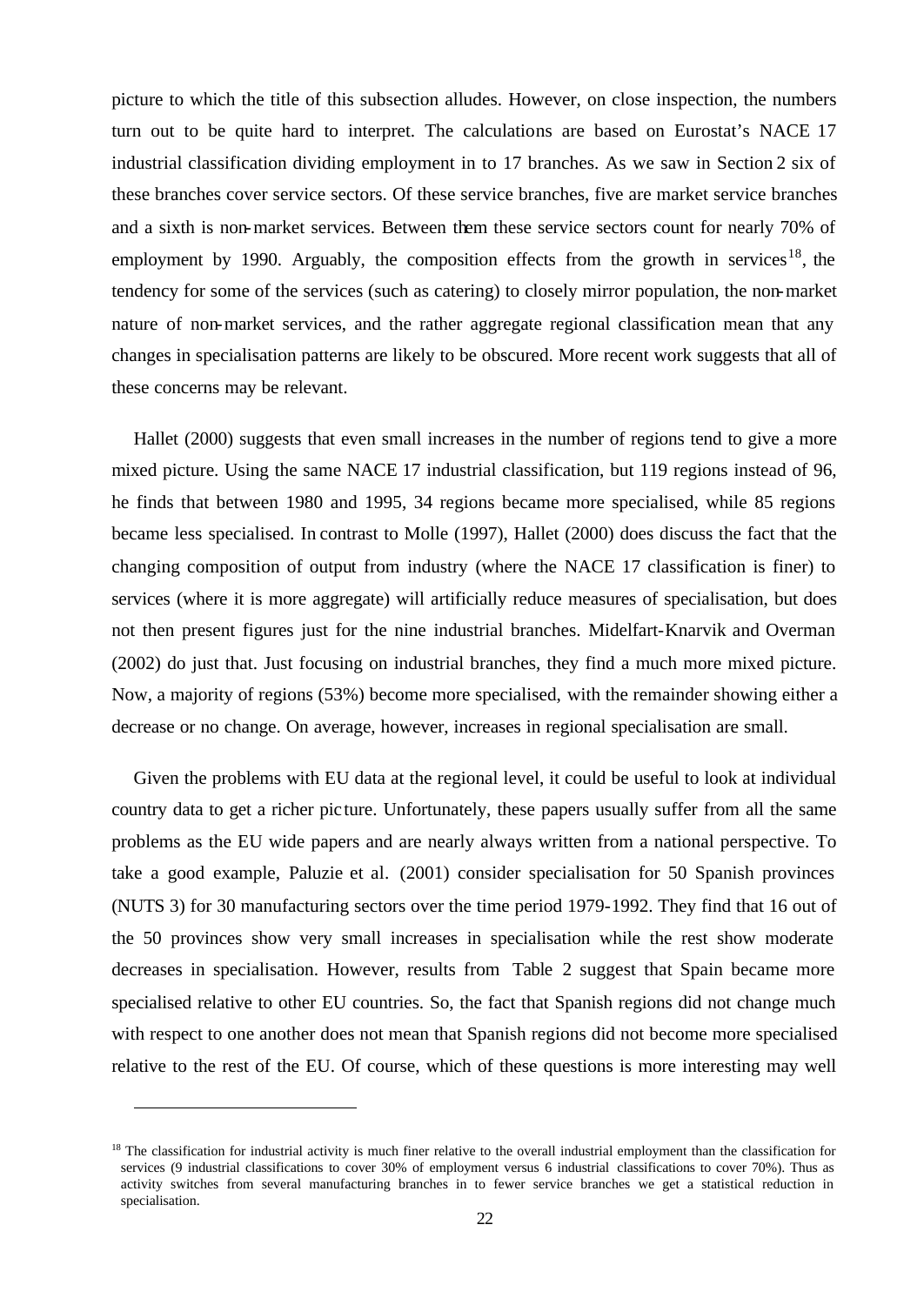depend on the theoretical model that you have in mind (C7). This brief discussion also suggests decomposing changes in to within and between nations although we do not know of any study that does this.

All of this suggests the need for considerable caution in reaching conclusions at the regional level. Problems with getting regional data, composition effects and the lack of good detailed disaggregate data makes it difficult to reach broad conclusions for the EU's regions. The pattern appears mixed, but it is clear that more careful analysis and better data seem to be pushing us in the direction of finding slightly more regional specialisation than we initially thought.

#### 3.2.4 A mixed pattern for industrial concentration

Overall manufacturing activity is concentrated in the four biggest countries of the EU. In the mid 1990s Germany accounted for roughly 30% of total output, France 15%, Italy 14.5% and the UK 14%. Patterns in terms of overall manufacturing share are remarkably stable between 1970 and the mid-1990s at the national level. France and the UK have been the biggest losers with roughly a 2 and 3 percentage point decline respectively. Italy has been the biggest gainer, increasing its share from 12.5% to 14.5% (Midelfart-Knarvik et al., 2003). The picture is different at the regional level where overall concentration (as measured by the coefficient of variation) has increased considerably, at least from 1980 onwards.

As for regional specialisation, when we turn to looking at the distribution of individual industries across locations the pattern is again mixed. There are marked differences across industries in the degree to which they are concentrated. In terms of changes over time, some industries are becoming increasingly geographically concentrated, others are becoming less concentrated. We first deal briefly with the changes over time, before considering the characteristics of spatially concentrated industries in some detail in section 3.2.5.

Midelfart-Knarvik et al. (2003) use production data from the OECD STAN database to calculate absolute Gini coefficients of concentration for 36 manufacturing sectors based on four year averages (1970-73, 1980-83, 1990-93, and 1994-97). They find that concentration is increasing for 12 industries and decreasing for the remaining 24 industries. There is considerable variation over time. In the 1970s, 11 industries became increasingly concentrated, while 25 became less so. This pattern was reversed in the 1980s, with increasing concentration the norm (23 industries relative to 13 industries) before reversing again in the 1990s (15 industries increasing relative to 21). Table 3 shows the Gini coefficients for the 1970s, the 1990s and the change between those two periods. The industries are sorted from most to least concentrated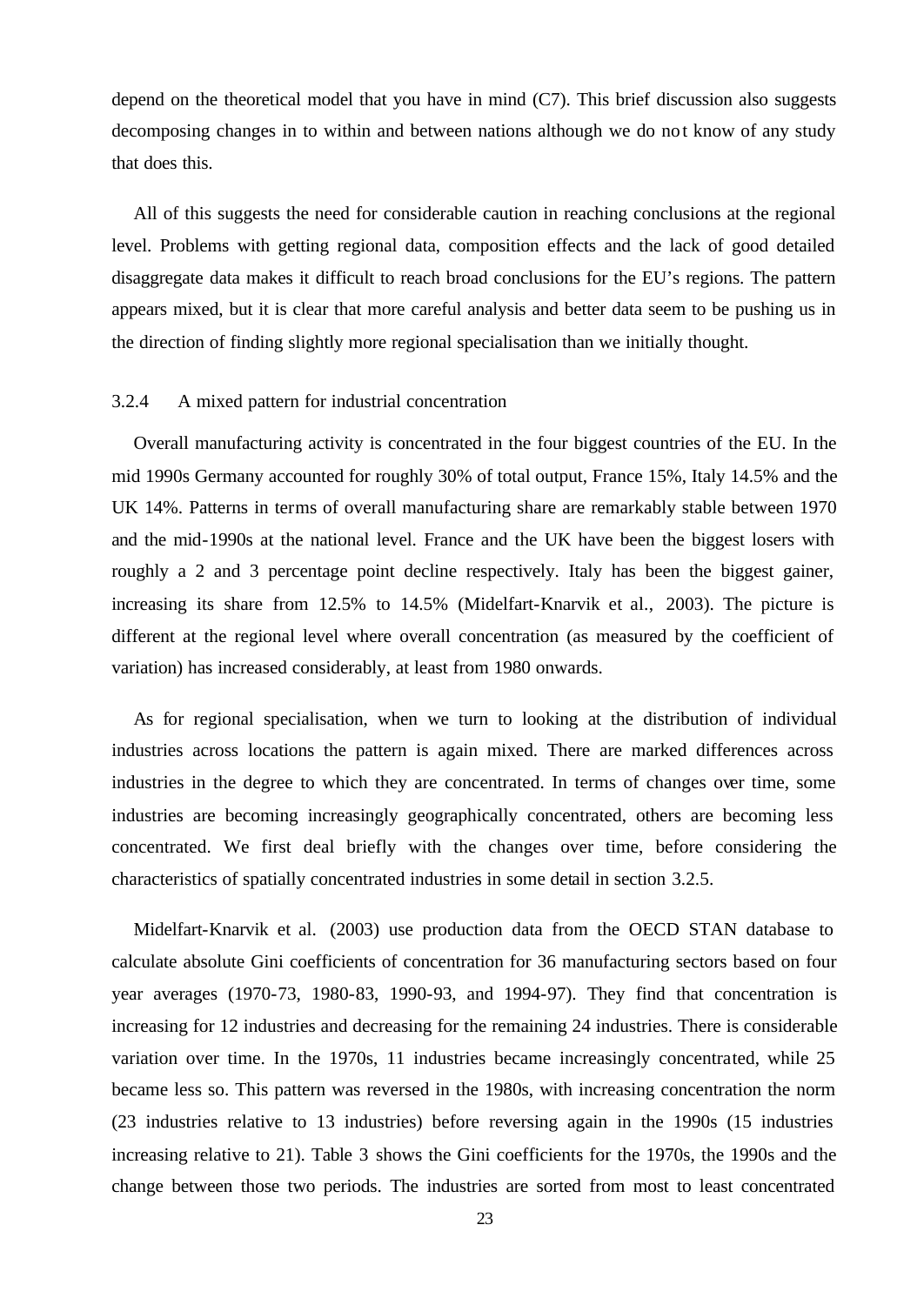according to how concentrated they were in the 1990s. The results broadly agree with those of Amiti (1999) using UNIDO production data for 27 manufacturing sectors for 10 EU countries.<sup>19</sup>

| Industry                        | Gini              | Chang    | Industry                    | Gini           | Chang    |
|---------------------------------|-------------------|----------|-----------------------------|----------------|----------|
|                                 |                   | e        |                             |                | e        |
| <b>Motor Vehicles</b>           | 0.70              | 0.009    | Furniture & Fixtures        | 0.59           | 0.028    |
|                                 | 3                 |          |                             | 6              |          |
| Pottery & China                 | 0.69              | 0.071    | Machinery & Equipment       | 0.59           | $-0.071$ |
|                                 | 5                 |          | nec                         | $\overline{2}$ |          |
| Aircraft                        | $\overline{0.69}$ | 0.016    | Tobacco                     | 0.59           | $-0.07$  |
|                                 | 3                 |          |                             | $\overline{2}$ |          |
| Leather & Products              | 0.68              | 0.138    | Railroad Equipment          | 0.59           | $-0.048$ |
|                                 | 5                 |          |                             | 1              |          |
| Petroleum & Coal Products       | 0.68              | 0.009    | Communication               | 0.58           | $-0.065$ |
|                                 | $\overline{2}$    |          | equipment                   | 9              |          |
| Motorcycles & Bicycles          | 0.67              | 0.029    | Glass & Products            | 0.56           | $-0.047$ |
|                                 | 1                 |          |                             | 9              |          |
| Footwear                        | 0.66              | 0.075    | <b>Metal Products</b>       | 0.56           | $-0.009$ |
|                                 | 9                 |          |                             | 7              |          |
| <b>Electrical Apparatus nec</b> | 0.64<br>5         | $-0.023$ | Textiles                    | 0.56<br>6      | 0.012    |
|                                 |                   |          |                             |                |          |
| Transport Equipment nec         | 0.62<br>8         | 0.077    | <b>Beverages</b>            | 0.55<br>7      | $-0.09$  |
| <b>Rubber Products</b>          | 0.62              | 0.005    |                             | 0.55           | $-0.025$ |
|                                 | 4                 |          | Other Manufacturing         | $\overline{2}$ |          |
| <b>Non-Ferrous Metals</b>       | 0.62              | 0.042    | <b>Industrial Chemicals</b> | 0.54           | $-0.067$ |
|                                 | 3                 |          |                             | 6              |          |
| Chemical Products nec           | 0.62              | $-0.036$ | Non-Metallic minerals       | 0.54           | $-0.034$ |
|                                 | $\overline{2}$    |          | nec                         | $\overline{2}$ |          |
| Petroleum refineries            | 0.62              | $-0.01$  | Pharmaceuticals             | 0.51           | $-0.078$ |
|                                 | 1                 |          |                             | 9              |          |
| <b>Wearing Apparel</b>          | 0.61              | 0.038    | Printing & Publishing       | 0.51           | $-0.024$ |
|                                 | 3                 |          |                             | 5              |          |
| Iron & Steel                    | 0.61              | $-0.014$ | <b>Wood Products</b>        | 0.49           | $-0.035$ |
|                                 | 1                 |          |                             | 8              |          |
| Office & Computing              | 0.60              | $-0.072$ | Paper & Products            | 0.47           | $-0.025$ |
| Machinery                       | 8                 |          |                             | 9              |          |
| <b>Plastic Products</b>         | 0.6               | $-0.002$ | Food                        | 0.46           | $-0.043$ |
| Professional Instruments        | 0.59              | $-0.068$ | Shipbuilding & Repairing    | 0.44           | $-0.022$ |
|                                 | 7                 |          |                             | 5              |          |

Table 3: Industrial concentration across EU countries

<sup>&</sup>lt;sup>19</sup> They differ somewhat from Brülhart (2001a) who conducts a similar exercise using employment data for 12 of the EU 15 countries. Brülhart's results are hard to interpret, however. First, he excludes Belgium, Ireland and Luxembourg due to data availability. Second, he fails to time average the data, instead presenting the change between 1996 and 1972. It is thus difficult to know whether his findings are driven by structural differences, or just differences in the business cycle across countries.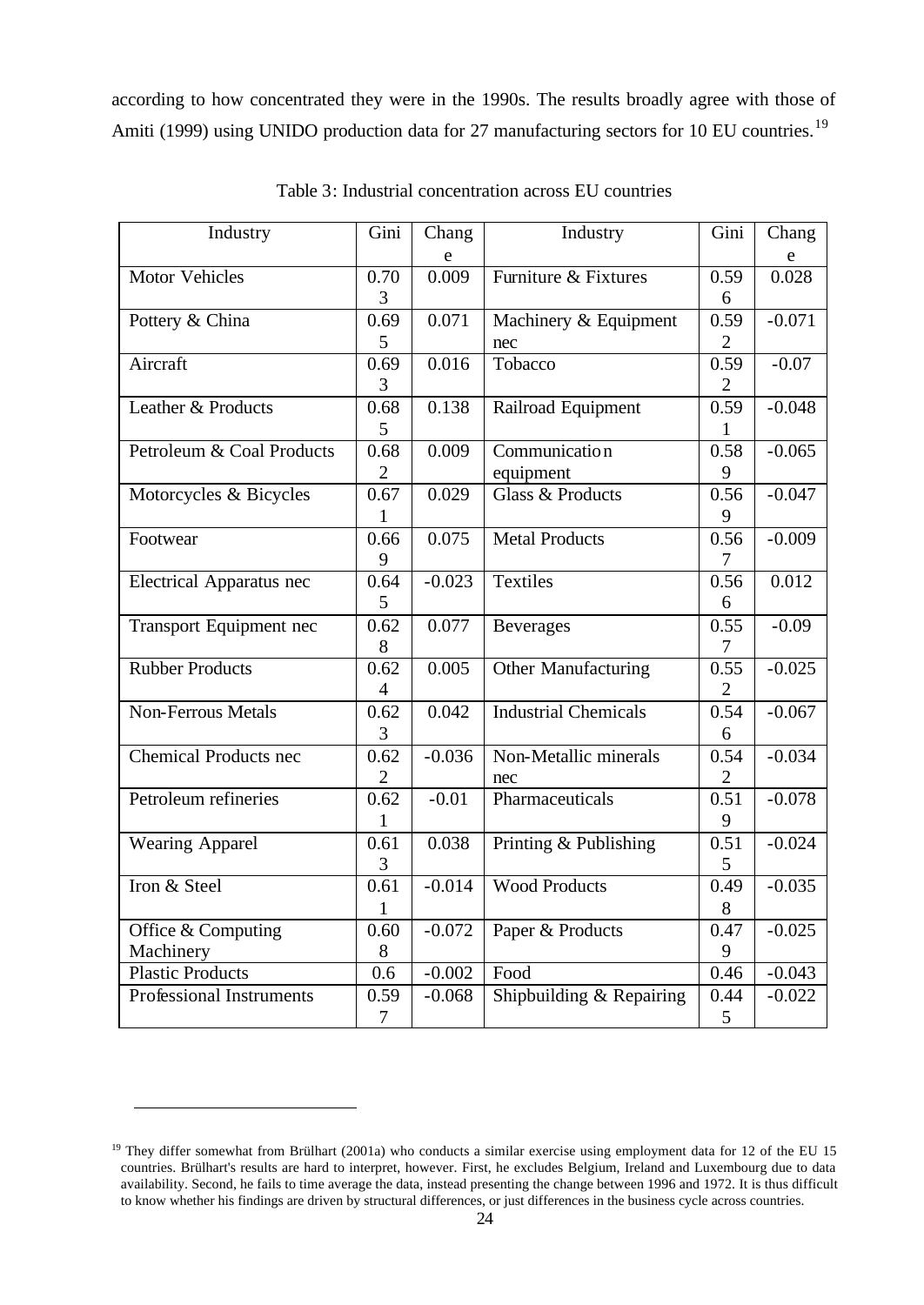Turning to the regional level, we are again hampered by data availability. As for specialisation, Molle (1997) provides the longest historical study we can find looking at changes in industrial concentration from 1950 to 1990. The paper uses the Krugman index of concentration. The data and regional definition are the same as for his study of regional specialisation. The results show that most sectors experience a decrease in concentration. Only Agriculture and Textiles show an increase, while Mining, and Food, Beverages and Tobacco show no clear pattern. However, as for specialisation, the inclusion of service sectors makes the results very hard to interpret due to the compositional changes over the time period. To see the problem, consider one particular manufacturing sector such as transport equipment. Imagine that, relative to manufacturing the concentration of transport equipment remained unchanged. What happens to the index will now be driven purely by the relationship between changes in regional manufacturing shares and changes in shares in other activities. Again, whether this makes sense will depend on the null hypothesis (C3) and theory (C7) one has in mind.

We have little additional evidence. In a recent paper, Brülhart and Traeger (2002) consider changes in regional specialisation using data for NUTS 2 regions disaggregating employment in to eight sectors covering the full range of economic activities. They decompose concentration in to what they call topographic and relative components. Topographic concentration considers the degree to which sectors are concentrated in geographical space, relative concentration the degree to which sectors are concentrated relative to overall activity. Although preliminary, their results suggest that the topographic distribution of total employment is stable. Broad sectors show conflicting movements, with agriculture becoming more topographically concentrated and manufacturing less. For individua l sectors however, only transport and communication services and non-market services show significant decreases, while the four remaining sectors remain unchanged. This overall stability is increasingly driven by between country considerations rather than within country considerations. Turning to relative concentration, they find that there has been a monotonic increase in the relative concentration of manufacturing. Further, their evidence suggests that these increases are significant. In contrast, Transport and communications and Non-market services have seen significant reductions in their relative concentration.

#### 3.2.5 The characteristics of spatially concentrated industries

In the introduction, we suggested that in an ideal world, this chapter would need to do two things. First, spend a lot of time describing the location of economic activity in the EU. Second, explain these patterns drawing widely on other chapters in the handbook, leaving us to consider in depth only material that helps us understand why things in the EU might be different.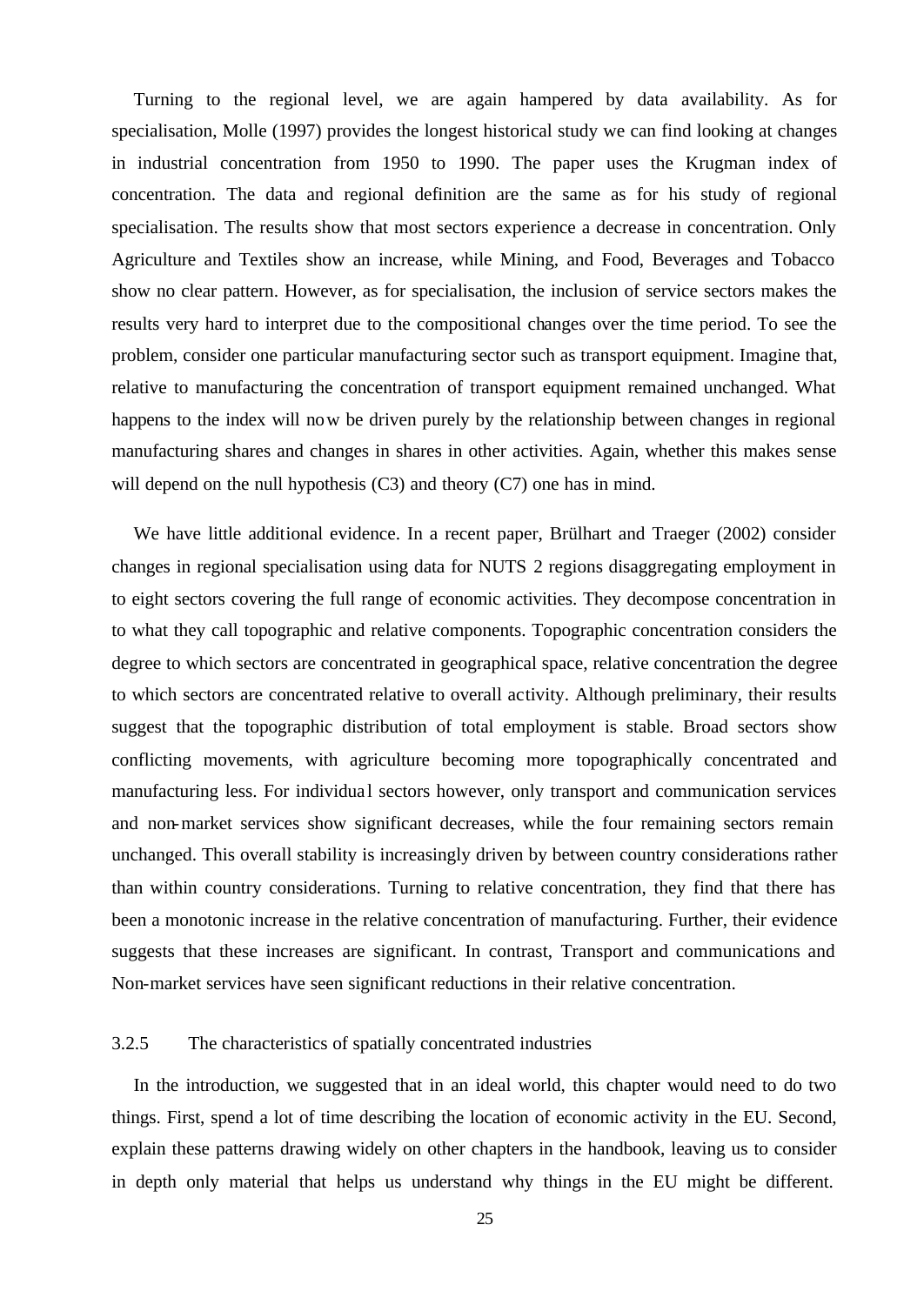Obviously, this second stage would require us to clearly identify the differences between the EU and the US. Data quality and conceptual issues mean this has proved difficult to do, so the literature has taken a different route. This area-based descriptive work has now spawned a new set of area-based explanatory pieces using methodologies that allow for the limited amount of data available in the EU.

In this section we consider the characteristics of concentrated industries by looking at what we think of as this "first generation" of area-based studies. These follow Kim (1995) in examining the determinants of concentration by considering the correlation between spatial concentration and industry characteristics. We review this literature in depth here. We conclude that, for a number of reasons, this work often ends up telling us very little about what explains the economic geography of Europe. While the authors often claim that these papers represent tests of various economic geography models, we believe that they are purely descriptive in nature.

Two early papers, Brülhart and Torstensson (1996) and Brülhart (1998b) use employment data to compute rank correlations between Gini indices of spatial concentration and returns to scale and to consider whether concentrated industries are found in core or peripheral locations. They do this for two years, 1980 and 1990, for 11 countries (EU 12 minus Luxembourg) and 18 manufacturing industries. Data is from EUROSTAT and the OECD. Returns to scale are based on Pratten (1988). Core and peripheral locations are defined using a simple market potential based on GDP and geodesic distances. Brülhart (1998b) extends this work by further classifying industries according to their labour and resource intensity, whether they are science based, and whether goods are highly differentiated. His classification is taken from OECD (1987). Both papers also study the impact of these determinants on intra-industry trade using a Grubel-Lloyd index for six points between 1961 and 1990.

In contrast to Kim (1995), neither paper uses time varying explanatory factors ruling out the use of industry fixed effects. This is unfortunate as industry fixed effects could control for some of the problems with both the concentration measure and the explanatory variables. In particular, in line with the discussion of C3 in Section 3.2.1, fixed effects can partly account for the fact that the Gini index does not control for the degree of industrial concentration. Note, however, that industry fixed effects cannot totally control for industrial concentration in the way suggested by Ellison and Glaeser (1997) because the Herfindahl enters their index non-linearly. Fixed effects also control for omitted variables, such as the nature of competition, if these characteristics are time-invariant. Interpretation of the intra-industry trade results is also difficult because as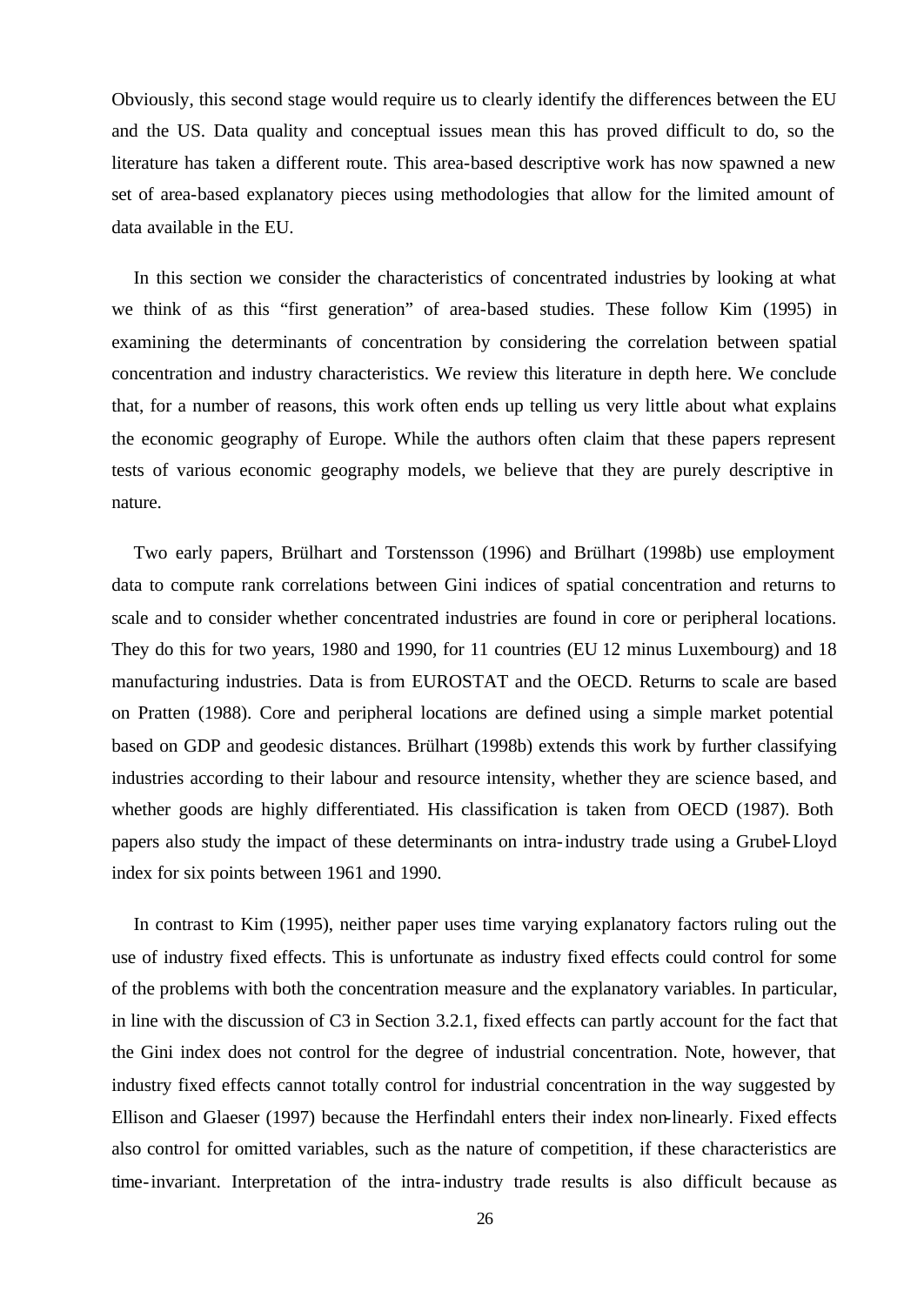Brülhart (1998a) himself notes, the link between intra-industry trade and spatial concentration is complex and non-monotonic. Cross sectional differences in intra-industry trade tell us little about spatial concentration if we cannot control for all the other determinants of trade. Even for a given industry more concentration does not necessarily imply less intra-industry trade if global volumes of trade have changed.

Amiti (1999) moves beyond simple correlations making her paper closest in spirit to Kim (1995). Using Eurostat data, she computes Gini indices of production and employment concentration across 5 EU countries for 65 manufacturing industries between 1976 and 1989. She captures Hecksher-Ohlin effects through the share of labour in value added and uses the cost of intermediate inputs divided by value-added to proxy for demand and cost linkages arguing that high intermediate input usage should encourage concentration near intermediate suppliers. Plant size is used as a proxy for increasing returns. Results on these variables should be interpreted with caution, however. Labour intensity only considers one type of factor while inputs include raw materials, so the intermediate input variable actually confounds Heckscher-Ohlin and linkages effects. Average plant size is only a good proxy for increasing returns under strong conditions.<sup>20</sup> Some of these problems are mitigated by the fact that estimations allow for time and industry fixed effects.

Haaland et al. (1999) extend Amiti (1999) to consider more countries (EU 15 apart from Luxembourg and Ireland) at the cost of a more aggregated industrial classification (35 industries from STAN) and less time series coverage (data is only available for 1985 and 1992, which prevents them from using fixed effects). As discussed in Section 3, they calculate both an absolute and relative Gini coefficient of concentration. Their explanatory variables capture labour intensity, human capital intensity, technology level, returns to scale, non-tariff trade barriers and concentration of final demand. $21$ 

This brief survey of papers is not exhaustive. Other studies providing simple correlations include Brülhart (2001a) and Brülhart (2001b) covering 32 manufacturing sectors from 1972- 1996. Midelfart-Knarvik et al. (2003) consider additional characteristics including capital

 $^{20}$  It assumes that the industry is in long run equilibrium so that firm numbers have adjusted to ensure zero profit. Further, if firms behave strategically or products are differentiated, firm size can differ across industries with the same degree of economies of scale unless strategic behaviour and the degree of product differentiation are identical across sectors. Other considerations can also break the link between plant size and returns to scale. In particular in some models firm size is codetermined with spatial concentration meaning this variable may be endogenous as well as a bad proxy for returns to scale.

<sup>&</sup>lt;sup>21</sup> Returns to scale are based on Cawley and Davenport (1988) which basically transforms Pratten's (1988) ordinal rankings in to a continuous variable. Factor and input intensities are calculated from Eurostat input-output tables and the OECD (1994). The final demand variable is based on final expenditure data. This last variable is potentially endogenous and is instrumented using lagged values when necessary although the suitability of lagged values as an instrument is not tested.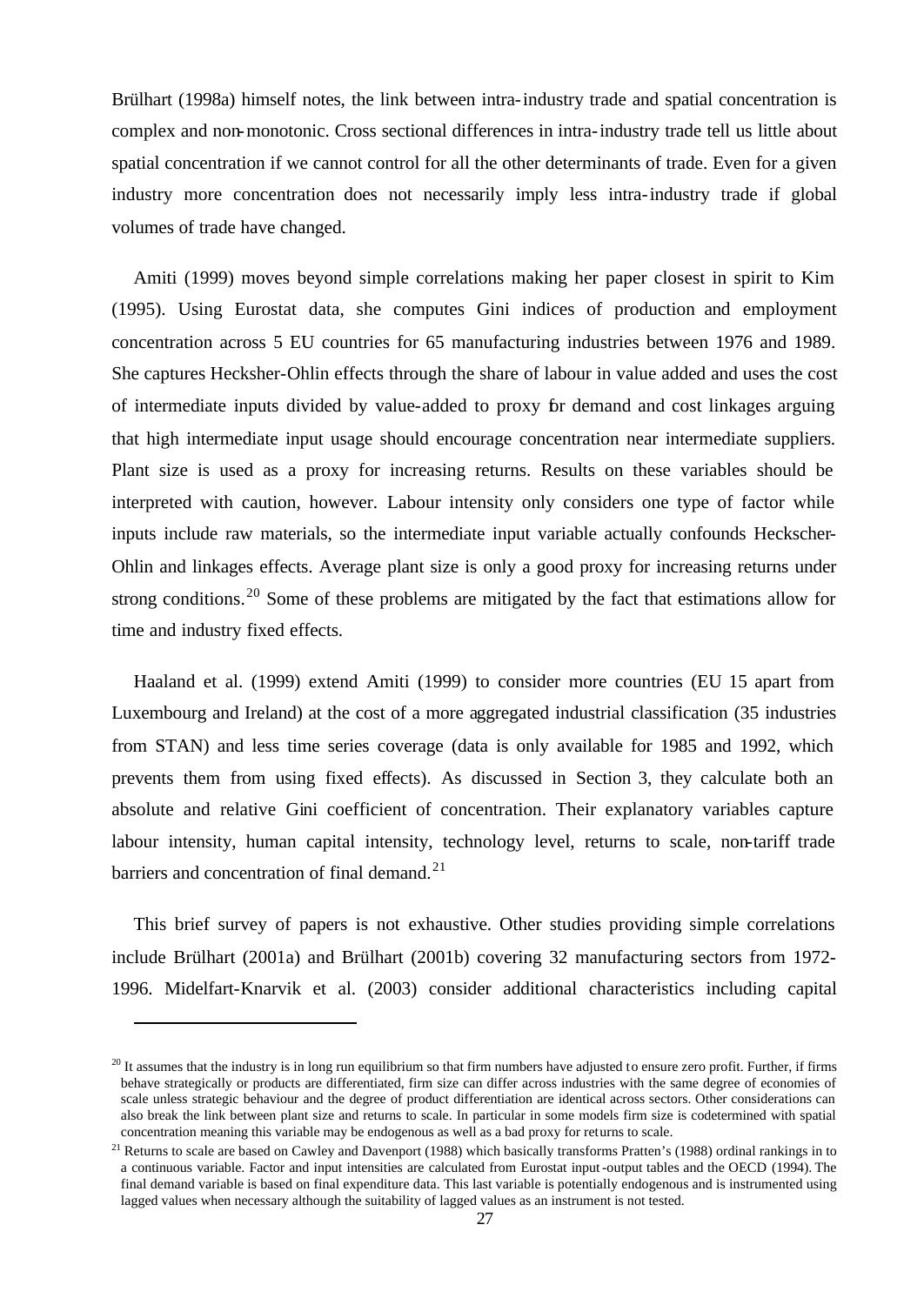intensity, within and between industry linkages, agricultural inputs, and final demand bias for 36 industries for 14 EU countries for 1970 to 1997 using data from OECD STAN.

If we take their results at face value what do we learn about the spatial concentration of EU industries from this series of papers?

Labour, capital, and resource intensity: The papers find little evidence that labour, capital or resource intensive activities tend to be more concentrated. Amiti (1999) finds no correlation with labour intensity. Haaland et al. (1999) find a weak positive correlation with labour intensity in 1992, but not 1985, and the reverse for human capital intensity. This is supported by Midelfart-Knarvik et al. (2003) whose simple correlations suggest a positive effect of skill intensity only in the 1970s and no effect of capital intensity for any period. Brülhart (1998a) finds that both labour and resources intensive industries are more dispersed across space than the average. The high intra-industry trade observed in labour intensive industries leads to a similar conclusion although these trade volumes are low for resource intensive industries.

Technology: Technology intensive and science based industries are more concentrated than average according to both Brülhart (1998a) and Haaland et al. (1999) although both studies detect a decline of spatial concentration in these sectors.

Increasing returns to scale: All papers except Haaland et al. (1999) find a positive correlation between increasing returns to scale and spatial concentration.

Demand and cost linkages: Evidence on the role of demand and cost linkages are mixed. Brülhart (1998a) finds that concentration takes places in high market potential areas. Amiti (1999) finds a positive correlation for the intermediate input cost variable, while the own input variable of Haaland et al. (1999) is associated with increased absolute, but not relative, concentration. In contrast, Midelfart-Knarvik et al. (2003) find no significant correlation with intra or inter industry inputs. Nor do they find any correlation with final demand.

Trade barriers and trade liberalization: Results on transactions costs are inconclusive and somewhat contradictory. Non-tariff barriers are not correlated with relative concentration, (Haaland et al. (1999)), nor intra-industry trade (Brülhart (1998a)). On the other hand, Haaland et al. (1999) show that absolute concentration is associated with high trade barriers.

For comparison, we briefly review what this approach tells us about the spatial concentration of activities in the US. Kim (1995) has data on employment for 20 industries across 9 regions at 5 points in time, 1880, 1914, 1947, 1967 and 1987. He uses this data to calculate a Gini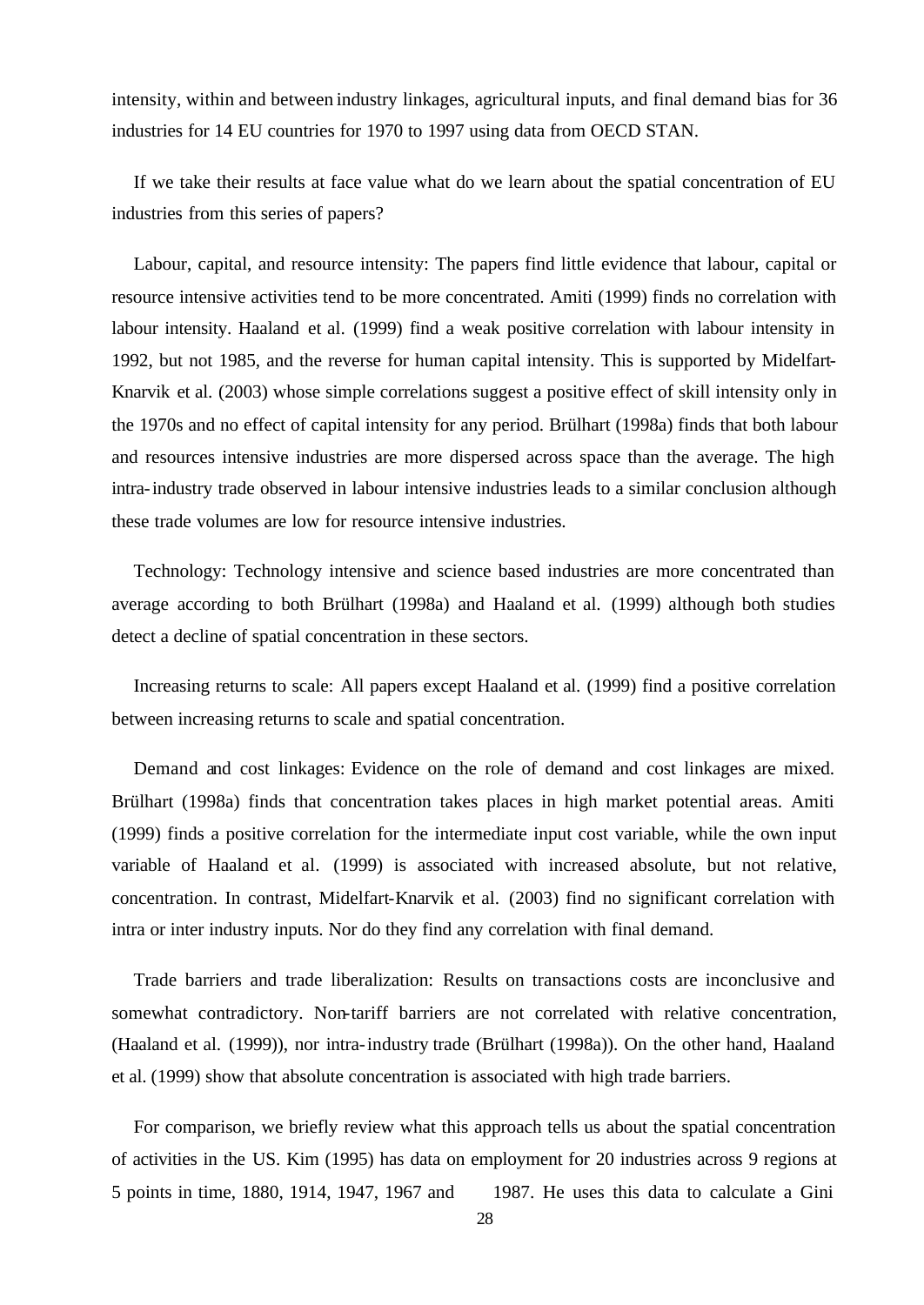index of employment concentration across regions. He assumes two variables can explain variations across industries and time - the share of raw material in value added and average plant size in the industry to capture differences in the degree of increasing returns to scale. As for the EU, Kim (1995) finds positive effects of increasing returns to scale, but in contrast to the EU, he also finds a positive significant effect for raw materials. Taken at face value, this suggests an important difference between EU countries and US regions. In the EU, transaction costs have prevented countries from specialising according to their comparative advantage.

At first glance, the results presented in this section seem to paint a fairly rich picture, even if they are not always consistent with one another. Overall though, we feel that the methodological problems are such that despite the claims of the authors an acceptable explanation of EU location patterns cannot, and will not, be based on the kind of evidence that we have considered here. One can even question their validity as useful descriptions of the industry characteristics associated with spatial concentration.

From an econometric point of view, we can identify a number of serious problems with regressions based on indices and industry characteristics. (i) Differences in spatial concentration are captured using summary measures of the kind we described in Section 3.2.1. As such, they suffer from all the problems that we outlined in detail there; (ii) The number of explanatory variables in these studies is low (often less than three) compared to the complexity of the phenomenon that is studied, and it is sometimes difficult to link the way some variables are computed and the effects they are supposed to capture; (iii) Dealing with omitted variable problems tha t we know are present requires at least introducing industry fixed effects, which in turn requires industry characteristics to vary over time. A similar observation can be made with regard to country fixed effects; (iv) Explanatory variables may be endogenous and simultaneously determined in a complex way suggesting the need for instrumenting; (v) We need to take account of spatial autocorrelation and other sources of heterogeneity.

Of course, many of these criticisms reflect data problems. However, there are two key conceptual issues here. First, given the state of the art, theory tells us nothing about the relationship between these indices and industry characteristics when the number of regions is larger than two. Second, as pointed out by Midelfart-Knarvik et al. (2000), working on concentration indices (and other summary statistics) wastes information on the location of industries across space. If concentration indices can be computed, then data on industry shares are available and can be used as dependent variable. Why not use this information instead of calculating one summary statistic? This is not just a question of throwing away information.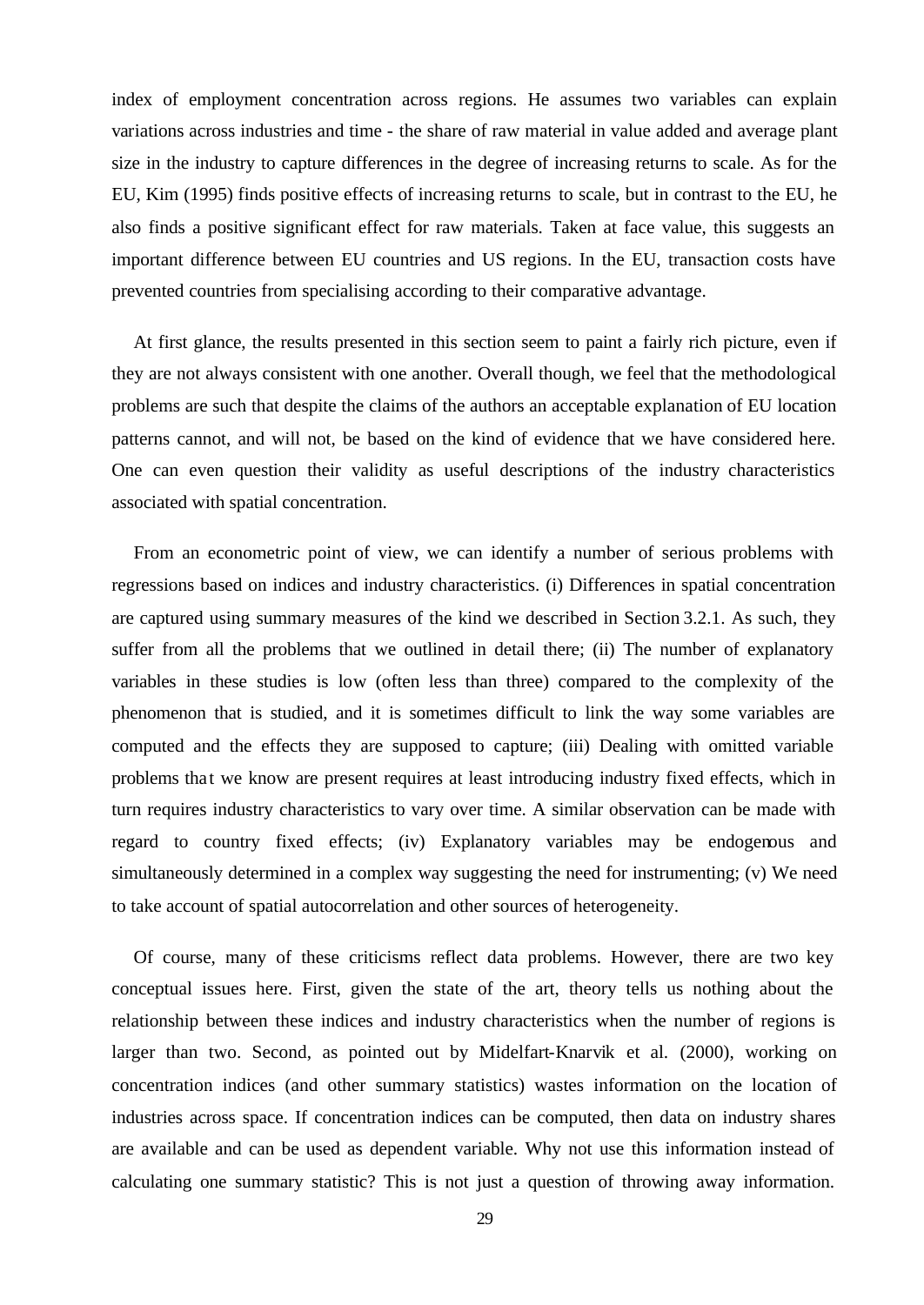Ellison and Glaeser (1999), Midelfart-Knarvik et al. (2000), Gaigné et al. (2002), and Combes and Lafourcade (2001) all develop theoretical models that make predictions about industry shares. We believe that understanding the determinants of economic location in the EU requires an approach which explicitly builds on theory and which uses the existing data in the most efficient way to assess these theories. We consider this issue further in Section 4.

Where does this leave us with respect to industrial concentration? First given the quality of available data it is clear that making further progress at the national level will be difficult. Brülhart and Traeger (2002) suggest that some limited progress could be made at the regional level. However, our feeling is that without significant improvement in the quality of EU regional data, this sort of approach is also going to run in to decreasing returns to scale very soon. We now turn to outline a more positive research agenda.

#### **3.3 Comparing the EU and the US: A role for micro-geographical data?**

To avoid some of the problems underlined in the previous section, we also need to use the limited amount of data that we have more effectively. In Section 4, we outline some explanatory work that begins to do this. Before that, however, we want to outline how a different approach to descriptive work might also help. Krugman (1991a) introduced the idea that activity in the US may be more concentrated than in the EU by comparing employment data for four US regions (Northeast, Midwest, South and West) with four large European countries (Germany, France, the UK and Italy). The comparison is interesting if we can think of the US as a large integrated economy that may act as a benchmark for where an integrating Europe might be heading. Of course, certain features of the economic geography literature argue caution in undertaking such an exercise. For example, in formal models, whether agglomeration occurs depends on the share of the increasing returns to scale, transport intensive good in consumption. This share may have changed over time. Coupled with the path dependant nature of economic geography models, it is unclear to what extent the US is a good benchmark for the future of the EU. With this caution in mind, we still believe that such a comparison would be useful.

Unfortunately, a more rigorous comparison, has not been forthcoming. The key problem is that the US and Europe are differently sized and shaped. This introduces problems if concentration measures are not comparable across spatial scales (C2) and are biased with respect to spatial scale (C5). Given that most existing measures do not meet these criteria, comparing levels of these concentration measures is non-informative (although comparing changes over time may be). As discussed in Section 3.2.1, this is not just a matter of having the same number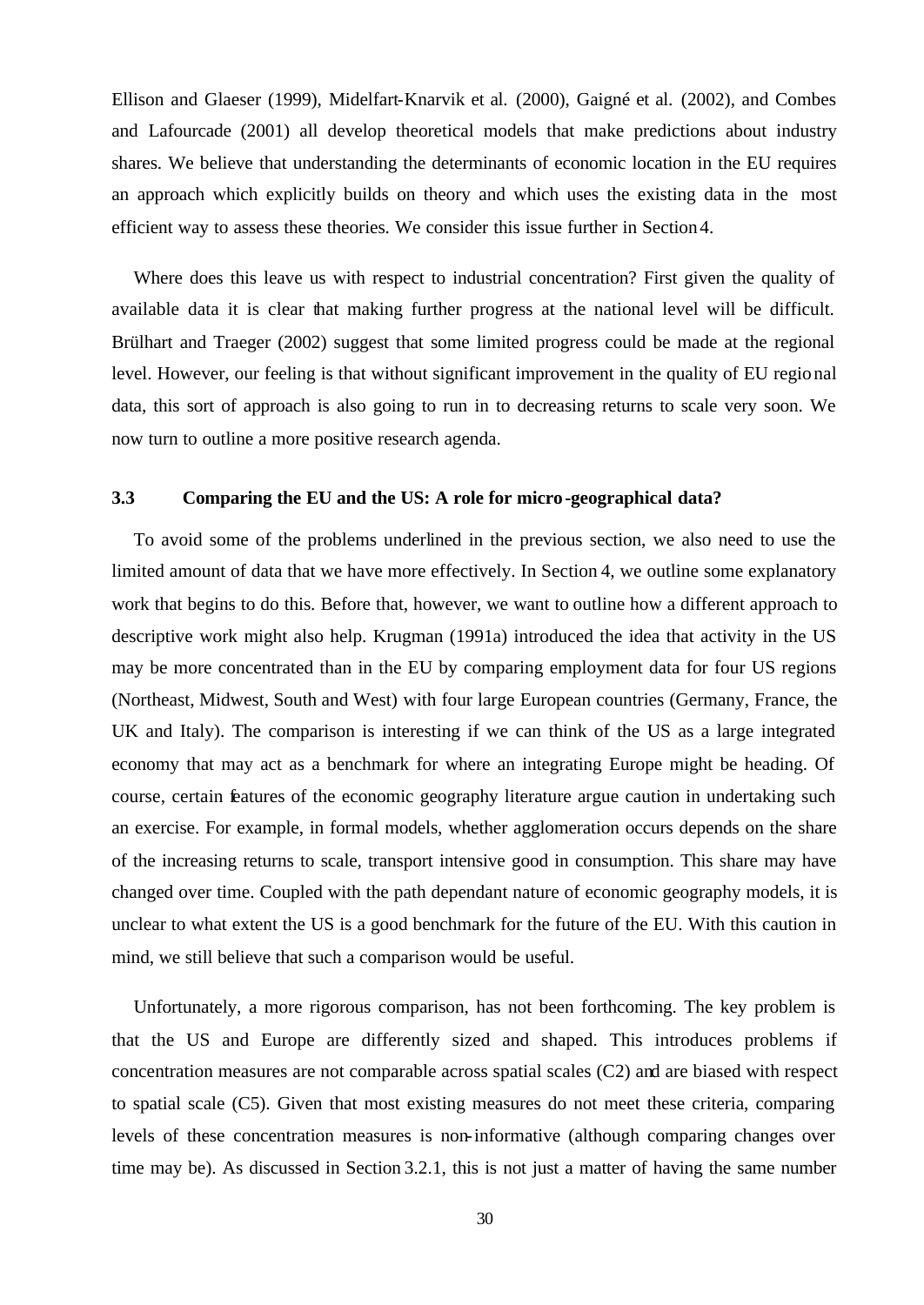of spatial units, or the same size spatial units, but a more fundamental one about making comparisons between geographical areas on the basis of discretising continuous space.<sup>22</sup> Midelfart-Knarvik et al. (2003) come the closest to addressing this issue by proposing a spatial separation index which takes in to account the distance between spatial units (in their case countries). This allows them to distinguish between industries that may appear equally geographically concentrated using standard measures, while one is predominantly located in two neighbouring locations and the other split between (say) Finland and Portugal. To compare concentration in the EU and the US, they propose calculating a conditional spatial separation index as the spatial separation index for each industry divided by that for manufacturing as a whole. This controls for the greater geographical size by making all statements conditional on the distribution of overall manufacturing. They calculate this conditional measure for 21 industries in the mid 1990s and compare EU countries with US states. They find that in 15 out of 21 industries, the location of activity is more concentrated in the EU than the US. This finding is evocative, but we think that a more careful analysis is needed before a clear conclusion can be reached.

It seems to us that too little of the existing literature confronts this key question head on. In what ways does the EU differ from the US? It should be clear from the discussion above that we have not reached a conclusion about this based on studying pan-European data. Indeed, the quality of the EU data is the fundamental barrier to reaching such a conclusion. It is also clear that we are unlikely to see a significant improvement in this pan-European data in the near future. This is, of course, unfortunate, because we would like to know (say) if labour immobility in Europe leads to EU activity being more dispersed and we can probably only answer this question with better pan-European data. However, some key questions can be answered now using the micro-geographic data that is beginning to emerge in countries across the EU.<sup>23</sup>

These micro-geographic data sets allow us to calculate indices which come close to meeting the criteria that we outlined in Section 3.2.1. Further, they allow us to do this for fairly detailed industrial classifications. There are, of course, problems with making precise comparisons across countries due to the fact that industrial classifications differ. But the results do allow us to begin to identify some of the detailed differences between EU countries and the US.

 $^{22}$  This point is still misunderstood. For example, Aigenger and Leitner (2002) emphasise the importance of getting data for an approximately comparable number of regions in the USA and Europe. But this does not resolve the issue.

 $^{23}$  At the time of writing we are aware that researchers are being given access to these micro-geographic data sets in Belgium, France, Germany, Ireland, Italy, Portugal and the UK.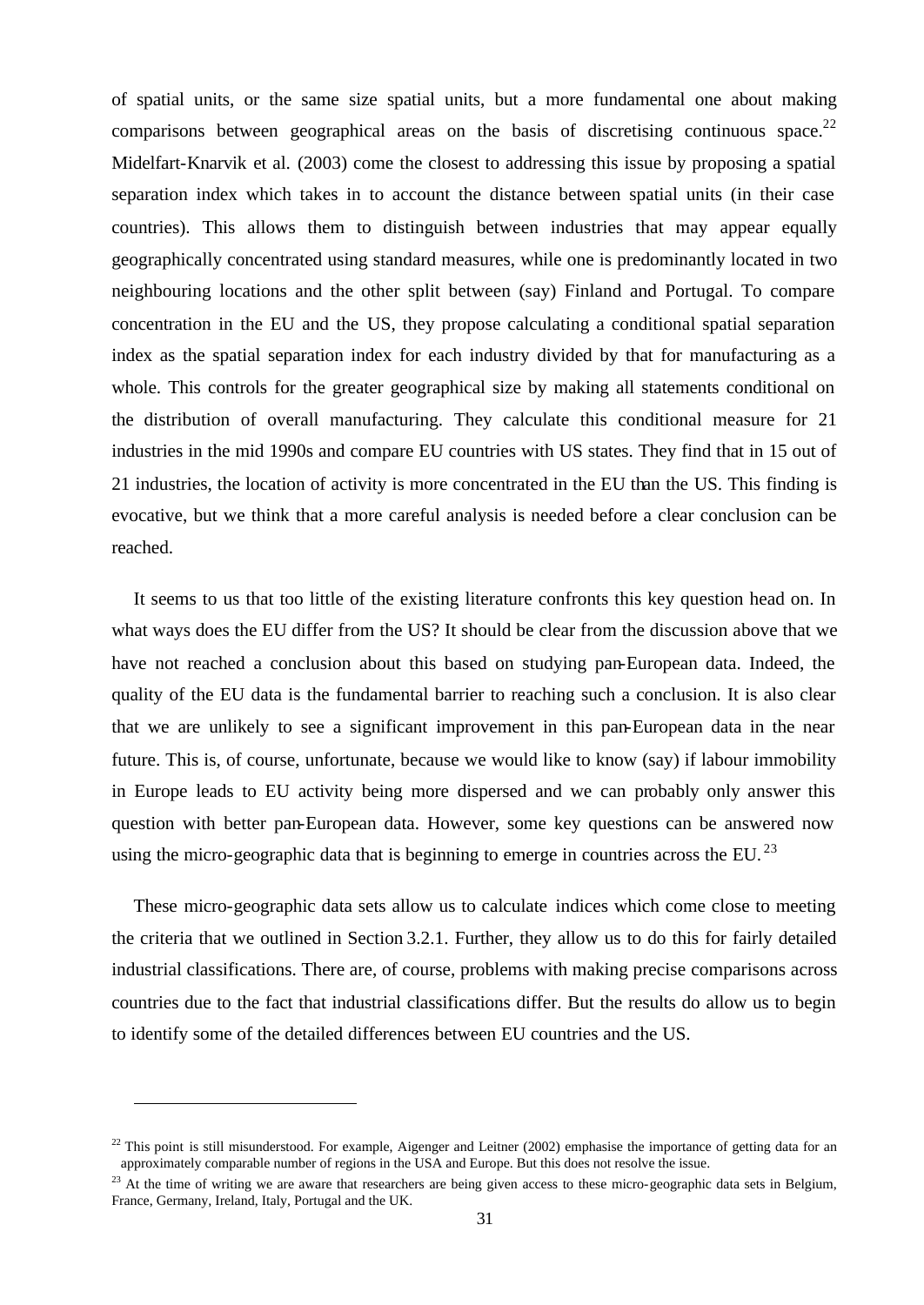To see what we can learn from this approach we will compare three papers that apply the Ellison and Glaeser (1997) index of concentration to three different countries - Ellison and Glaeser (1997) for the US, Maurel and Sédillot (1999) for France and Devereux et al. (2002) for the UK. The Ellison and Glaeser methodology was discussed briefly when we considered criteria C3 and is outlined in depth by Rosenthal and Strange in this volume, so we do not describe it in detail here. The basic idea is to use micro level firm data to assess whether or not industries are randomly located once we condition on the overall distribution of manufacturing and "lumpiness" due to industrial concentration.

Ellison and Glaeser (1997) consider 459 four-digit industries. Firms can be located in counties, regions or states. Maurel and Sédillot (1999) consider 273 four digit industries. Firms can be located in 22 regions or 95 departments. Finally Devereux et al. (2002) consider 214 industries for 124 postcode areas. Let us start by considering the comparison of the UK and the US. Table 4 presents the most concentrated industries in the UK that can be matched to a reasonable US counterpart, while Table 5 presents the most dispersed industries.<sup>24</sup> The first column gives the name of the UK industry. The second gives the rank. For the concentrated industries this ranks from most concentrated, for the dispersed industries from most dispersed. As mentioned above problems with the classifications mean that we cannot always find a match for an industry. Still, the results are fascinating. For the matched top 11 UK industries (i.e. top 5%), all of the US industries are at least in the top 120 industries (i.e. the top 25%). For 10 of them, the US industries are at least in the top 70 industries (i.e. top 15%). For 7 of them the corresponding US industries are (roughly) in the top 20 industries (i.e. top 5%). The most remarkable thing to emerge from this table is the fact that concentrated industries in the UK also tend to be concentrated in the US. The story is more mixed when we turn to the dispersed industries. 6 of the most dispersed industries match with industries that are amongst the 40 most dispersed industries in the US. Ordnance small arms matches exactly for small arms ammunition, but small arms themselves are quite concentrated in the US. The rubber industry appears quite dispersed in the UK, but quite concentrated in the US, and the same is true of tobacco. Again, we would argue that one of the more remarkable things is the similarity between dispersed industries in the UK and the US. The overall picture that emerges is one of very similar concentration patterns. Of course, some differences need explaining, but the similarities are striking.

 $24$  Calculating a more formal correlation is not possible given the problems of matching the classifications. However, a much more systematic attempt to match classifications should be possible.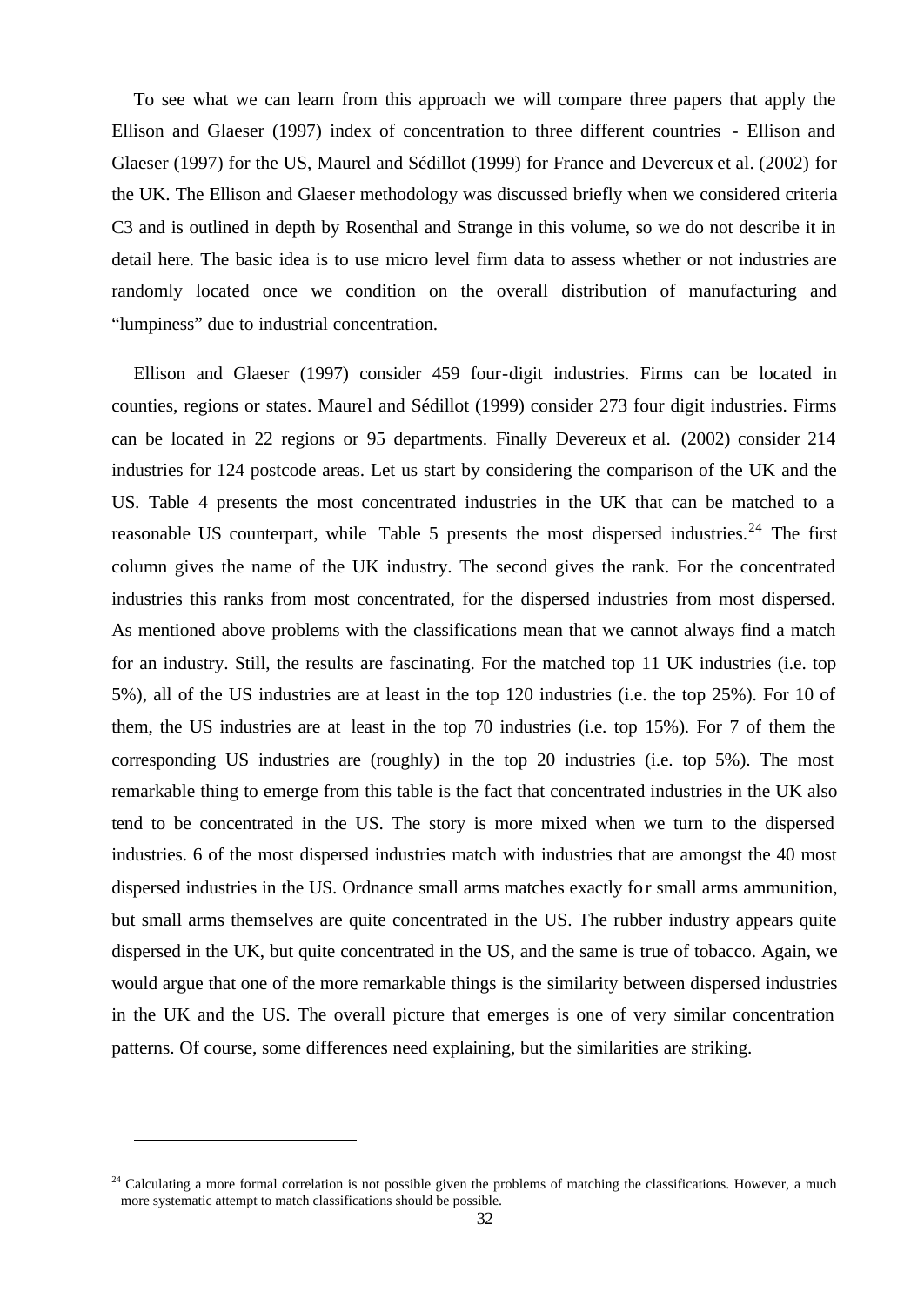| UK                   |    | <b>US</b>                                                     |  |
|----------------------|----|---------------------------------------------------------------|--|
| Spinning and weaving |    | 13 (Yarn and spinning), 20 (Throwing and winding), 21 (Thread |  |
|                      |    | mills)                                                        |  |
| Jute<br>and          | 3  | 17 (Broad woven fabric mills - manmade fibre and silk)        |  |
| Polypropylene        |    |                                                               |  |
| Lace                 | 5  | Top $60$                                                      |  |
| Cutlery              | 6  | <b>Top 120</b>                                                |  |
| Other carpets        |    | 6 (carpets and rugs)                                          |  |
| Hosiery              | 9  | $3$ (women's), $5$ (men's)                                    |  |
| Jewellery            | 11 | 8 (costume jewellery), 10 (jewellers material lapidary)       |  |
| Weaving cotton       | 13 | 17 (Broad woven fabric mills - manmade fibre and silk) 28-32? |  |
|                      |    | (Broad woven fabric mills cotton)                             |  |
| Caravans             | 14 | 36-41 (Motor homes)                                           |  |
| Woollen              | 15 | Top 70 (Broad woven fabric mills - woollen)                   |  |
| Spirit distilling    | 16 | 2 (Wines, brandy, spirits)                                    |  |

**Table 4: Most concentrated industries in the U.K. and their U.S. counterpart**

**Table 5: Most dispersed industries in the U.K. and their U.S. counterpart**

| <b>UK</b>                            |    | US                                                                                                 |  |  |
|--------------------------------------|----|----------------------------------------------------------------------------------------------------|--|--|
| Sugar and its by products            |    | $14th$ most dispersed (Cane sugar refining)                                                        |  |  |
| Water supply                         | 2  | 40 most dispersed (Manufactured ice)                                                               |  |  |
| Synthetic rubber                     | 3  | 60 most concentrated (Synthetic rubber)                                                            |  |  |
| Rubber tyres                         | 4  | Median (Tires and inner tubes)                                                                     |  |  |
| Tobacco                              | 5  | $22nd$ most concentrated (Tobacco)                                                                 |  |  |
| Adhesive film                        | 6  | 40 most dispersed (Adhesives an sealants)                                                          |  |  |
| Ordnance small arms                  | 7  | 6 <sup>th</sup><br>most dispersed (Small arms ammunition), 70<br>most<br>concentrated (small arms) |  |  |
| Telegraph and telephone<br>apparatus | 8  | 30 most dispersed (Telegraph and telephone)                                                        |  |  |
| <b>Musical instruments</b>           | 9  | 40 most dispersed (Musical instruments)                                                            |  |  |
| Wheeled tractors                     | 15 | 30 most dispersed (Industrial trucks and tractors)                                                 |  |  |

What about France? In Table 6 we compare the results from Maurel and Sédillot (1999) to both the US and the UK. Again, the match between classifications is not perfect and we have systematically ignored the extraction industries which Maurel and Sédillot (1999) report, but Ellison and Glaeser (1997) do not. The match between rankings here is clearly not quite as tight as for the UK and the US. However, note that for 8 out of the 10 top ranked matched activities, similar industries are above average in both the US and the UK. Only for flat glass and small arms does there seem to be some really different patterns across the three countries.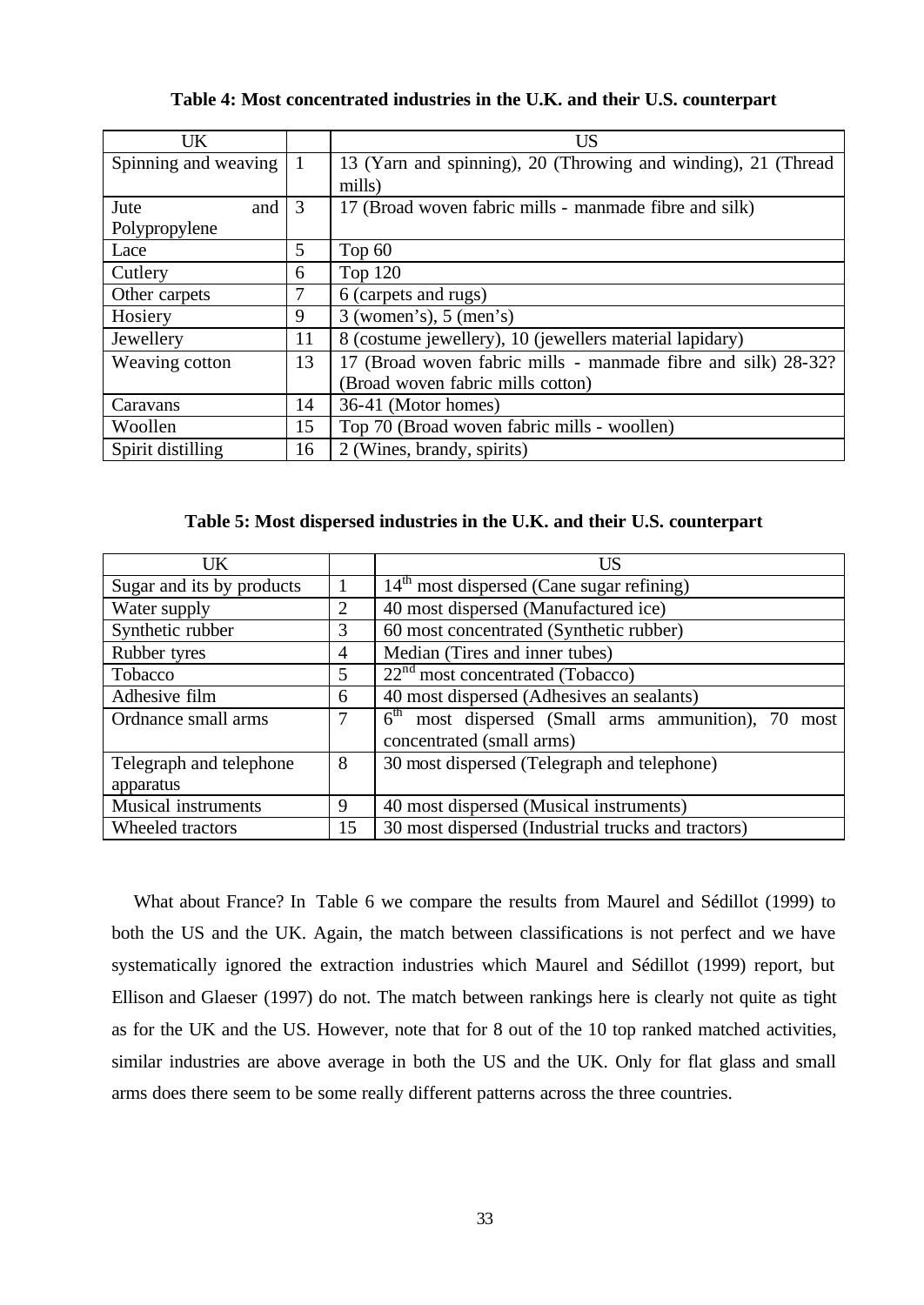| France                     |     | <b>US</b>                           | <b>UK</b>                            |  |
|----------------------------|-----|-------------------------------------|--------------------------------------|--|
| Steel pipe and tubes       | 2   | Above median (steel pipe and tubes) | 76 (Steel tubes)                     |  |
| Combed<br>wool<br>spinning | 3   | Top 70 (Broad woven fabric mills -  | 15 (Woollen)                         |  |
| mills                      |     | woollen)                            |                                      |  |
| Wool preparation           | 5   | Top 70 (Broad woven fabric mills -  | 15 (Woollen)                         |  |
|                            |     | woollen)                            |                                      |  |
| Periodicals                | 6   | Top 80 (Periodicals)                | 14 (Periodicals)                     |  |
| Flat glass                 | 8   | Bottom 150 (flat glass)             | 195 (flat glass)                     |  |
| Carded wool weaving mills; | 11, | Top 70 (Broad woven fabric mills -  | 15 (Woollen)                         |  |
| Carded wool spinning mills | 15  | woollen)                            |                                      |  |
| Book publishing            | 13  | Top 80 (Book publishing)            | $26$ (Books)                         |  |
| Cutlery                    | 14  | Top 120 (Cutlery)                   | 6 (Cutlery)                          |  |
| Small arms                 | 15  | 6 (small arms ammunition), 60-70    | 7 <sup>th</sup><br>dispersed<br>most |  |
|                            |     | concentrated (small arms)           | (small)<br>arms                      |  |
|                            |     |                                     | ordnance)                            |  |

**Table 6: Most concentrated industries in France and their UK and US counterparts**

Rather than going through a similar exercise with dispersed industries, we can use the results in Maurel and Sédillot (1999) to ask what might happen if we could achieve a better ranking between industrial classifications. Table 7, taken from Maurel and Sédillot (1999) reports what happens when we calculate the Ellison and Glaeser (1997) index for 2 digit industries that are broadly comparable across the two countries.

**Table 7: Two digit industries rankings in France and the US**

|                                       | <b>USA</b>     | France         |
|---------------------------------------|----------------|----------------|
| Textile mill products                 | 1              | $\overline{2}$ |
| Leather and leather products          | $\overline{2}$ | 1              |
| Furniture and fixtures                | 3              | 10             |
| Lumber and wood products              | 4              | 8              |
| Primary metal industries              | 5              | 9              |
| Instruments and related products      | 6              | 5              |
| <b>Transportation equipment</b>       | 7              | 17             |
| Apparel and other textile products    | 8              | 4              |
| Miscellaneous manufacturing ind       | 9              | 6              |
| Chemicals and allied products         | 10             | 7              |
| Paper and allied products             | 11             | 11             |
| other electrical<br>Electronic<br>and | 12             | 13             |
| equipment                             |                |                |
| Printing and publishing               | 13             | 3              |
| Fabricated metal products             | 14             | 14             |
| Rubber and misc plastics              | 15             | 12             |
| Stone, clay and glass products        | 16             | 15             |
| Industrial machinery and equipment    | 17             | 16             |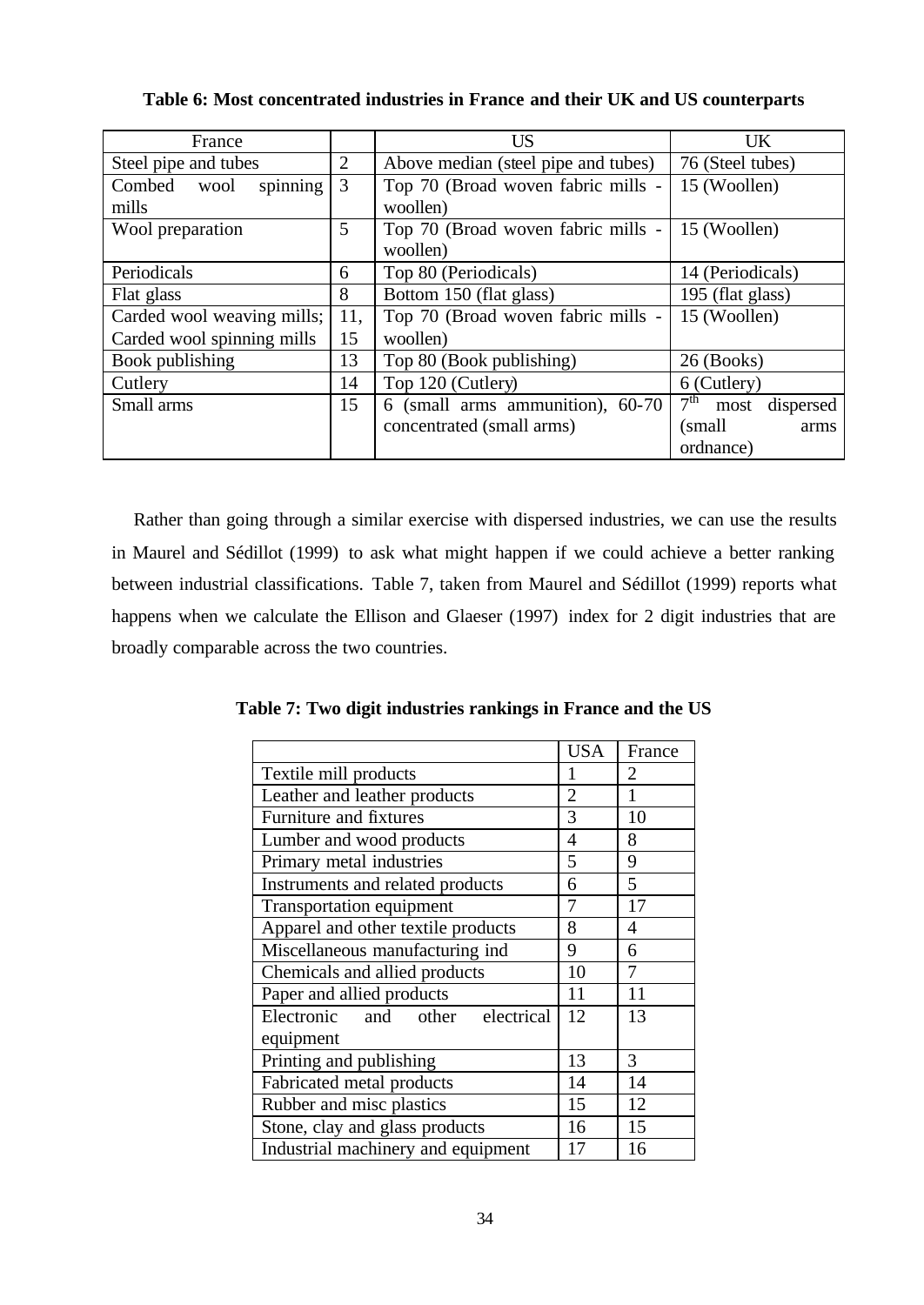The Spearman rank correlation between these rankings is 0.6. Maurel and Sédillot (1999) get the same number if they consider the correlation between the levels of the Ellison and Glaeser (1997) index for these 2 digit industries. Again, we are struck by the similarities. Further, if we could explain a small number of differences, for example, publishing and printing, the match between the concentration patterns would really start to look quite strong. Finally, results in Duranton and Overman (2002) suggest that we may need to consider alternatives to Ellison and Glaeser (1997) that are unbiased with respect to spatial scale. This too might help explain some of the differences that we see here.

We believe that our discussion here highlights the possibility for a much more constructive research agenda on the spatial distribution of economic activity in the EU. Using microgeographical data sets at the national level we should be able to get a much more detailed picture of the similarities and differences between the EU and the US. We should also be able to compare the economic geographies of countries within the EU. Indeed, work in progress by Barrios et al. (2003) provides just such a comparison for Belgium, Ireland and Portugal. Their preliminary results suggest that there are marked similarities between industrial location patterns in Belgium and Portugal while Ireland's pattern of agglomeration differs significantly from the other two countries. However, their results do raise some questions about the applicability of the Ellison and Glaeser index to countries with such different internal geographies (C2 and C5). Our rather casual look at the micro geographic descriptive evidence available for France, the UK and the US, suggests that similar industries are concentrated in all three countries. A much deeper understanding of the similarities would have profound implications for on going research. If concentration patterns are comparable across countries then we should be able understanding those patterns with reference to a large body of existing literature (mostly based on US data). This is not what is happening at the moment. The mirror image argument also holds. Where similarities exist, we can learn about location theory more generally by considering the very good data that is available at the individual country level in the EU.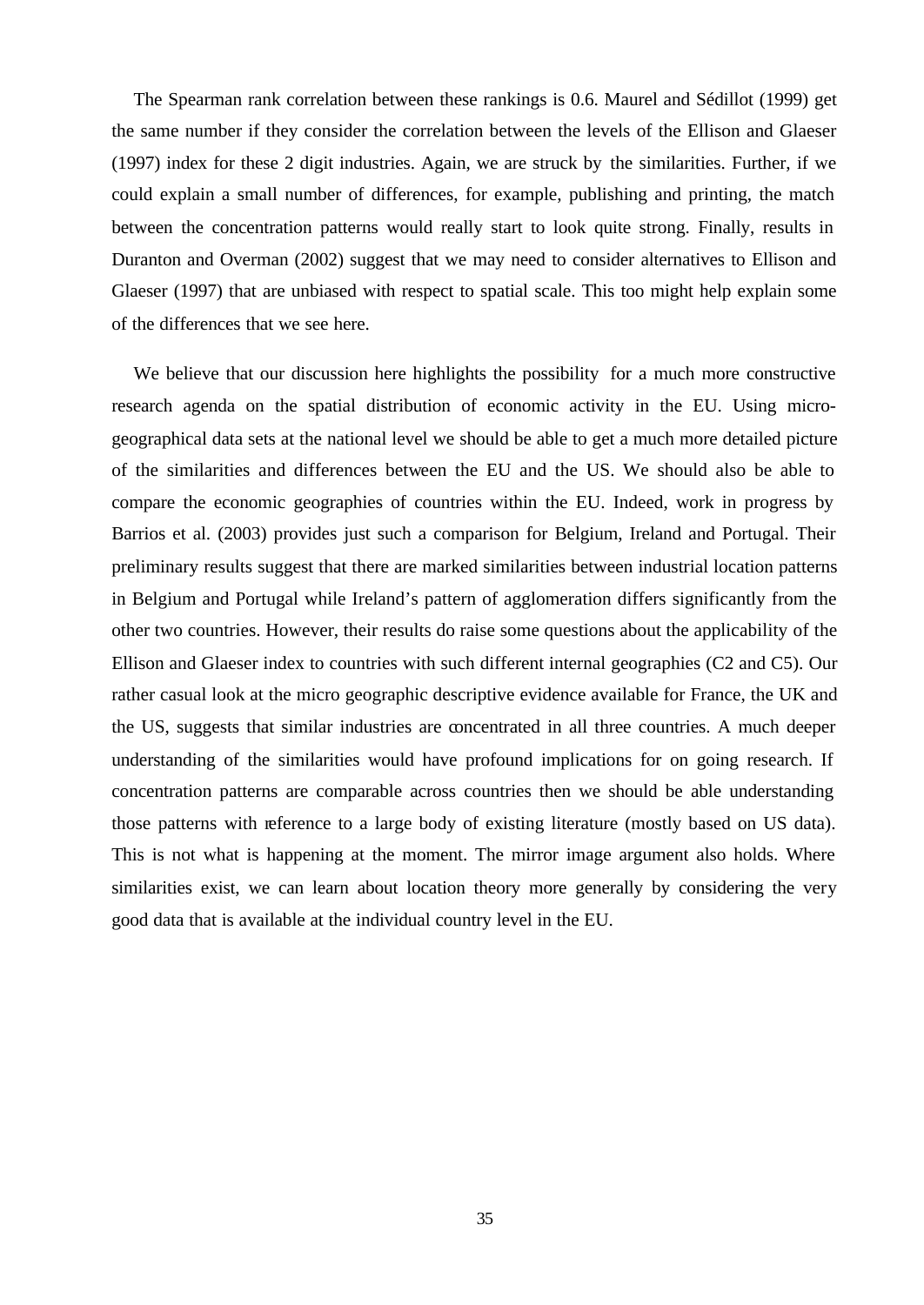Of course, such comparisons cannot yet provide us with a direct comparison of the EU and the US. Indeed, similarities at the country level may point to the fact that inertia characterises most location decisions and that EU countries have built their economic spaces before the making of the EU could have a significant impact. Getting at this direct comparison calls for an even more ambitious project structured around the merging of plant level data sets from different EU countries. From our brief discussion however, it should be clear that such an undertaking could have big payoffs in terms of our understandings of the differences between the EU and the US.

### **3.4 Where we stand**

EU area studies presented in this section give us some ideas about broad spatial location patterns both in terms of individual activities and in terms of the core-periphery pattern for aggregate activity. We have some ideas about which types of economic activities are concentrated. We have less idea about whether this makes us different from other economic areas of the world. This is unfortunate, because area-based descriptive work that does not allow comparison with other economic areas cannot really tell us much about location theory more generally. In this section, we have suggested two areas where further descriptive work might deliver interesting insights. First, we would benefit from direct comparisons of EU location patterns with other economic areas, particularly the US. These direct comparisons will need to deal with most of the problems we raised in Section 3.2.1 if they are actually going to be informative about the similarities and differences. Second, given the appalling state of EU wide data, we think that individual level micro-geographic surveys could also be used to facilitate this sort of comparison. Indeed, our limited comparison above suggests that there are many similarities between UK, French and US concentration patterns once we start considering detailed location patterns. This is interesting, because most European area based studies start with the premise that there are fundamental differences between the EU and the US in the nature and strength of agglomeration and dispersion forces. From the evidence we have so far, this argument receives only limited empirical support. Conditional on the location of overall manufacturing, EU industries do seem slightly more dispersed than their US counterparts. However, within country rankings of most to least concentrated industries appear to show a reasonable degree of correlation. We are struck as much by the similarities as the differences. The same will be true when we consider explanations of these patterns, an issue to which we now turn.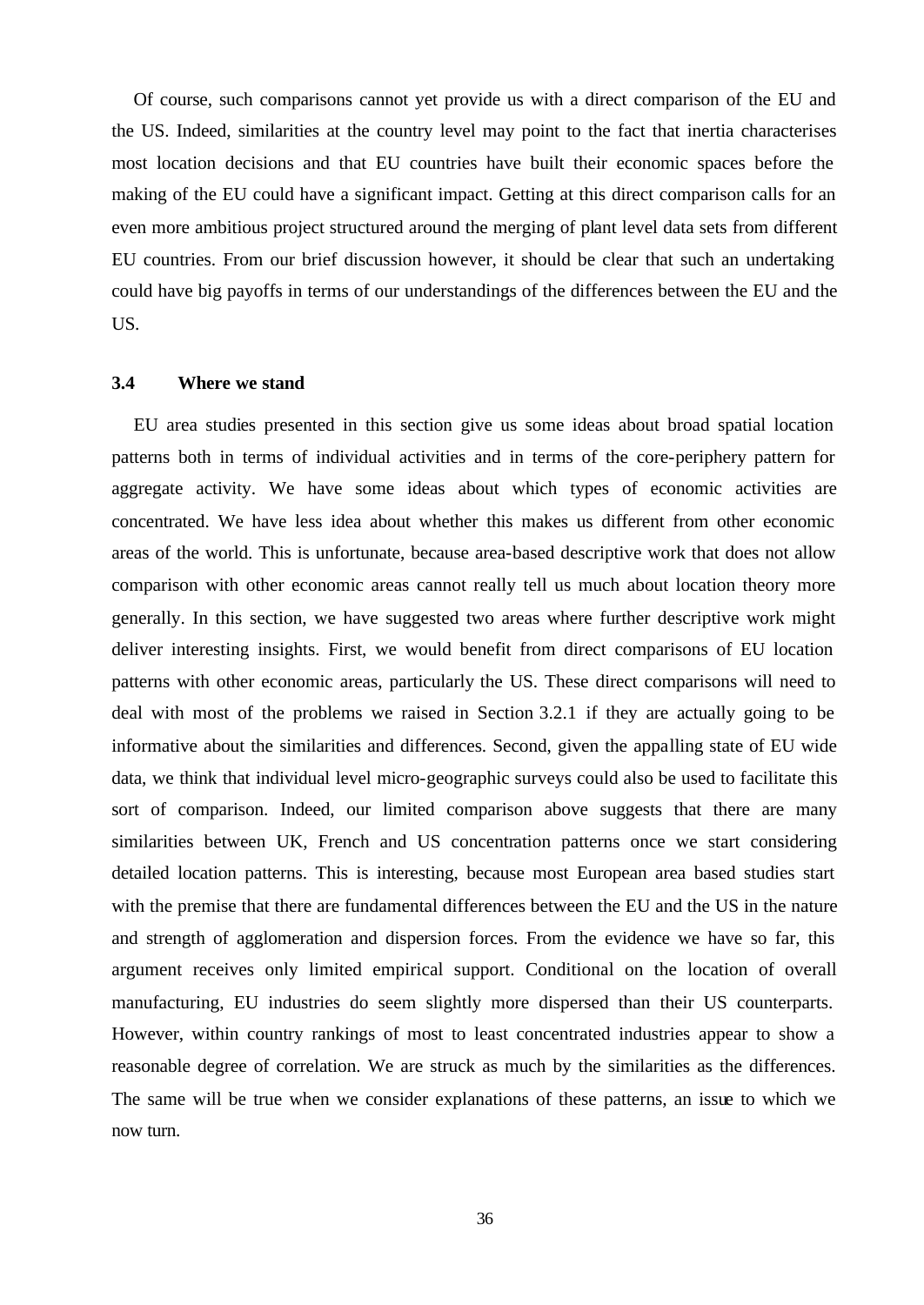# **4. Explanations**

Section 3 has considered what we know about concentration and specialisation in the EU. We now turn to those studies assessing the possible explanations of these patterns. The empirical papers that try to explain the distribution of economic activities across space share the same global theoretical corpus. This corpus, however, is not unique, homogenous, or unified. Further, and in line with our earlier comments, the existence of an EU area based approach to determinants of location is only truly justified if this body of theory suggests that the EU is somehow different from other economic entities. We consider this issue in Section 4.1. This section also helps when we turn to the interpretation of the empirical studies in the following sections.

# **4.1 A brief survey of location theory and its application to the EU**

We start by considering the three main families of theory dealing with space and agglomeration - traditional trade theory, economic geography, and urban and spatial economics. We then present a classification of the different forces pushing towards more or less agglomeration. We emphasize that some of these forces are common to different theories. Finally, we study two critical determinants shaping these forces - transaction costs and labour mobility. We argue that justifications for an area based study of EU location patterns requires not only that the EU is different with respect to these determinants, but also that this has significant implications for understanding the economic geography of the EU.

### 4.1.1 Theories of space and location

### *Trade theory under constant returns to scale and perfect competition*

Theories of comparative advantage make clear predictions about location. Trade allows specialisation with each location specialising in the goods in which it has a comparative advantage. In Ricardian models comparative advantage is a result of exogenous technology differences, in Heckscher-Ohlin a result of exogenous differences in endowments. We refer to this strand of literature as "traditional trade theory".

# *Economic geography*

This set of models adopts assumptions polar to traditional trade theory. Technology is increasing returns to scale and identical across locations. Competition is imperfect. Endowments are identical, but factors may be mobile across locations so that incomes and factor prices can be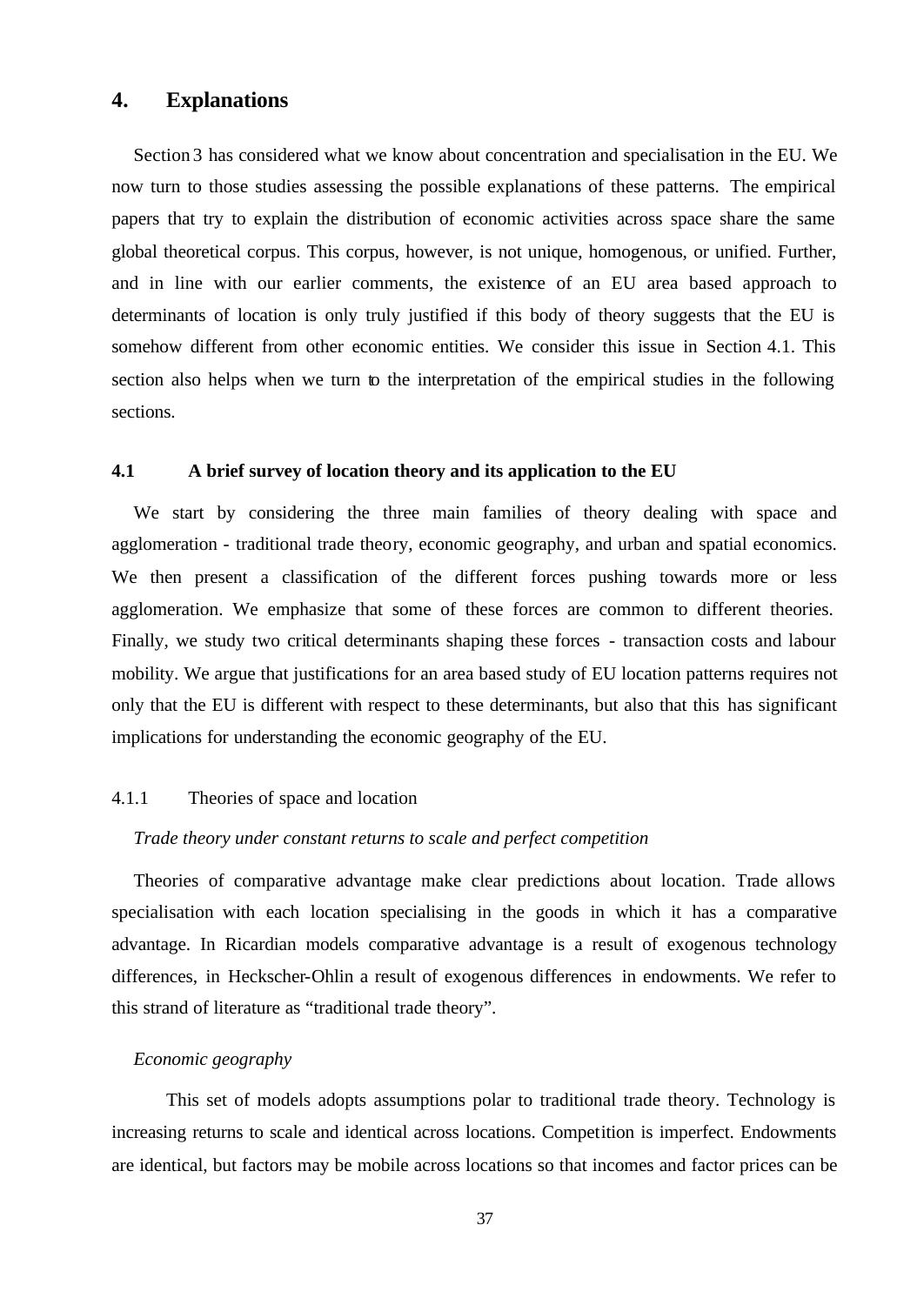endogenously driven by location choices. Increasing returns encourage firms to concentrate output in a limited number of plants. The location of these plants will depend on agglomeration and dispersion forces. Core locations give good access to suppliers and customers (cost and demand linkages). Peripheral locations avoid product and factor market competition. If agglomeration forces dominate dispersion forces, firms concentrate in a few places and export to other locations. We refer to this strand of literature as "economic geography". See Ottaviano and Thisse in this volume for a detailed review.

### *Urban and spatial economics*

Economic geography models emphasise cost and demand linkages as the key agglomeration force. Urban and spatial economics considers additional agglomeration externalities arising from localised knowledge spillovers, labour market considerations and the provision of public goods. We refer to this strand of literature as "urban economics". See Duranton and Puga in this volume for a detailed review.

# 4.1.2 Agglomeration and dispersion forces

Each of these theories contains features that explain the forces driving location and thus allow us to assess how these might differ for the EU. Our strategy is not to consider all of these in details, but instead to consider the main forces that shape the distribution of economic activities and consider how these forces might differ between the EU and other areas.

### *Local endowments*

In many models local endowments have a direct impact on location. Considered in their broadest sense local endowments can capture the effects of factors, technology, physical geography (including natural resources), local public goods (including transport networks), cultural goods and local institutions or legislation. Although most theories take these endowments as given, physical geography is the only one which is clearly exogenous. Factor endowments are endogenous if factors are mobile while technology may depend on the composition and size of local industry. Local public goods are only exogenous if provision is independent of local economy composition and finance is not local (as for some public services in Europe). This suggests key ways in which the EU may differ from other areas. Either with respect to its physical geography or with respect to other endowments and their responsiveness to local economic conditions.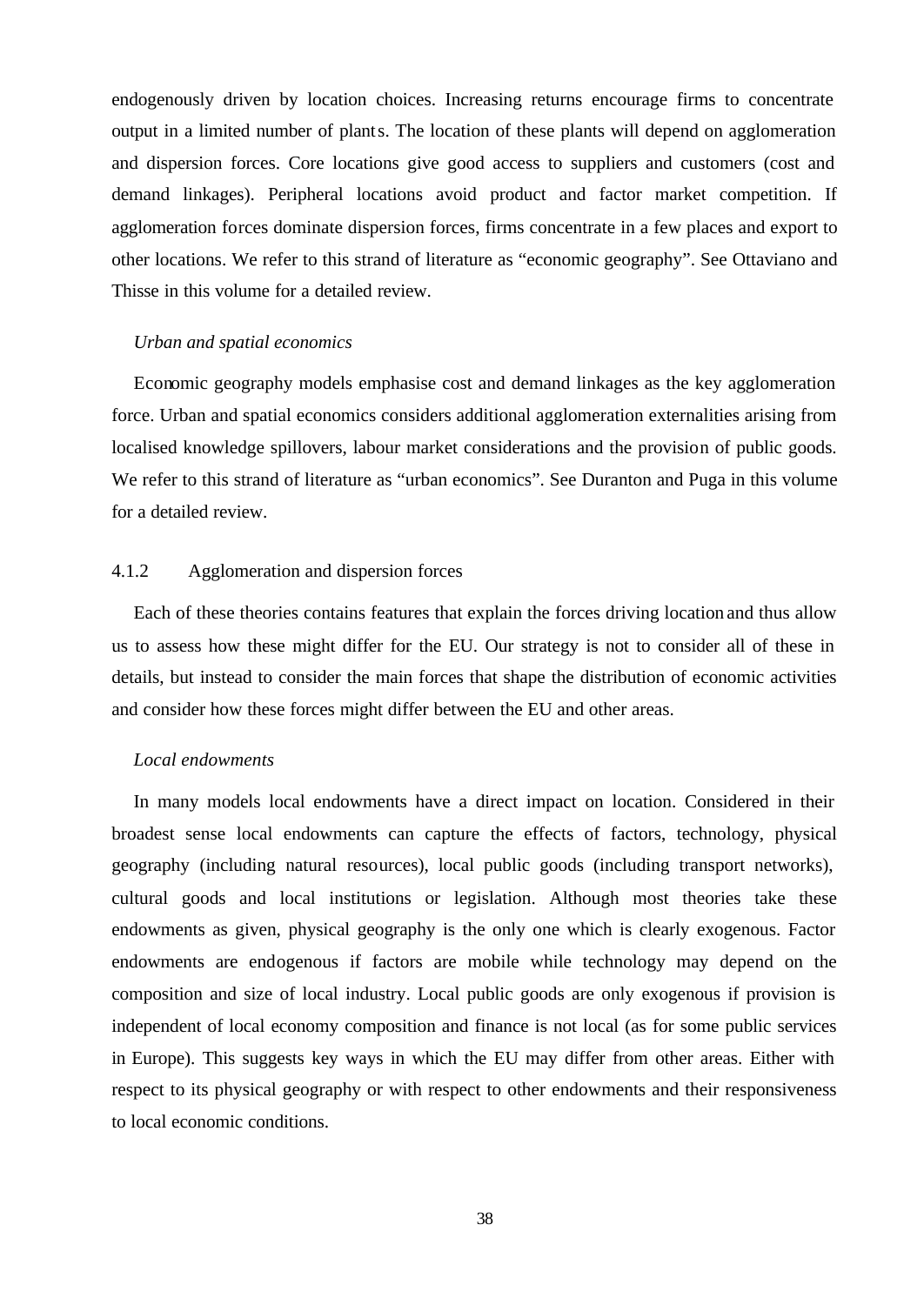#### *Within industry interactions*

In most theoretical models a key factor shaping the distribution of spatial activity are interactions between local agents. Here we consider within industry (or localisation) economies that arise because of interactions between agents in the same industry. Urban economics and economic geography consider within industry demand and cost linkages as one source of localisation economies. These effects can also occur in traditional trade models. There is a key difference however - demand and cost linkages are magnified in economic geography models due to the presence of increasing returns to scale. Technological spillovers and labour market externalities can also work within industry while localisation diseconomies are also possible when good and factor market competition depends on the number and size of local competitors in the same industry.

Do within industry interactions provide a second source of differences between the EU and other areas? The answer is not clear and would involve EU industries "working" in different ways from the same industries in other areas. Different contractual settings might influence the degree of outsourcing and thus the nature of inter-firm input-output linkages. Different labour market institutions could change the way in which labour market externalities operate in the EU, while different intellectual property rights could change the nature of technological spillovers. Finally, different anti-trust regimes might change the nature of local competition. All of these are possibilities, but we know little about whether or not they are realities.

### *Between industry interactions*

Between industry interactions (or urbanization economies) depend on overall activity in an area. The impact may vary across activities. For example, access to final demand will depend on the overall population but will matter more for industries that sell a high proportion of their output to final consumers. Local public goods provision can also depend on overall size, as can cost linkages and technological spillovers. In some theories, where CES preferences (or technology) mean that variety increases utility (or efficiency), diversity matters rather than overall size. Jacobs (1969) also claims that many technology spillovers depend on diversity. Urbanisation diseconomies, including congestion effects, occur if firms compete for the same factors (e.g. land) or customers.

Do between industry interactions provide a third source of differences between the EU and other areas? As before, contractual arrangements, labour market institutions, anti-trust laws and intellectual property rights could all play a role. Another more realistic possibility is that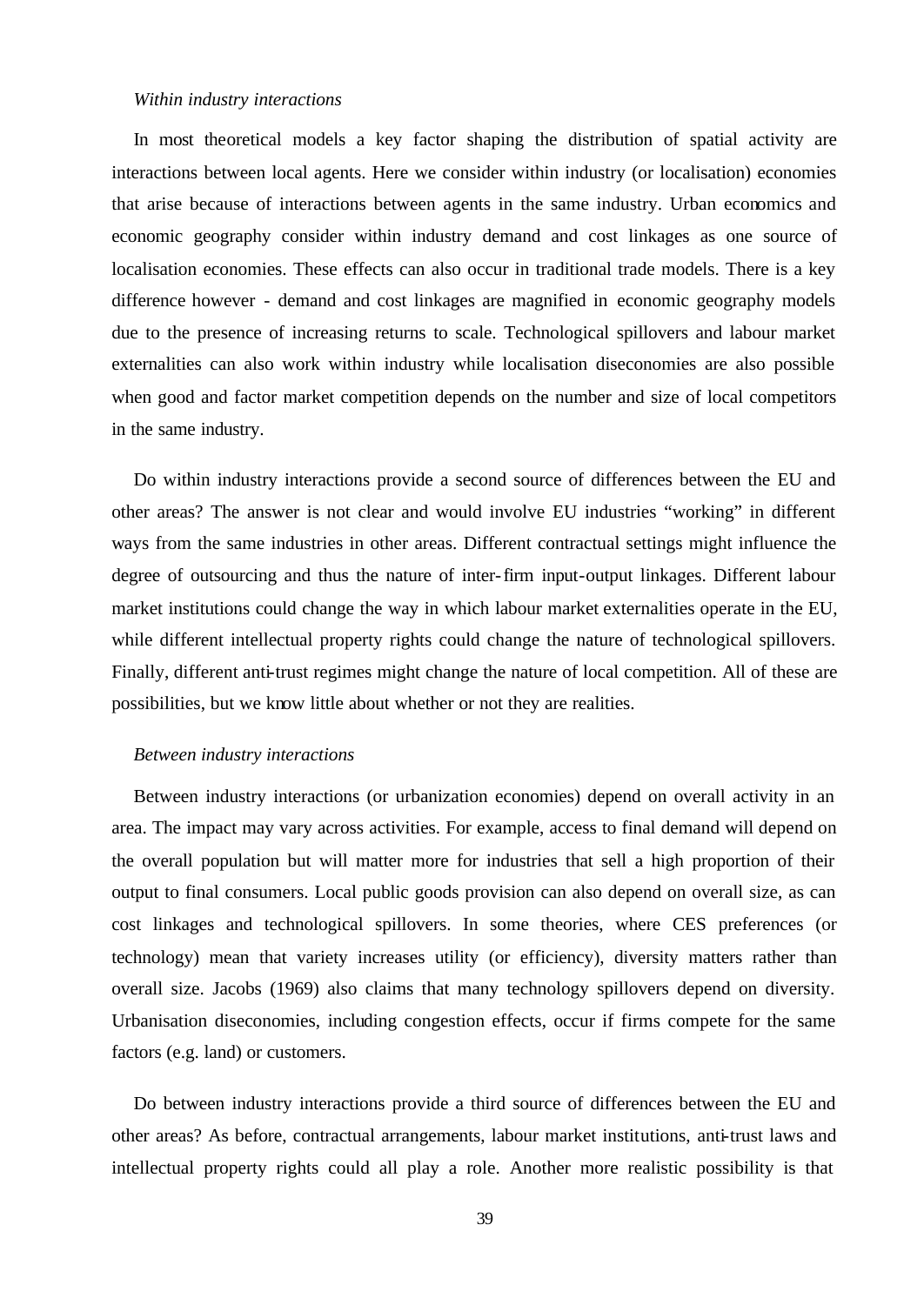institutional differences concerning land use and local taxation may change the nature of urbanisation diseconomies. Again, we have little idea if these possibilities are realities.

# 4.1.3 The determinants of agglomeration and dispersion forces

It is clear from the discussion above that we do not have a clear idea how individual agglomeration and dispersion forces may differ between the EU and other areas. Here, we briefly consider the factors that can explain why the strength of these forces may be different in the EU.

### *Transaction costs*

Transaction costs play a key role in determining the location of activity. For high transaction costs, economic activities are dispersed. The agglomeration gains that could emerge from concentration are more than offset by dispersion forces. As long as economic activities remain dispersed, lowering transaction costs increases the level of trade between locations. For a range of intermediate transaction costs firms have incentives to agglomerate despite competition and congestion. If transaction costs fall far enough, the process of concentration may be reversed due to congestion costs induced by spatial concentration. Whether this happens depends on the assumptions made on the nature of competition and the degree of product differentiation, increasing returns to scale, and factor mobility. As we know of no compelling evidence to suggest that these three factors should be modelled differently in the EU we do not consider this issue further. However, differences in factor mobility may matter and it is to this issue we now turn.

### *Factor mobility*

l

To see the importance of labour mobility note simply that if higher real wages in core regions encourage migration this both increases demand linkages and mitigates product and factor market competition. Although this migration may increase congestion and land prices these effects may be secondary and thus, in models where factors are mobile, activity should be at least as concentrated for any given level of transaction costs.

# *Location in the EU: two key differences?*

Casual observation suggests that the EU has higher transaction costs and lower labour mobility than the US. More formal analysis confirms this.<sup>25</sup> It is these two key differences which

 $25$  A large number of studies in the run up to the single market showed that EU markets where significantly segmented for a wide range of goods. On labour mobility to give just one example, Eichengreen (1993) shows that the elasticity of inter-regional migrations with respect to local wages is twenty-five times higher in the US than in Great-Britain.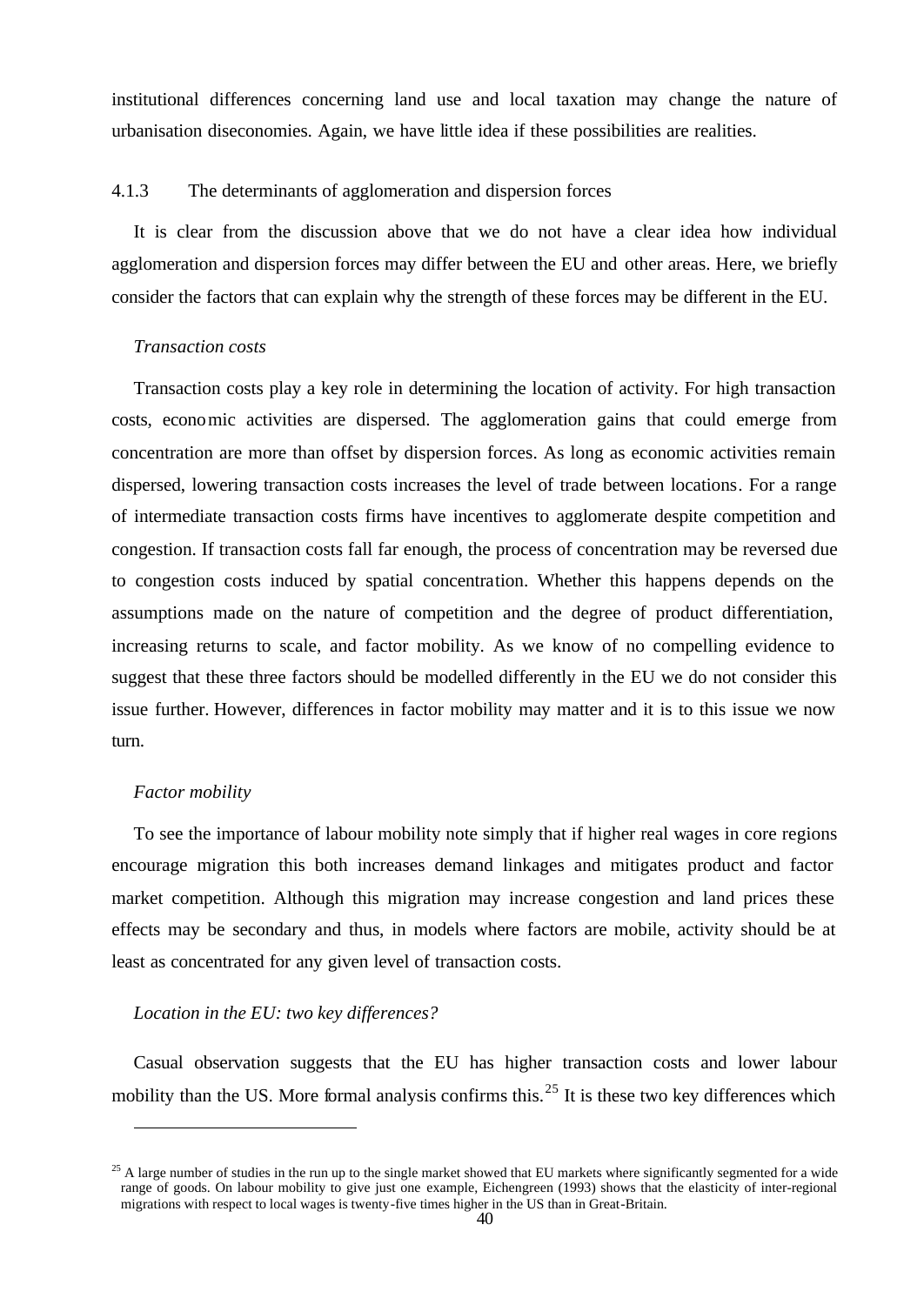have been used to justify an area based approach to explaining location in the EU. For the moment, we put aside whether this is a valid justification and turn to consider the explanatory literature in depth and assess what it tells us about the role of these differences.

#### **4.2 Industrial localisation in the EU**

In this section we consider explanations of the location patterns of particular industries. In the next section we consider labour productivity and wages. In the final section we turn to consider the dynamics of localisation.

# 4.2.1 Trade based approaches

Traditional trade theories emphasise supply considerations as the key determinant of the location of different industries. Two additional factors, the distribution of demand and the ease of trade, should also play a role. As we saw above, these two factors have a stronger impact in economic geography models with imperfect competition and increasing returns to scale. Both sets of models predict that the impact of explanatory factors will differ across industries.

Traditional trade models that explain location in terms of differences in technology or factors can be used to derive simple estimating equations by imposing few additional assumptions. For example, Harrigan (1997) assumes a translog functional form for the revenue function and technological differences that are Hicks neutral and industry specific to derive the following specification straight from theory:

$$
s_i^k = \sum_{h=1}^K a_{kh} \ln \mathbf{q}_i^h + \sum_{f=1}^F r_{kf} \ln v_i^f + \mathbf{e}_i^k.
$$

where k indexes goods ( $k = 1,...,K$ ), f indexes factors ( $f = 1,...,F$ ),  $s_i^k$  is the share of good k value added in location i's GDP,  $q_i^h$  is a scalar productivity parameter measuring the productivity in industry h of location i relative to productivity in a base country and  $v_i^f$  is location i's endowment of factor f. The a's and r's are parameters to be estimated. Harrigan (1997) estimates this specification industry by industry using a panel of OECD countries. Note that the a's and the r's are industry specific, so the way technology and factor supplies affect output is only constrained to be the same across locations not industries. In contrast, as we will see, economic geography models that need to incorporate both supply and demand effects impose more structure on the differences across industries. These differences will usually be parameterised using observable industry characteristics so that the specification involves the interaction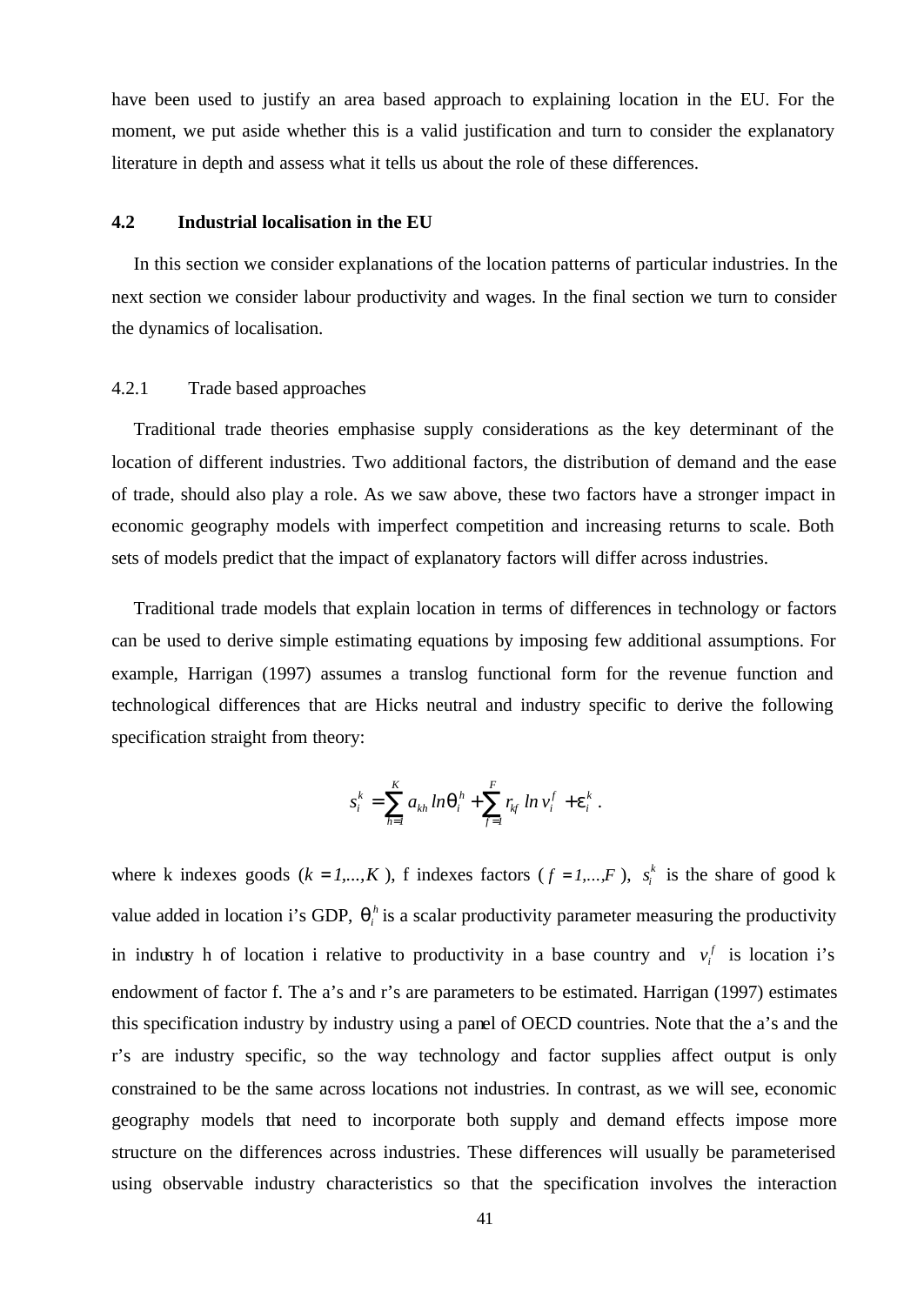between industry and country characteristics. That is, both elements determine location, a point that is not taken into account in the papers we presented in Section3.2.5.

Ellison and Glaeser (1999) develop one such estimating equation using the simple location model that they used to justify their dartboard approach in Ellison and Glaeser (1997). In their model, an industry consists of a number of plants that choose locations sequentially to maximize profits. Expected profits depend on both location specific costs and spillovers from other firms. Location specific costs, or natural advantages, are divided in to observable and unobservable components. Choosing a particular probability distribution for the unobserved component allows the authors to solve for the expected share of employment in each industry and thus specify an index of geographic concentration beyond that accounted for by observed natural advantage. For their empirical work, they need to specify how observed natural advantage affects expected profit. When doing this they "economize the number of parameters by assuming that the effect on industry profitability of the difference in the cost of a particular input [across locations] is proportional to the intensity with which the industry uses the input, rather than estimating a separate coefficient for each industry" (Ellison and Glaeser (1999, p. 313)). These assumptions

make expected shares, E( *<sup>k</sup> i*  $s_i^k$ ), a nonlinear function of  $\sum_{f=1}^F$  $f = l$  $\mathbf{b}_f y_{kf} p_i^f$  where  $p_i^f$  is the price of natural endowment f in location i,  $y_{k}$  the intensity with which industry k uses factor f and  $\mathbf{b}_f$ are coefficients to be estimated. Comparing this to the expression derived by Harrigan (1997), we see that these intensities are common across industries. Thus parameterising the coefficients in this way reduces the number of coefficients on endowments from  $K \times F$  to F. The resulting expression gives location shares as a function of the interaction between industry characteristics and location characteristics. Estimation involves pooling across industries and locations.

Although Ellison and Glaeser (1999) propose a simple firm location model to justify their estimating equation, the assumption that intensities can be used to parameterise responsiveness of profits to natural endowments is essentially ad hoc. Midelfart-Knarvik et al. (2000) develop a trade model which gives theoretical underpinnings to the estimation strategy proposed by Ellison and Glaeser (1999). The model allows for endowments, final demand effects, and demand and cost linkages on intermediate inputs. The model is based on a constant returns to scale production function with production using both primary factors and intermediate goods. Factors are immobile across countries but goods can be shipped by incurring a trade costs that is origin, destination and industry specific. Preferences are CES with an Armington assumption so that goods are also differentiated according to source. However, the model assumes perfect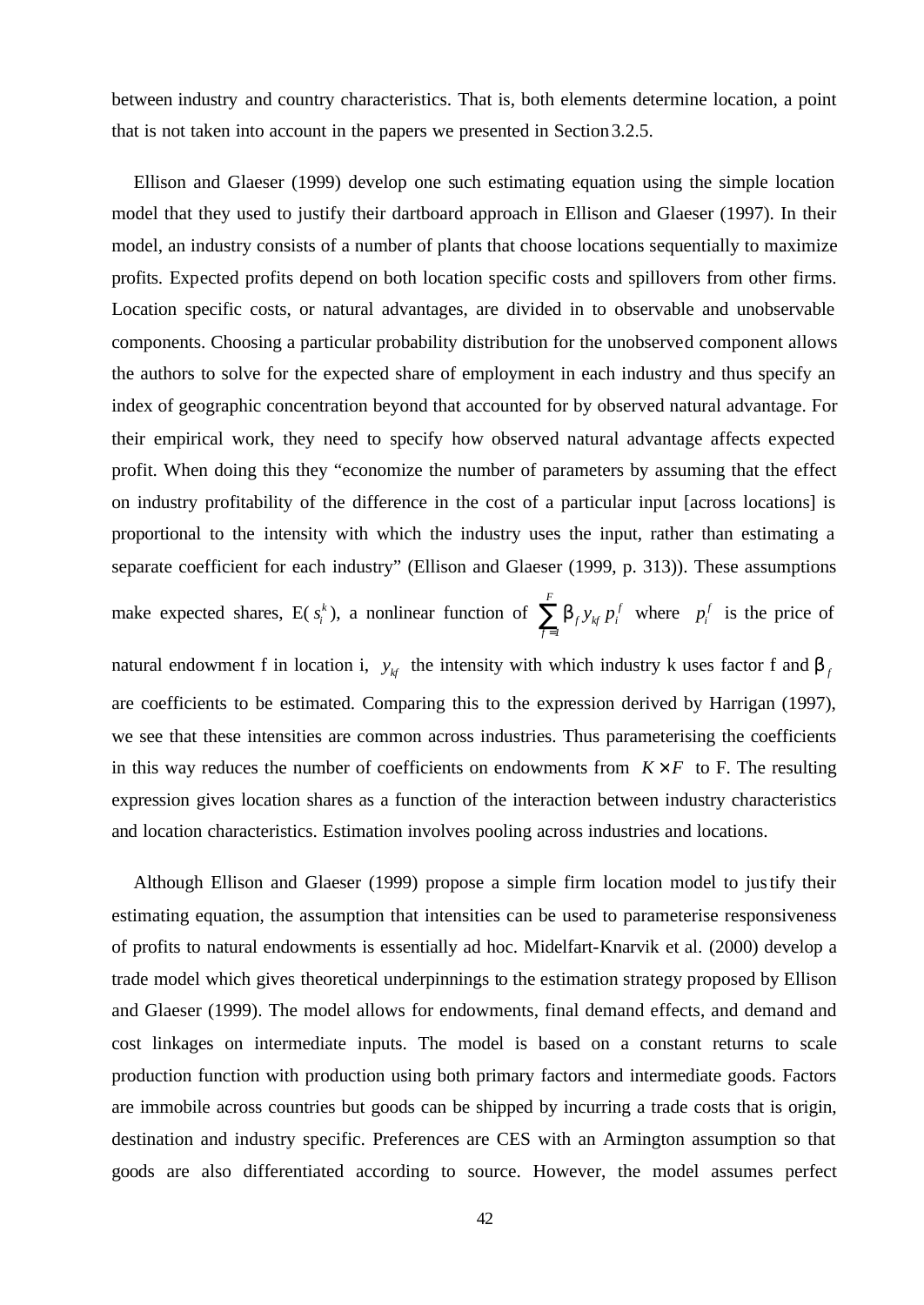competition. Implicitly, each variety is produced by a large number of producers implying marginal cost pricing. Since the number of varieties is indeterminate in equilibrium due to constant returns to scale, the authors have to make the black box assumption that the number of varieties is proportional to industry and country size. Using the same notation as above, linearizing the model gives relative shares,  $s_i^k$  $s_i^k$  as a function of  $\sum_{f=1}^F \mathbf{b}_f y_{kf} p_i^f + \sum_{h=1}^K$ *h*  $h Y k h^{\prime \prime \prime} P_i$ *F*  $\mathbf{b}_f y_{kf} p_i^f + \sum \mathbf{b}_h y_{kh} m p_i^h$  where

 $mp<sub>i</sub><sup>h</sup>$  is the elasticity of market potential in country i with respect to industry characteristic h.<sup>26</sup> That is, shares are predicted by the interaction between location characteristics and intensities, as in Ellison and Glaeser (1999). The two types of interactions reflect the fact that both input price variation and demand variation matter for output shares.

*h 1*

*f 1*

Midelfart-Knarvik et al. (2002) estimate the model using data from OECD STAN for 14 European countries and 33 manufacturing industries for four periods (1970-73, 1980-83, 1990- 93, 1994-97). They allow for six interaction effects. Three capture Heckscher-Ohlin effects (agricultural, low/medium skill and high skill endowments) and three capture geography effects (cost linkages on intermediate inputs, final demand / transport costs interaction, and intermediate demand linkages). Taking the empirical specification to the data is not straightforward due to data availability. Factor prices have to be proxied using information on endowments. Capturing the geography effects involves estimating market potentials with all the problems we alluded to in Section 3.1.2. In addition some explanatory variables are endogenous according to theory. Given the lack of suitable instruments, the results may be biased to the extent that these variables are in fact endogenous in practice.

The preferred specification, allowing coefficients on the interactions to vary over time, explains 14 to 18% of the country-industry variation. When country and industry fixed effects are introduced, the  $R^2$  increases to between 17 and 24%. Introducing fixed effects controls for omitted variables, such as physical geography, and does not change the basic results. In contrast to the studies using concentration indices discussed in Section 3.2.5, Heckscher-Ohlin effects are present in all periods although there is some variation over time. The skilled labour endowment variable is always strongly significant and has the highest impact. Intermediate cost linkages, have a positive impact on the relative industry share but are only significant in the final period.

l

 $^{26}$ The actual expression involves centering each interaction with respect to a reference industry and a reference country. These references reflect the general equilibrium nature of the model. They are not predetermined and must be estimated. This has the added attraction that the reference points make the explanatory variables comparable across both industries and countries and remove the need for fixed effects. Finally, the theoretical derivation suggests that some variables enter as levels and some as elasticities.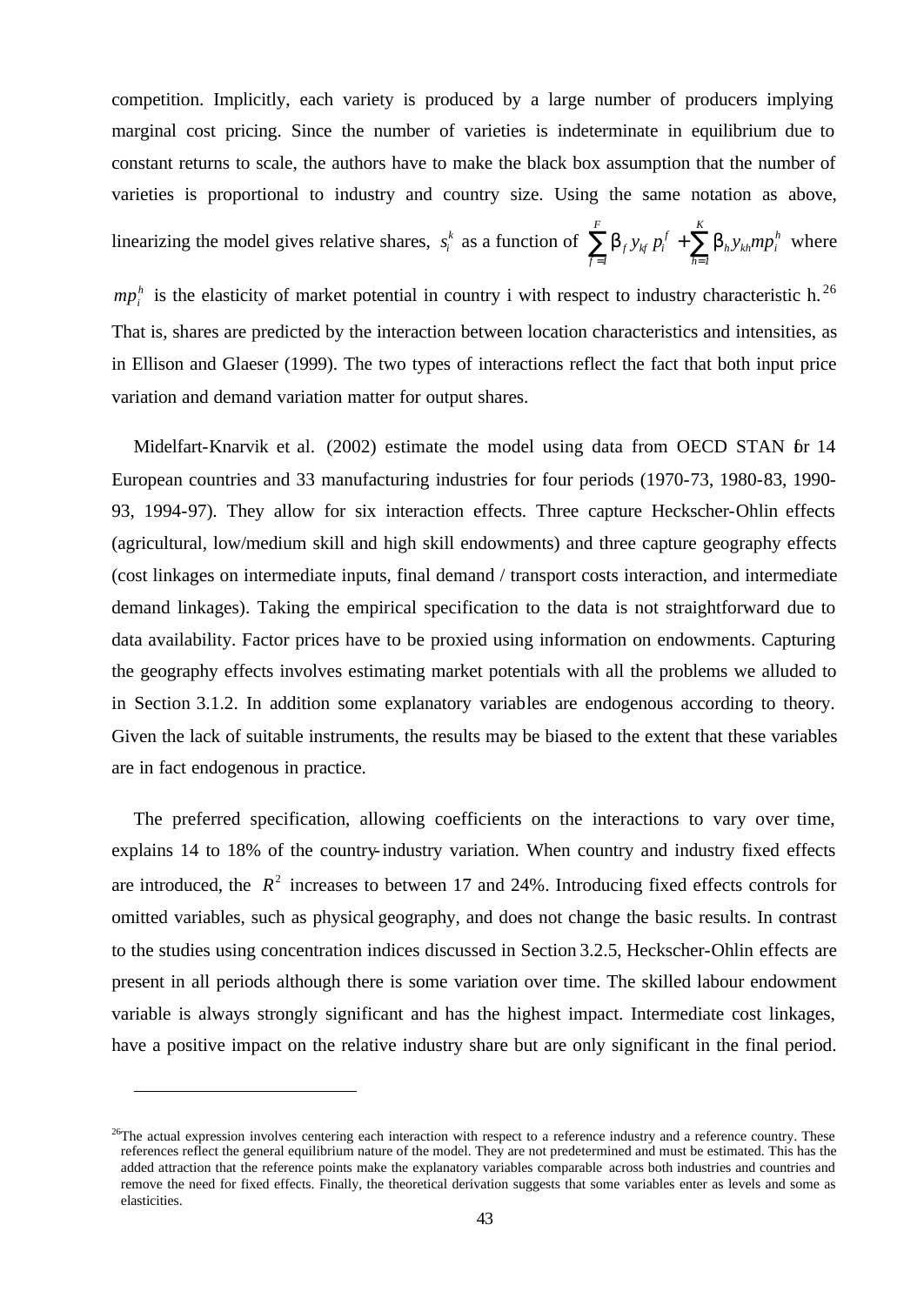Intermediate demand linkages are significant in all time periods.<sup>27</sup> Changes across time suggest that the effect of cost linkages is increasing relative to demand linkages although these changes are not significant. Overall, results on the economic geography variables suggest that intermediate cost and demand linkages matter for location, while final demand does not. This approach has the appealing property that it gives a fairly simple functional form while allowing for a variety of agglomeration and dispersion forces. Differences in factor endowments and intensities induce specialisation, while trade costs mean that the location of intermediate and final demand matters. However, the model does not include any imperfect competition and increasing returns to scale effects. As underlined in Section 4.1 both of these may have an important impact on agglomeration since they magnify both demand and competition effects. Unfortunately experience from theoretical modelling suggests that including these additional effects can lead to complex functional forms that are not analytically tractable. Taking these models to data is difficult and the complexity could lead to empirical exercises that are not easily interpretable.

# 4.2.2 Dixit-Stiglitz based approaches

l

Work by Gaigné et al. (2002) highlights the possible problems. They develop an R-region, Sindustry location model based on increasing returns to scale production functions that use both intermediate inputs (a CES combination of output from all S industries) and I different types of skilled labour. Firms compete on a monopolistically competitive goods market (à la Dixit and Stiglitz, 1977). Solving the model involves assuming that workers are sectorally mobile, but spatially immobile. More problematically, the empirical exercise only considers the firm labour demand equation, but no other equilibrium relationships. This ignores many critical endogenous effects, in particular the endogeneity of demand and firm location choices. Linearizing the model gives the number of plants in a region-industry as a complex non linear function of demand and supply conditions.<sup>28</sup> Interestingly many of the variables enter in the form of interactions suggesting that it may be possible to extend the approaches outlined above while maintaining the basic idea of the importance of interactions between industry and location characteristics.

 $27$  The final demand transport cost interaction has a negative sign, which contradicts theory, but results are only significant when pooling across all four time periods.

 $28$ Specifically: vertical linkages between all industries, the intensity with which each industry uses each type of labour, the wage of each type of labour in each location, the employment in each sector in each location, substitution elasticities, local demand for each final and intermediate good, final and intermediate goods prices, the share of household expenditures on the good, the fixed cost of each sector, the variable cost of each sector and the transport cost in each sector.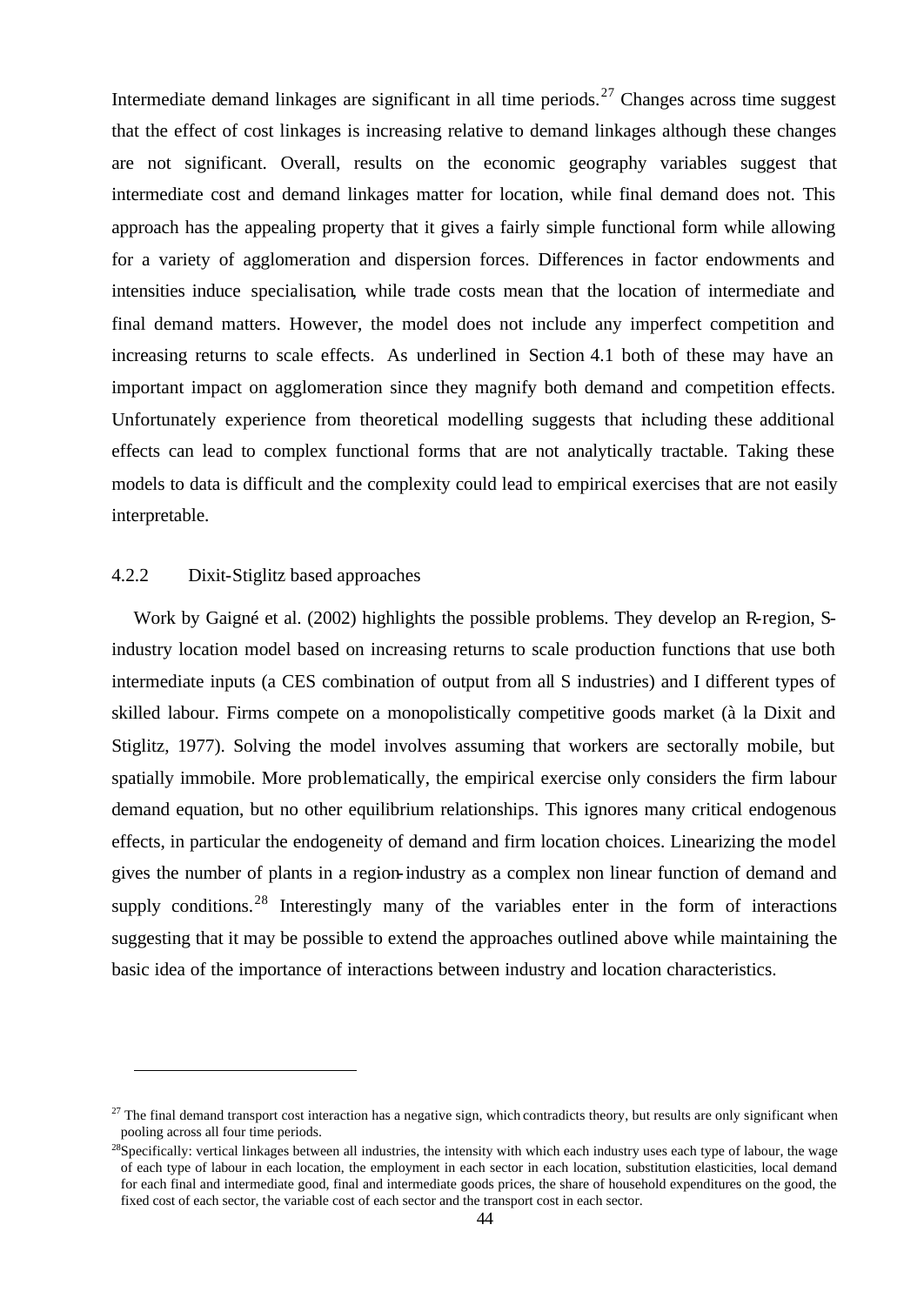Even with good data from France the authors are not able to measure many of these variables precisely and instead are forced to approximate them or even ignore them. In the end, they estimate a reduced form model to explain the region-industry location coefficient as a linear function of local labour costs, local final demand, local vertical linkages, a labour productivity effect and a competition effect. Estimation is performed on a spatial panel of 67 sectors and 341 French labour market areas allowing for sector and region fixed effects. At this spatial scale, the authors find that vertical linkages induce firms to agglomerate but fina l demand has no effect. Industry by industry estimation suggests that local labour costs tend to encourage dispersion in roughly 50% of industries, but play no role in the location of the remaining 50%.

At a first pass, the paper by Gaigné et al. (2002) looks like it might justify the approach based on Kim (1995) that we discussed above. On closer inspection however, it becomes clear that the theory is only being used to help give the functional form for the explanatory variables and does not help determine how these variables should really affect the location coefficient. We feel this serves to strengthen the point that we made above. A fully specified economic geography model does not deliver predictions on the relationship between industry characteristics and industrial concentration so simple as those assumed by many authors (see Section 3.2.5) as soon as the number of regions exceeds two. On the other hand, estimating the fully structural model is not possible with the data that is available.

# 4.2.3 Cournot competition based approaches

Work by Combes and Lafourcade (2001) shows that a more tractable structural model can be developed in a Cournot competition framework. They consider an R-region, S-industry model where single plant firms produce for their local market and export to all other regions. Labour and all S goods are used as inputs. Technology is increasing returns to scale Cobb-Douglas and independent of region. Wages are assumed to be the same in all regions<sup>29</sup>. However, non-labour input prices are endogenous and determined by Cournot competition and thus depend on the number of plants located in each region and on inter-region transaction costs. The main agglomeration force in the model comes from intermediate and final demand linkages. Demand is larger in regions where more plants are located. In addition, imperfect competition and strategic interaction mean that input prices are lower in more central regions and this costlinkage gives these regions an endogenous comparative advantage. Offsetting this is the fact that lower prices reduce mark-ups in large regions. Despite the similarities in terms of agglomeration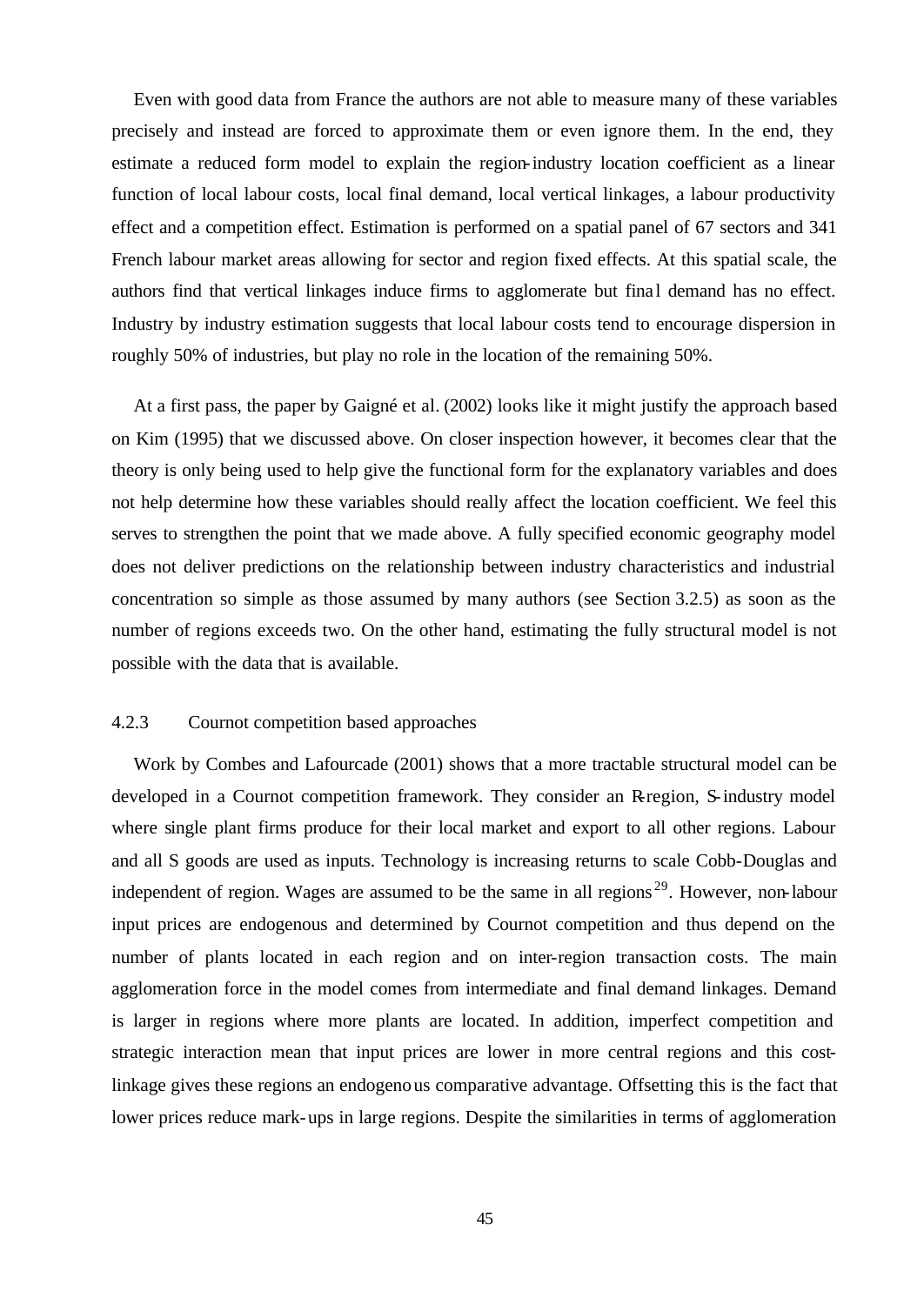and dispersion forces, these price and competition mechanisms are very different from those in monopolistic competition settings à la Dixit and Stiglitz (1977) where mark-ups are constant and independent of plant locations.

Combes and Lafourcade (2001) estimate the model using French data for 341 employment areas and 64 industries. Teixeria (2002) applies the same model to Portuguese data for 18 districts and 21 industries. In both cases, the only parameter in the model for which real data is not available is the industry k specific inter-regional transaction cost  $t_{ij}^k$  between region i and j. Given data on generalized road transport costs  $t_{ij}$ ,<sup>30</sup> both papers assume that industry specific transaction costs are given by:

$$
t_{ij}^k = v^k t_{ij},
$$

where  $v^k$  is an industry specific parameter to be estimated. The  $v^k$  parameters encompass all of the effects in the model and have no straightforward interpretation. However, they do serve two purposes. First, a test of the model can be based on the fact that negative v's are not consistent with the model. Second, given that the underlying model is structural, the estimated parameter values can be used to simulate the change in economic geography in response to changes in the economic environment.

In both France and Portugal, the model is clearly not rejected by the data. In France, only one out of 70 industries has a significantly negative coefficient. At a more aggregate level (10 industries), all 10 coefficients are positive, 9 significantly. For Portugal, the 21 coefficients estimated are all significantly positive, most of them at the 1% level. Region and industry fixed effects significantly improve the fit. These fixed effects may capture forces that are not present in the model, for instance endowment effects, physical geography features, or good access to the rest of the world. Last, controlling for endogeneity by instrumenting leads to comparable results.

In addition to a test of the Cournot competition model, the results can be used to examine other spatial features of the two economies. As a first example, the model can be used to compute variables that are not directly observable. Figure 4 reproduces estimates of the average mark-up per unit sold and the variable profit per plant, on the left and right hand maps, respectively. The average mark-up presents an interesting spatial pattern simultaneously high

l

 $29$  This is the only assumption that does not make this model a full general equilibrium one. Labour is also assumed to be immobile across regions and unemployment is supposed to emerge in all regions.

 $30$  See Combes and Lafourcade (2003) for a detailed description of the methodology used to calculate these costs.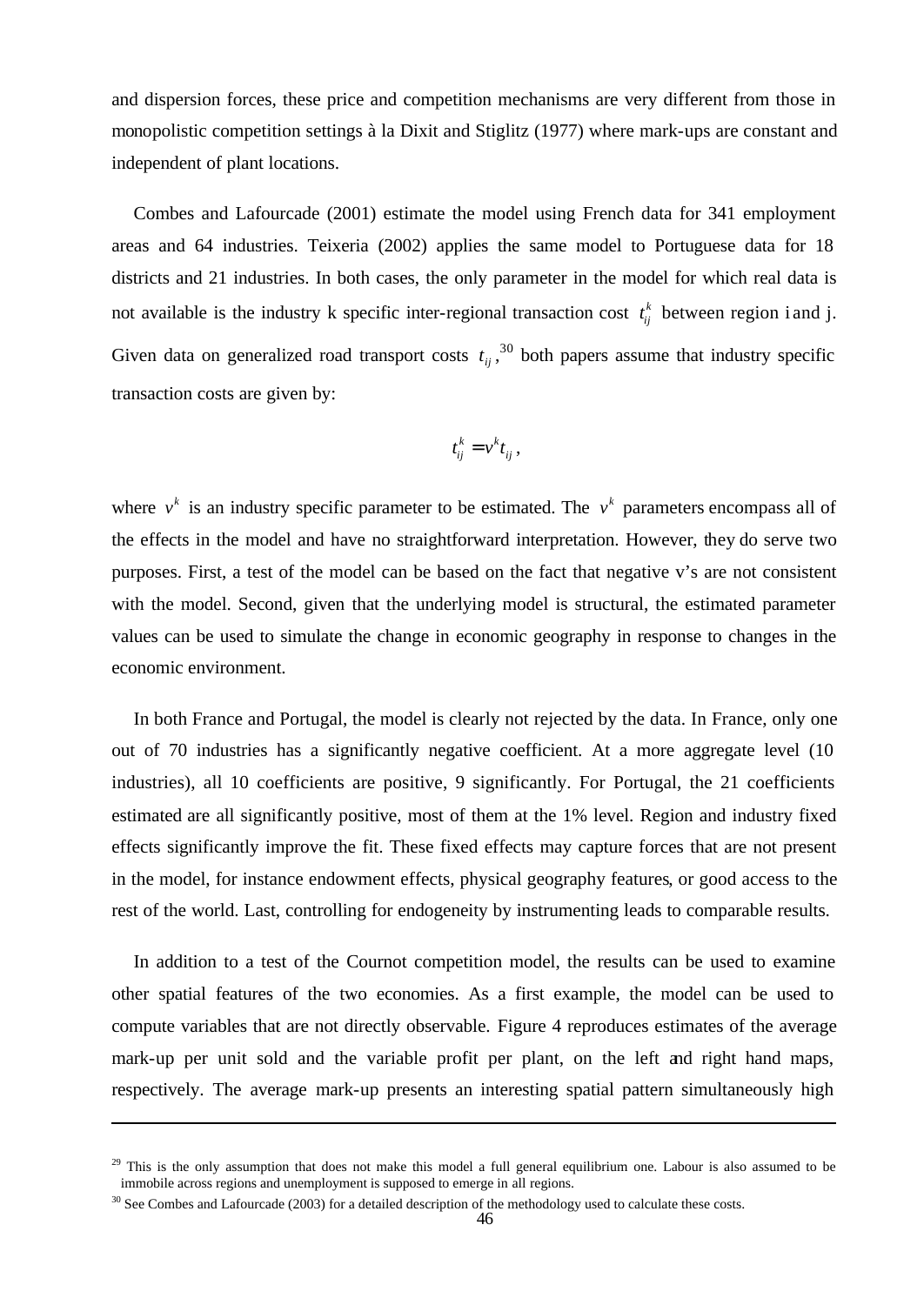around Ile-de-France and in peripheral regions, while low in between. In central regions, marginal and transport costs are low, but competition is high with the costs effects dominating. In peripheral regions, marginal and transport costs are high, but competition is low and the competition effect dominates. Firms in intermediate regions benefit neither from low cost nor low competition. Despite these findings on mark-ups, production per plant and profit per plant show a marked core periphery pattern decreasing from the centre to the periphery.



**Figure 4: Average mark-up (left), Variable profit per plant (right)**

As a second example, the model can be used to calculate the degree of trade integration. France appears to be much more integrated than Portugal with transaction costs ten times higher in the latter than the former. Many other predictions of the model can be re-examined once the model is estimated. We cannot detail them here, but the above examples underline how fully structural estimations on detailed subnational data allow us to reach conclusions on general theoretical mechanisms and to provide precise comparisons across EU countries.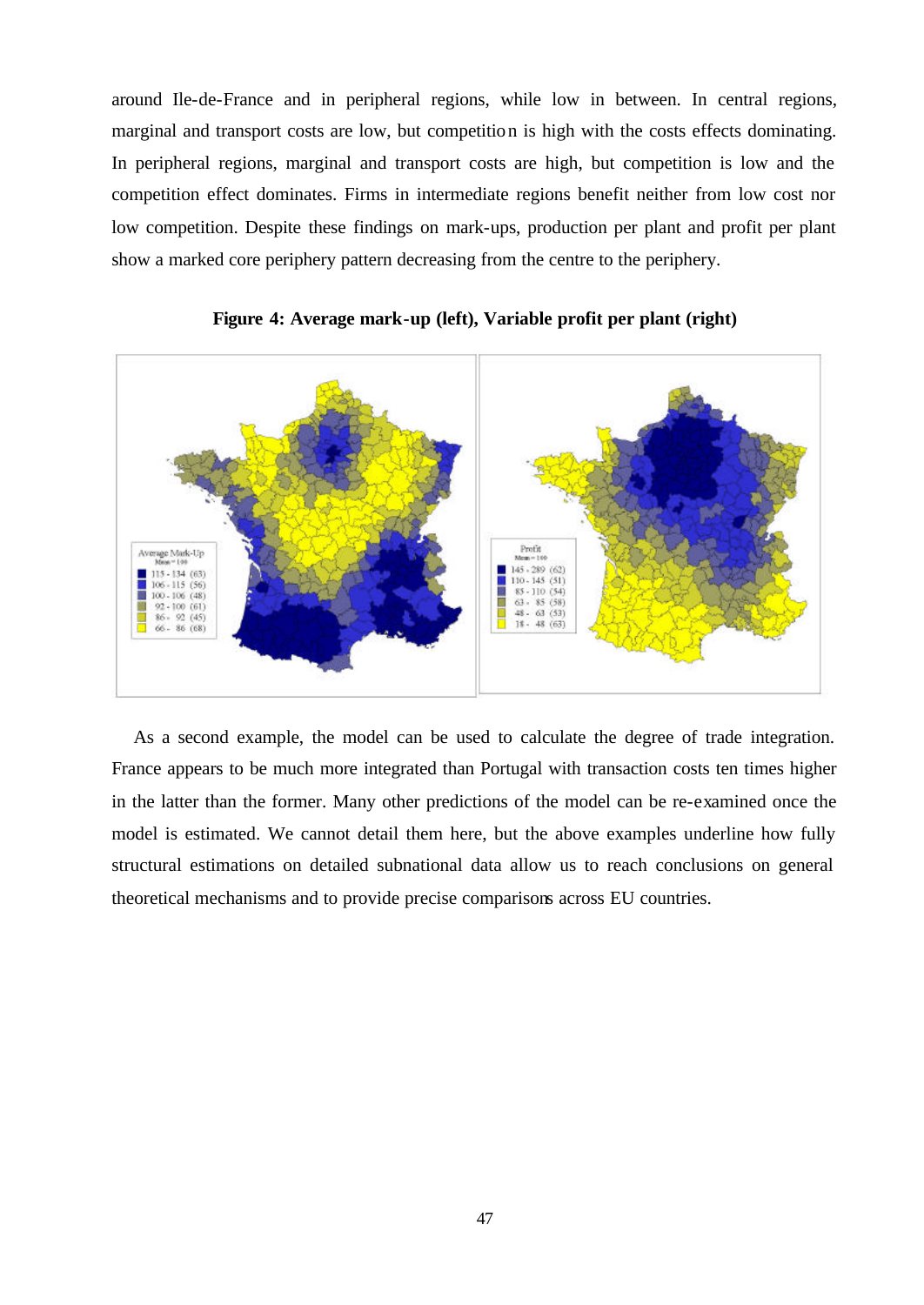### 4.2.4 Where do we go from here?

l

Two features separate the approaches presented in this section from those we outlined in Section 3.2.5. First they use all available information instead of working on summary statistics. The results suggest that this presents a much richer picture of the determinants of location in the EU. Moreover, the use of underlying models is crucial in both the specification and interpretation of results. Clearly considerable work is still needed on these models. In particular, we do not yet have a fully specified general equilibrium economic geography model which can be taken to the available data.

In addition, it is not yet explicit what these models tell us about the difference between the EU and the US. Precise comparisons between the Ellison and Glaeser (1999) results for the US and those from Midelfart-Knarvik et al. (2002) for the EU are not possible because of the range of variables included in the US study that do not fit in to the theoretical specification used for the EU. However, it does appear that in both cases natural endowments have a greater role to play in explaining industrial location than economic geography forces. This may be because of the assumption intensive way that economic geography forces enter in to the theoretical specification. It may also reflect the fact that the theoretical specification does not yet capture increasing returns to scale effects. Taking the comparison at face value however might help us understand some of the similarities that we uncovered in Sections 3.2 and 3.3. If natural endowments are important in explaining location patterns and trade acts as a substitute for factor mobility then we may find similar location patterns in the EU and the US despite the fact that factors are less mobile in the EU.

The structural models suggest another route for making comparisons both across the EU and between the EU and the US. Here is not the place for an in-depth discussion of the pros and cons of structural estimation<sup>31</sup> but we do note that replications of this kind of methodology provide one way of comparing agglomeration mechanisms in different economies. Indeed, the comparison of the extent of integration in France and Portugal is a first step along these lines. Clearly, estimating the same model for the US would also lead to comparisons between EU economies and the US. However, as in our discussion of the use of micro-level data, we note that considerable work may need to be done before this sort of approach can allow us to make comparisons between the EU as a whole and the US. This suggests that these comparisons may tell us more about the role of differences in labour mobility (which is relatively low even within

 $31$  The interested reader is referred to Combes and Lafourcade (2001) for the arguments in favour. To Sutton (2000) for a more critical perspective.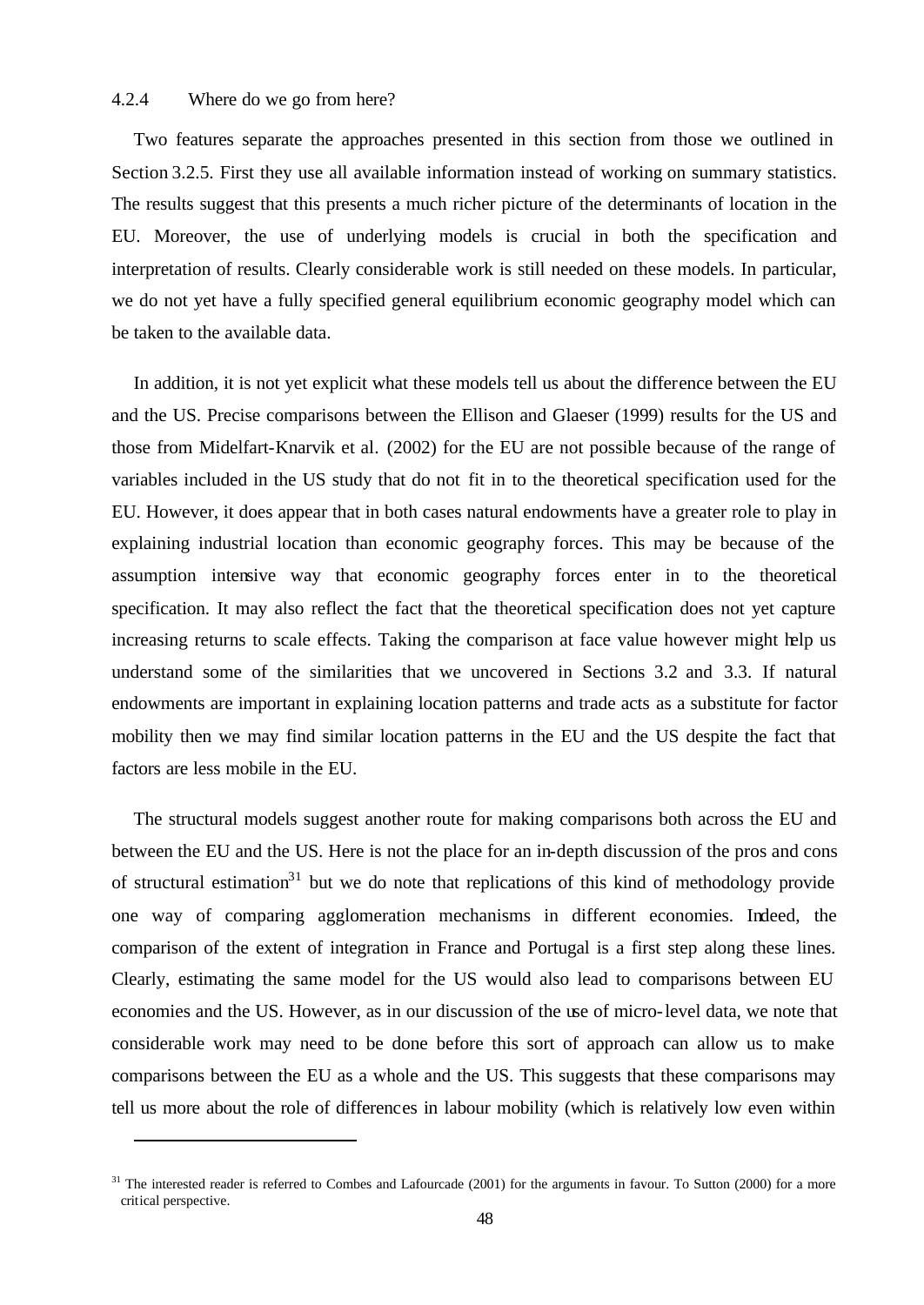EU countries) than they do about the role of transaction costs (where presumably the largest EU-US differences occur because of high inter-country transaction costs).

As these papers stand, they tell us more about economic geography in general than they do about the specifics of the EU. That is, they are an example of the kind of work on EU data that may end up being ignored as part of the area-based approach, but are really about fundamental aspects of economic geography. In particular, this work has provided theoretical foundations for some existing studies on US data and has highlighted a number of methodological problems with existing studies.

# **4.3 Labour productivity and wages inequalities**

The previous section considers the role of agglomeration forces in determining employment shares of particular locations. However, these agglomeration effects may actually impact directly on productivity and only indirectly on employment concentration via the differences in local productivity this generates. In some cases, in particular when thinking about employment dynamics, this may be problematic if productivity advantage translates in to employment savings rather than higher employment. Indeed, as argued in Combes et al. (2002), higher productivity implies larger employment only if the demand elasticity is sufficiently large and if the substitution of other inputs for labour is not too important. If we are primarily interested in these differences in productivity, then it makes sense to study the impact of agglomeration externalities directly, instead of considering indirect evidence via employment shares.

These regional differences in labour productivity may be large. For instance, Ciccone (2002) reports that the five most productive NUTS 3 regions in Germany are 140% more productive than the five least productive. The gap for France, Italy and Spain is 66% and 33% for the UK. We note in passing, that these figures are close to those obtained for the US by Ciccone and Hall (1996) who find that output per worker in the most productive state is two thirds higher than in the least productive.

Given these large differences we now turn to consider the evidence on local productivity differences in the EU. Before we start, note that lack of data means these studies only work with differences in labour productivity, not total factor productivity. We begin by considering direct evidence on labour productivity, before turning to the literature that uses wages as an index of labour productivity. Once we do this, we have to deal with an extra complication – labour is not homogenous and so we need to account for local differences in skills. In contrast to the literature on localisation, these two types of studies have tended to focus on what kind of local economic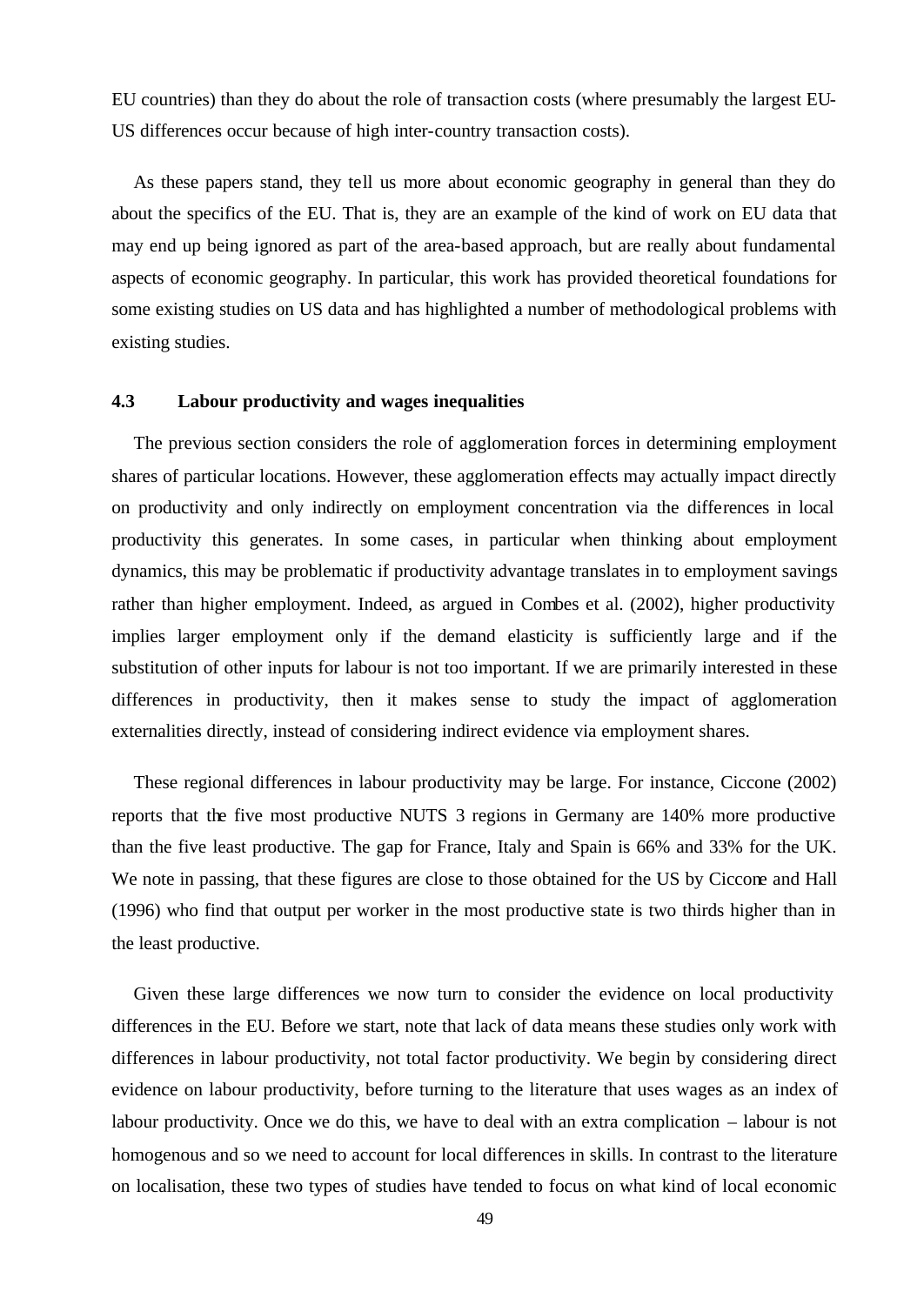structure most enhances productivity, without worrying too much about the underlying causes. However, these studies sometimes do try to distinguish between within and between interactions. While the objectives of the literature differ somewhat, the issue of the role of theory in structuring empirical work is a common thread that connects the two literatures. We finish the section by considering a fully structural approach pioneered by Hanson (2002) on US data that has been replicated for data from a few European countries. For all of the approaches we consider here, comparable studies exist for the US, allowing an interesting comparison with the European results.

### 4.3.1 Labour productivity

Based on a methodology close to Ciccone and Hall (1996), Ciccone (2002) studies the impact of employment density on labour productivity at the NUTS 3 regional level for a subset of the EU including France, Germany, Italy, Spain, and the UK. Even though the impact of only one factor is studied, the methodology that considers both fixed effects and instrumentation allows a rigorous comparison with the results obtained for the US.

Estimations are based on the specification of a local production function that includes three inputs, (labour, human and physical capital) and an externality arising only, by assumption, from local production density. Labour productivity is derived directly from this specification. Data on physical capital is not available. However, using the optimality condition for physical capital use, Ciccone argues that the total production level and the capital rental price can be substituted for this unobservable endowment. Assuming that capital markets clear at a geographical level higher than NUTS 3, these prices can be treated as supra-regional fixed effects. This leaves regional labour productivity as a function of supra-regional fixed effects, the share of different education levels in regional employment (proxies for human capital), and of the regional employment density. An extension allows externalities to arise from contiguous regions. In this case, labour productivity also depends on the contiguous regions employment densities.

Before presenting the results, we offer a few comments on this framework. First, only the net impact of density is estimated allowing for possible congestion effects and decreasing labour marginal productivity. Indeed, the framework can only be used to estimate these net effects as congestion and agglomeration effects cannot be identified separately. Second, fixed effects not only capture the role of physical capital, but also control for exogenous differences in labour productivity across regions due to differences in endowments or technology. As no time series data is available, the supra-regional fixed effects assume that these exogenous differences are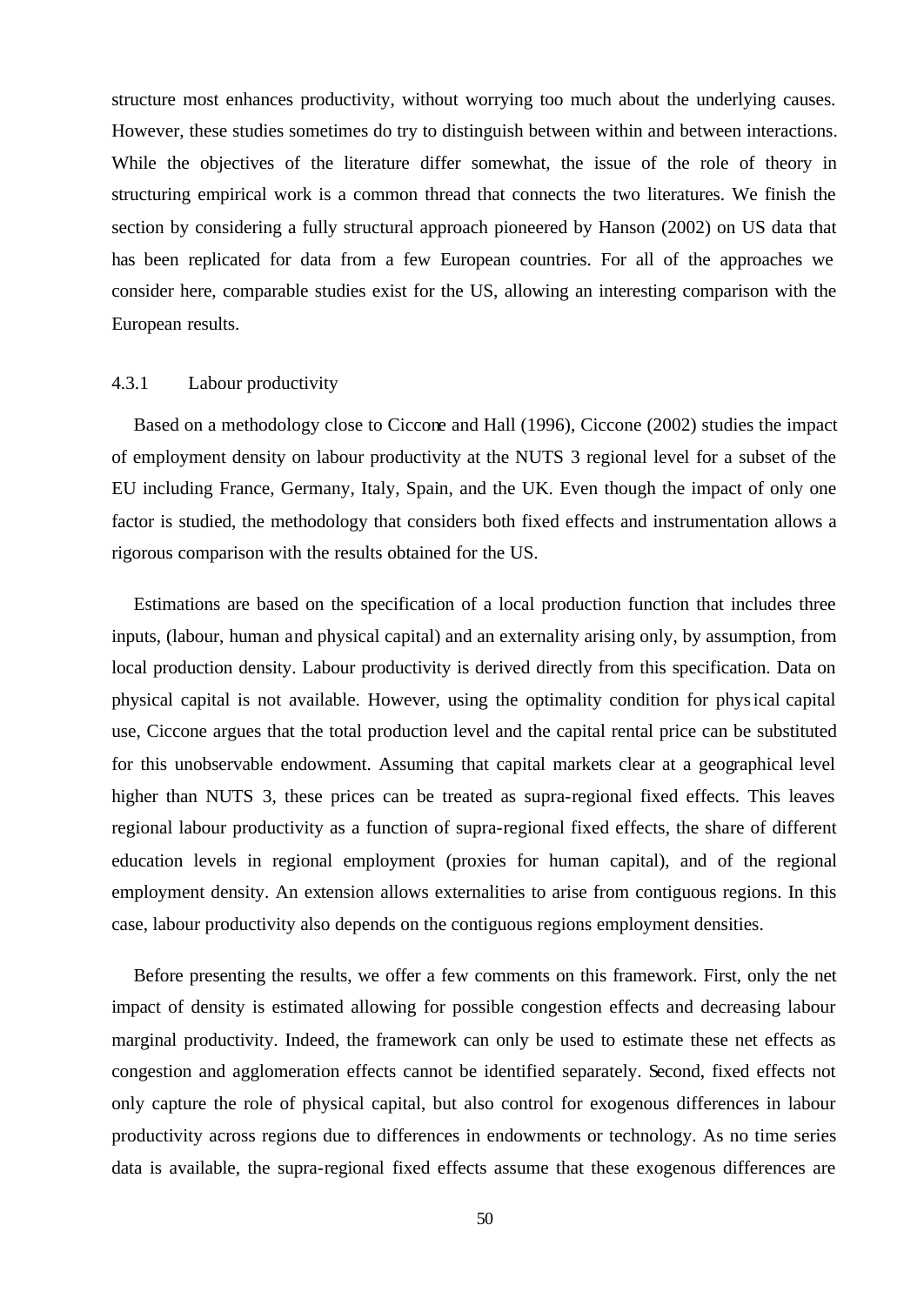identical for all sub-regions. Last, and most importantly, note that it is crucial to instrument the main explanatory variable, density. Since the specification only relies on a production function, both traditional trade theory and economic geography tell us that labour productivity and employment density are simultaneously determined. Ciccone (2002) argues that regional total land areas is a proper instrument for density since NUTS 3 region borders have, in most cases, been established more than a century ago and thus have no reason to be correlated with current productivity shocks. Total land area is very well correlated with current employment density, however, making it a good instrument.

The data used to implement this methodology offer an excellent example of the problems one may encounter with EU wide data, as detailed in Section 2. First, data are available only for five countries, consisting of 628 NUTS 3 regions. No capital endowments are available at this geographical level so only labour, and not total factor, productivity can be computed. This data restriction explains the choice of the dependent variable as well as the fixed effect trick used to deal with the local capital endowment. Because employment density may have different effects on agricultural productivity, the data needs to separate out manufacturing and services. Unfortunately, only total value added is available at the NUTS 3 level in Italy and the UK so the share of agriculture at the NUTS 2 level has to be used to estimate this share. For the human capital variables, the problem is that the number of education levels reported differs across countries. Finally, data are not available at exactly the same dates for the different countries, so data is used from the period 1986 to 1988. All of this clearly demonstrates that EU wide studies can be performed only at the cost of this kind of imprecision with the data.

Turning to the results, a first regression with no instrumentation and only country fixed effects gives a precise estimate of elasticity of labour productivity with respect to employment density equal to  $5.1\%$ .<sup>32</sup> At the other extreme, when regressions are instrumented and include NUTS 2 fixed effects and neighbouring regions density effects, the lowest estimate of the impact of local density on productivity is equal to 4.4%, with a 1% standard error. The impact of neighbouring region density is 3.3%, which adds to the local effect. A somewhat lower estimate, 3.4%, is obtained when the share of agriculture in value added is included in the regressions to account for within region differences in terms of agriculture occupancy. This extra variable may be endogenous, however, and no instruments are found to tackle this problem. Employment density is shown to be moderately endogenous and thus require instrumentation. Differences across European countries appear to be rather small. Estimates for Germany, France, and Spain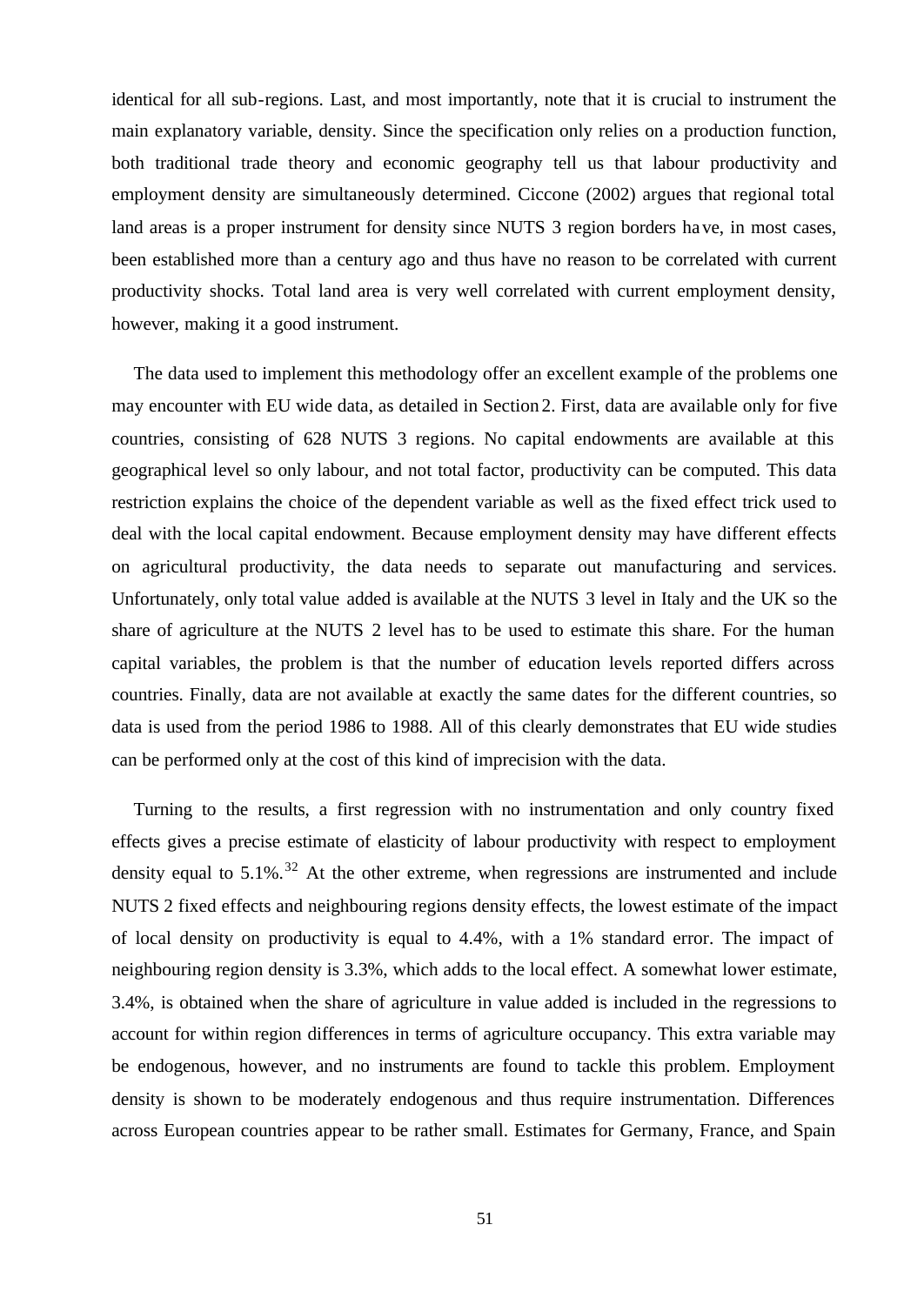are close to 5%, are 3.2 percentage points higher for the UK and 2.5 percentage points lower for Italy. None of these differences are significant, however.

Interestingly, the impact of employment density on labour productivity is extremely close to the US figure leading Ciccone (2002, in abstract) to conclude that his "empirical results suggest that agglomeration effects in [France, Germany, Italy, Spain and the UK] are only slightly smaller than agglomeration effects in the US: the estimated elasticity of (average) labour productivity with respect to employment density is 4.5% compared to 5% in the US." Therefore, the robust methodology proposed in this study not only evaluates the elasticity of labour productivity with respect to density at the NUTS 3 level in Europe but also allows us to conclude that Europe and the US share a very similar effect of global agglomeration on local labour productivity.

## 4.3.2 Wages

Ciccone (2002) represents the only EU wide evidence we have on regional productivity differences. Slightly more evidence is available if we turn from EU wide studies to national studies. Unfortunately, even for given countries, a time series of value added often is not available at the regional level. However, if one is willing to assume that local labour markets are perfect, labour productivity should be equal to wage and wage data are more generally available. With this assumption in mind, we now turn to additional evidence on labour productivity differences that come from studies on wages inequalities in the EU. Once again, evidence from the US, presented in Glaeser and Maré (2001) acts as an interesting reference point even if the methodologies are not as closely comparable as in the previous section.

As a general point failure to control for heterogeneous skill composition across regions may considerably limit the interpretations that can be given to regional differences in labour productivity or wages. Higher productivity or wages might not reflect local agglomeration externalities at all, but only differences in local labour composition. For this reason, Ciccone (2002) included education controls in his regressions. If one thinks that the composition of regional labour markets is relatively constant across time, regional fixed effects might also partly control for such problems.

Duranton and Monastiriotis (2002) highlight the main issues in their investigation of the role that such labour characteristics may have on the evolution of earnings across UK regions. Their

l

<sup>32</sup> White robust standard error is 0.42%.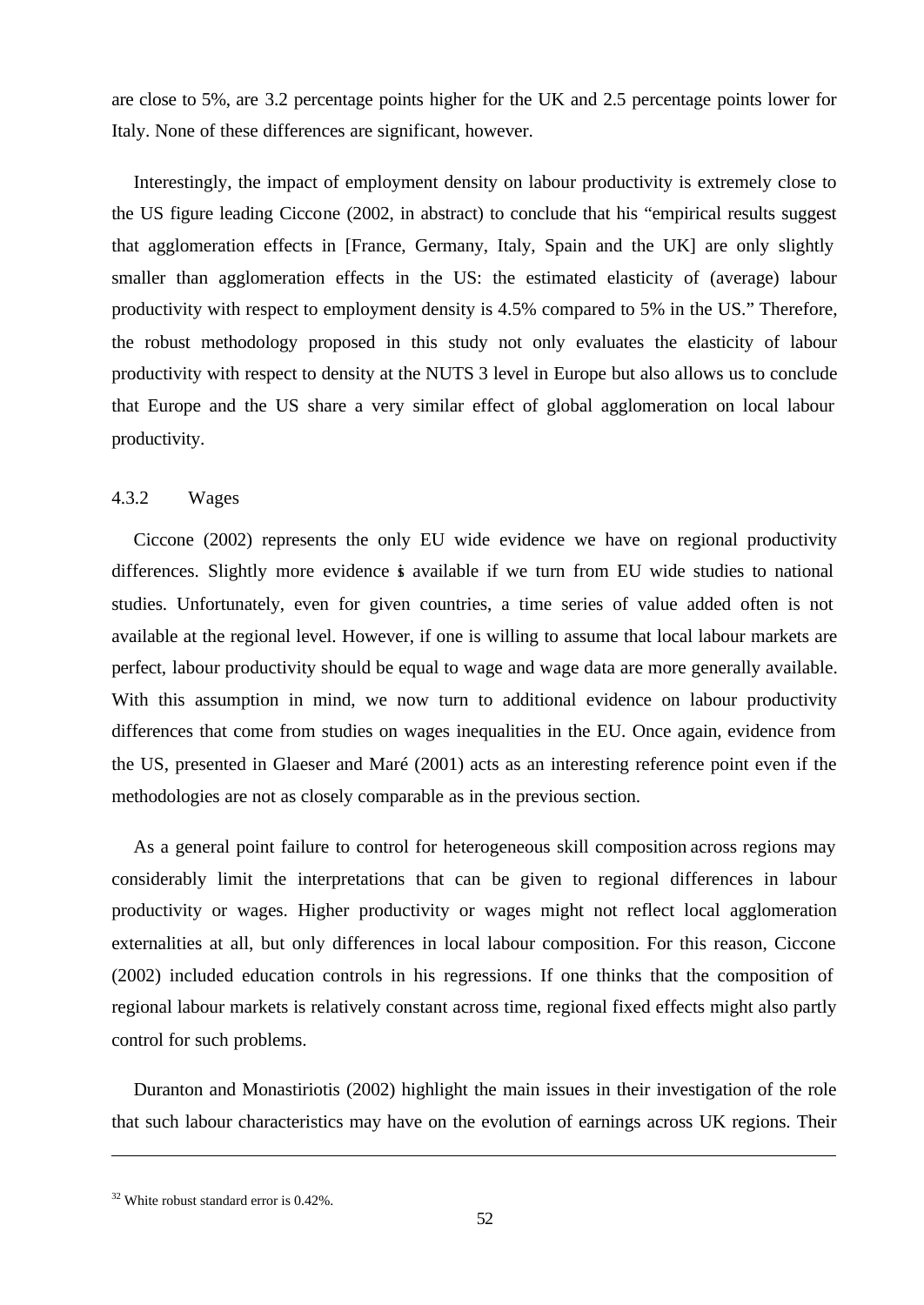work is based on a panel of the 12 UK NUTS 1 regions spanning from 1982 to 1997. Data is available on both earnings and local labour market characteristics including gender composition, education and experience levels. Without any controls, average earnings in the two richest regions, London and the South East were 121% and 103% higher than the national average in 1982. The gap increased to 137% and 109% by 1997. The coefficient of variation across regions has increased almost threefold. All of this shows an important increase in inequalities across the UK regions during the period. Three phenomena explain this trend. First, educational attainment, already higher in London and in the South East, increased more rapidly there than anywhere else. As educated people are paid more, this magnified differences in regional earnings. Second, the national gap in earnings between skilled and unskilled worker simultaneously increased, which favoured more skilled regions. Third, London initially had lower returns to education, but the difference decreased during the period. Importantly, none of these explanations of the divergence of regional earnings in the UK refers to agglomeration externalities, even though more dense areas such as London appear to be favoured. The spatial sorting of skilled workers, not agglomeration effects appear to be the main explanation. These results highlight the importance of controlling for skills and labour sorting when explaining wages inequalities in the EU. This is true, despite the fact that inter-regional mobility is supposed to be low and falling in the UK.

As a comparison, consider results for the US reported in Glaeser and Maré (2001), that try to evaluate the impact of skill composition on the wage premium, i.e. the fact that wages are higher in cities. Results from two sources of individual data, the Panel Study of Income Dynamics (PSID) and the National Longitudinal Survey of Youth (NLSY) are comparable. The wage premium in dense metropolitan areas is estimated to be 28.2% and 24.9%, in each panel respectively, falling to 25.9% and 24.5% once they allow for labour market, occupational, and education controls. One could therefore conclude that the skill bias is not so strong as for the UK. However, once individual fixed effects, controlling for any possible individual abilities, are included simultaneously with a tenure variable, the wage premium in dense metropolitan areas falls to 4.5% and 10.9%, respectively.<sup>33</sup> Individual abilities and tenure would divide the wage premium by between 2.3 and 6.3. Comparable magnitudes are obtained for the wage premium in non-dense metropolitan areas. Once again, controlling for skills and for individual fixed effects drastically changes the verdict on the impact of agglomeration economies.

l

 $33$  The wage premium disappears altogether once they control for urban costs (housing plus commuting). That is, there is no evidence of a *real* wage premium in Metropolitan Areas once we allow for individual effects.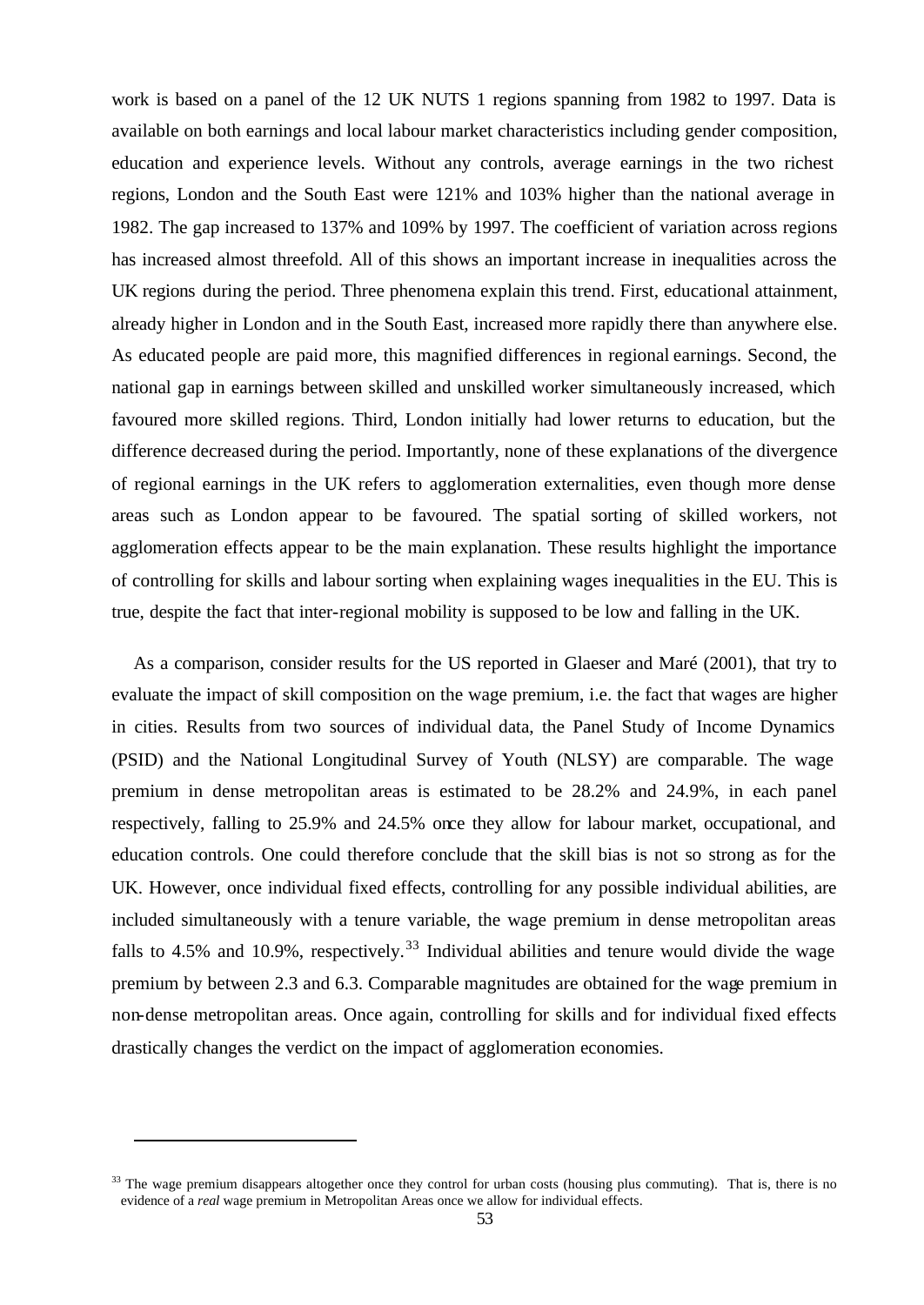A more direct comparison to Glaeser and Maré (2001) is provided by Combes et al. (2003) who extend these ideas and methodology to France and to determinants of local wages other than density. Their aim is to explain the impact on city-industry wage inequalities of skills and individual abilities, natural endowments (geography features, but also possibly technology or public good endowment), within industry and between industry interactions. The data are an example of the excellent data that may exist at the country level in Europe. The panel they use follows individuals providing earnings information across time, locations and occupation. The data is annual covering 1976-1998 and may be disaggregated across 341 regions and 114 industries (including both manufacturing and services). Their sampling framework selects  $1/20<sup>th</sup>$ of the data leaving them with 2,664,474 person-year observations.

Estimation results show that a very large proportion of regional wage inequalities are explained by individual abilities. Estimation using individual fixed effects alone gives an  $\mathbb{R}^2$  of 69%. This rises to 80% with all explanatory variables but falls to only 31% without individual fixed effects. As for the US, comparisons with aggregate regressions, suggest that observed individual characteristics, such as occupation, only capture individual abilities very imperfectly. Localization and urbanization economies remain significant but their magnitude is at the lower bound of those found in the literature (see Rosenthal and Strange in this volume). For instance, the elasticity of wages with respect to density is around 6% on aggregate data, which is close to the estimates found on labour productivity both for the EU and the US by Ciccone (2002) and Ciccone and Hall (1995). But this elasticity falls to around 3.5% when individual abilities are controlled for. Furthermore, density is endogenous and when instrumented by population density, its effects fall to 2.5%. Similarly, the impact of specialisation on wages, falls from 4.3% when estimated on aggregate data to 2.1% once individual abilities are taken into account. These results underline that workers sort across space, which significantly biases upward both localization and urbanization economies. This sorting is occurring in France and the UK much as it is in the US. Once again, we are struck by the similarity of the results. Despite measured differences in short run labour mobility, the impact of sorting is broadly similar across these three economies.

## 4.3.3 Monopolistic competition based approaches

Studies in the two previous sections provide interesting, and robust, descriptive results on local determinants of labour productivity and wage inequalities. As for much of the localisation literature, links with theory remain rather fuzzy and distant. Estimations are based on the specification of a production function only. Hanson (2002) pioneered a fully structural approach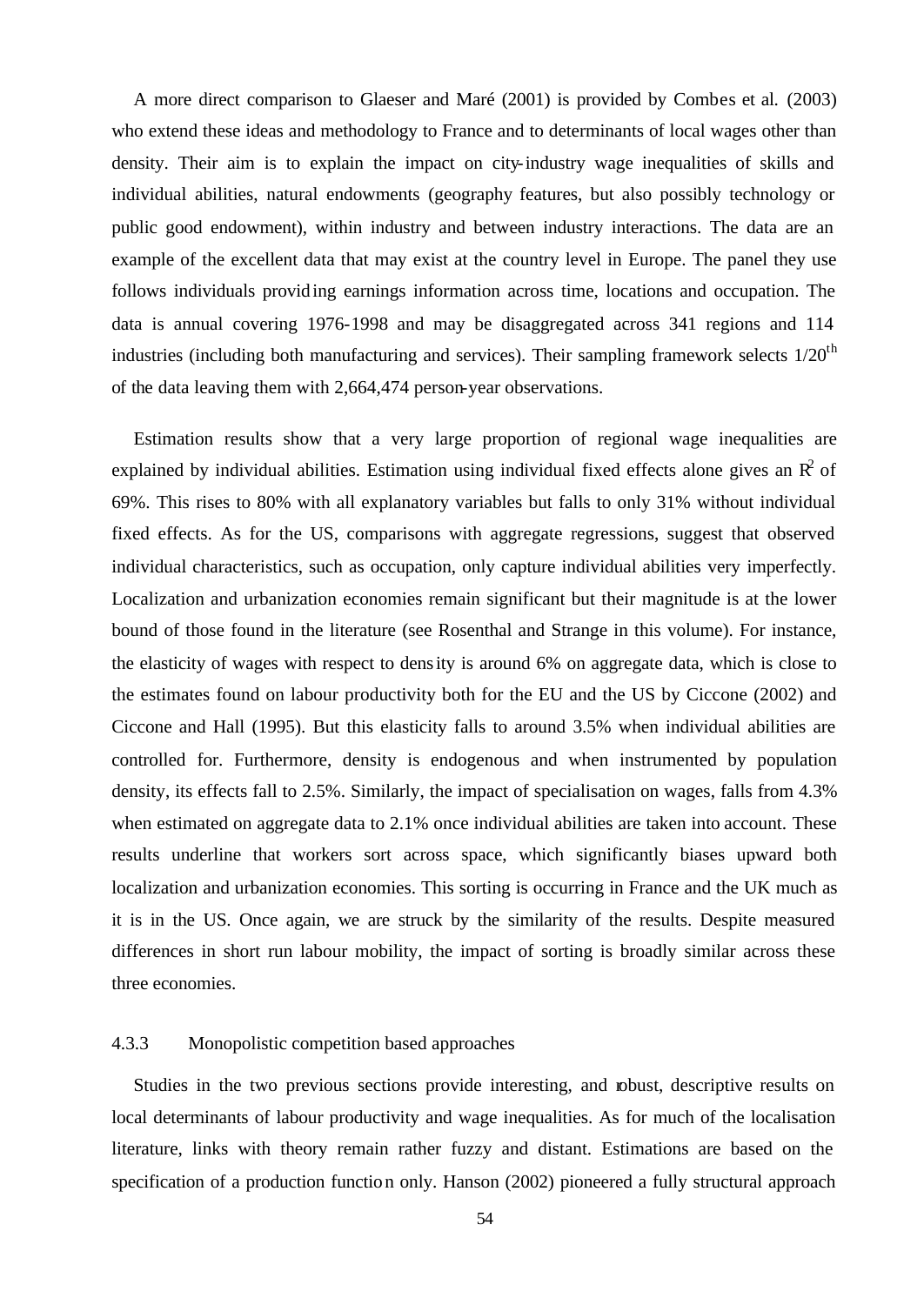to consider wages inequalities based on an economic geography model. While he implemented his methodology on US data, his approach has been replicated on several European countries. Mion (2002) considers 103 provinces in Italy, Roos (2001) considers 327 districts for West Germany (327 districts), Brackman et al. (2002) consider 151 districts for East and West Germany and de Bruyne (2003) considers 43 districts for Belgium.

These structural estimations allow for clear US/EU comparisons but there are two important drawbacks to this approach to wages inequalities. First, estimations cannot be performed at the industry level due to the lack of data. Second, use of one model restricts the agglomeration forces at play to those based on monopolistic competition and love of diversity in final consumption. However, as this framework is one of the most frequently used in theoretical economic geography, we consider these estimations as an important contribution to understanding the empirical economic geography of the EU.

These structural estimations are based on the Helpman (1998) economic geography model. Though very close in spirit to Krugman (1991b), a few key assumptions make it different in terms of economic implications. Instead of assuming that a constant returns to scale / perfectly competitive sector produces a homogenous good that can be freely exported ("agriculture"), this good is assumed to be non tradable and its local endowment exogenously fixed ("housing"). As a result, its price differs across locations, and increases with the size of the local population. This creates an additional dispersion force absent from Krugman (1991b). An agglomeration force is also suppressed: The homogenous good income, higher in larger areas, is redistributed at the national level and not locally. While functional equilibrium relationships may look very similar in both models, they lead to opposing comparative statics in terms of one crucial parameter, the interregional transaction cost. While reducing transaction costs increases agglomeration in Krugman (1991b), it makes regions more similar in Helpman (1998). These results are not contradictory however. Each model emphasizes one side on the well-known bell shaped curve that links transaction costs and regional inequalities (see Puga (1999)). It is important to keep in mind this difference when interpreting the estimation results. Finally, note that equilibria in the Helpman (1998) model are interior, while one region may end up with no manufacturing employment in Krugman (1991b), a problematic property when one deals with real data. Indeed, this is the main reason why Hanson (2002) chose to estimate the Helpman (1998) model. See Head and Mayer in this volume for more discussion of this issue

The estimated specification is directly derived from the theoretical model. It links the wage in a given region to a market potential function of income, wage, and housing stock in all other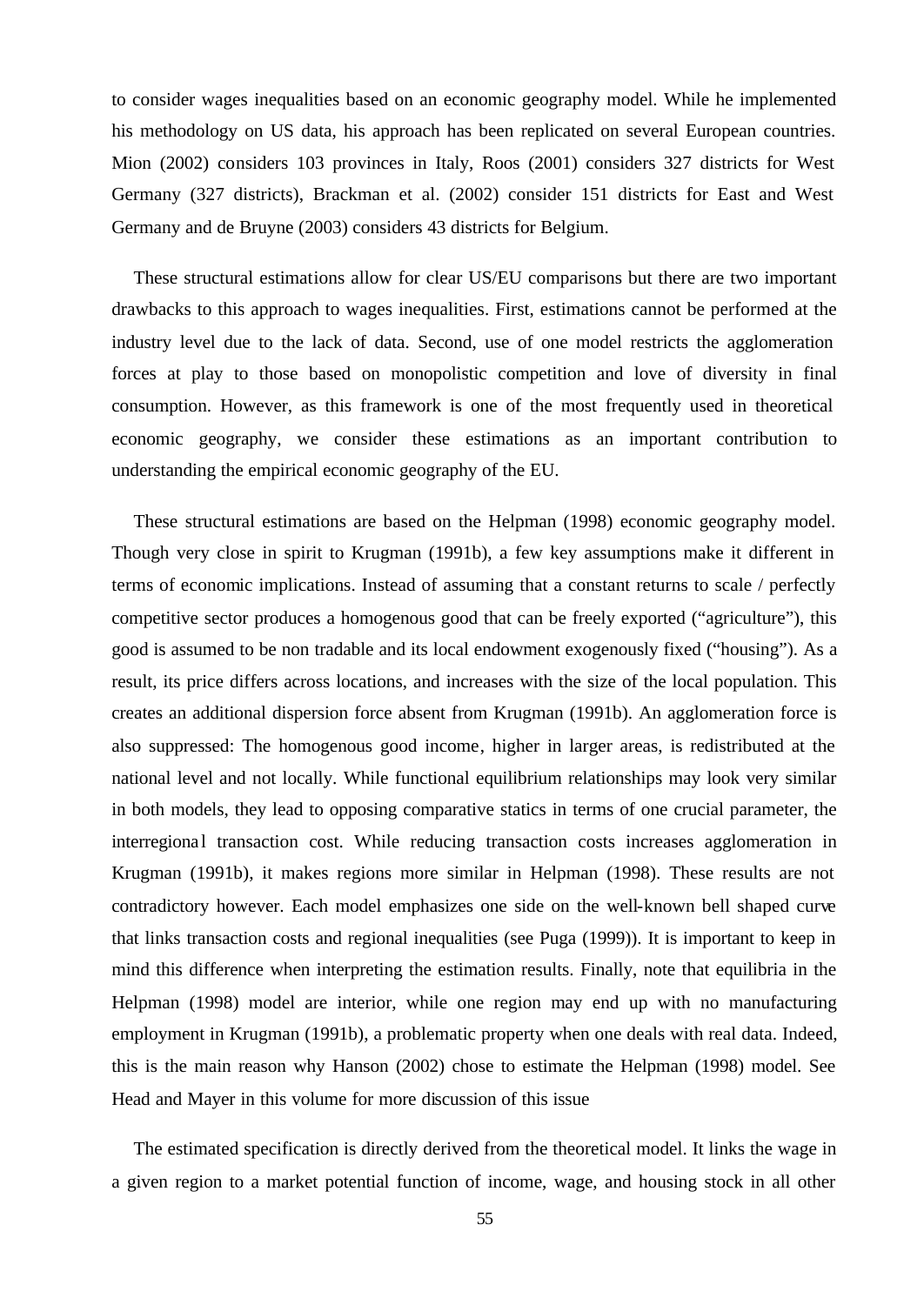regions, discounted by distance. More precisely, estimations are based on the following equation:

$$
log(w_i) = \mathbf{a}_0 + \frac{1}{\mathbf{S}}log\left(\sum_k Y_k^{\frac{1-\mathbf{S}(1-\mathbf{m})}{\mathbf{m}}} w_k^{\frac{\mathbf{S}-1}{\mathbf{m}}} H_k^{\frac{(\mathbf{S}-1)(1-\mathbf{m})}{\mathbf{m}}} e^{-t(\mathbf{S}-1)d_{ik}}\right),
$$

where  $w_k$ ,  $Y_k$ , and  $H_k$  are the wage, total income, and housing stock in regionk, respectively.  $d_{ik}$  is the distance between regions i and k.  $\sigma$  is the elasticity of substitution between varieties,  $\mu$ is the share of non-housing goods in total final consumption, and  $\tau$  reflects the impact of distance on inter-regional transaction  $\cos t s^{34}$ . The model is consistent only under the following constraints:

 $\sigma > 1$ ,  $0 \leq \mu \leq 1$ , and  $\tau \geq 0$ .

Two critical econometric issues characterize the estimation of this equation. One is the need to use non-linear estimation taking in to account the constraints due to the links between the parameters. All the studies use non linear constrained estimation procedures although Mion (2002) also proposes an appealing alternative approach based on linearization. Second, endogeneity may clearly bias the parameter estimates. First, the dependent variable directly enters as an explanatory variable. Second, local income, which enters as an explanatory variable, is simultaneously determined with wages in the long run equilibrium. Third, even if housing stocks are exogenous in the model, they are probably dependent on local incomes in the data. Notice also that including local fixed effects makes sense in this setting to control for all forces not considered in the theoretical model and constant across time. However, if important for the spatial distribution of economic activities, these fixed effects should again be correlated with the residuals. Hanson (2002) tackles this last endogeneity issue by first-differentiating the series. In addition, he computes explanatory variables at a geographical level higher than the one of the dependent variable. County wages are regressed on the explanatory variables computed for sixteen ring areas surrounding the county. Following Hanson (2002), Roos (2001), de Bruyne (2003), and Mion (2002), also use a higher administrative level. While simplifying computations, it is doubtful, however, that such an estimation procedure controls for endogeneity: If explanatory variables are correlated with residuals at the lowest level, their sum should share the same property. Furthermore, as argued by Mion (2002), this is close in its spirit to an instrumental variable method, where instruments would be the aggregated explanatory variables, but it is much less efficient since a lot of information is lost. Hanson (2002) also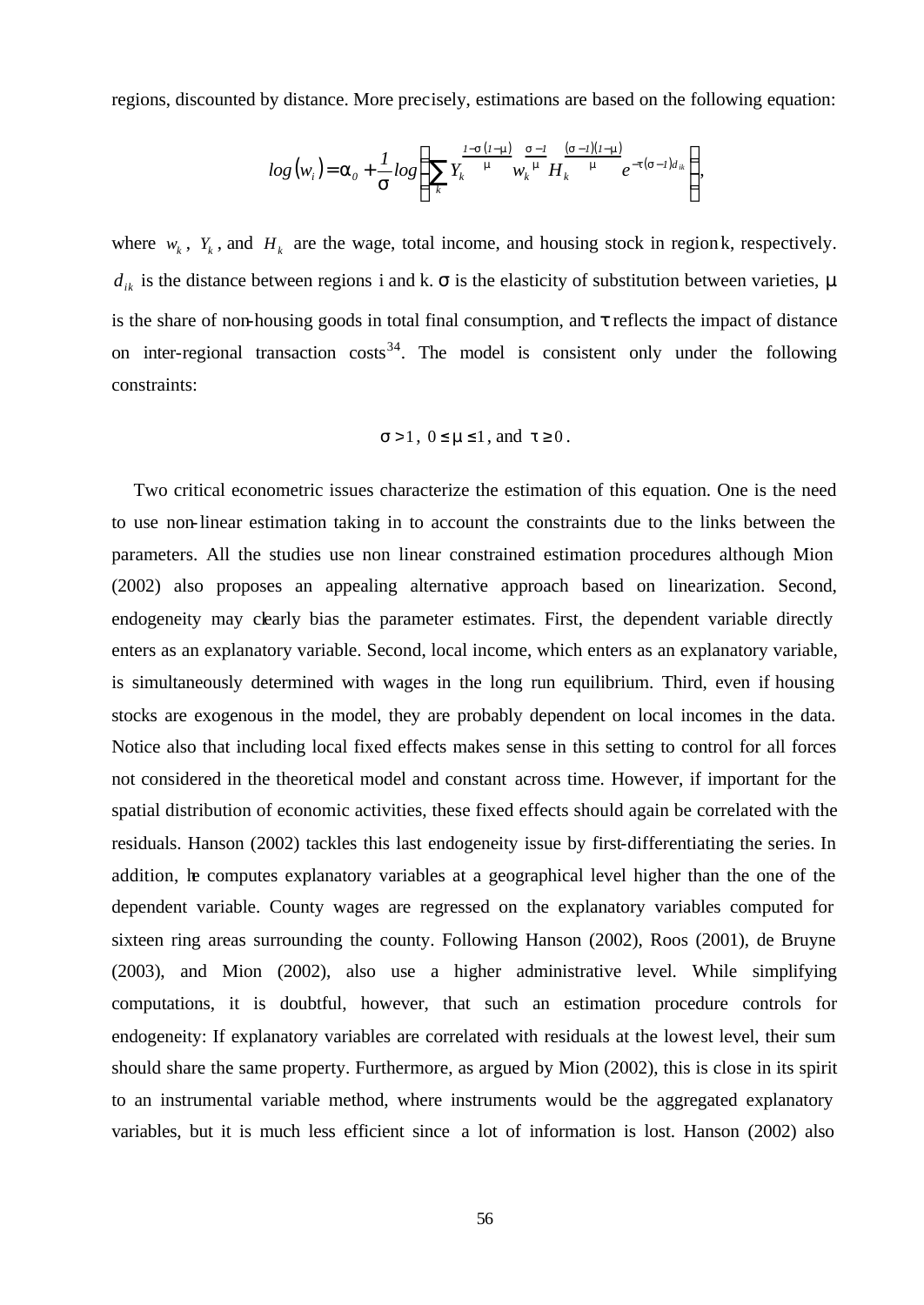presents regressions excluding the observations related to the largest counties, which does not change his results markedly, and finally proposes a non-linear instrument variable method, based on the county population levels lagged by more than 10 years, which seems to be the most reasonable approach.

The US and EU results are easy to compare since the same model is estimated with the same non-linear estimation procedure. However, only Roos (2001) and Mion (2002) present results for first-differences and only the latter presents instrumented results for Europe.

Results for the elasticity of substitution,  $\sigma$ , are fairly consistent across studies. US estimates vary between 4.9 and 7.6, equal 6.2 in West Germany, 5.5 in Belgium and are between 5.9 and 6.7 in Italy. In all studies,  $\sigma$  is often not precisely estimated, and is not significantly different from 0 in West Germany and Belgium, possibly due to the aggregation procedure used for explanatory variables. When this aggregation procedure is not performed,  $\sigma$  is much more precisely estimated: equal to 3.9 in Germany and only 1.9 for Italy. These results suggest that EU consumers more strongly differentiate varieties implying higher mark-ups in Europe than in the US. Turning to the share of housing in consumption, it is estimated to be negative, although insignificant, in Germany and Belgium. In the other studies, it is significantly positive, taking the same value of around 0.1 in the US, in West Germany and Italy. This estimate is pretty low. Hanson (2002) argues that a reasonable value should be at least 0.2. The value of  $\sigma(1-\mu)$ determines whether wages reflect only exogenous housing endowments, or are also determined by the model's endogenous agglomeration and dispersion forces. A value greater than 1 signifies the former.<sup>35</sup> For all countries, the value is less than one (although not always significantly) suggesting that endogenous economic geography forces matter in shaping the spatial wage distribution. Finally, distance is found to significantly increase transaction costs for all countries but West Germany where the effect is not significant. Unfortunately, the impact of distance is not comparable across countries since it depends on the way (e.g. geodesic vs real) and the units in which distance is measured (time vs distance for instance).

From a technical view point, the non-linear estimation results may be sensitive to the choice of starting point. Given this, one can question the validity of first differencing and instrumenting such estimations. Mion (2002) proposes an alternative approach, linearizing the equilibrium equations of the Helpman (1998) model, as Combes and Lafourcade (2001) do for the structural

l

<sup>&</sup>lt;sup>34</sup>  $\alpha_0$  is function of  $\sigma$ ,  $\mu$ , and of the fixed cost, but this cannot be identified in the first differences estimations performed.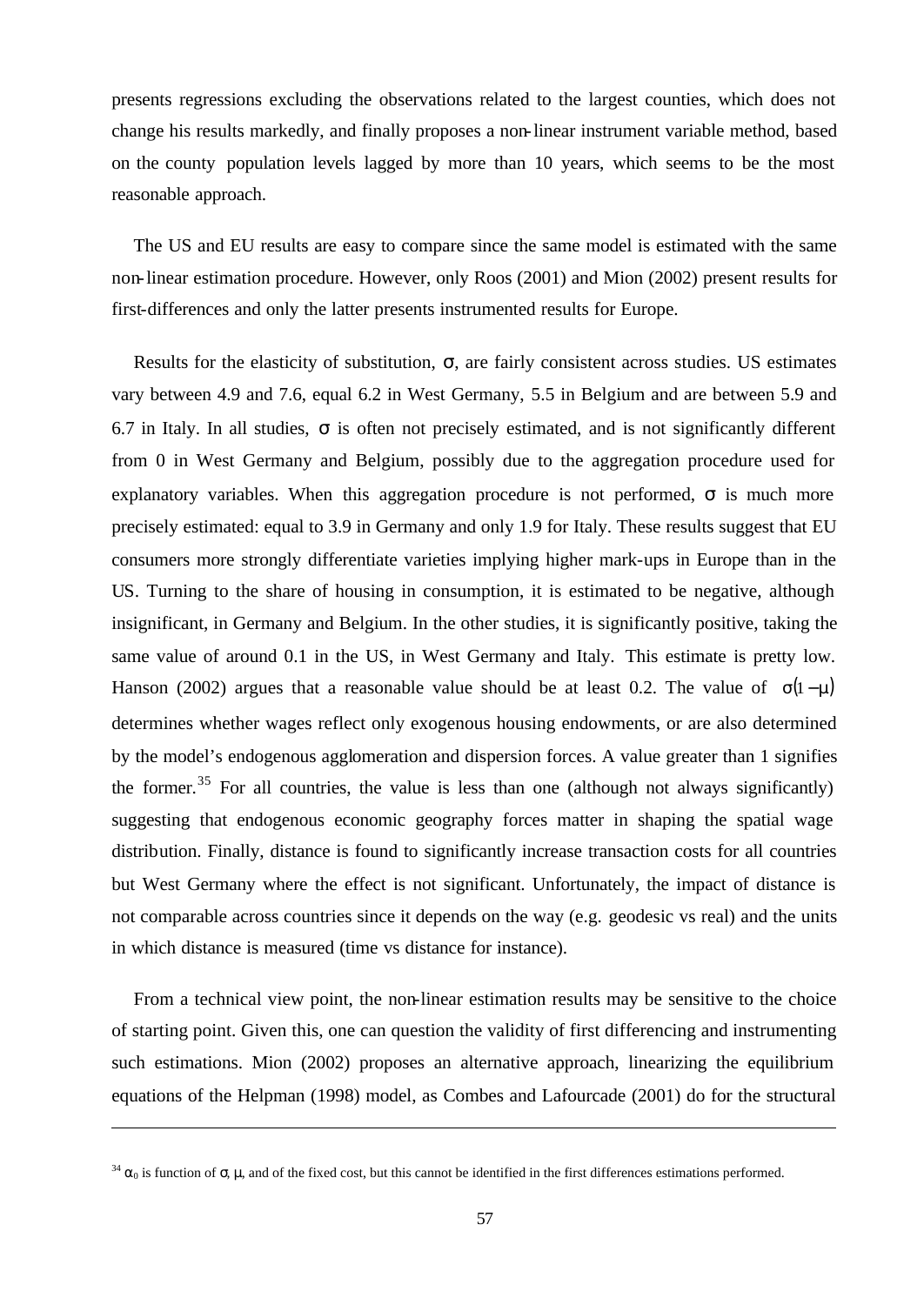estimation of their Cournot competition model (see Section 4.2.3). This is quite simple once a different specification for the impact of distance on transaction cost is assumed. Mion (2002) adopts a power function that is standard in empirical trade,  $qd_{ik}^{-1}$ , where  $\theta$  is estimated. Mion (2002) also proposes using the Arellano and Bond (1991) procedure for dynamic panels to properly instrument the estimation and take endogeneity into account.<sup>36</sup> The reader is referred to Mion (2002) for further details. This procedure leads to very precisely estimated parameters. The elasticity of substitution is 3.4, which is reasonable when one considers that the manufacturing sector may cover a large spectrum of goods. The share of housing is 0.2. The two together give a value of  $\sigma(1-\mu)$  significantly lower than 1. Hence, as estimated by Mion (2002), the Helpman (1998) model seems to explain spatial wage inequalities in Italy quite well. The explanatory power is actually higher than for the US, although the estimated values of underlying parameters are not so different.

As an example of the predictions that can be made on the basis of this structural estimation, Figure 5 presents the simulated wage changes induced by a 10% negative income shock in the five Latinium regions in Italy (Figure 5-left, reproduced from Mion, 2002) and in Illinois in the US (Figure 5-right, reproduced from Hanson, 2002). The role of distance appears to be quite important, the effect of the 10% shock being lower than 1% even in the closest areas, and lower than 0.1% for the farthest. The distance and magnitude of the shock impact are comparable, but, due to the different sizes of both countries, this implies that a much smaller share of the country is affected in the US. This may be due also to the fact that both estimations do not use the same specification of distance, Hanson's exponential choice converging faster towards zero.

l

 $35$  This is the no-black hole condition. The interpretation of the condition is different in Krugman (1991b) and Helpman (1998) since it implies full agglomeration in the former and full dispersion in the latter.

 $36$  This methodology is closeto the one adopted by Henderson (1997) and Combes et al. (2002) to study local employment shortrun dynamics: See Section 4.4.2 below.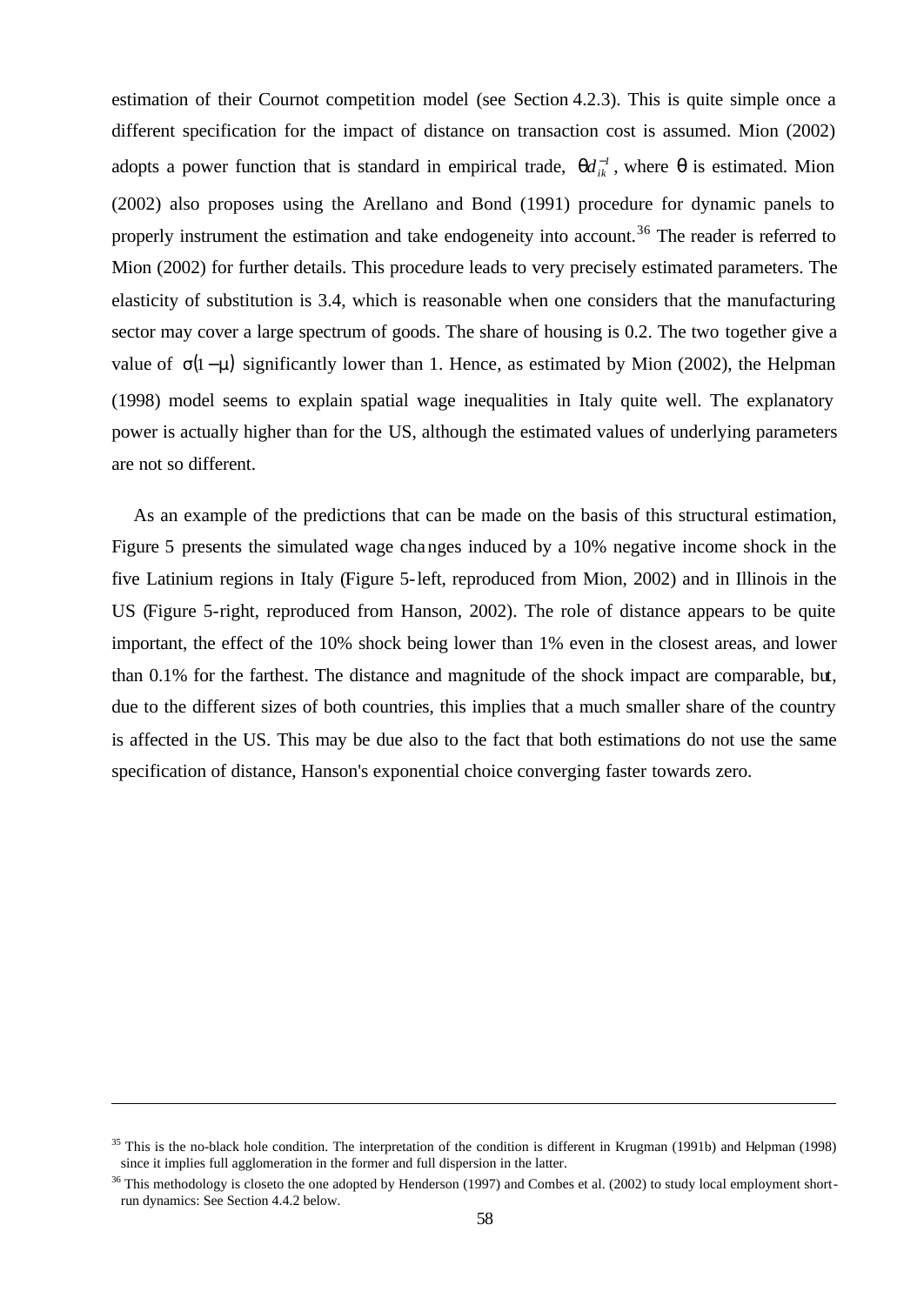**Figure 5: Simulated wages changes in Italy (left) and the US (right)**



### 4.3.4 Where do we go from here?

The structural estimations we have just presented allow for precise comparisons intra-EU and between EU countries and the US. Again, data availability means we are someway from being able to use these approaches for a comparison of the EU as a whole with the US.

The studies also provide interesting extensions, in terms of econometric methodology. If one believes in the role of skills and spatial labour sorting as underlined by the earlier wage inequalities studies, the Helpman-Hanson structural estimation should be extended along a number of lines. First, skills and ability should be controlled for. Hanson (2002) is the only study to do so using local education levels. One might think that the consideration of local fixed effects is enough to address this issue, due to the inertia of the local skill composition but this remains to be proved and our discussion of results on spatial sorting urge caution in drawing that conclusion. Second, this methodology has not been implemented for different industries. Again, one may think that differences across industries should be important. A multi-industry extension of the monopolistic competition economic geography model is surely worth considering. This would certainly also need to include a differentiated input setting, as found in Krugman and Venables (1995).

More generally, the two structural approaches, we have considered, dealing with employment and wage inequalities, are complementary in the sense that they are based on different theoretical models and therefore on different agglomeration and dispersion mechanisms. In both cases, the main agglomeration force relies on final demand linkages playing on increasing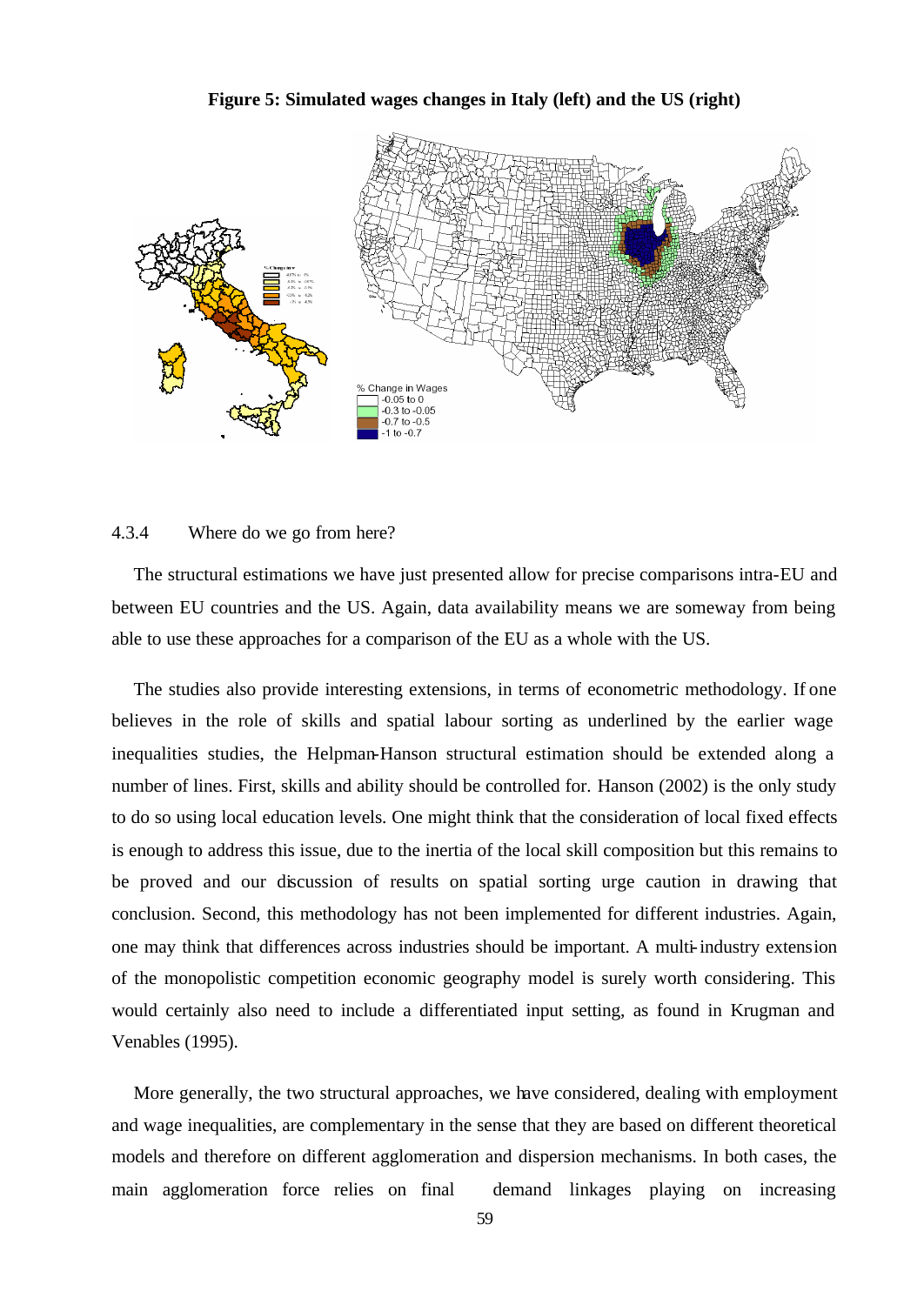returns to scale while dispersion is fostered by some kind of increased competition in central places. However the underlying mechanisms are quite different. The second approach, based on monopolistic competition à la Dixit and Stiglitz (1977), makes the role of love of diversity central, whereas imperfect competition mechanisms are rather soft. In the first approach, Cournot competition on homogenous goods ensures competition is stronger and that real strategic interactions take place. Results from both sets of estimations can thus be viewed as a first comparison of two competing settings. This remains rough, however, and should be made more precise. Indeed, European area-based studies have for the moment mainly tried to assess whether a given model explains the observed spatial patterns. There is obviously another use of structural estimations, which consists in testing given models against one another. This is often more difficult, since the same specification has to be consistent with both models, the value of the estimated parameters allowing us to select one of them. In trade theory, Davis and Weinstein (1999) take this approach for testing traditional trade theory against trade theory under increasing returns to scale (see Head and Mayer in this volume). However, these kinds of tests have not yet been implemented in economic geography.

What should be clear from our brief survey is that this sort of approach may present yet another way to make general comparisons between the economic geographies of different areas. Again, we think that the results available so far point more towards similarities across the EU and the US than differences. These similarities occur despite underlying differences in mobility and the extent of integration.

# **4.4 The dynamics of localisation in the EU**

The studies presented in sections 4.2 and 4.3 explain employment, labour productivity and wages as functions of local characteristics at the same date. We now turn to the analysis of local growth as a function of past determinants. This literature talks to an old debate on whether local externalities are mainly static or dynamic. The literature in this section assumes that local externalities affect local growth while effects were assumed to be instantaneous in the studies in the previous section.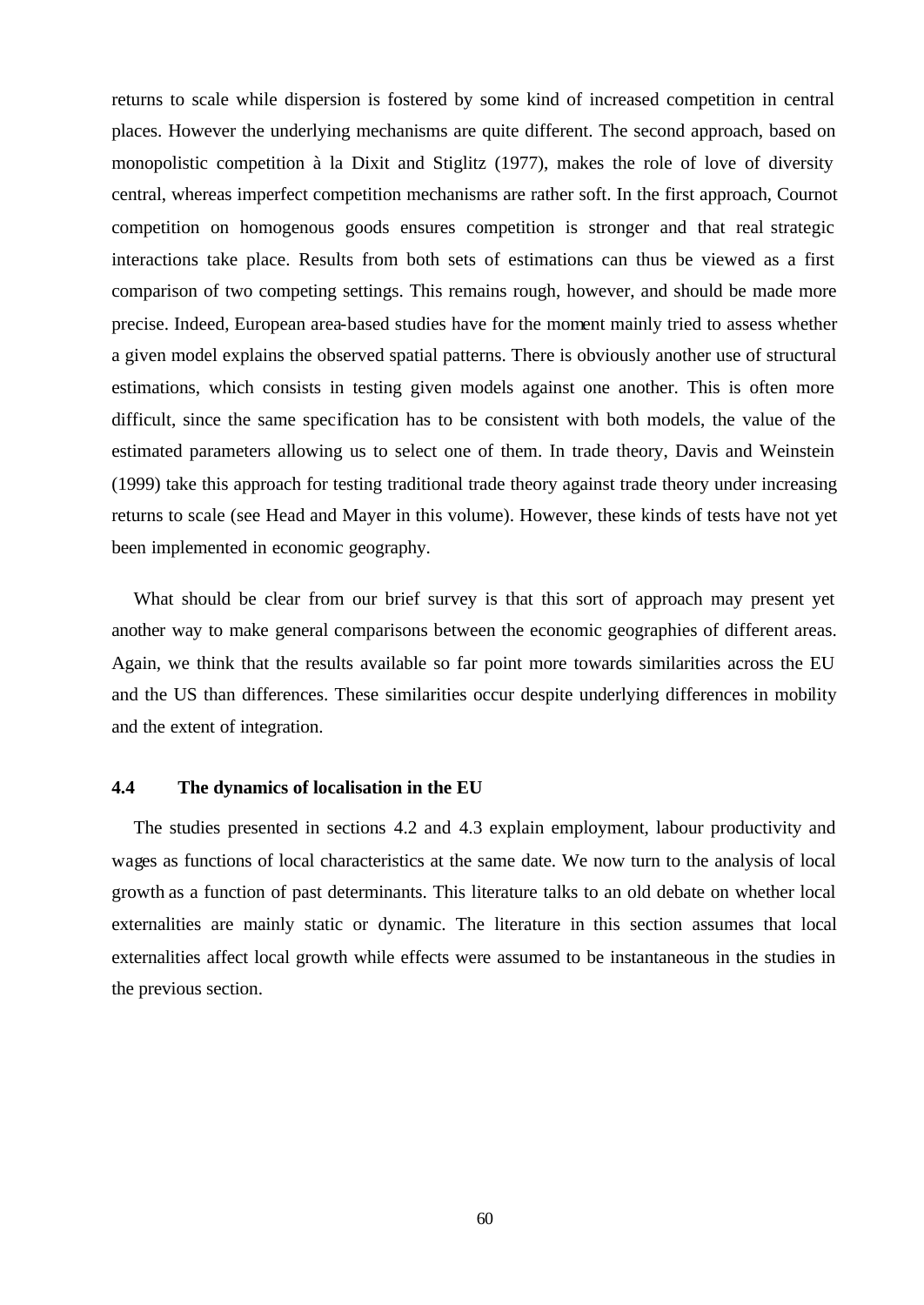The earlier literature sought to determine the impact on local growth of localization economies (within industry interactions) and urbanization economies (between industry interactions). This body of work also considered the role of other factors such as local competition or plant size. As a general point, notice that even if authors mainly interpret these variables as capturing technological spillovers, many other market based interpretations can be given as is clear from our theory survey in Section4.1.

We begin by considering determinants of long-run growth before turning to the study of short-run dynamics, which allows us both to refine our conclusions and to tackle important endogeneity problems. In both cases, we argue that EU results are again not so dissimilar from results for the US.

# 4.4.1 Long-run growth

### *The methodology*

Glaeser et al. (1992), followed by Henderson et al. (1995), first proposed regressing local employment growth over a longish period of time on initial economic characteristics. These papers regress city-industry employment growth on a specialisation index and on an industrial diversity index, both computed at the city level. The former should capture all within industry interactions and the latter all between industry ones. The specialisation index is the share of the industry in the city. To measure diversity, Glaeser et al. (1992) use the share of the five largest industries in the city excluding own industry, while Henderson et al. (1995) use a Herfindhal index computed on all industry shares in the city employment. Glaeser et al. (1992) also include the number of plants per employee (the inverse of plant average size as used by Kim, 1995) as a competition index, while Henderson et al. (1995) ignore this variable, but do include city employment in all other industries as an extra urbanization va riable. Both papers include a number of additional controls.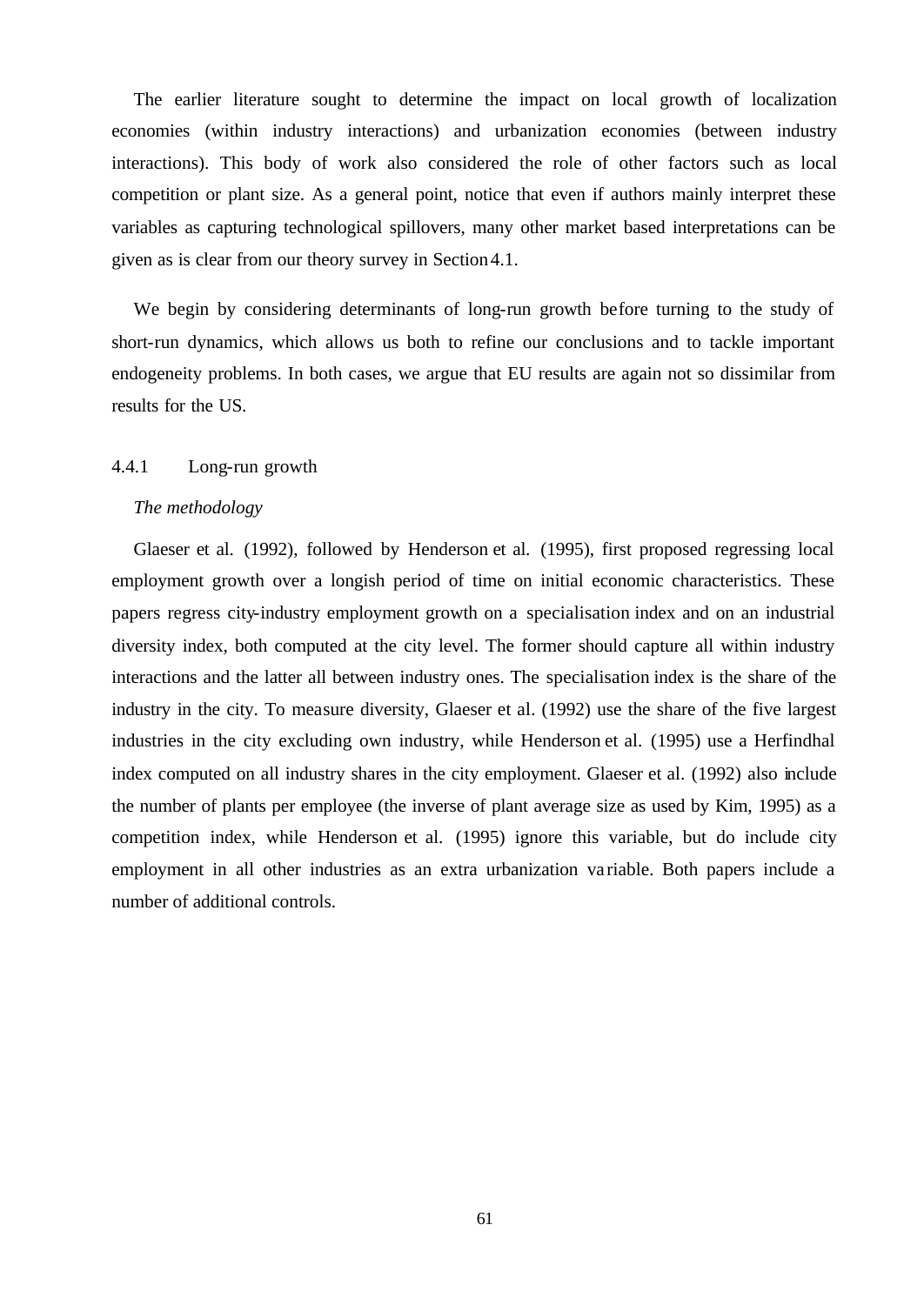Results for the US are not consistent across the two studies. Glaeser et al. (1992) find that local growth is positively influenced by diversity and negatively by plant size and specialisation. In contrast, localization economies are at work in all five industries studied in Henderson et al. (1995), while urbanization ones are observed in the high-technology sectors only. These discrepancies might be explained by appealing to data (the fact that the period considered is not the same - 1956-1987 versus 1970-1987 and that Glaeser et al. (1992) includes services, while Henderson et al. (1995) do not), estimation (Glaeser et al. (1992) regressions are pooled whereas Henderson et al. (1995) are run industry by industry) or problems with the overall methodology.

Combes (2000) identifies a number of problems with these two papers and the papers that replicate them for other city systems, especially in Europe. The first relates to the inclusion of city-industry employment level in addition to specialisation and total employment. In Henderson et al. (1995) both specialisation and total employment have positive impacts on employment growth, while industry employment has a negative effect. The positive coefficient on specialisation is interpreted as evidence of localisation economies. But, to increase specialisation either industry employment must rise or total city employment must fall and both of these other explanatory variables induce offsetting negative effects. Thus, if we include more than one city employment variable we break the link between the specialisation index and localisation economies. A similar argument can be made for the link between total employment and urbanisation economies. A second source of problems relates to the need to include industry fixed effects when running pooled estimations. Glaeser et al. (1992) centre some but not all variables using national values of the variables. Clearly, centring all variables or including fixed effects would be preferable. Other pitfalls relate to the problems of interpreting plant size variables (as discussed in Section 3.2.5), the endogeneity of variables, potential selection problems if industries are not present in a city in the first period and the need to account for the fact that employment data might be censored.

#### *Replications on EU countries*

If we ignore these methodological points and take results from the EU at face value, the evidence appears to support the Glaeser et al. (1992) findings rather than those of Henderson et al. (1995). Paci and Usai (2002) consider Italian data for 1991-1996 at a very low geographical scale (784 local labour systems). They find evidence of a positive effect of local industrial diversity and a negative impact of specialisation. Contrary to Glaeser et al. (1992), they also find a positive impact of firm size. Further evidence from Italy, this time for 92 Provincias, is provided by Cainelli and Leoncini (1999). They also find a negative impact of specialisation, but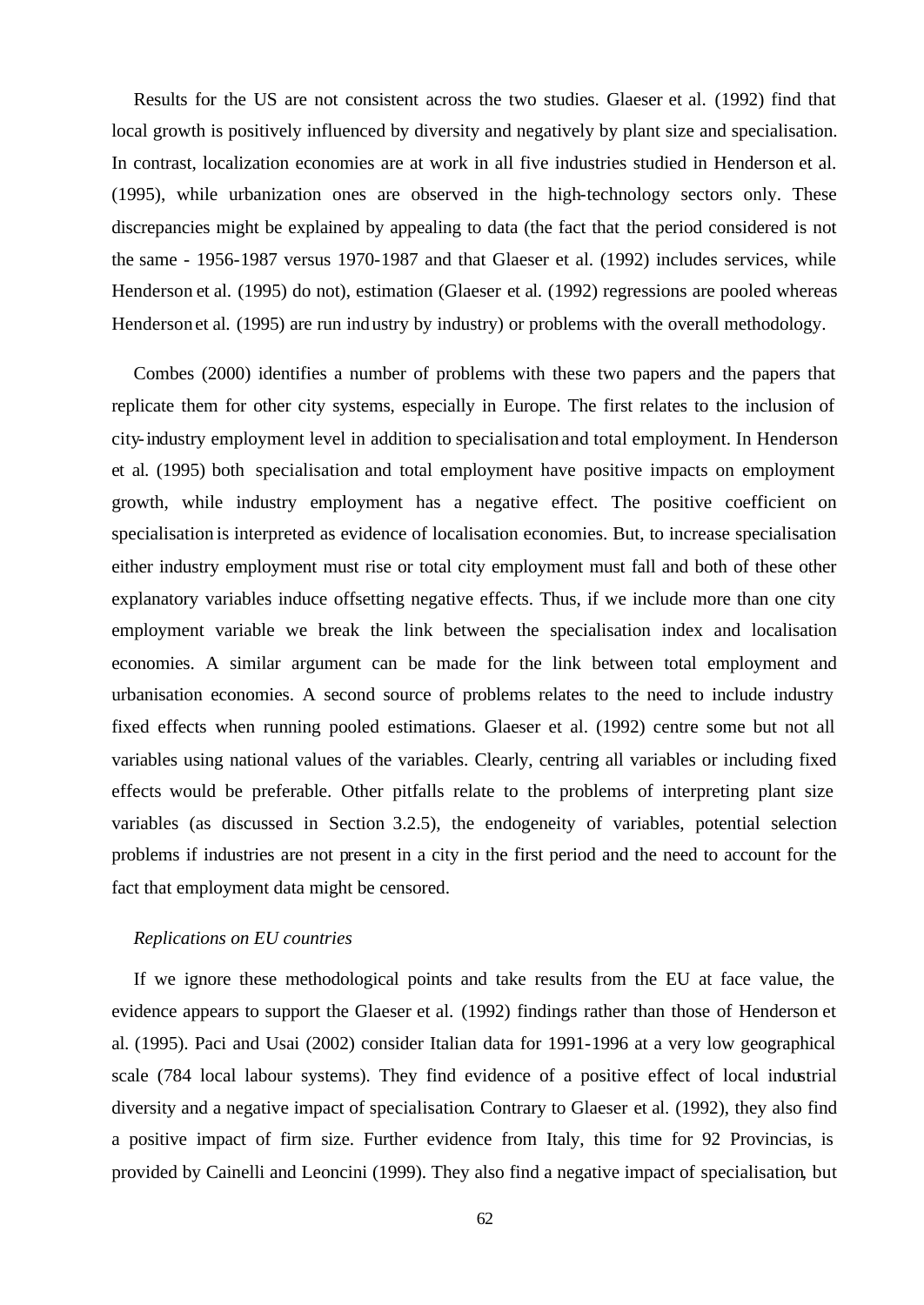effects are reversed for firm size and diversity. Now both impact negatively on local growth. When Italy is sub-divided in to four large regions, the impact of diversity becomes positive for both North industrialized regions. Still in Italy, and again at the local labour system level, but for 1971-1991, Forni and Paba (2001) estimate a specification in which specialisation in all 88 industries is separately introduced in the explanatory variables. They find that both own specialisation and specialisation in related industries favour local growth. In the Netherlands in the 1990s and for two different geographical scales (57 cities at the country level (1991-1997) and 416 zip codes in South-Holland (1988-1997)), van Soest et al. (2002) find a similar role for diversity and specialisation, and a negative role of plant size, as in Glaeser et al. (1992). Almeida (2001), using 1985-1994 data for the 275 Portuguese "concelhos", finds that the impact of local characteristics varies across activities. Services and most manufacturing sectors show a negative effect of specialisation and plant size, and a positive impact of diversity. There are a few industries, however, for which the opposite holds. These results are broadly consistent with those of Combes (2000) for the 341 French employment areas for 1984-1993. His estimations, taking account of the points that we raise above, find that diversity has a positive effect on service sectors and a negative effect on manufacturing. Specialisation has a negative effect in both cases. Again, for some industrial sectors specialisation has a positive impact. In addition, he distinguishes the effect of competition from that of plant size. Both appear to have a negative impact in most sectors.

### *Productivity growth*

If our primary interest is productivity then, as before, working on employment growth might be problematic because positive productivity shocks could impact employment growth negatively if production is not expanded sufficiently. In addition, some agglomeration effects may directly impact on labour supply without affecting productivity. Both these effects make the employment growth interpretations difficult and suggest that determinants may be different for productivity growth. If data is available, it is clearly preferable to work on this variable directly.

de Lucio et. al. (2002) assess the links between labour productivity and localization and urbanization economies in Spain. They find no effects of competition or diversity on labour productivity growth, and a U-shaped effect for specialisation. Low levels of specialisation reduce productivity growth, while high levels foster it. Studying 784 local labour systems in Italy, Cingano and Schivardi (2002) make two contributions. First, they use total factor productivity growth as the dependent variable. They show that both specialisation and city size have a positive impact. This positive impact is also observed on wage growth. In contrast, diversity,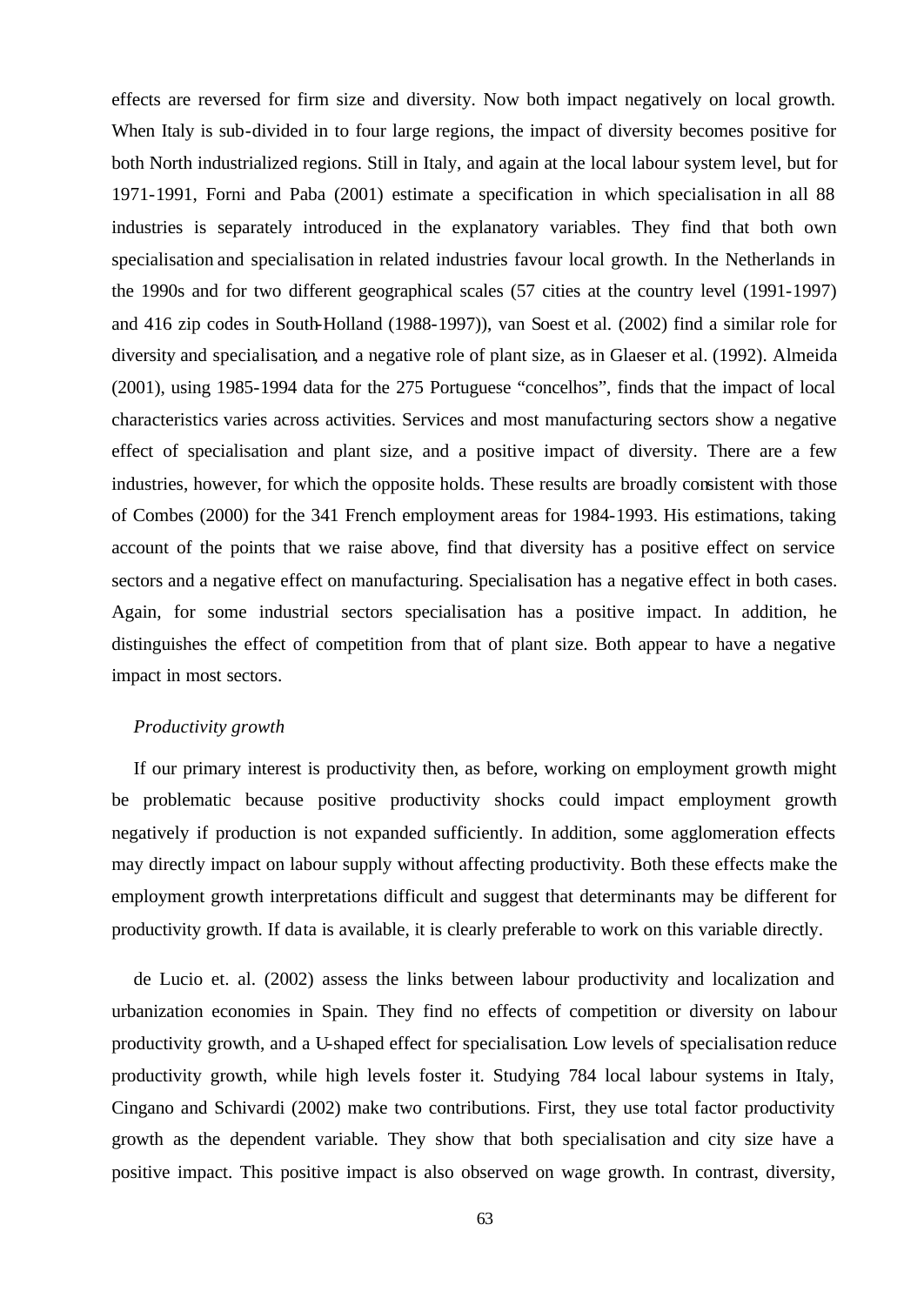competition, and plant size variables are not significant. Second, using the same sample, they study the differences that are observed when working on local employment growth as dependent variable. They show that the effects of specialisation and city size are reversed, becoming negative, while the other local characteristics now have a significant impact on local employment growth. This appears to confirm that the local growth of employment and productivity may be fostered by different determinants.

# 4.4.2 Short-run dynamics and endogeneity controls

City employment is sometimes available for many consecutive years. In this case, it is possible to use the three dimensions of the panel (city, industry, and time) to improve the methodology. First, industry and city fixed effects may be included. Importantly, this controls for local effects that do not change across time. As a consequence, the identification of local externalities is only based on changes across time. The panel dimension also allows for a real test of whether externalities are static or dynamic. Indeed, including many lags and testing their significance qualifies the duration of the effects. Thus, fixed, static, and dynamic effects are properly distinguished in time series approaches.

Endogeneity is a very important issue in this literature. Both fixed effects and other explanatory variables are likely to be correlated with unobserved shocks to city industry growth (the dependent variable). One can deal with the fixed effects endogeneity by simply first differencing the series. The remaining endogeneity, present in any theory dealing with agglomeration (see Section 4.1), must be controlled for using instrumental variable methods. This is rarely done in long-run estimations. de Lucio, et al. (2002) is the exception on European data.

Henderson (1997) is the first implementation of this time series methodology, using data on 742 urban U.S. counties between 1977 and 1990. He finds strong localization economies that die out after six years. Note, however, that the simultaneous introduction of specialisation and lagged values of the dependent variable leads to the same interpretation problems as we discussed with respect to the long-run methodology. Urbanization economies are smaller but also persist longer, at least till the end of the time horizon (eight or nine years back).

Combes et al. (2002) implement this methodology for 341 French metropolitan employment areas levels and for 36 manufacturing and services industries between 1984 and 1993. The Henderson (1997) methodology is extended by noticing that city-industry employment is the product of the average city-industry plant size times the city-industry number of plants.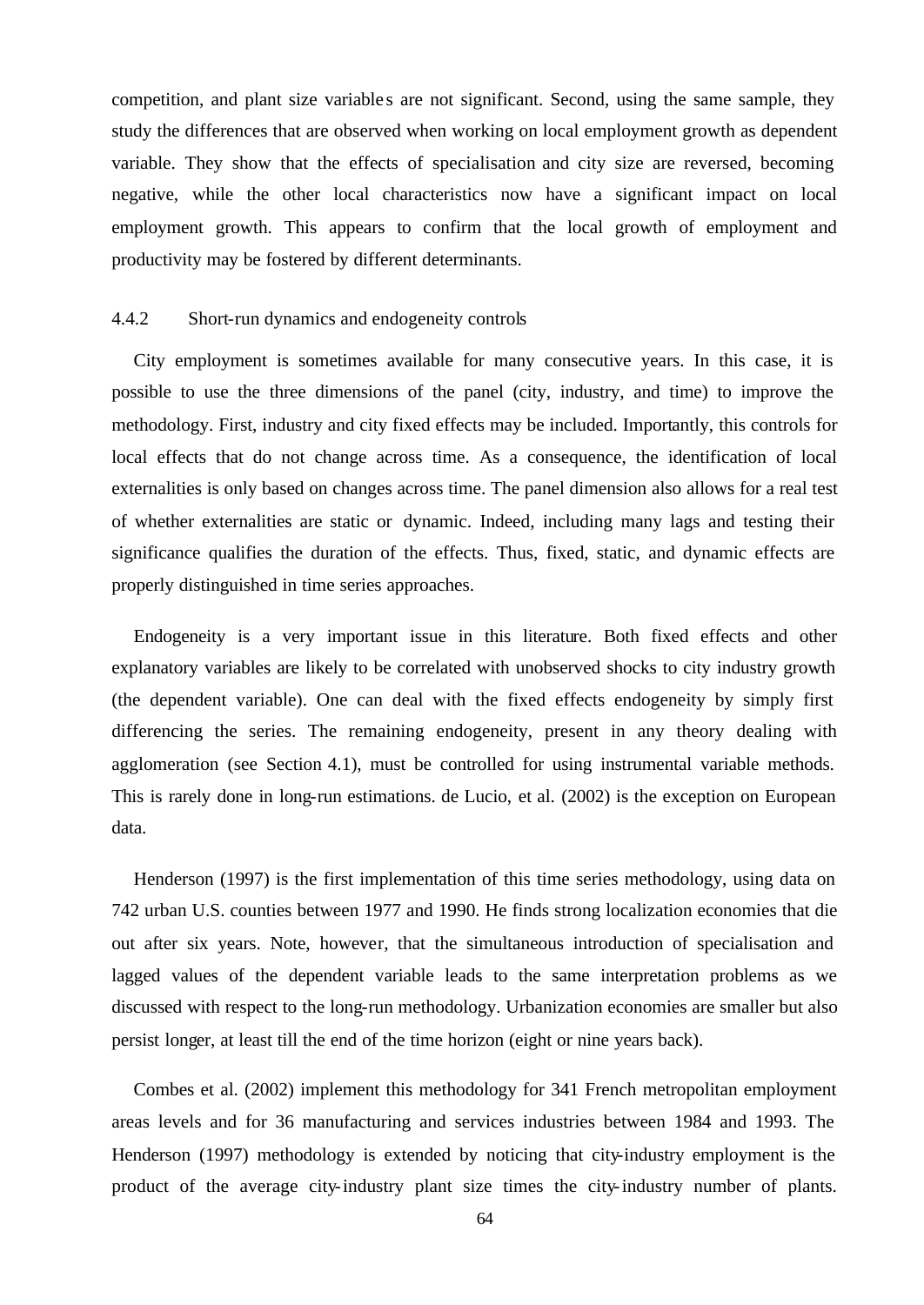Therefore, local employment growth can be decomposed in to internal growth (the growth of the size of existing plants), and external growth (the creation of new plants). $37$  The determinants of the dynamics of both variables are simultaneously studied in a VAR setting and therefore linked to each others dynamics. Model selection techniques are used to determine the duration of local effects. Combes et al. (2002) prefer not to use the specification including the own industry employment both in logarithm and level. Localization economies are captured only through the inclusion of the lagged dependent variable. They consider two alternative measures of diversity in addition to total employment as well as two indices of local competition. For France the selected model, an ARMA (1,1), has an order that is low compared to the between six and nine order processes found by Henderson (1997). Hence, in France, static externalities appear to be prevalent while in the US, dynamic effects are more important. The approach proposed by Combes et al. (2002) allows for additional results. In France, on average, larger areas have both more plants and larger average plant size in all industries while a pool of industries of comparable size favours both internal and external growth, even if the total number of these industries does not need to be large. Hence, technological spillovers could work across selected industries but need not extend to all of them, as long-run regressions seem to imply. The impact of local competition is shown to be non linear. Plants appear to be larger in areas where they are more numerous, but of uneven size. This suggests that large leaders may encourage growth in smaller plants surrounding them. On the other hand, the number of plants grows faster in places where plants are less numerous and of even size. Replicating the methodology on other European countries could lead to potentially interesting pan-European comparisons.

### 4.4.3 What we learn and a comparison with the US

l

Regressions in this local growth literature share some poor properties with the reduced form estimations of section 3.2.5. First, precise theoretical foundations are lacking and no structural approach has been developed to formalise this work. Local productivity, or productivity growth, is assumed to depend on local economic characteristics in a black-box fashion. Most of the underlying models do not go further than the specification of a production function and the use of first-order conditions with respect to input choices. This also prevents us from testing one given theory against others and only determines the local economic structure that has the

 $37$  This local growth decomposition leads to further policy issues. One can compare the impact of a given policy on each growth component or determine what is the optimal policy for each target. Indeed, Duranton and Puga (2001) show that the impact of urbanization economies may differ from localization ones depending on the product life cycle. Industrial diversity favours innovations and therefore fosters plant creation. Less urbanized but more specialized areas favour mass production. Actually, in France, 72% of plant relocations take place from an area with above median diversity to an area with above median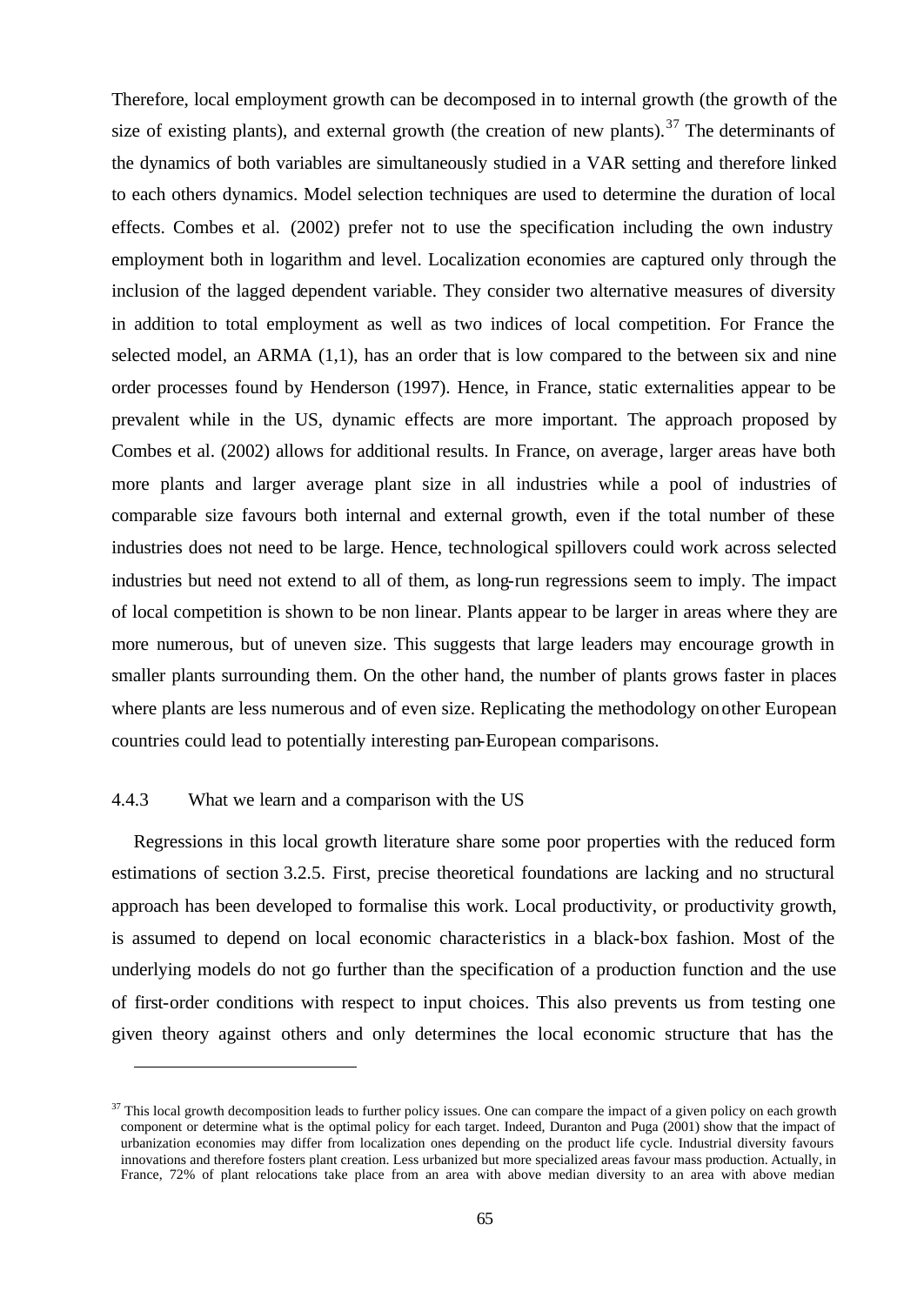strongest impact on growth without identifying the channels through which this works. Second, the city-industry dependent variable is a function of own city characteristics only, and not on other cities. In static contexts, more structural approaches assuming trade between regions imply inter-city effects, which is almost never taken into account here. Some authors, such as Cingano and Schivardi (2002) include market potential variables as controls, but this remains crude.

Overall, the evidence suggests that localization economies seem to be absent in the EU, as Glaeser et al. (1992) found for the U.S. One possible exception may be for high specialisation levels in Spanish provinces. More often, diversity has a positive impact on local labour growth, which is again consistent with the US findings. Another common feature is that results vary considerably across industries. For instance, a common finding is that urbanization economies appear to be stronger in high-tech and service industries than in manufacturing. Finally, local effects dissipate quicker in France than in the US. As well as these similarities in terms of findings, we again note that some of these EU studies have broader methodological implications for future empirical work.

# **5. Conclusions**

l

This chapter set out to describe the economic geography of the EU and to consider what we know about the forces determining that geography. At times, our review has been fairly critical. European data is a mess and European researchers have often not used this data as efficiently as possible. But some positive lessons also emerge, and it is these that we want to focus on in this conclusion.

First, we do know much more about the economic geography of the EU as a whole than we did a decade ago. Many gaps remain to be filled, but we do now have some idea of the spatial structure of both aggregate activity and particular industries. One key gap in our knowledge remains. That is, how does the economic geography of the EU compare to that of other large integrated economic areas? In practice, answering this question will involve identifying how the economic geography of the EU differs from that of the US. This question is of fundamental importance for a very simple reason. Empirical work suggests two key ways in which the EU is different from the US. Our product markets are less integrated and our labour is less mobile. Theory tells us that these two factors could be enough to leave the EU with a very different

specialisation in the corresponding sector. Moreover, the pattern is stronger for plants in more innovating and technology intensive sectors.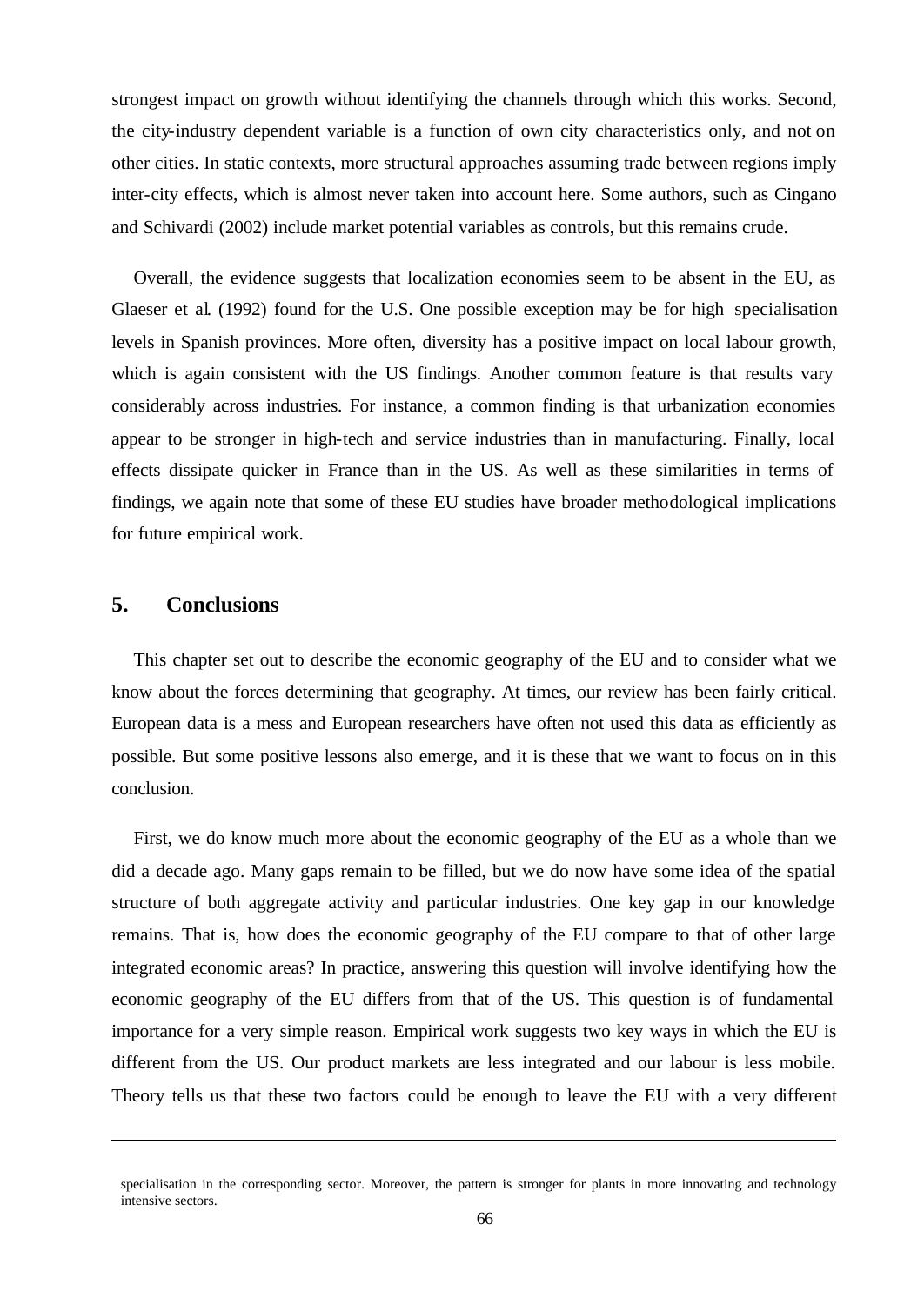economic geography to the US. Current empirical evidence does not allow us to assess whether these two factors do mean that the economic geography of the EU and the US are different. Resolving this issue is important, because it will be fundamental in deciding whether a separate European area based literature is really needed, or whether empirical research on the EU is just about studying the same economic geography mechanisms with different data.

The evidence that we do have so far points to some marked similarities. Micro level data suggests that the same kind of industries may be localised in both the EU and the US. Other work, suggests that there are similarities between the EU and the US in the workings of the agglomeration and dispersion forces that determine economic geography. We have seen that similarities between the two areas exist in the relationship between wages and density, the determinants of wage differences and the spatial nature of these differences, and the dynamics of city growth in both the short and long run. Given the excellent data that is becoming available across the EU, making further significant progress on resolving these issues should be the main task for the coming decade.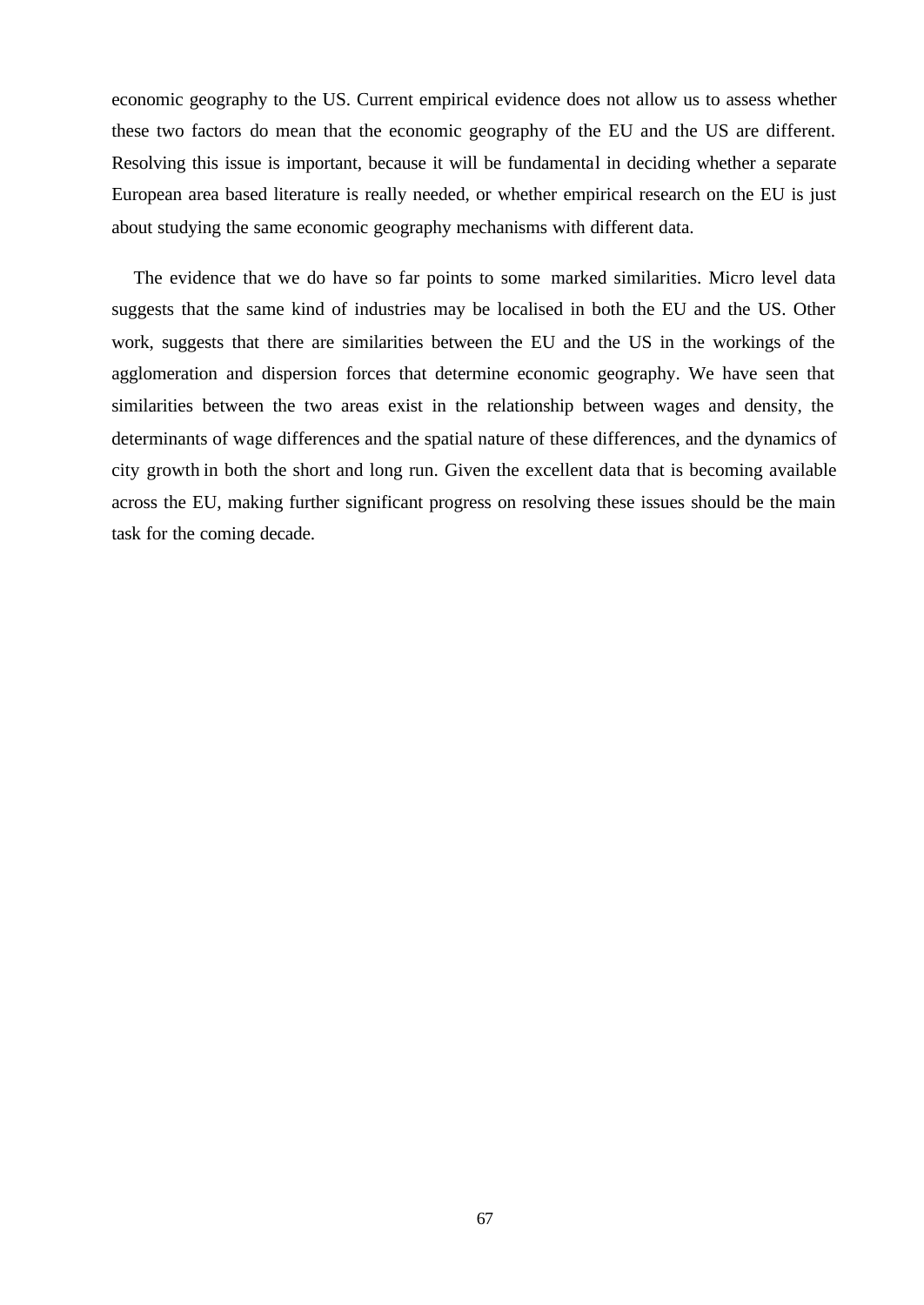# **References**

- Aiginger, K. and L. Wolfgang (2002), "Regional concentration in the United States and Europe: Who follows whom?", Weltwirtschaftliches Archiv 138:1-28.
- Almeida, R. (2001): "Local characteristics and growth in Portuguese regions", processed Universitat Pompeu Frabra.
- Amiti, M. (1999), "Specialisation patterns in Europe", Weltwirtschaftliches Archiv 135:1-21.
- Arellano, M. and S. R. Bond (1991), "Some tests of specification for panel data: Monte Carlo evidence and an application to employment equations", Review of Economic Studies 58:277-297.
- Barrios, S., L. Bertinelli, E. Strobl, A.-C. Teixeira (2003), "Agglomeration economies and the location of industries: Evidence for three small European countries", processed CORE, Louvain La Neuve.
- Brakman, S., H. Garretsen, and M. Schramm (2002), "The spatial distribution of wages and employment: Estimating the Helpman-Hanson model", processed University of Nijmegen.
- Brülhart, M. (1998a), "Economic geography, industry location, and trade: The evidence", The World Economy, 21:775-801.
- Brülhart, M. (1998b), "Trading places: Industrial specialisation in the European Union", Journal of Common Market Studies 36:319-346.
- Brülhart, M. (2001a), "Evolving geographic concentration of European manufacturing industries", Weltwirtschaftliches Archiv 137:215-243.
- Brülhart, M. (2001b), "Growing alike or growing apart? Industrial specialisation of EU countries" in: C. Wyplosz, ed. The Impact of EMU on Europe and the Developing Countries (Oxford University Press).
- Brülhart, M. and J. Torstensson (1996), "Regional integration, scale economies and industry location in the European Union", CEPR discussion paper, no. 1435.
- Brülhart, M. and R. Traeger (2002), "An account of geographic concentration patterns in Europe", processed University of Lausanne.
- Cainelli, G., and R. Leoncini (1999), "Externalities and long-term industrial development. Some empirical evidence from Italy", Revue d'Economie Industrielle 90:25-39.
- Cawley, R. and M. Davenport (1988), "Partial equilibrium calculations of the impact of internal market barriers in the European Community", in Commission of the European Communities Research on the cost of non-Europe, Vol 2: Studies on the economics of integration (European Commission Luxembourg).
- CEPII (1997), "Trade patterns inside the single market" in The single market review, subseries IV: Impact on trade and investment (Commission of the European Communities, Brussels).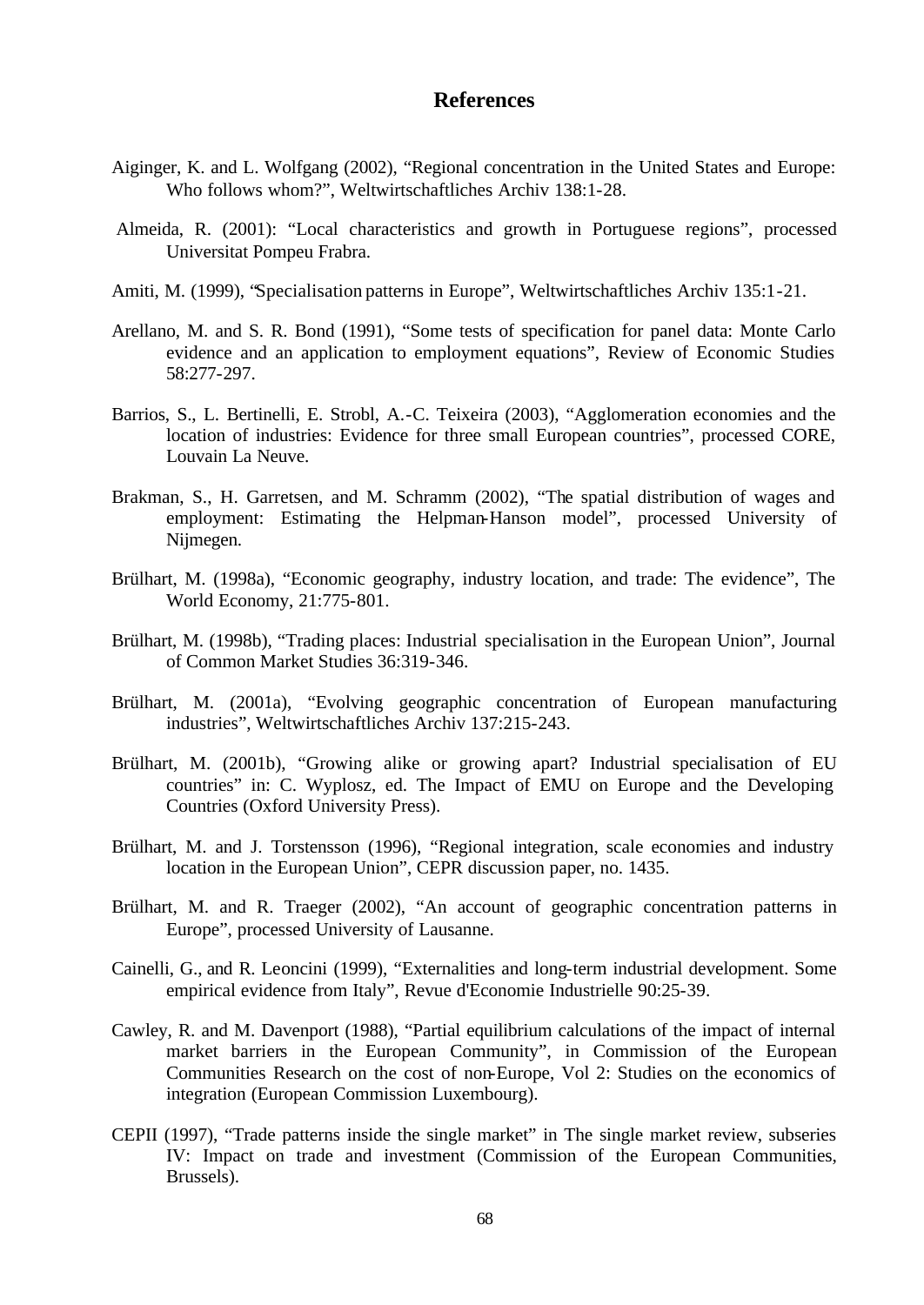- Chatelus G. and A. Ulied (1995), Final Report on Union Territorial Strategies linked to the Transeuropean Transportation Networks, Paris/Barcelona.
- Christaller, W. (1933), Die zentralen Orte in Süddeutschland; eine ökonomisch-geographische Untersuchung über die Gesetzmässigkeit der Verbreitung und Entwicklung der Siedlungen mit städtischen Funktionen, Jena: Verlag Gustav Fischer: published in English (1966) as The Central Places in Southern Germany (Prentice Hall, Englewood Cliffs, NJ).
- Ciccone, A. (2002), "Agglomeration effects in Europe", European Economic Review 46:213- 227.
- Ciccone, A., and R. Hall (1996), "Productivity, and the density of economic activity", American Economic Review 86:54-70.
- Cingano, F. and F. Schivardi (2002), "Identifying the sources of local productivity growth", processed Bank of Italy.
- Combes, P.-P. (2000), "Economic structure and local growth: France, 1984-1993", Journal of Urban Economics 47:329-355.
- Combes, P.-P., G. Duranton, and L. Gobillon (2003), "Wage differentials across French local labour markets: Endowments, skills, and interactions", processed LSE, London.
- Combes, P.-P., and M. Lafourcade (2001), "Transportation costs decline and regional inequalities: Evidence from France", CEPR discussion paper, no. 2894.
- Combes, P.-P., and M. Lafourcade (2003), "Core-periphery patterns of generalized transport costs: France, 1978-1998", CEPR discussion paper, no. 3958.
- Combes, P.-P., T. Magnac, and J.-M. Robin (2002), "The dynamics of local employment in France", CEPR discussion paper, no. 3912.
- Copus A. (1997), A New Peripherality Index for European NUTS II Regions, Report for the Highlands and Islands European Partnership.
- Davis, D., and D. Weinstein (1999), "Economic geography and regional production structure: An empirical investigation", European Economic Review 43:379-407.
- De Bruyne, K. (2003), "The location of economic activity. Is there a spatial employment structure in Belgium?", processed CES-KU, Leuven.
- De Lucio, J., J. Herce, and A. Goicolea (2002), "The effects of externalities on productivity growth in Spanish industry", Regional Science and Urban Economics 32:241-258.
- Devereux, M., R. Griffith, and H. Simpson (2002), "The geographic distribution of productive activity in the UK", forthcoming Regional Science and Urban Economics.
- Dixit, A. and J. Stiglitz (1977), "Monopolistic competition and optimum product diversity", American Economic Review 67:297-308.
- Duranton, G., and H. G. Overman (2001), "Testing for localisation using micro-geographic data", CEPR discussion paper, no. 3379.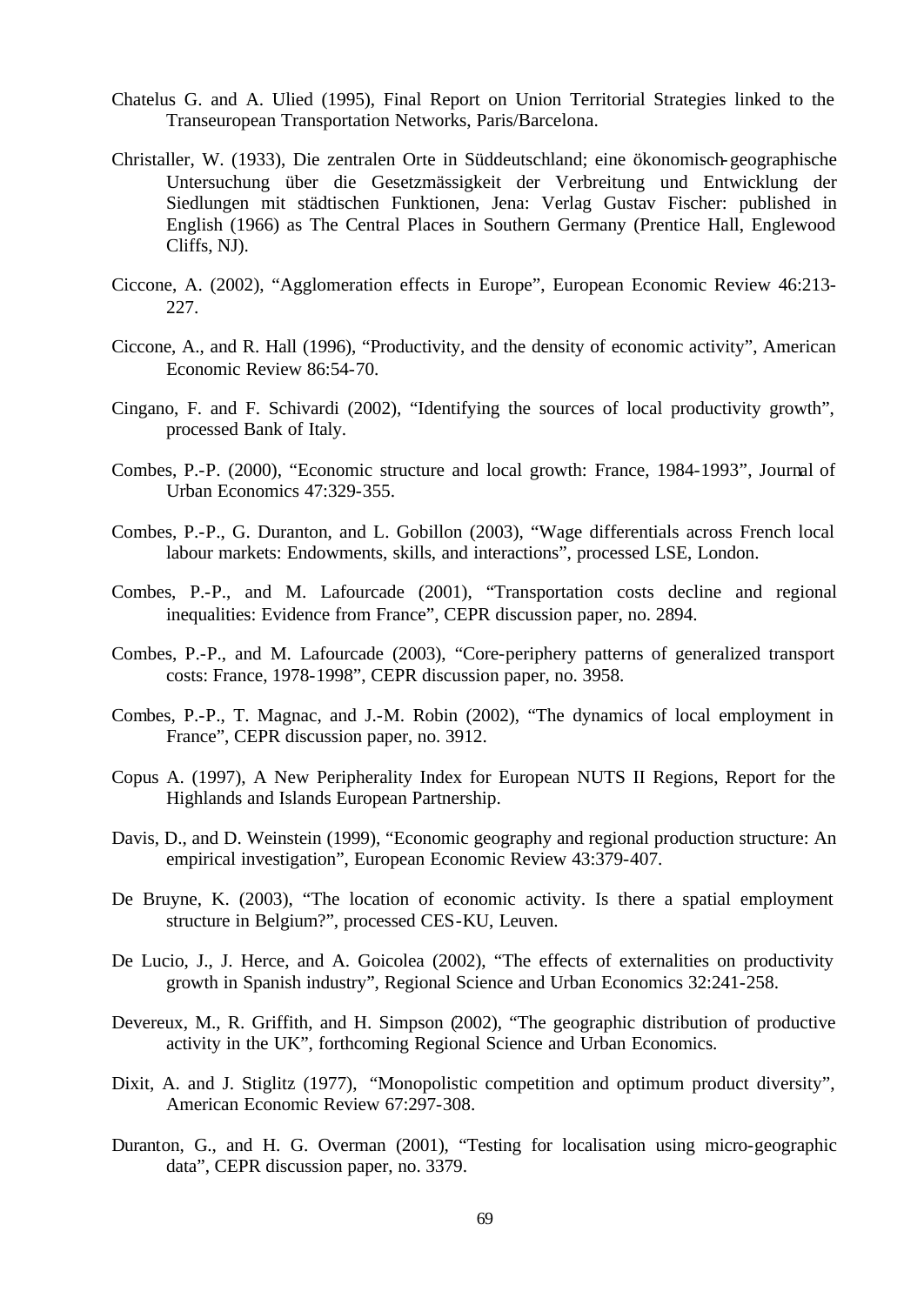- Duranton, G., and V. Monastiriotis (2002), "Mind the gaps: The evolution of regional inequalities in the UK 1982-1997", Journal of Regional Science 42:219-256
- Duranton, G. and D. Puga (2001), "Nursery cities", American Economic Review 91:1454-1477.
- Ellison, G., and E. Glaeser (1997), "Geographic concentration in US manufacturing industries: A dartboard approach", Journal of Political Economy, 105:889-927.
- Ellison, G., and E. Glaeser (1999), "The geographic concentration of industry: Does natural advantage explain agglomeration?", American Economic Review 89:311-316.
- Eichengreen, B. (1993), "Labour markets and European monetary unification", in P. Masson and M. Taylor (eds.), Policy Issues in the Operation of Currency Unions (Cambridge University Press, Cambridge) 130-162.
- Engels, F. (1845), Die Lage der arbeitenden Klasse in England (Liepzig): published in English (1958) as The Condition of the Working Class in England, (Stanford University Press, Standford, CA).
- Forni, M., and S. Paba (2001), "Knowledge spillovers and the growth of local industries", CEPR discussion paper, no. 2934.
- Gaigné, K., J.-P. Huiban, and B. Schmitt (2002), "Do labour costs and home market size matter for local industrial specialisation? Evidence for France", processed ENSEAD Dijon.
- Glaeser, E., H. Kallal, J. Sheinkman, and A. Schleifer (1992), "Growth in cities", Journal of Political Economy 100:1126-1152.
- Glaeser, E. and D. Maré (2001), "Cities and skills", Journal of Labor Economics 19:316-342.
- Greenway, D. and R.C. Hine (1991), "Intra-industry specialisation, trade expansion and adjustment in the European economic space", Journal of Common Market Studies 29: 603-622.
- Gutiérrez, J., and P. Urbano (1996), "Accessibility in the European Union: Impact of the trans-European Road Network", Journal of Transport Geography 4:15-25.
- Haaland, J.I., Kind, H.J., K.-H. Midelfart-Knarvik, and J. Torstensson (1999), "What determines the economic geography of Europe?", CEPR discussion paper no. 2072.
- Hallet, M. (2000), "Regional specialisation and concentration in the EU" The European Commission, Directorate General for Economic for Economic and Financial Affairs Economic Papers no. 141.
- Hanson, G. (2002), "Market potential, increasing returns, and geographic concentration", processed University of Michigan, November. Revised version of NBER working paper, no. 6249, February 1998.
- Harrigan, J. (1997), "Technology, factor supplies and international specialisation: Estimating the neo-classical model", American Economic Review 87: 475-494.
- Harris (1954), "The market as a factor in the localisation of industry in the United States" Annals of the Association of American Geographers 64: 315-348.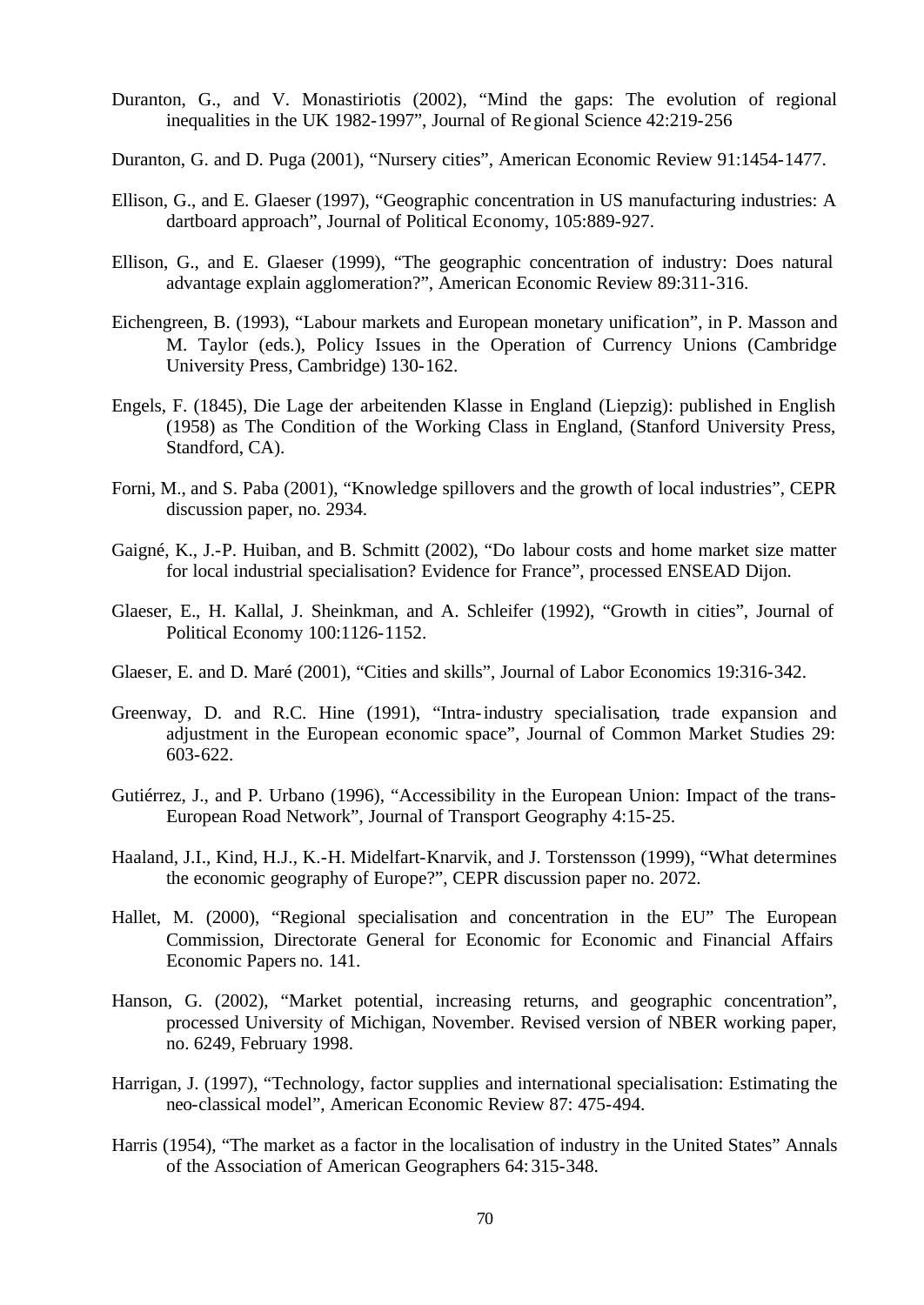- Head, K., and T. Mayer (2002), "Illusory border effects: How far is an economy from itself?", CEPII discussion paper, no. 2002-01.
- Helg, R., P. Manasse, P. Monacelii and R. Rovelli (1995) "How much (a)symmetry in Europe? Evidence from industrial sectors", European Economic Review 39:1017-41.
- Helpman, E. (1998), "The size of regions", in D. Pines, E. Sadka, and I. Zilcha, eds., Topics in Public Economics (Cambridge University Press, Cambridge) 33-54.
- Henderson, V. (1997), "Externalities and industrial development", Journal of Urban Economics 42:449-470.
- Henderson, V., A. Kuncoro, and M. Turner (1995), "Industrial development in cities", Journal of Political Economy 103:1067-1152.
- Henner, H.F. (1976), "La specialisation internationale de l'economie francaise", Revue Economique 27: 31-53.
- Hine, R.C. (1989), "Customs union enlargement and adjustment: Spain's accession to the European Community", Journal of Common Market Studies 28:1-27.
- Jacobs, J. (1969), The Economy of Cities (Random House, New-York).
- Kaplow, L. (2002), "Why measure inequality?" NBER, working paper no. 9342.
- Keeble, D., P.L. Owens and C. Thompson (1982), "Regional accessibility and economic potential in the European Community", Regional Studies 16:419-432.
- Keeble, D., J. Offord and S. Walker (1988), Peripheral Regions in a Community of Twelve Member States, Report for the European Commission, Brussels.
- Kim, S. (1995), "Expansion of markets and the geographic distribution of economic activities: the trends in US regional manufacturing structure, 1860-1987", Quarterly Journal of Economics 110:881-908.
- Krugman, P. (1991a), Geography and Trade (MIT press, Cambridge, Massachusetts).
- Krugman, P. (1991b), "Increasing returns and economic geography", Journal of Political Economy 99: 483-499.
- Krugman, P. and A. J. Venables (1995), "Globalization and the inequality of nations", Quarterly Journal of Economics 110: 857-880.
- Lutter, H. (1993), "Accessibility and regional development of European regions and the role of transport systems" European Regional Planning, Report no 55, Council of Europe Press, Luxembourg.
- Marshell, A. (1890), Principles of Economics (Macmillan Press Ltd, London).
- Maurel, F., and B. Sédillot (1999), "A measure of the geographic concentration in French manufacturing industries", Regional Science and Urban Economics 29:575-604.
- Midelfart-Knarvik, K.H. and H.G. Overman (2002), "Delocation and European integration: Is structural spending justified", Economic Policy 35: 323-359.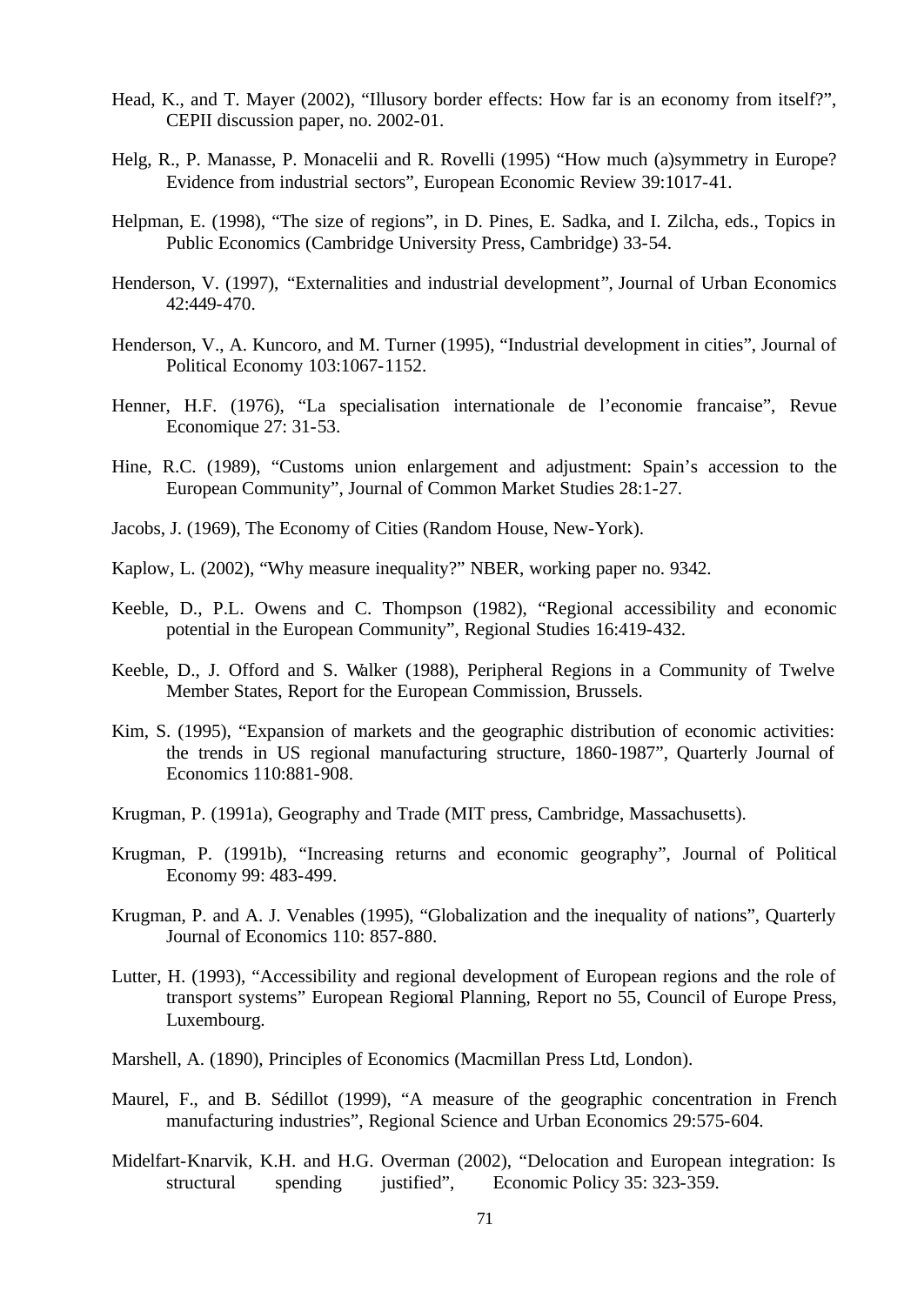- Midelfart-Knarvik, K.H., H.G. Overman, S.J. Redding and A.J. Venables (2002), "Integration and industrial specialisation in the European Union", Revue Economique 53: 469-481.
- Midelfart-Knarvik, K.H., H.G. Overman, S.J. Redding and A.J. Venables (2003), "The location of European Industry", Forthcoming European Economy.
- Midelfart-Knarvik, K.H., H.G. Overman, and A.J. Venables (2000), "Comparative advantage and economic geography: Estimating the location of production in the EU", CEPR discussion paper no. 2618.
- Mion, G. (2002), "Spatial externalities and empirical analysis: The case of Italy", CORE discussion paper no. 2003/15.
- Molle, W. (1997), "The regional economic structure of the European Union: an analysis of long term developments" in: K. Peschel, ed., Regional Growth and Regional Policy Within the Framework of European Integration (Physica-Verlag, Heidelberg) 66-86.
- OECD (1987), Structural Adjustments and Economic Performance, OECD, Paris.
- OECD (1994), Manufacturing Performance: A Scoreboard of Indicators, OECD, Paris.
- OECD (1999), EMU: Facts, challenges and policies, OECD, Paris.
- OECD (2001) STAN database, OECD, Paris.
- Overman, H. G., and D. Puga (2002), "Unemployment clusters across European countries and regions", Economic Policy 34: 117-147.
- Paci, R and S. Usai (2002), "Externalities and local economic growth in manufacturing industries" CRENOS working paper no 01/13.
- Paluzie, E., Ons, J. and Tirado, D.A. (2001), "Regional integration and specialisation patterns in Spain", Regional Studies 35: 286-96.
- Pratten, C. (1988), "A survey of the economies of scale", in Research on the "Cost of Non-Europe" (Commission of the European Communities ed.), vol. 2, Studies on the Economies of Integration, Luxembourg.
- Puga, D. (1999), "The rise and fall of regional inequalities", European Economic Review 43:303-34.
- Redding S.J. and A.J. Venables (2002), "Economic geography and international inequality", forthcoming Journal of International Economics.
- Roos, M. (2001), "Wages and market potential in Germany", Jahrbuch für Regionalwissenshaft 21:171-195.
- Schürmann, C. and A. Ta laat (2000), Towards a European Peripherality Index, Final Report. **Institut**
- fuer Raumpanung, Dortmund. Report for DG Regio.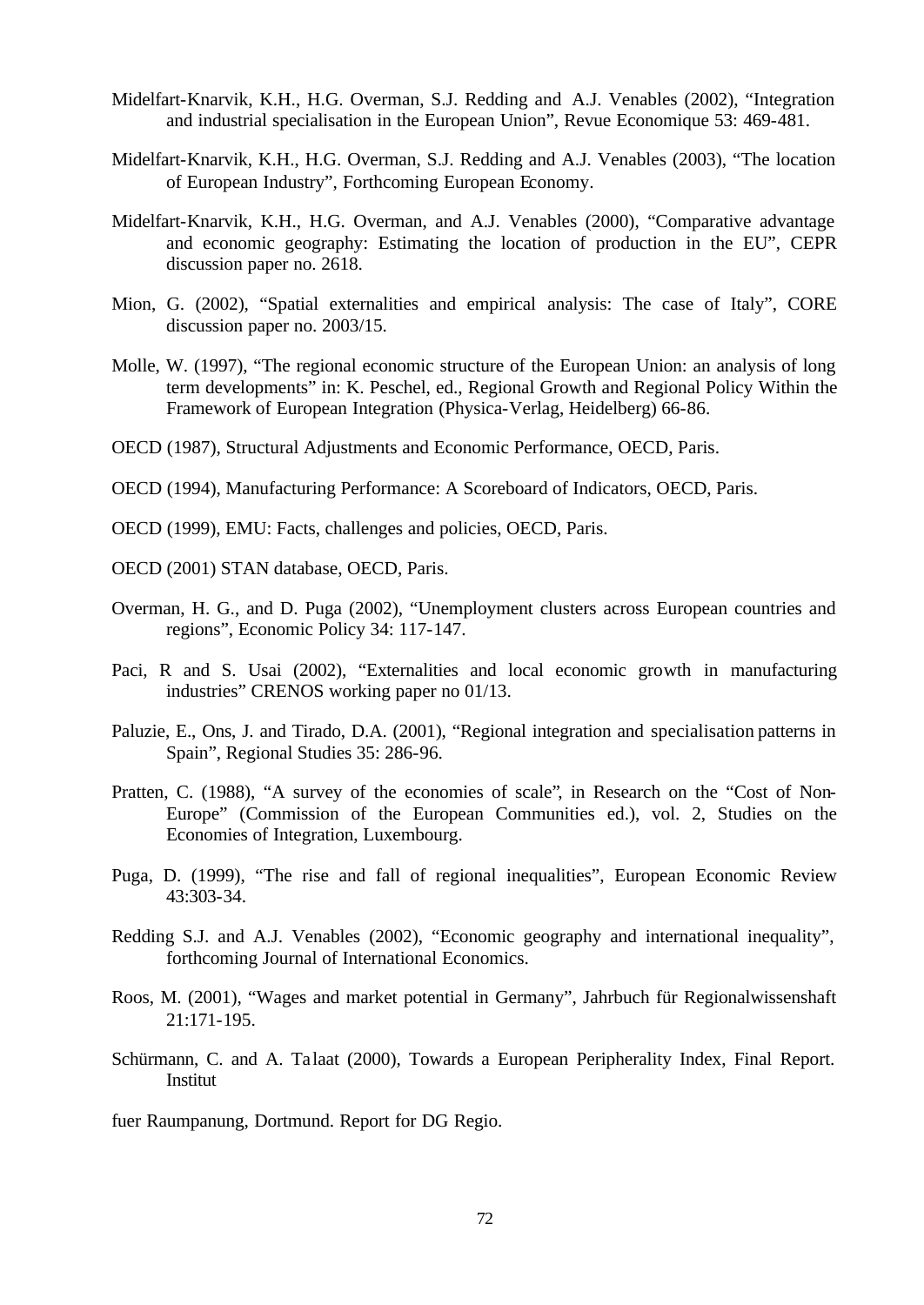- Schürmann, C., Spiekermann, K., Wegener, M. (2001), Regional economic impacts of trans-European transport networks. In: WCTR Society (ed.): 2001 WCTR Proceedings.(WCTR Society, Seoul).
- Smith, B. (1975), "Regional specialisation and trade in the United Kingdom", Scottish Journal of Political Economy 22: 39-56.
- Spiekermann K. and M. Wegener (1994), "The shrinking continent: New time-space maps of Europe" Environment and Planning B 21: 653-673.
- Spiekermann K. and M. Wegener (1996), "Trans European Networks and unequal accessibility in Europe" European Journal of Regional Development 4: 35-42.
- Storper, M., Y. Chen and F. De Paolis (2002), "Trade and the location of industries in the OECD and European Union", Journal of Economic Geography 2: 73-107.
- Sutton, J. (2000), Marshall's Tendencies: What Can Economists Know? (MIT press, Cambridge, Massachusetts).
- Teixeira, A. (2002), "Transport policies in light of the New Economic Geography", processed CORE, Louvain La Neuve.
- Vickerman, R., K. Spiekermann, and M. Wegener (1999), "Accessibility and economic development in Europe", Regional Studies 33:1-15.
- Van Soest, D., S. Gerking, and F. van Oort (2002), "Knowledge externalities, agglomeration economies, and employment growth in Dutch cities", CentER discussion paper no 2002- 41.
- WIFO (1999), "Specialisation and (geographic) concentration of European manufacturing", background paper for The competitiveness of European Industry; the 1999 report, EC Enterprise Directorate-General, working paper no 1, Brussels.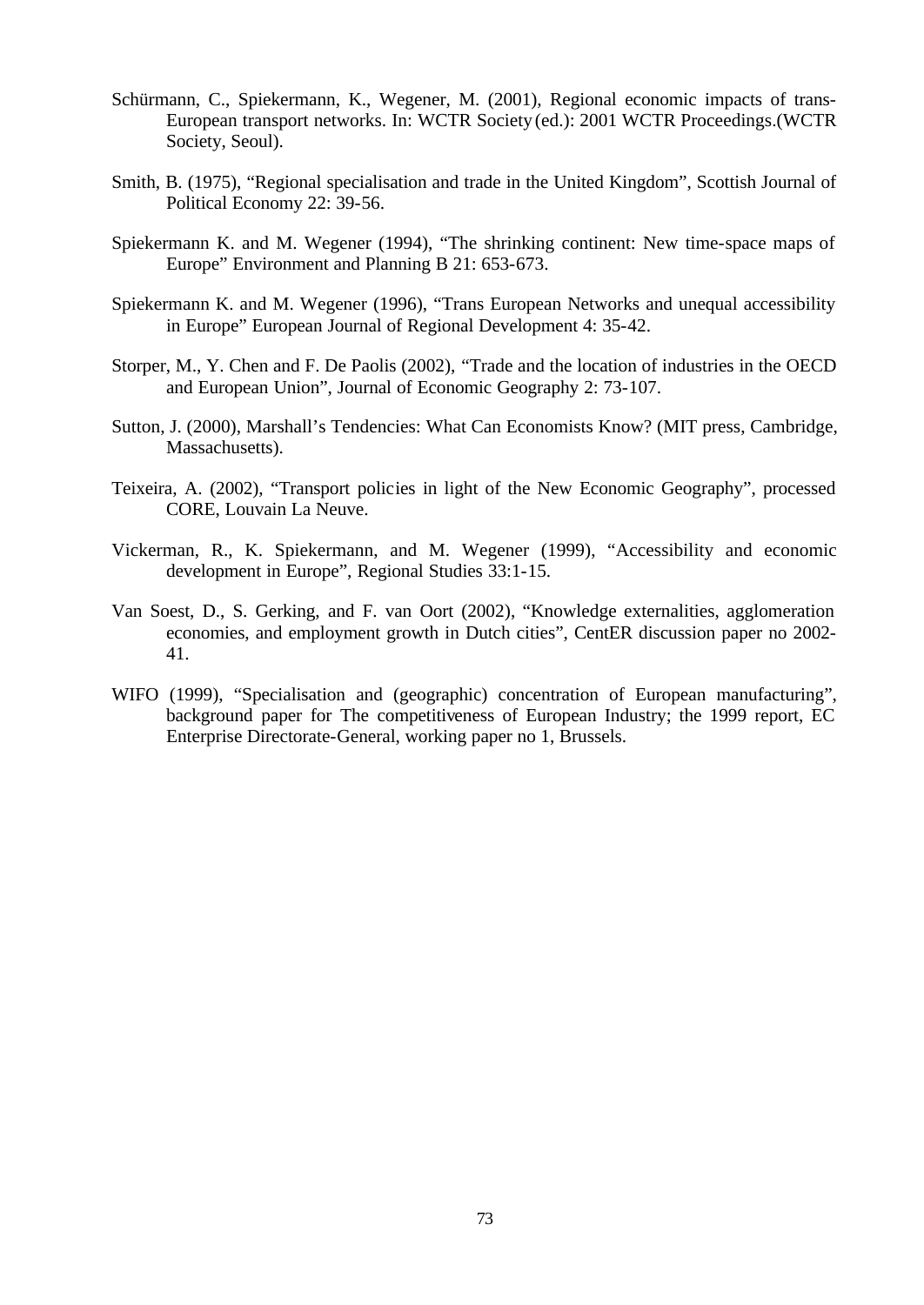## **CENTRE FOR ECONOMIC PERFORMANCE Recent Discussion Papers**

| 586 | Henry G. Overman                                    | Can We Learn Anything from Economic Geography<br>Proper?                                                                   |
|-----|-----------------------------------------------------|----------------------------------------------------------------------------------------------------------------------------|
| 585 | A. B. Bernard<br>J. Bradford Jensen<br>P. K. Schott | Falling Trade Costs, Heterogeneous Firms and<br><b>Industry Dynamics</b>                                                   |
| 584 | A. B. Bernard<br>J. Bradford Jensen<br>P. K. Schott | Survival of the Best Fit: Exposure to Low-Wage<br>Countries and the (Uneven) Growth of U.S.<br><b>Manufacturing Plants</b> |
| 583 | S. Wood<br>S. Moore                                 | Reviewing the Statutory Union Recognition (ERA)<br>1999)                                                                   |
| 582 | T. Kirchmaier                                       | Corporate Restructuring and Firm Performance of<br><b>British and German Non-Financial Firms</b>                           |
| 581 | C. Dougherty                                        | Why Is the Rate of Return to Schooling Higher for<br>Women than for Men?                                                   |
| 580 | S. Burgess<br>D. Mawson                             | Aggregate Growth and the Efficiency of Labour<br>Reallocation                                                              |
| 579 | S. Nickell                                          | Poverty and Worklessness in Britain                                                                                        |
| 578 | D. Marsden                                          | Renegotiating Performance: the Role of Performance<br>Pay in Renegotiating the Effort Bargain                              |
| 577 | S. Nickell                                          | A Picture of European Unemployment: Success and<br>Failure                                                                 |
| 576 | A. de Coulon<br>M. Piracha                          | Self-Selection and the Performance of Return<br>Migrants: the Source Country Perspective                                   |
| 575 | H. Steedman<br>K. Wagner<br>J. Foreman              | The Impact on Firms of ICT Skill-Supply Strategies:<br>An Anglo-German Comparison                                          |
| 574 | S. Gibbons                                          | The Costs of Urban Property Crime                                                                                          |